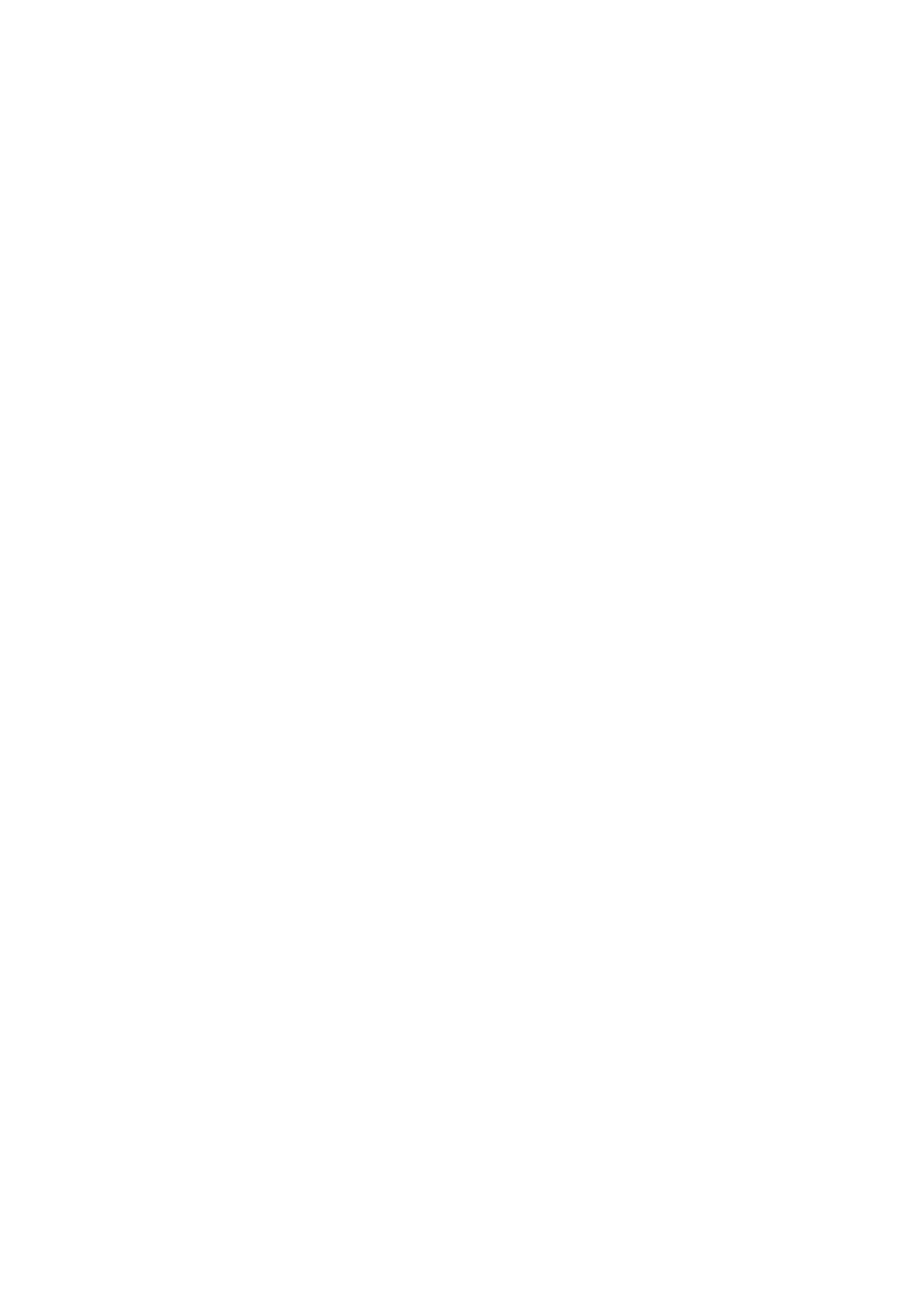# A Tuning Guide to Formulating Degree Programme Profiles

Including Programme Competences and Programme Learning Outcomes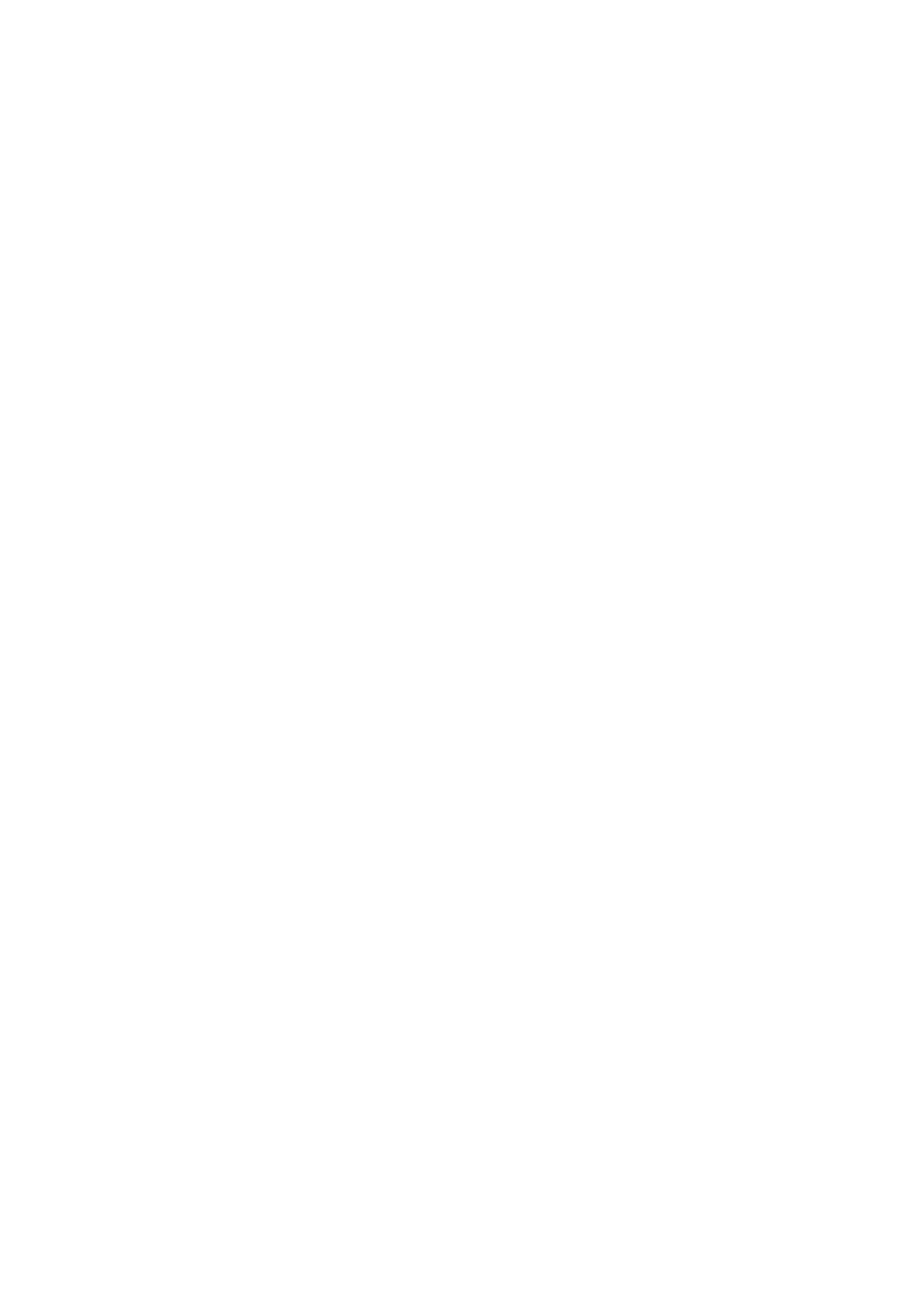Competences in Education and Recognition Project (CoRe)

# A Tuning Guide to Formulating Degree Programme Profiles

Including Programme Competences and Programme Learning Outcomes

Jenneke Lokhoff and Bas Wegewijs (Nuffic) Katja Durkin (UK NARIC) Robert Wagenaar, Julia González, Ann Katherine Isaacs, Luigi F. Donà dalle Rose and Mary Gobbi (TUNING)

**Editors** 

Bilbao, Groningen and The Hague, 2010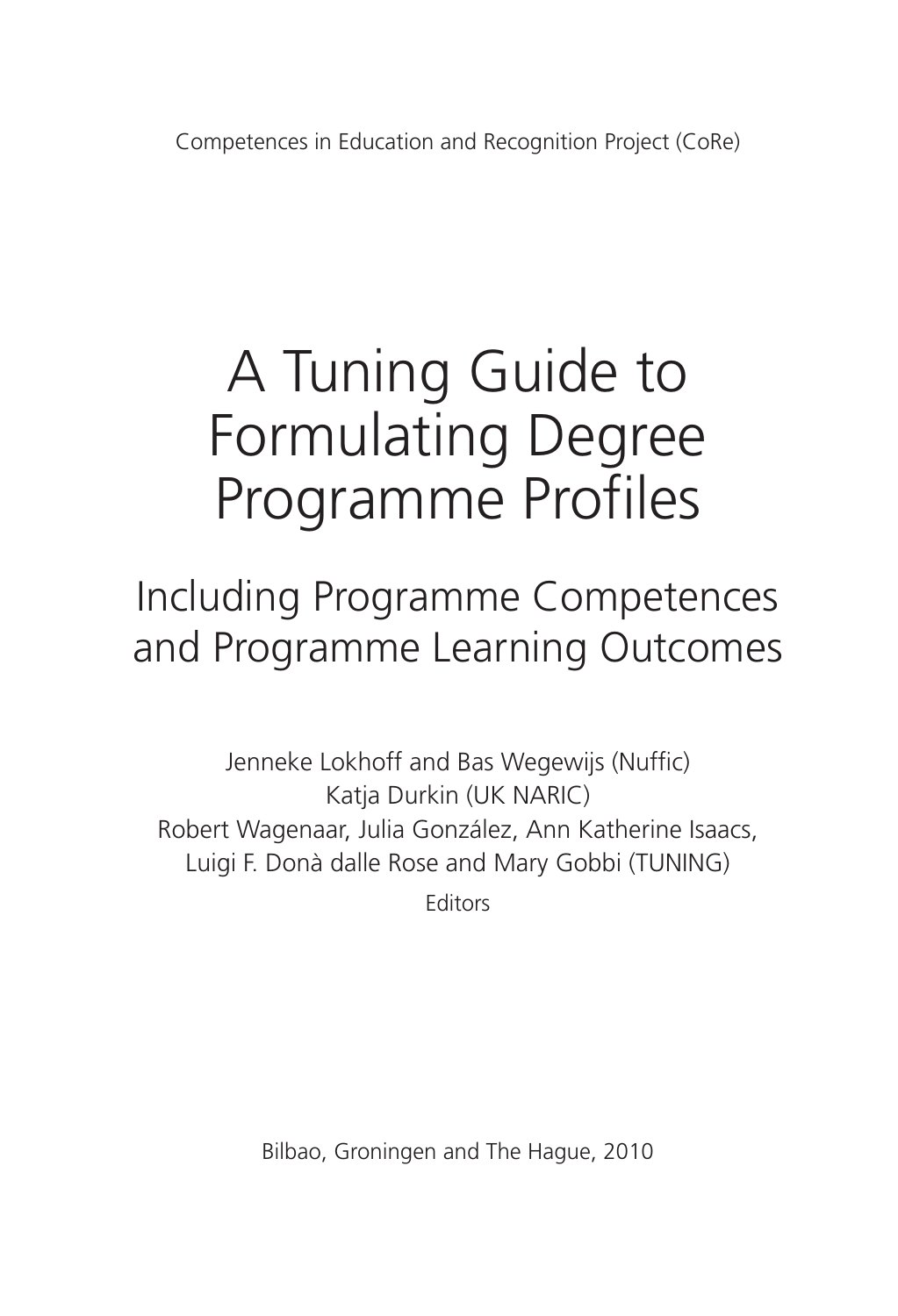#### **Competences in Education and Recognition Project (CoRe)**

The Competences in Education and Recognition Project (CoRe) has been supported by the European Commission through the Life Long Learning (LLL) Programme – Erasmus programme – Multilateral Projects of its Directorate-General for Education and Culture.

This publication reflects the views of the authors only, and the European Commission cannot be held responsible for any use which may be made of the information contained therein.

© Nuffic / TUNING Association

Higher Education Institutions are free to test and use the material in this publication, provided that the source is clearly acknowledged.

No part of this publication, including the cover design, may be reproduced, stored or transmitted in any form or any means, whether electronical, chemical, mechanical, optical, by recording or photocopying, without prior permission of the publisher.

© Publicaciones de la Universidad de Deusto Apartado 1 - 48080 Bilbao e-mail: publicaciones@deusto.es

ISBN: 978-84-9830-375-9 Depósito legal: BI - 3.354-2010

Impreso en España/Printed in Spain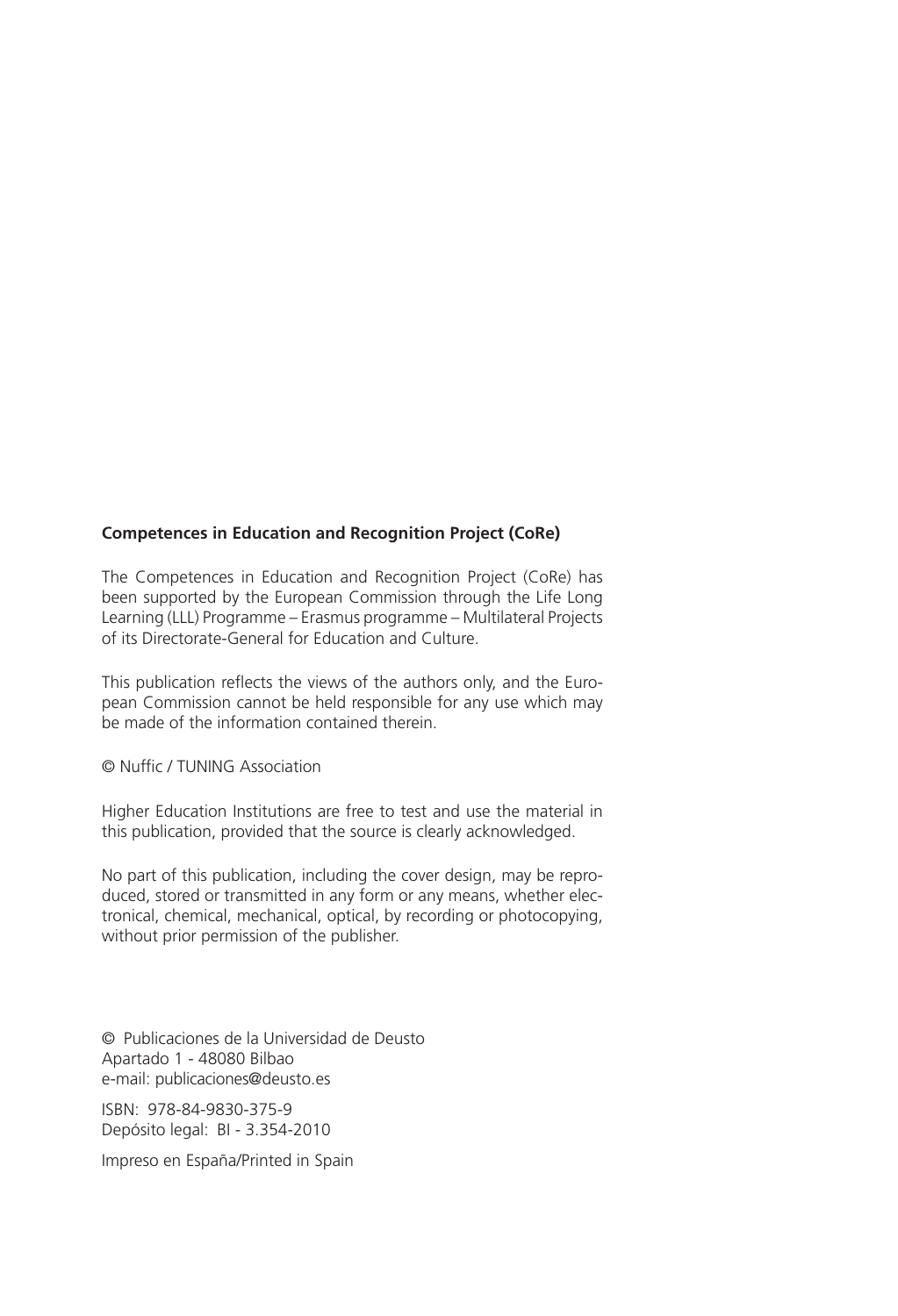# **CoRe 2 PROJECT TEAM**

#### **National Academic Recognition and Information Centres (NARIC's)**

#### **Archimedes Foundation (Estonian NARIC)**

— Gunnar Vaht

#### **Centre international d'études pédagogiques - CIEP (French NARIC)**

- Claudia Gelleni
- Francoise Profit

#### **Centrum pro studium vysokého školství - CSVS (Czech NARIC)**

— Stepánka Skuhrová

#### **Netherlands organization for international cooperation in higher education – Nuffic (Dutch NARIC)**

- Lucie de Bruin
- Marianne Cox
- Susanne Feiertag
- Hendrik Jan Hobbes
- Jenneke Lokhoff
- Bas Wegewijs

#### **UK NARIC**

- Cloud Bai-Yun
- Kate Bellamy
- Chris Lyons
- Katja Durkin

#### **Nederlands Vlaamse Accreditatie Organisatie - NVAO (Netherlands Flemish Accreditation Organisation)**

— Axel Aerden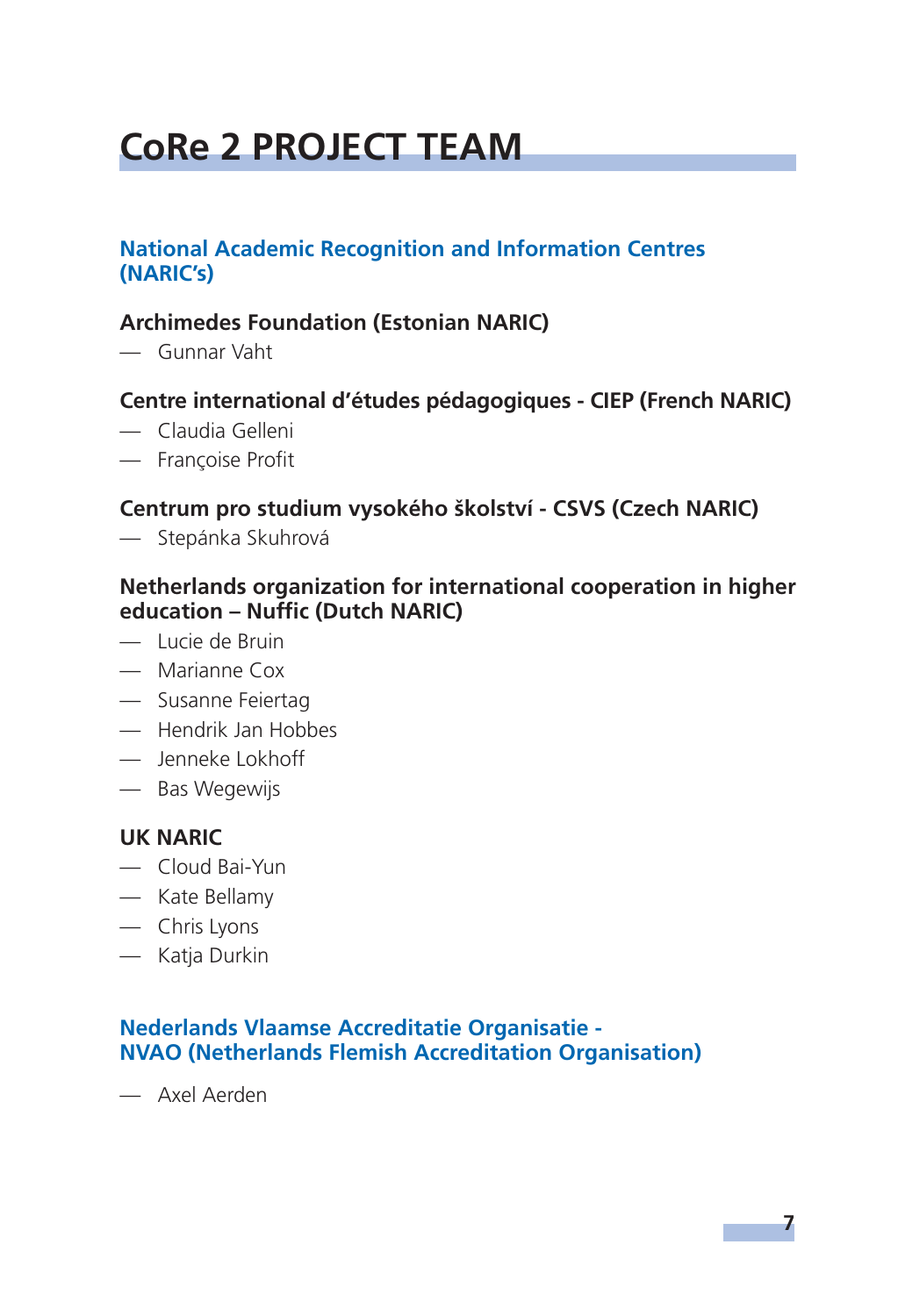#### **TUNING Educational Structures in the World**

#### **Joint Coordinators Tuning Process:**

— Robert Wagenaar (University of Groningen) and Julia Gonzalez (University of Deusto, Bilbao)

#### **Tuning subject area coordinators:**

- History: Ann Katherine Isaacs (University of Pisa)
- Nursing: Mary Gobbi (University of Southampton )
- Physics: Luigi F. Donà dalle Rose (University of Padova)

#### **Test Partners**<sup>1</sup>

- University of Oulu, Finland Department of History Seija Jalagin
- University of Toulouse, France Department of History Jack Thomas
- Karadeniz Technical University, Turkey Faculty of Arts and Sciences Kenan Inan
- University of Bucharest, Romania Faculty of Physics Laura Tugulea
- Radboud University Nijmegen, The Netherlands Faculty of Science Hay Geurts
- Imperial College London, United Kingdom Department of Physics Gareth Jones
- Ghent University Association, Belgium Nursing Frederik de Decker
- VIA University College, Denmark Faculty of Health Sciences Birgitte Hindsgaul, Inger-Margrethe Jensen and Kirsten Mathiesen Bjerg

#### **CoRe 2 Project coordination**

Jenneke Lokhoff — Nuffic Bas Wegewijs —Nuffic Katja Durkin — UK NARIC

<sup>1</sup> The History subject area thanks the CLIOHWORLD and CLIOHRES colleagues who tested the first draft of the Guidelines, and formulated Degree Profiles relative to the Universities of Potsdam, Galway, Vilnius, Malta, Cyprus, Coimbra, Cluj-Napoca, Suceava, the University of West England (Bristol) and Moscow State Regional University.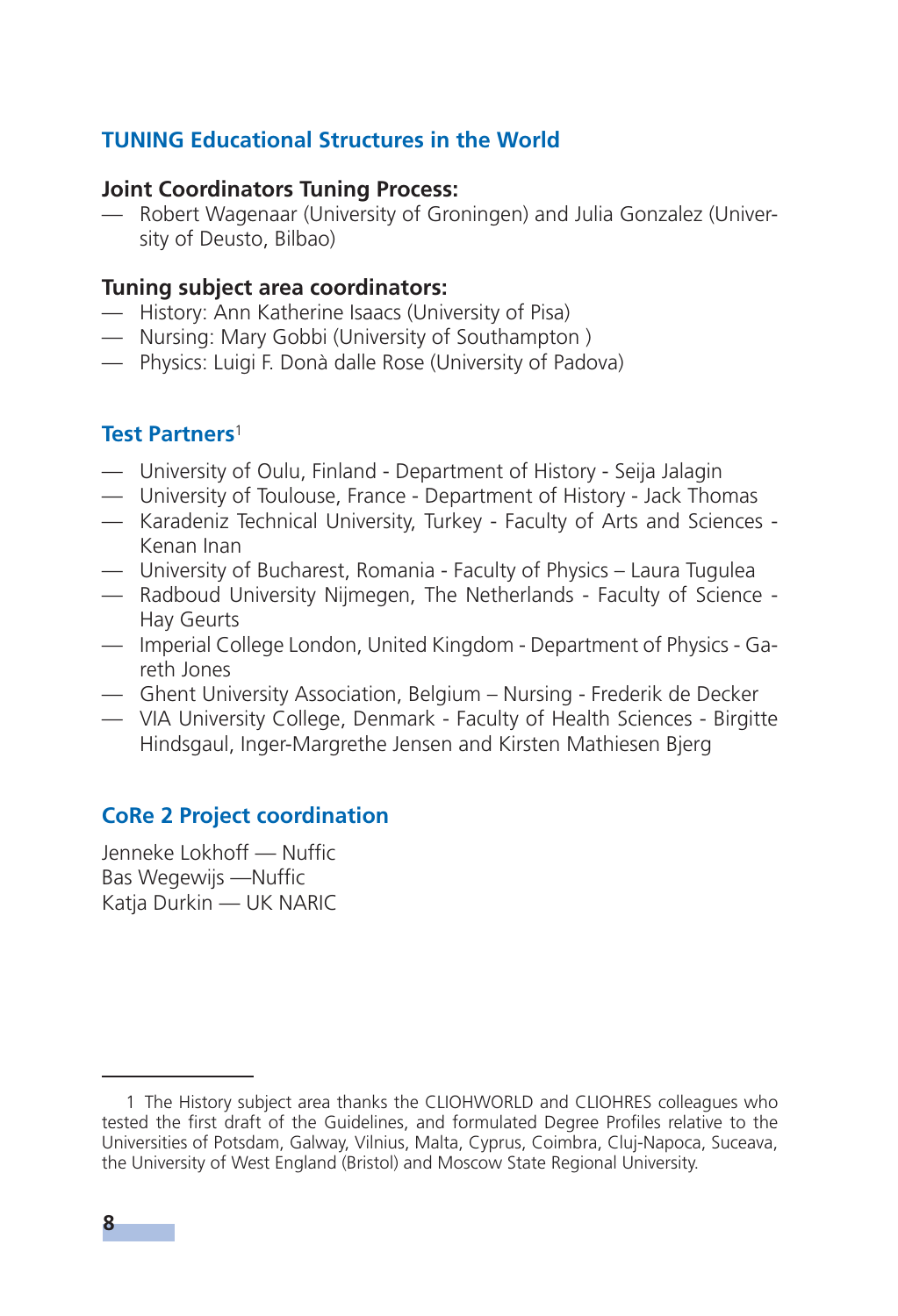# **Table of Contents**

| Foreword                                                             | 11 |
|----------------------------------------------------------------------|----|
| Introduction                                                         | 15 |
| Chapter 1 - The Degree Profile in the context of the Bologna Process | 19 |
| The Bologna paradigm                                                 | 19 |
| The Degree Profile                                                   | 20 |
| Programme Competences and Programme Learning Outcomes                | 21 |
| European, national and subject area reference frameworks             | 23 |
| Conclusion                                                           | 25 |
| Chapter 2 - Degree Profile Template & Instructions                   | 27 |
| The Template                                                         | 27 |
| How to use the Template                                              | 29 |
| Chapter 3 - Glossary                                                 | 51 |
| Annex 1- Designing a Study Programme                                 | 59 |
| Annex 2- List of Generic Competences                                 | 63 |
| Annex 3- Examples Degree Profiles History, Nursing, Physics          | 65 |
| <b>History</b>                                                       | 65 |
| <b>Nursing</b>                                                       | 77 |
| Physics                                                              | 86 |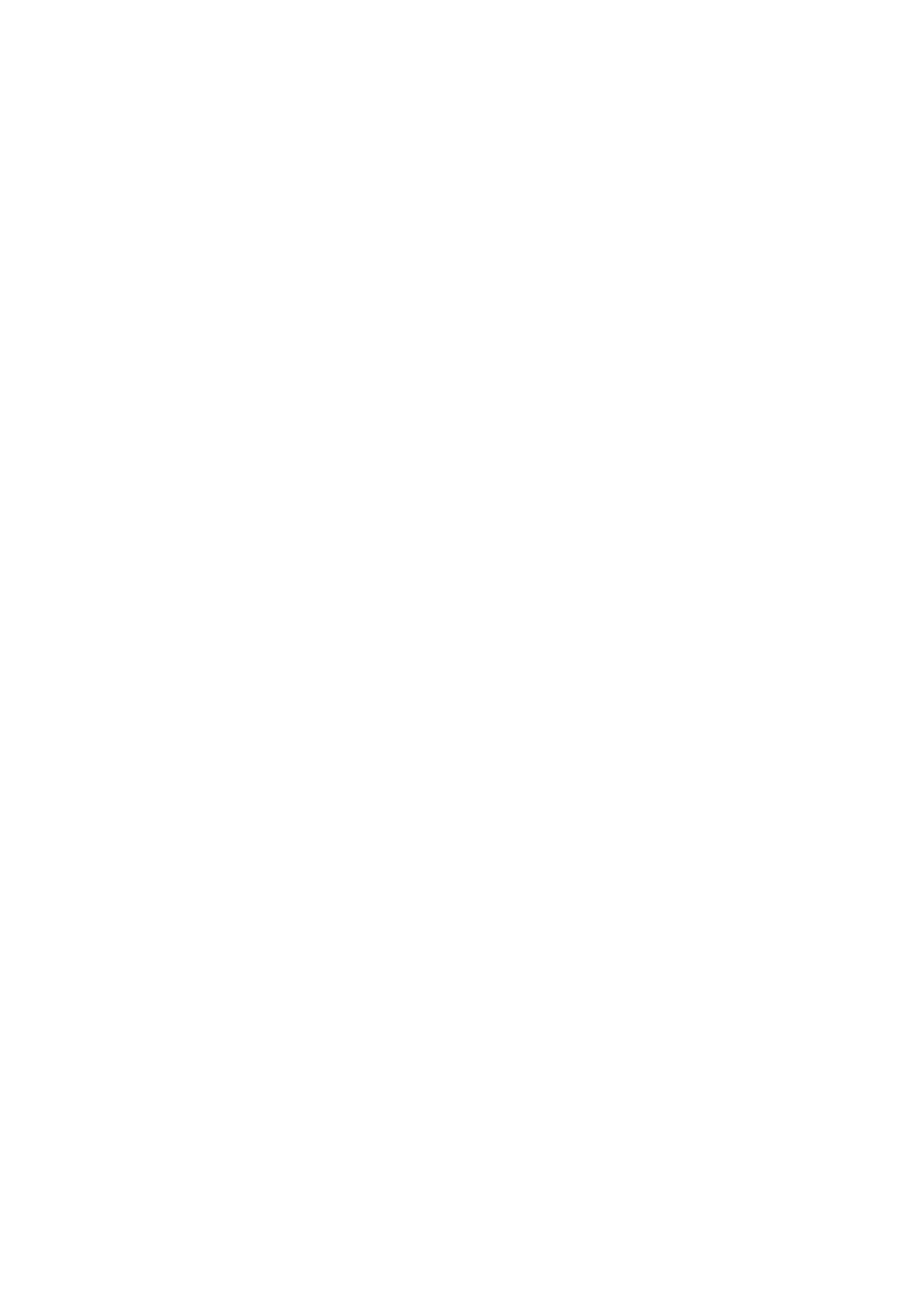## **Foreword**

The TUNING Guide to *Formulating Degree Programme Profiles, Including Programme Competences and Programme Learning Outcomes* is the result of the successful cooperation between the Tuning network and the recognition experts of ENIC/NARICs (European Network of Information Centres in the European Region and National Academic Recognition and Information Centres in the European Union) working together in the 'Competences in Recognition and Education 2' – CoRe 2 – project.

While the CoRe 2 project has been conducted over the last 2 years, it has a longer prehistory with roots in the *Tuning Educational Structures Europe* project launched by a group of European Higher Education Institutions (HEIs) in 2000. The aim of the Tuning project was to contribute to the main objectives of the Bologna process by the transformation of traditional degrees into bachelor and master degrees and the reconstruction of the logic of their underlying study programmes. Tuning aimed to implement the Bologna process at a university level and concentrated on transparency and the development of a common language in the description of HE programmes, not least to enhance comparability and to foster their international recognition.

Because of this goal, it is not surprising that the activities of Tuning were from the beginning closely followed by the European networks of the European Commission and the Council of Europe/UNESCO, responsible for the recognition of academic and professional qualifications, the NAR-ICs/ENICs. By the middle of the current decade, Tuning was working on a new and radical change in the description of educational programmes. Courses leading to a bachelor or master degree were no longer described solely according to their content. From that point on they were also to be planned according to a degree profile, containing a synthetic description of competences and learning outcomes. The architecture of programmes would shift from a focus on input to a focus on output, from what a student has been taught to what the student has learned and is able to do.

Tuning made it clear from the start that such a challenging approach would be successful only if it could be used in practice, and that descriptions of qualifications emphasizing output should result in improved and less sub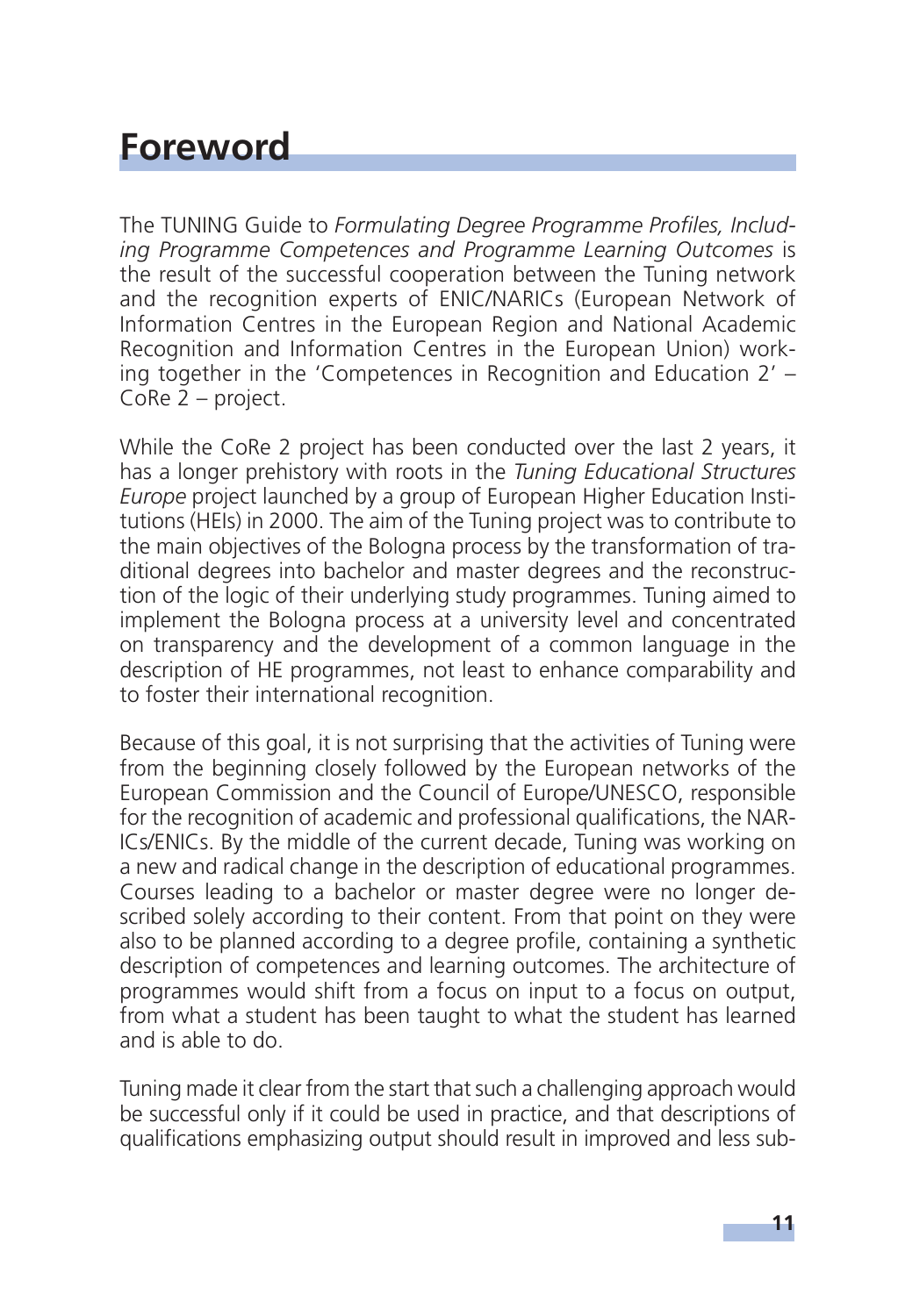jective recognition procedures. It was up to the world of recognition to indicate what the degree profile should look like to make this possible. The British and Dutch ENICs/NARICs decided to take up the challenge and to form a partnership to investigate the issue together with Tuning.

Initially, the target of the CoRe 1 project was to find out whether the degree profile was a tool that could be used in recognition in addition to other supporting evidence, such as diplomas, transcripts of records and Diploma Supplements. In the course of the first project it became clear that the information was indeed promising and relevant to admissions officers and credential evaluators. However, the way in which the competences and learning outcomes were described by universities was so diverse, ranging from short lists of very general statements to lengthy and detailed descriptions of several pages, that they could not be used as a coherent and balanced source of information by the target group.

For that reason a second project – CoRe 2 – was launched in the beginning of 2008 with one main objective: to provide a guide with instructions on how to describe the competences and learning outcomes of the degree profile in a consistent way, together with examples illustrating this. Because of the nature of the project, the target group was extended to the HEIs responsible for the drafting of the degree profiles and to other stakeholders, such as accrediting bodies. The present Tuning Guide is the result of this project.

Here, I would like to write a few words of appreciation to those who contributed to the CoRe 2 project and without whom this project never could have succeeded. I am thankful to the CoRe 2 project team for their hard work to come to this final result: the Tuning experts, the recognition experts of the Dutch, UK, French, Czech and Estonian ENICs/ NARICs and the expert of the Dutch Flemish accreditation organization. Words of appreciation also go to the official and unofficial test partners for their valuable input, and their dedication to the CoRe 2 project and its objectives. I would like to thank the CoRe 2 coordination team for the devoted and efficient project management. In addition I am grateful to the editors of the guide and all those involved in its final design. Last but not least I thank the European Commission's Erasmus Lifelong Learning Programme and all partners involved for acknowledging the importance of this project and for providing the necessary financial support to carry out this project.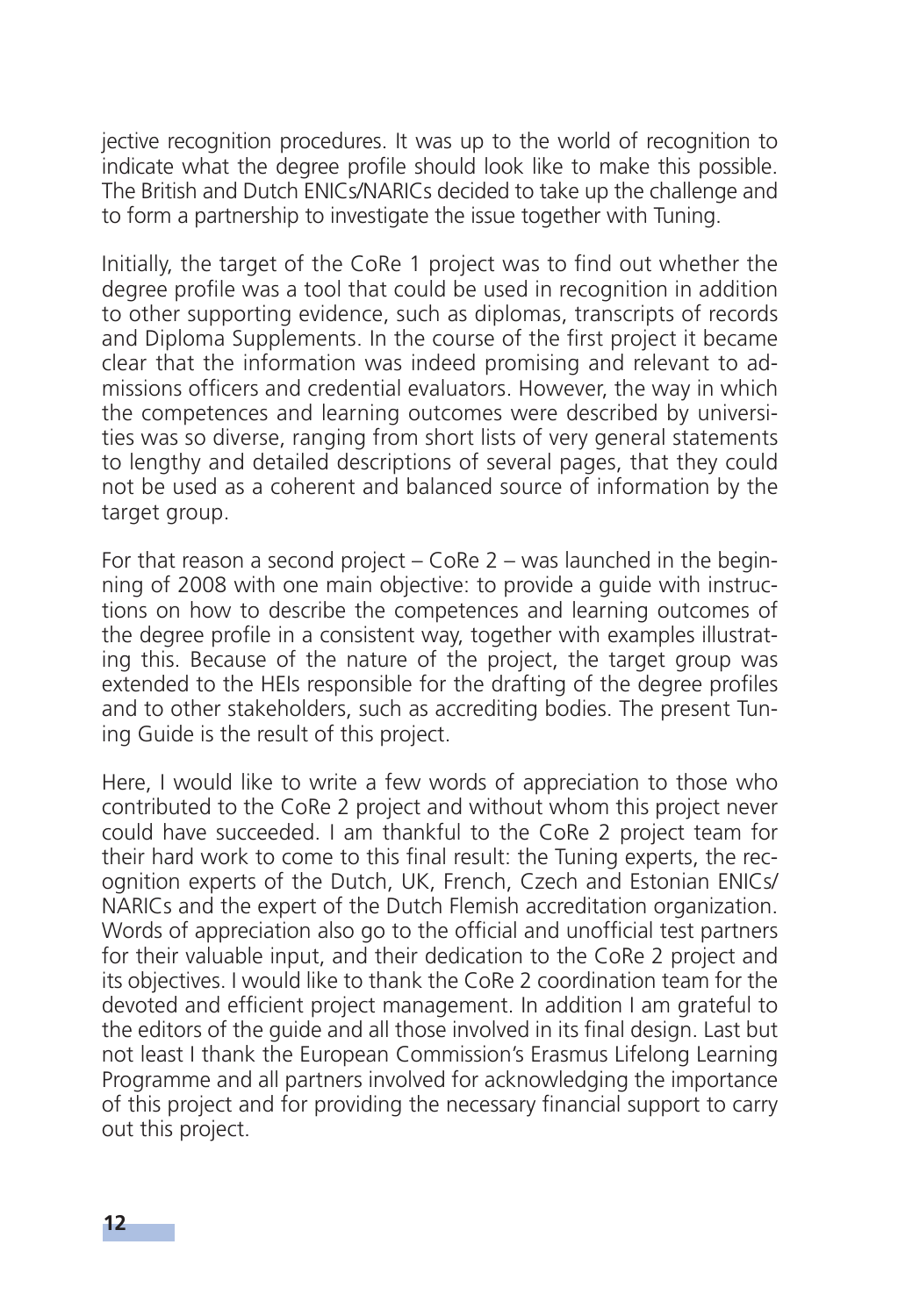I hope that this Guide, as a practical tool for the design of degree profiles and the formulation of Programme Competences and Programme Learning Outcomes, will answer to the needs of those involved in the transformation of study content into learning outcomes. The greater transparency in programme outputs thus created will certainly facilitate the recognition process. I believe that as such the guide will contribute to the removal of obstacles to mobility and to unhindered access to further studies or the labour market.

Lucie de Bruin

Head of the Dutch ENIC/NARIC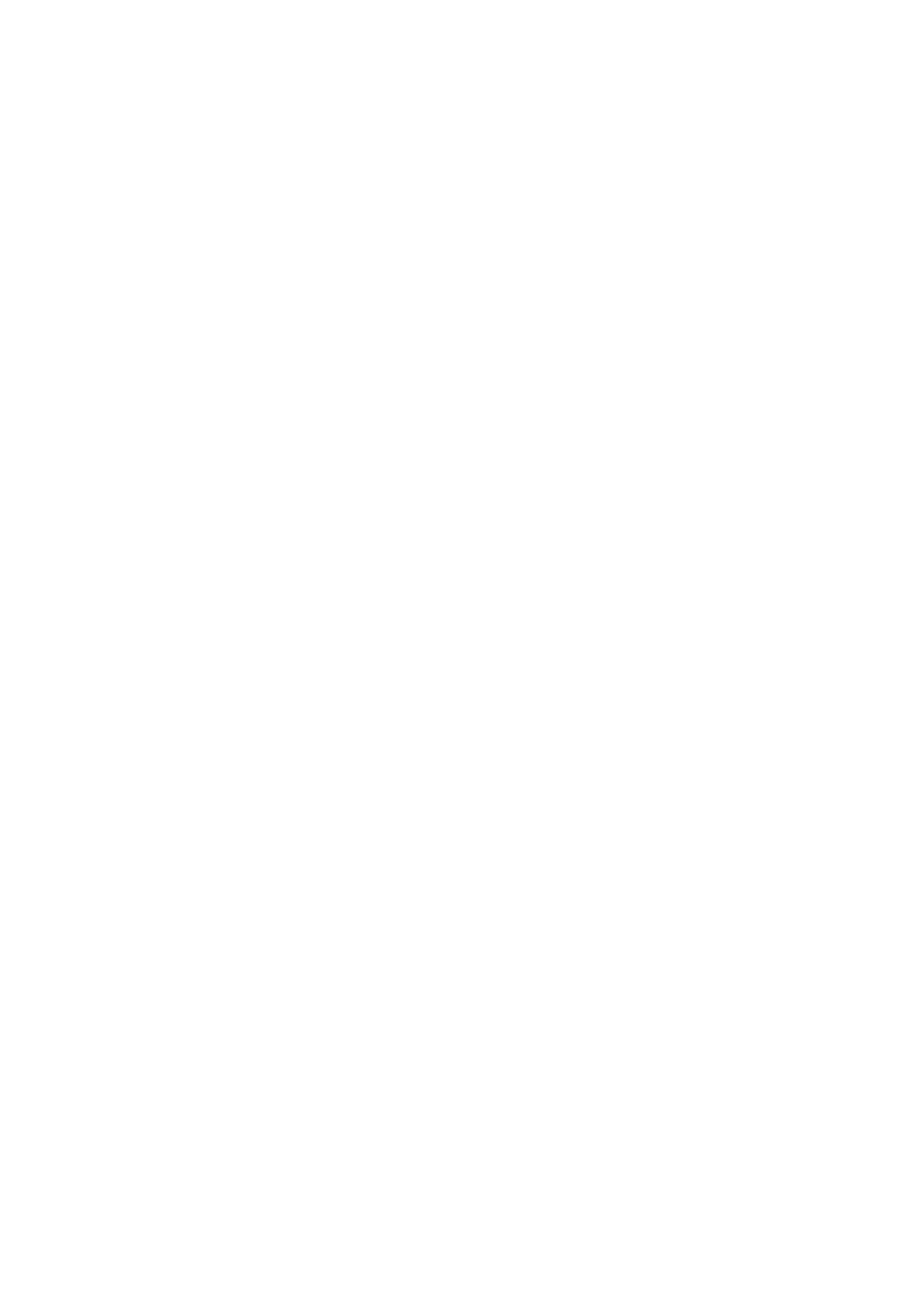### **Introduction**

The purpose of this TUNING Guide is to offer clear guidance for formulating Degree Profiles. This includes defining Key Programme Competences and writing good Degree Programme Learning Outcomes.

The Guide is an innovative tool to assist in implementing the Bologna Process and the TUNING Process at the level of higher education degree programmes. It is meant for all those involved in the design and delivery of degree programmes. It includes a Template for preparing a Degree Profile

The Degree Profile is a very brief document, of around two pages, designed to convey the essential information about a specific degree programme. It locates the programme in the academic map of disciplines or thematic studies.

The Profile specifies the subject area or areas studied, identifies the level (first, second or third cycle) and indicates the special features that distinguish it from other similar programmes. The Degree Profile describes, in terms of competences and learning outcomes, what graduates will know, understand and be able to do by the time they have successfully completed the programme. The Profile spells out what can be expected of the graduates in terms of the kinds of tasks they are equipped to undertake, their level of expertise and the responsibilities they can assume.

Formulating a good Degree Profile requires collaborative work, and completing it properly will provide added value in terms of greater awareness of the precise nature of the degree and thereby enable better coordination of the degree programme itself.

The Degree Profile can be a standalone document, e.g. as an information tool in a HEI's degree-course catalogue. It can also be used as part of the Diploma Supplement. When included in the Diploma Supplement  $-$  under point 4.2 – the Degree Profile serves as an important element for recognition. It enhances the usefulness of the Diploma Supplement, as it gives the reader a better understanding of the actual degree programme the graduate has completed and hence facilitates appropriate employment or further study.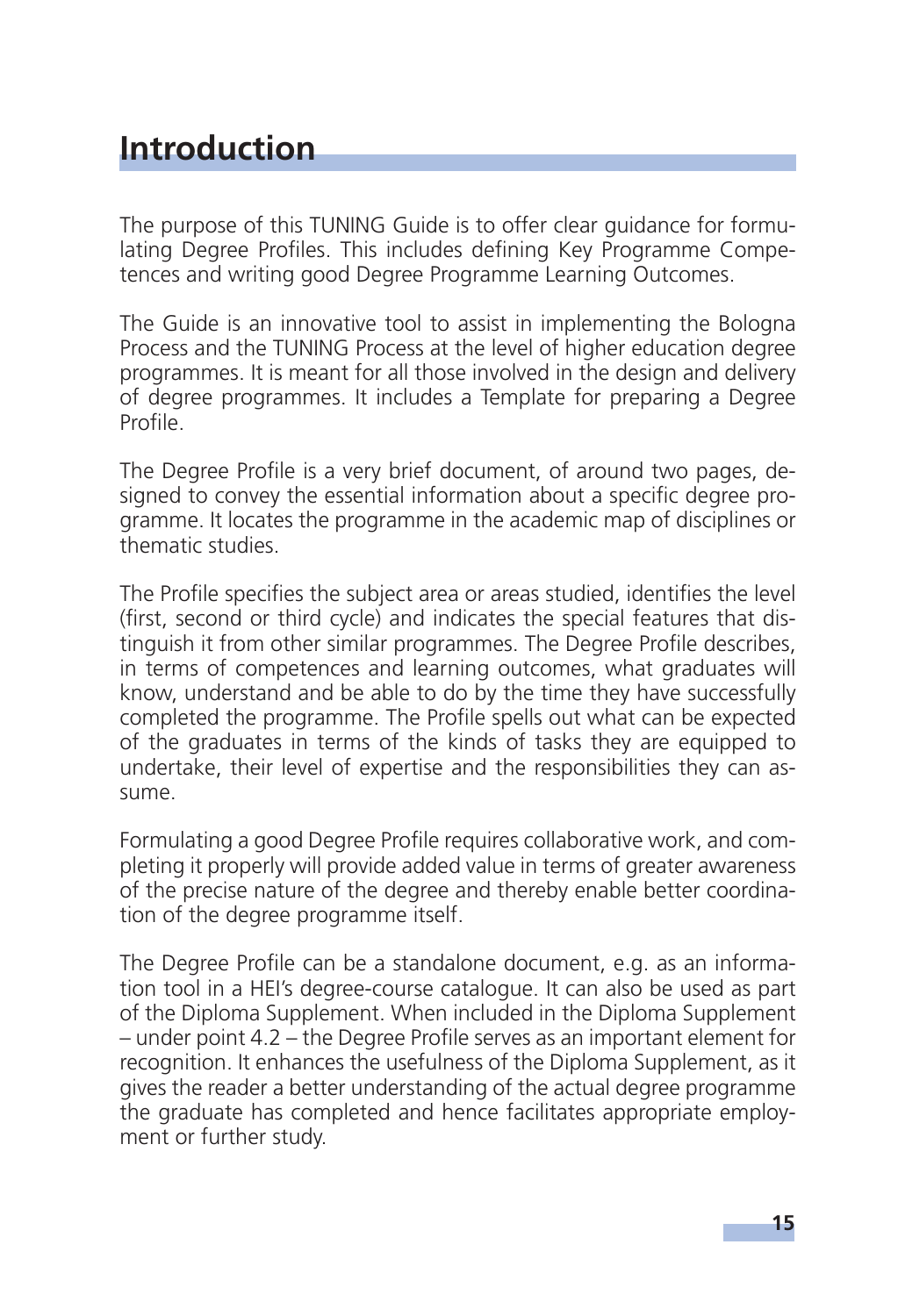#### **Who can use the Degree Profile?**

While this Guide is targeted at staff at higher education institutions who aim to complete a degree profile for a particular programme, the degree profile itself serves a wider audience.

The degree profile can be used by competent recognition authorities (such as admissions officers) to evaluate the qualification as it provides valuable additional information to the transcript and Diploma Supplement.

For students, the Degree Profile can be used as a orientation tool for choosing their studies and for guiding them in the acquisition of competences. Employers will also benefit from the extra information the degree profile provides on the programme the graduate has completed and on the competences and learning outcomes the graduate has achieved. Furthermore, the information the degree profile provides about a programme can also be valuable to institutions seeking collaboration with other institutions.

The degree profile, and especially section F (learning outcomes), may also be useful for the purpose of obtaining accreditation for the programme, since accreditation procedures in Europe are increasingly focusing on the learning outcomes at programme level.

#### **Structure of the Guide**

Chapter 1 describes the context in which it has become necessary and useful to describe Degree Programmes according to an agreed format. It refers briefly to the Bologna and the TUNING Processes, and relates these to the ongoing changes in the European Higher Education Area (EHEA). It discusses the relevance of these processes for academics, students, accreditation organisations and agencies, recognition bodies and employers. Furthermore, it explains how describing degree programmes in terms of degree profiles contributes to the realisation of a student centred, outcome based approach to Higher Education.

Chapter 2 contains a Template for constructing a Degree Profile (2.1) and provides guidelines on how to fill it out (2.2). It also offers detailed information on how to formulate Degree Programme Competences and Learning Outcomes. The Template provides a standard format for the Profile. This format has been devised by international experts and tested by a group of universities, academic experts and recognition bodies. The Template is intended first and foremost to help describe existing degree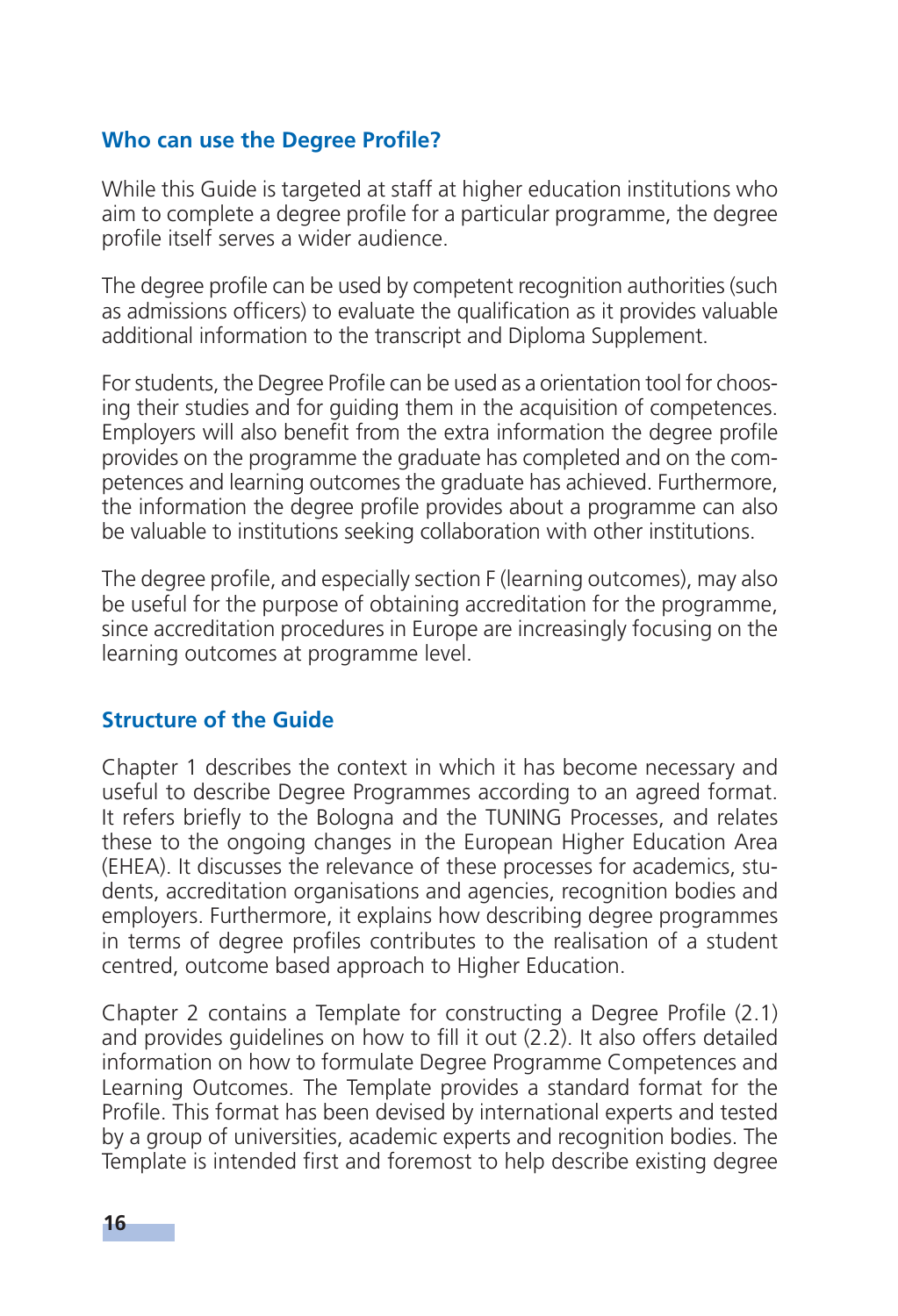programmes. However, it will also be useful for those wishing to design new programmes. Guidelines for this purpose are included in Annex 1.

Chapter 3 contains a Glossary of terms. Many of the key terms used in this Guide are understood very differently in different countries and pedagogical and disciplinary contexts. For this reason it has proved necessary to decide how each term is to be understood for the purposes of this publication. Often it has been necessary to choose one meaning out of several in current use, even in English-speaking environments. Key terms are usually defined the first time they appear in the text of the Guide. In any case, however, it is recommended that the Glossary be used to clarify exactly how they are intended in this publication in order to ensure the mutual comparability and transparency of the degree profiles produced.

These three chapters are supplemented by three annexes. As mentioned above, Annex 1 provides information on using the Profile for the design of new Degree Programmes. Annex 2 gives an up-to-date list of generic competences as developed in the Tuning process. Annex 3 contains 9 examples of Degree Profiles. The profiles are fictitious, but based on real life examples provided by the test partners. These comprise Profiles for each of the three sequential higher education cycles (Bachelor, Master, Doctorate) for three subject areas: History, Physics and Nursing. These subject areas have been chosen to provide varied reference materials for those wishing to formulate Degree Profiles in these and other subject areas, insofar as they exemplify the human and natural sciences and the regulated professions.

#### **The CoRe Projects**

The Guide has been produced in the framework of the Competences in Education and Recognition Project 2 (CoRe 2), financially supported by the Lifelong Learning Programme of the European Commission. The Guide has been developed in phases by a team of Tuning experts and representatives of the ENIC- NARIC networks, in collaboration with the Dutch- Flemish Accreditation Organisation (NVAO) and a test group of Universities.

The aim of the project was to develop:

- 1. a template for the Degree profile and instructions how to complete it;
- 2. guidelines how to describe learning outcomes; and
- 3. a Glossary of terms to ensure consistency in the use of words.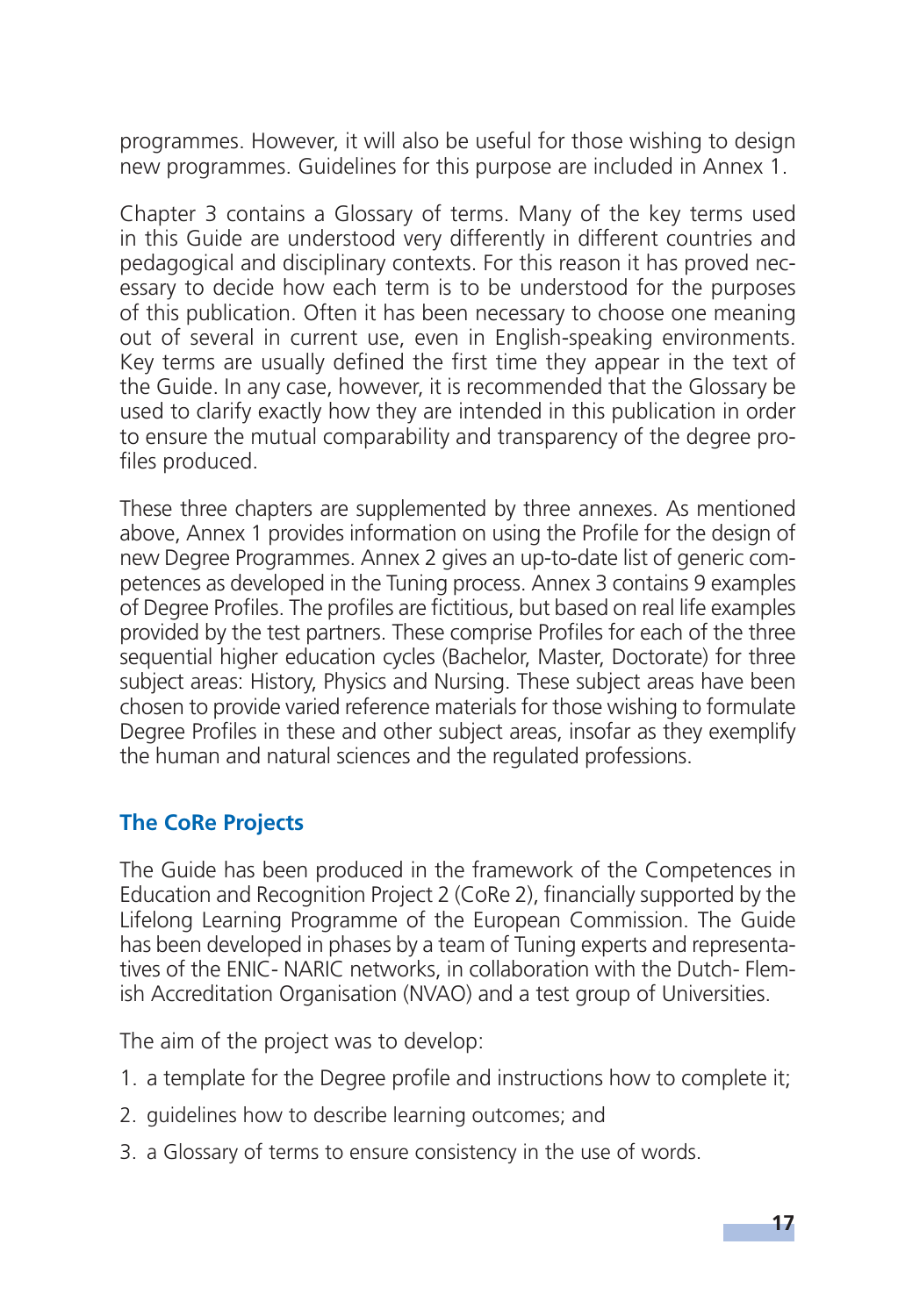These aims follow up on the outcomes of the predecessor of the project, CoRe 1. In CoRe 1 sets of competences and learning outcomes – produced by a number of selected universities – were analysed. It was determined that many of these statements did not meet the minimum requirements for clarity and transparency, both because of how they were formulated and how they were displayed. Hence they were of limited use for recognition purposes. It was concluded that there was an urgent need for guidance in preparing Degree Profiles as well as in describing Programme Competences and formulating Programme Learning Outcomes. CoRe 2, the second phase of the project, has taken up this challenge, and prepared this Guide.

This Guide is the result of the work and testing of a representative group of recognition bodies, higher education institutions and higher education experts. It is presented with the hope that it will prove useful in our shared efforts to foster positive innovation and increase transparency in higher education, both in Europe and worldwide.

More information about the project is available on the CoRe projects website:

www.core-project.eu.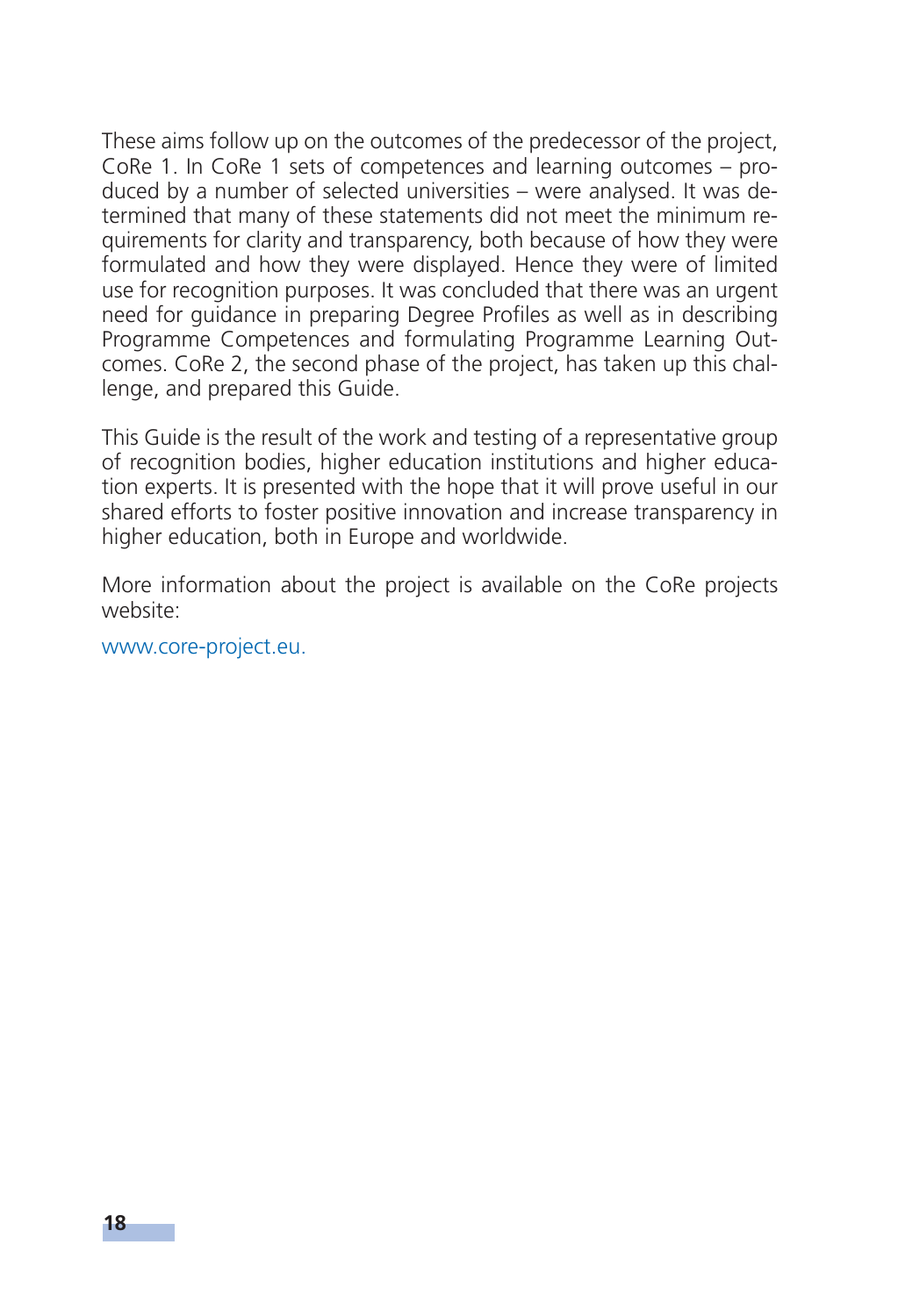## Chapter 1 **The Degree Profile in the context of the Bologna Process**

#### **The Bologna paradigm**

The 47 countries that have signed the Bologna Declaration have agreed to implement student centred, outcome based and transparent higher educational programmes on the basis of three sequential cycles: the Bachelor, the Master and the Doctorate. A number of tools have been developed to facilitate this process.

Student-centred programmes require a change of paradigm and hence a change of mind set of the academic staff responsible for designing and delivering degree programmes. By this we mean that degree programmes should be organised in view of their desired results. At present, in practice, many degree programmes are designed on the basis of tradition and the resources already available. Such programmes can be considered as 'input-based' and 'staff-centred'. In such programmes the emphasis is still placed on the individual interests of academic staff or on the existing organisation of studies. Changing to student-centred programmes fits into a worldwide process of educational innovation to make degree programmes and 'qualifications' (academic awards or certification given on completion of a programme) 'fit *in* purpose' as well as 'fit *for* purpose'. This means not only that the outcomes of the learning process should meet the aims of the programme, but also that those outcomes should meet the needs and expectations of students and society, ensuring employment, personal development and citizenship.

Student-centred degree programmes must be designed in such a way that learners will develop the particular mix of competences considered useful and necessary for the academic, professional and/or vocational area. The verifiable results are described using learning outcomes and credits. Learning outcomes state the extent and the level or standard of competence, including knowledge, that the student will develop. The precise number of credits allocated to individual learning units or entire programmes reflect the amount of time a learner normally needs to achieve the learning outcomes. The successful acquisition of these learning outcomes is verified at the end of the learning unit and/or the degree programme.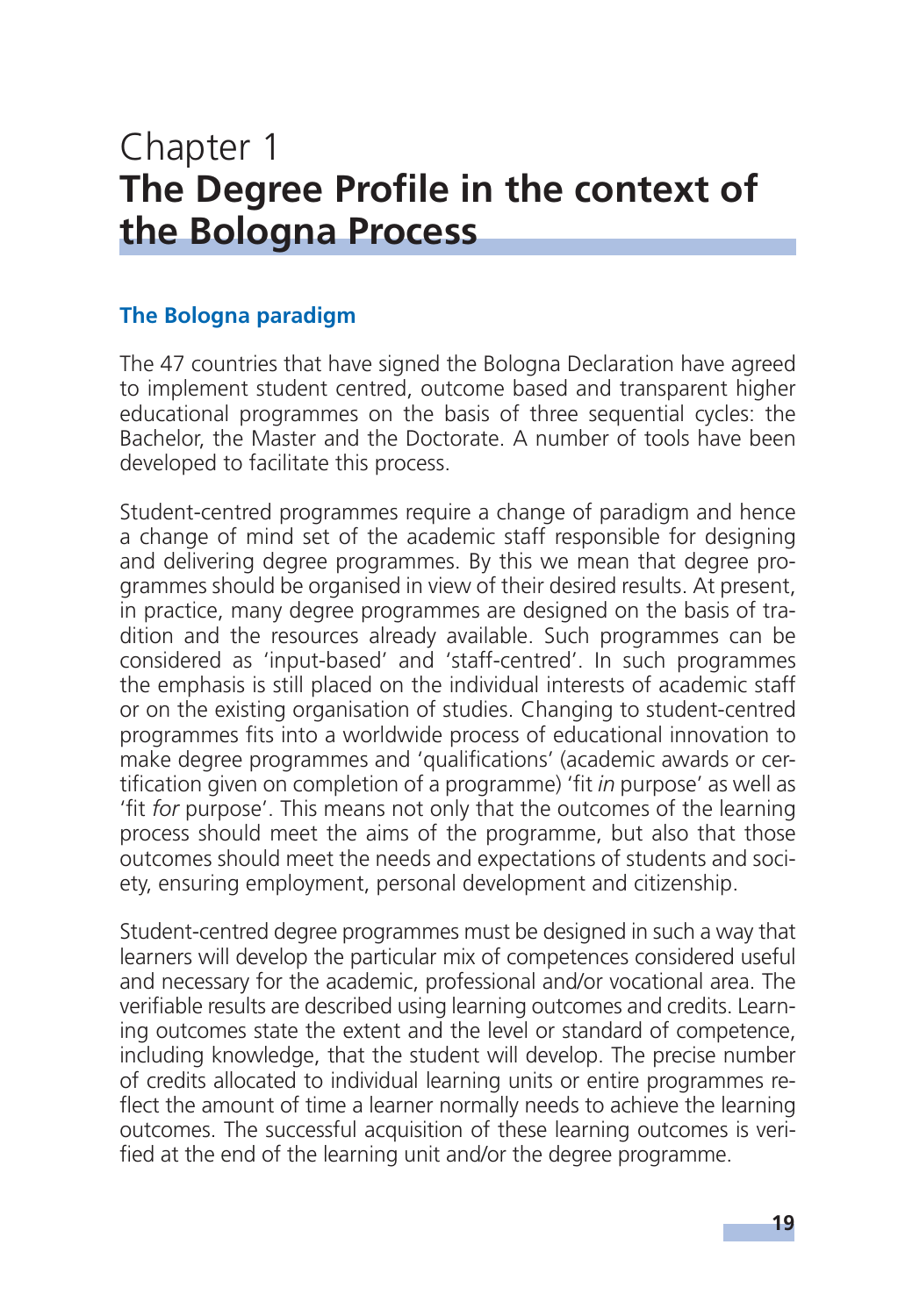#### **The Degree Profile**

In a student-centred context, it is very important for the learning process to be transparent. Students must know clearly beforehand what each degree programme entails and what results they can expect from it. Graduates need to be able to show to others what competences they have gained during the learning experience.

The Degree Profile provides a succinct and focussed way of expressing and communicating the most important results of a higher education programme, and thus provides – if completed following the indications included in this guide – an essential tool for communication, transparency and recognition.

The Degree Profile allows us to go beyond the simple statement that a graduate has a degree in a certain subject. In fact, each degree programme has its own identity, based on widely used reference points for one or more subject areas, but also on specific elements developed by the higher education institution offering it. These specific elements might be determined, for example, by the mission of the institution and the particular strengths or orientation of a faculty, school or department, and often by particular constraints and opportunities deriving from the national educational system or the local or regional economy.

The Degree Profile is drawn up by a group of informed persons, including staff members, administrators and students' representatives of the programme described. The Degree Profile should be very concise and it needs to be very clear, which means that each word counts, and should be carefully considered. The degree profile is made up of seven entries including a general entry and the following sub-entries:

- Purpose
- Characteristics
- Employability & further education
- Education style
- Programme competences
- List of Programme Learning Outcomes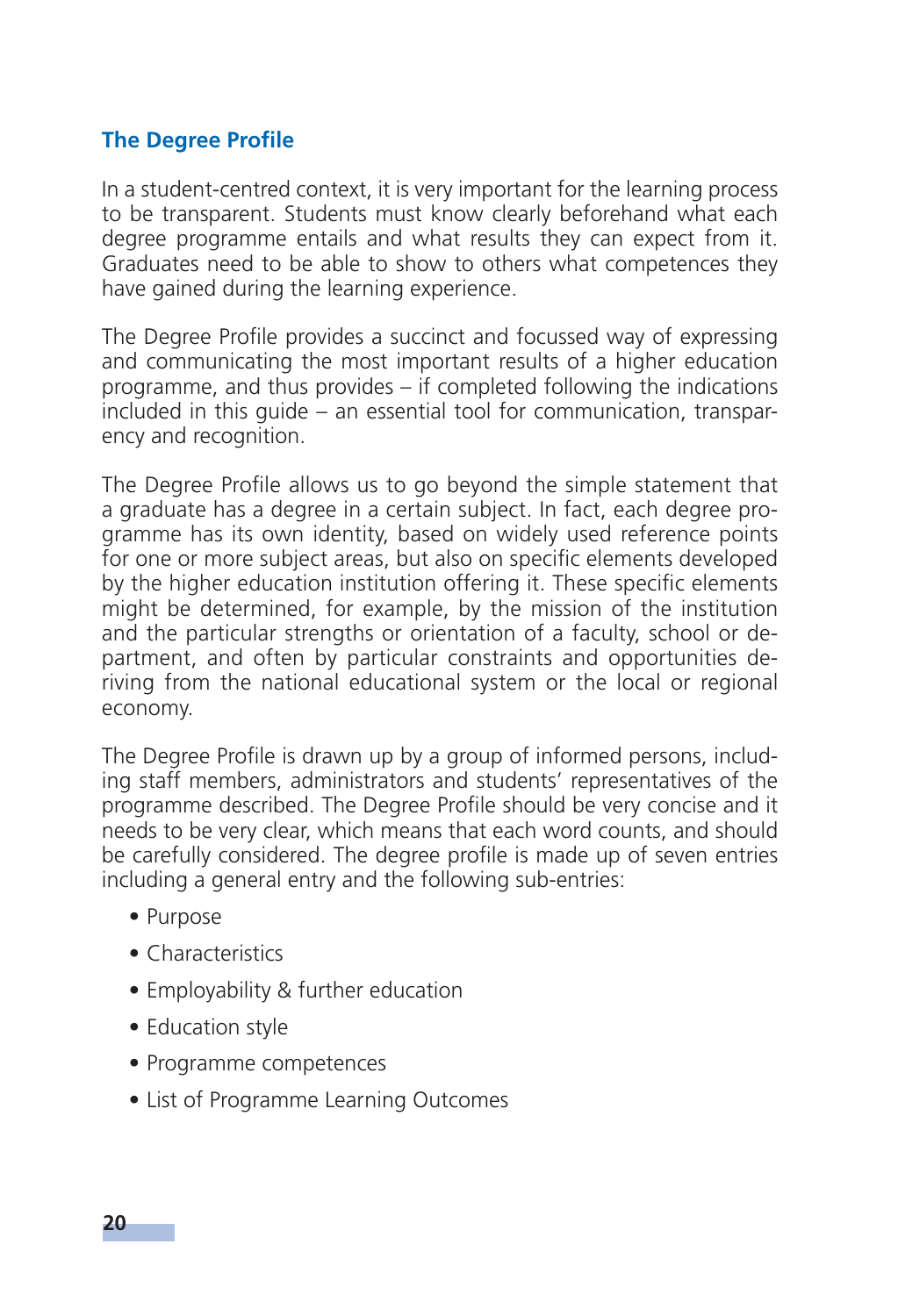#### **Programme Competences and Programme Learning Outcomes**

The most important entry contributing to transparency of a programme in the Degree Profile is the careful and accurate definition of Programme Competences and Programme Learning Outcomes, which are described briefly below, and discussed more fully in sections E and F of the following chapter.

In this Guide a distinction is made between competences and learning outcomes:

A **competence** — as we use the term — is a quality, ability, capacity or skill that is developed by and that belongs to the student.

A **learning outcome** is a measurable result of a learning experience which allows us to ascertain to which extent / level / standard a competence has been formed or enhanced. Learning outcomes are not properties unique to each student, but statements which allow higher education institutions to measure whether students have developed their competences to the required level.

#### **Programme Competences**

Each Profile is based on a set of Key Competences to be developed by the learner in the framework of the degree programme. For the purpose of this Guide, the definition of "competences" includes the whole spectrum of abilities and capabilities, from the purely theoretical/ methodological to vocational knowledge and skills. This is reflected in the following definition, as developed in the framework of the Tuning Process:

Competences represent a dynamic combination of cognitive and metacognitive skills, demonstration of knowledge and understanding, interpersonal, intellectual and practical skills, and ethical values. Fostering these is the object of all educational programmes. Competences are developed in all course units and assessed at different stages of a programme. Some competences are subject-area related (specific to a field of studies), while others are generic (common to any degree programme). It is normally the case that competence development proceeds in an integrated and cyclical manner throughout the programme.

The exact mix of competences will differ in different degree programmes, even in the same academic or professional area. The Key Programme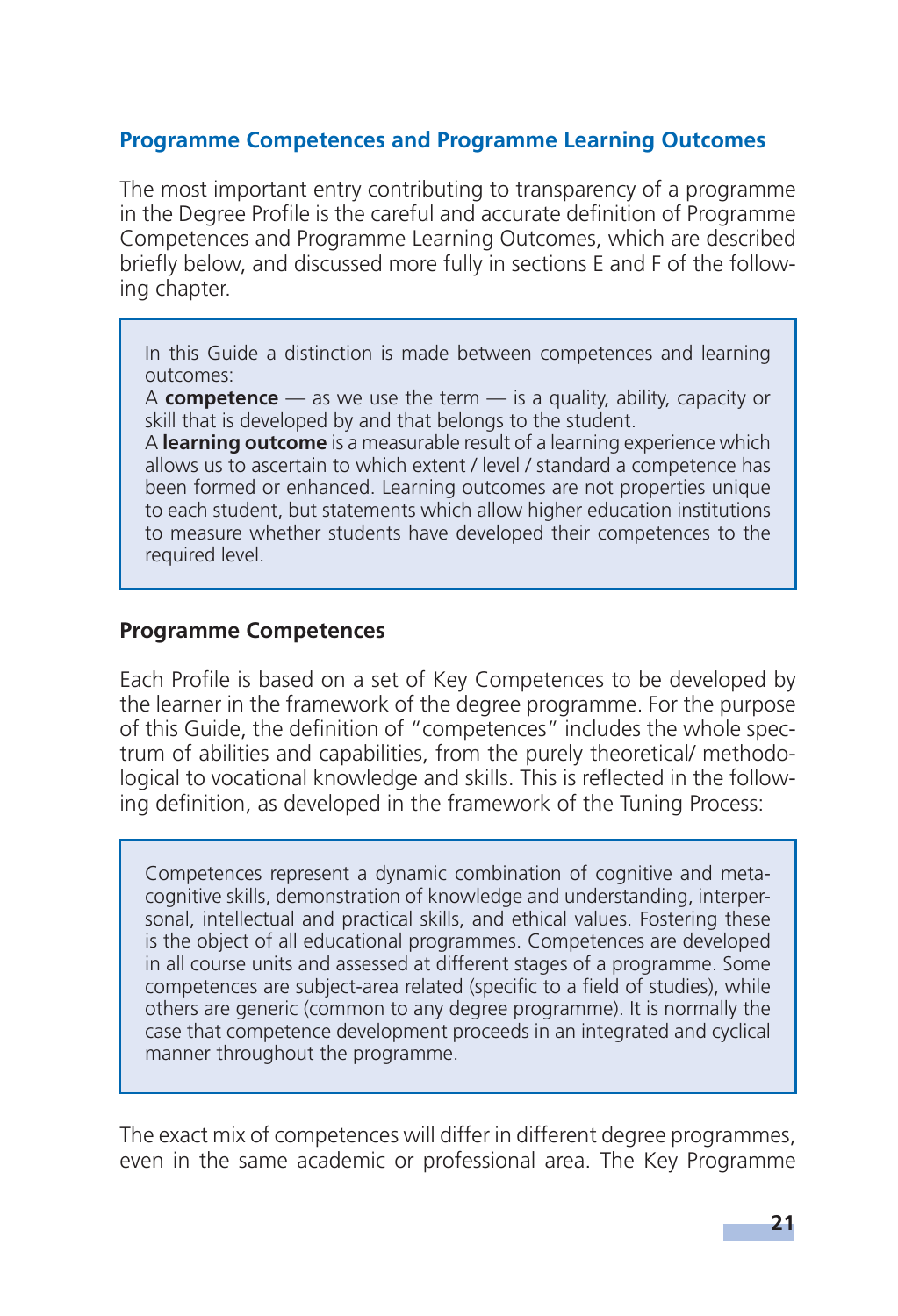Competences, to be included in the Degree Profile, should be the most important ones that the graduate will have achieved as a result of the specific programme. It should be expected that most Programme Competences will be similar or comparable as between, say, two first cycle programmes in different HEIs in the same subject area. However there might also be differences given the fact that each institution makes its own choices based on its mission and available means.

#### **Programme Learning Outcomes**

The purpose of learning outcomes is to describe accurately the verifiable learning achievements of a student at a given point in time, for example at the end of a degree-course, study module or a period of learning in the workplace.

Learning outcomes describe what a learner is expected to know, understand and be able to demonstrate after successful completion of a process of learning. They are statements of concrete and verifiable signs that witness/certify how the planned competences, including the required levels of knowledge, are being developed or acquired.

Statements of learning outcomes can be formulated to describe any type of learning that can be validated, whether it is achieved in a formal or a non-formal or informal setting. In these Guidelines, however, we focus on the key competences and learning outcomes of formalised degree programmes. A crucial feature of the Degree Profile is that it lists the Programme Learning Outcomes. These are statements of what the graduate of the Programme demonstrably knows, understands and is capable of doing when s/he has successfully completed the Degree Programme. They should be formulated in a manner consistent with the statements of learning outcomes of the several course units/modules offered in the Degree Programme.

Developing the key competences is the main objective of a programme. These competences are called Programme Competences (PCs) because they are the cornerstones of a programme. Their achievement is verified through reference to Programme Learning Outcomes (PLOs). More information on PCs and PLOs can be found under Sections E and F of this Guide.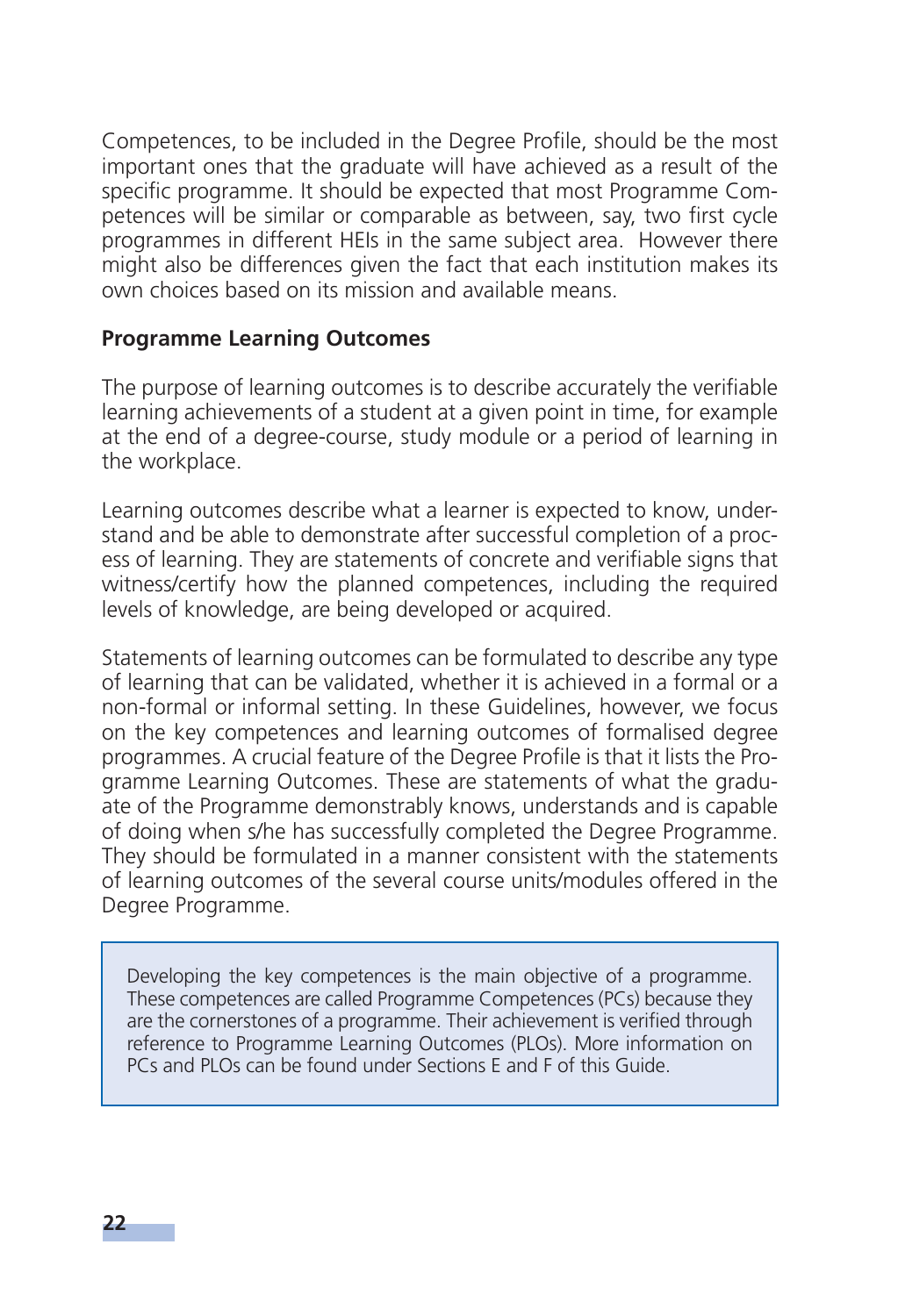#### **European, national and subject area reference frameworks**

Degree programmes are not designed and delivered in a vacuum. If in past times they were designed with reference to disciplinary and institutional traditions, today they are explicitly and implicitly created and managed in reference to overarching qualification frameworks of learning levels and qualifications. In order to design a new Degree Programme, or to locate an existing one in a context understandable to others, reference must be made to general descriptors, national qualifications frameworks and TUNING Subject Area Reference Points.

#### **Descriptors and Qualifications Frameworks**

From the European perspective, an important step in constructing the European Higher Education Area has been the development of an agreed set of general descriptors to outline the essential components of any degree programme that leads to the completion of a Bologna cycle. These are known as the Dublin Descriptors (www.jointquality.org) and are based on the following inter-related dimensions:

- Acquiring knowledge and understanding
- Applying knowledge and understanding
- Making informed judgments and choices
- Communicating knowledge and understanding
- Capacities to continue learning

The Dublin Descriptors form the backbone of the Qualifications Framework for the European Higher Education Area (QF for the EHEA).

Besides the qualifications framework for the European Higher Education Area (QF- EHEA), the European Union has established a European Qualifications Framework for Lifelong Learning (EQF - LLL) which has eight levels, covering learning achievements at all educational levels. As far as higher education is concerned, the top 4 levels (that is 5, 6, 7 and 8) in this Framework are compatible with the three cycles, plus the short cycle, included in the Qualifications Framework for the EHEA. Hence, their outcomes correspond to those foreseen in the Dublin Descriptors, even though they are expressed in a slightly different language (see for example: ec.europa.eu/education/pub/pdf/general/eqf/ leaflet\_en.pdf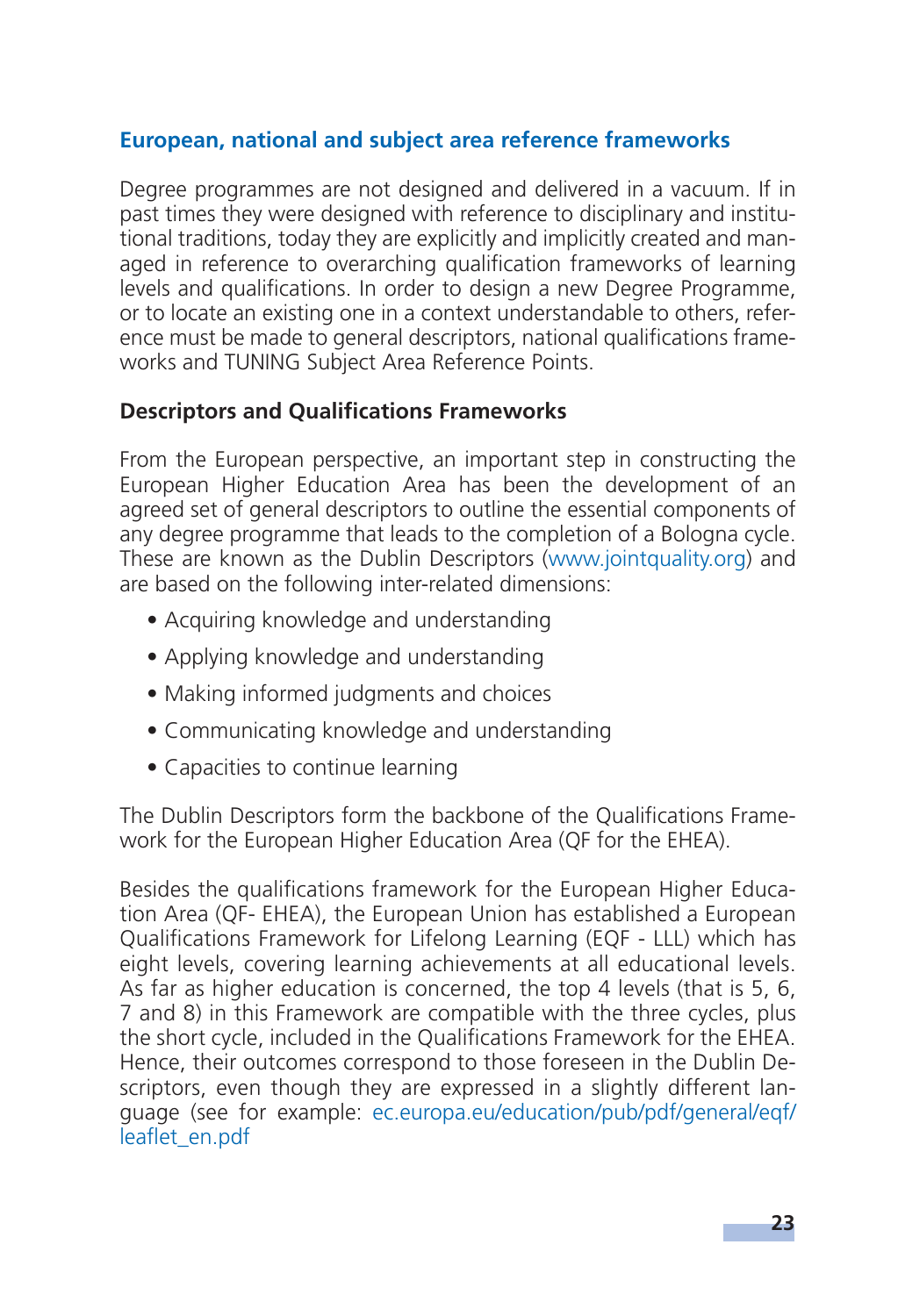Within each subject area, discipline or professional sector, the QF for EHEA Dublin Descriptors and /or the EQF for LLL level descriptors can be applied and adapted according to the specific way that learning is acquired in that sector. Thus the Dublin Descriptors/EQF descriptors form general reference points at the European level in which any specific Degree Programme will be situated.

#### **National Qualifications Frameworks**

In recent years, the development of National Qualifications Frameworks has gathered considerable momentum<sup>2</sup>. To establish such a framework, each country sets out its own qualifications framework according to its educational structures and traditions. However, either as part of the Bologna Process or because of EQF for LLL regulations, each country formally states how its own qualifications framework relates to, or interfaces with, the two "European" Qualifications Frameworks. This enables students, employers and accreditation agencies to 'compare and contrast' the learning achievements of students and benchmark (i.e. position) them according to other national and European frameworks.<sup>1</sup>

#### **TUNING Subject Area Reference Points**

The above-described qualifications frameworks are general reference points that provide one important tool for defining Programme Learning **Outcomes** 

Equally important are the international reference points that have been developed at the subject area level. These include the findings and recommendations of a number of European and international projects and networks, and above all, the internationally developed subject area specific reference points produced by the TUNING Educational Structures in Europe project.

In this project, which has now become a "Process" in itself, since it has been extended to a great number of subject areas and is in progress or being planned in many countries and all continents, several hundred academics and many thousands of test partners have collaborated to develop subject area guidelines and reference points, based on competences aligned with the Dublin Descriptors. These have been made widely available, so as to serve as a practical tool for programme design and delivery in any country.

<sup>2</sup> CEDEFOP, The development of national qualifications in Europe. Luxembourg, Aug. 2010.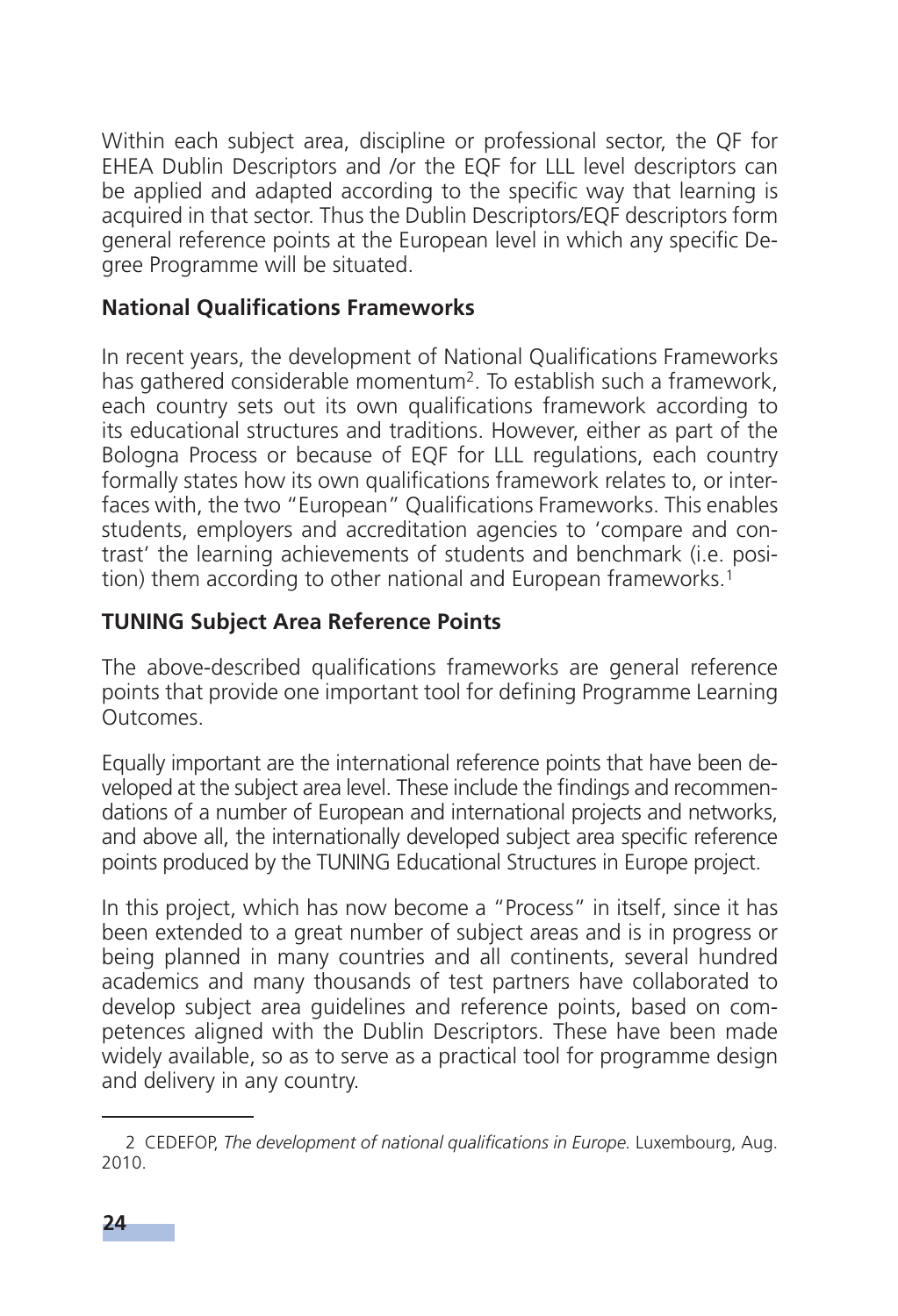TUNING publishes a growing number of subject specific brochures which contain these guidelines and reference points. Each of them provides a conceptual framework, which for a given subject area describes both the competences to be formed and expected/desired learning outcomes, and also details them as first, second and third cycle descriptors. The brochures are available at: http://tuning.unideusto.org/tuningeu/

#### **Conclusion**

As higher education systems become increasingly oriented according to a student-centred and output-based approach, a sensitive but clear and succinct tool is needed for purposes of transparency and recognition. The Degree Profile Template and related Guidelines set out in the following chapter constitute such a tool. Knowing about and keeping in mind these international reference points and level indicators provides information and inspiration for formulating Degree Profile and provides students and employers with a tool they can understand.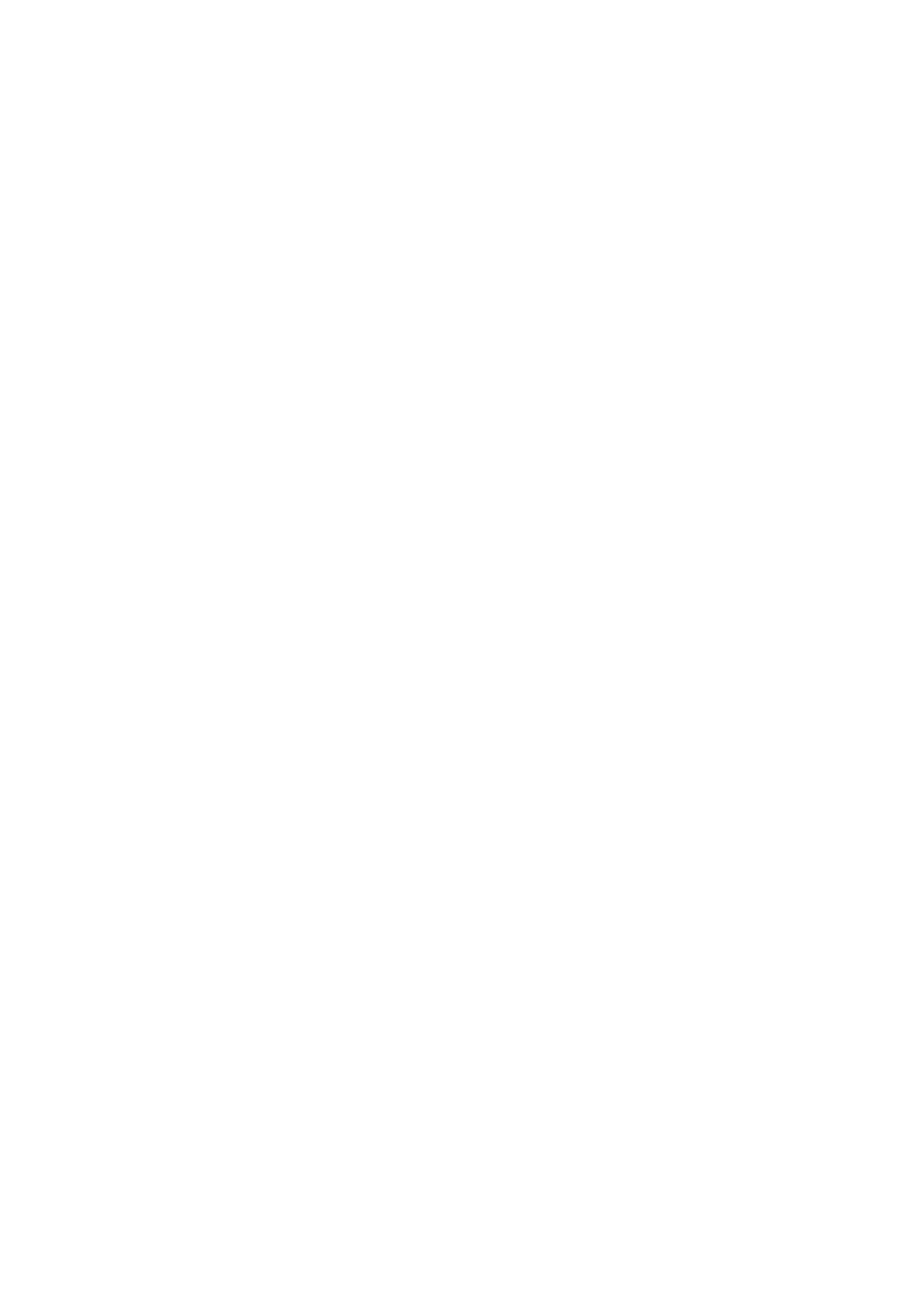# Chapter 2 **Degree Profile Template & Instructions**

This chapter commences with the degree profile template (2.1) and continues with instructions for using it  $(2.2)$ . Illustrative examples are found in Annex 3.

#### **The Template**

The Template consists of a title field and six sections (A-F), and includes succinct instructions for its completion.

|                                         | <b>DEGREE PROFILE OF</b><br>Please provide (in bold):<br>The full name of the qualification as written in the original language. When this is<br>not English, please provide an official <i>English translation</i> as mentioned in the Diploma<br>Supplement in <i>italics</i> .<br>Please provide the <b>official name of the programme</b> offered by the institution, in the<br>original language.<br>Please provide also an official translation in English (if applicable) in italics. |
|-----------------------------------------|----------------------------------------------------------------------------------------------------------------------------------------------------------------------------------------------------------------------------------------------------------------------------------------------------------------------------------------------------------------------------------------------------------------------------------------------------------------------------------------------|
| TYPE OF DEGREE &<br>LENGTH              | Please identify the <b>type of degree</b> , e.g. whether the<br>degree is the result of a programme offered by a single<br>institution or whether the degree is the result of a joint<br>programme (joint degree or double / multiple degree).<br>Please indicate between brackets the length of the degree<br>programme in ECTS-credits, and/or - if applicable - nation-<br>al/institutional credits and/or years of study.                                                                |
| INSTITUTION(S)                          | Please give the <b>official name of the awarding</b><br>institution(s), and the country where it is based (If the<br>name is not in Latin Alphabet, please provide a translit-<br>eration or transcription. In addition, please provide also<br>an official translation in English (if applicable) in <i>italics</i> ).                                                                                                                                                                      |
| <b>ACCREDITATION</b><br>ORGANISATION(S) | Please identify the accreditation organisation(s) <b>that pro-</b><br>vides the accreditation of the degree programme or<br>the degree awarding institution, and the country in<br>which the accreditation organisation operates.                                                                                                                                                                                                                                                            |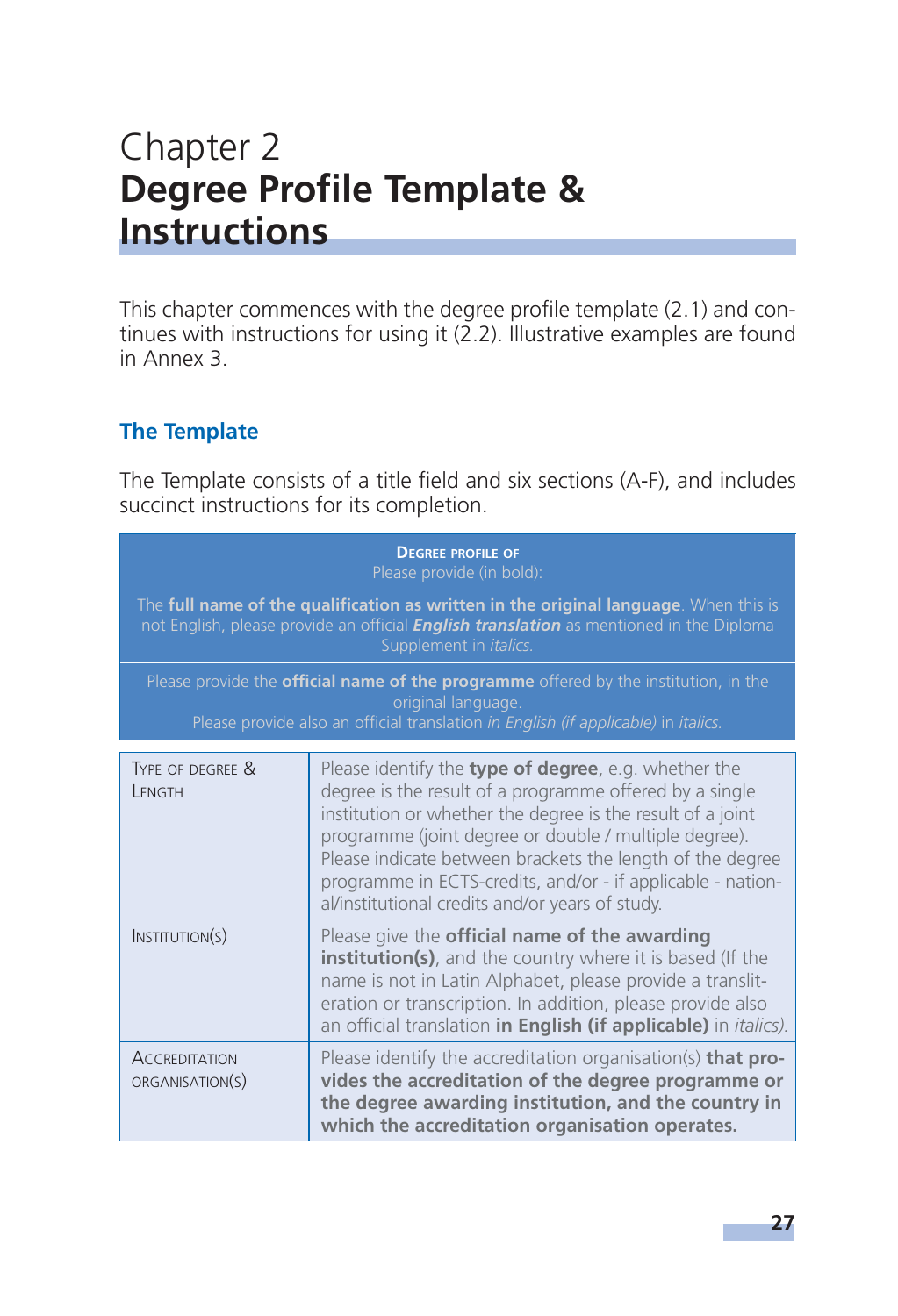| PERIOD OF REFERENCE | Please identify the year(s) for which the curriculum is<br>validated/approved.                                                                                      |
|---------------------|---------------------------------------------------------------------------------------------------------------------------------------------------------------------|
| CYCLE /LEVEL        | Please indicate the cycle/level of the qualification in<br>relation to the National Qualifications Framework (where<br>available), the EQF - LLL and the QF - EHEA. |

| $\Delta$     | <b>Purpose</b>                                                                                                                                                                             |
|--------------|--------------------------------------------------------------------------------------------------------------------------------------------------------------------------------------------|
|              | Please provide (in 2 sentences) <b>a general statement</b> about the degree<br>programme, providing a short summary $-$ a 'synthetic view' $-$ of the overall<br>purpose of the programme. |
|              |                                                                                                                                                                                            |
| <sub>B</sub> | <b>Characteristics</b>                                                                                                                                                                     |
|              |                                                                                                                                                                                            |

|               | DISCIPLINE(S) /<br>SUBJECT AREA(S) | Please indicate the main discipline(s) / subject area(s) of<br>the degree programme.<br>If the programme is multi- or interdisciplinary, please<br>indicate the relative weight of the major components, if<br>applicable (e.g. politics, law and economics (60:20:20).                      |
|---------------|------------------------------------|----------------------------------------------------------------------------------------------------------------------------------------------------------------------------------------------------------------------------------------------------------------------------------------------|
| $\mathcal{P}$ | GENERAL /<br>SPECIALIST FOCUS      | Please specify the general and/or specialist focus of the<br>degree programme.                                                                                                                                                                                                               |
| $\mathbf{R}$  | Orientation                        | Please outline the orientation of the degree pro-<br>gramme.<br>For example whether the degree is primarily research, prac-<br>tically based, professional, applied, related to designated<br>employment, etc.                                                                               |
| 4             | <b>DISTINCTIVE FEATURES</b>        | Please indicate any additional features that distinguish<br>this degree programme from other similar degree<br>programmes.<br>For example: if the programme includes a compulsory<br>international component, a work placement, a specific<br>environment or is taught in a second language. |

|                        | <b>Employability &amp; Further Education</b>                                                                                                                                                                                                                                                                                                                   |
|------------------------|----------------------------------------------------------------------------------------------------------------------------------------------------------------------------------------------------------------------------------------------------------------------------------------------------------------------------------------------------------------|
| <b>EMPLOYABILITY</b>   | Please summarise (in maximum 3 lines) the main employ-<br>ment opportunities that arise from successful completion<br>of the programme. Indicate whether the award confers<br>any nationally regulated/protected title on the holder and<br>if so, provide more information about the title and rights<br>attached. Indicate if the title is protected by law. |
| <b>FURTHER STUDIES</b> | Please indicate (in maximum 3 lines) opportunities for<br>access to further studies, both, within and outside the<br>main and specific subject areas identified above (B.1.).                                                                                                                                                                                  |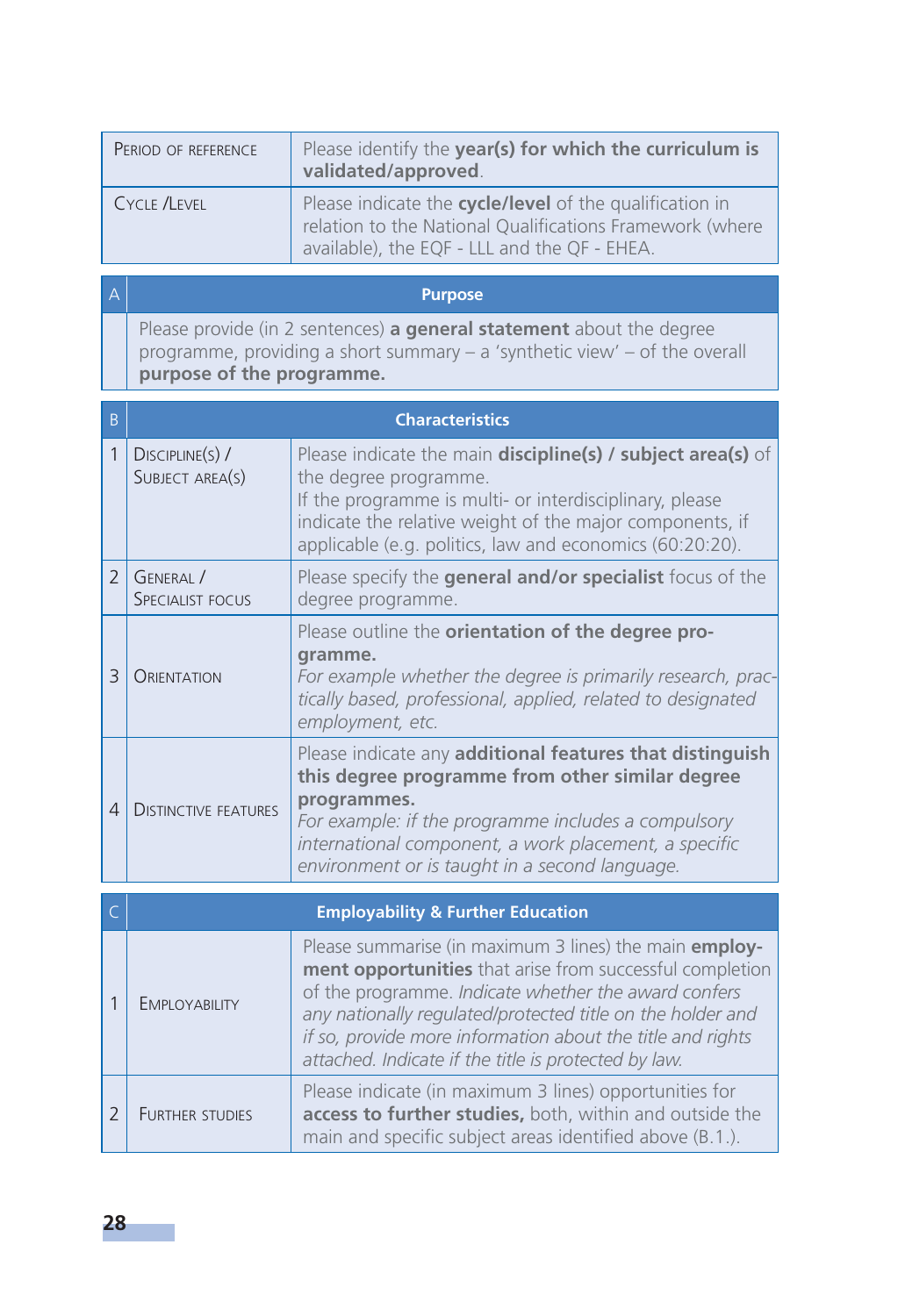| D              |                                                                                                                                                                                                                      | <b>Education Style</b>                                                                                |
|----------------|----------------------------------------------------------------------------------------------------------------------------------------------------------------------------------------------------------------------|-------------------------------------------------------------------------------------------------------|
|                | <b>LEARNING &amp; TEACHING</b><br><b>APPROACHES</b>                                                                                                                                                                  | Please indicate (in maximum 3 lines) the <b>main learning</b><br>and teaching strategies and methods. |
| $\overline{2}$ | <b>ASSESSMENT METHODS</b>                                                                                                                                                                                            | Please indicate (in maximum 3 lines) the <b>main assess-</b><br>ment strategies and methods.          |
| E              | <b>Programme Competences</b><br>Please list below the key generic and specific competences up to a total of 15<br>(see page 28-29 for details).<br>In the case of regulated professions, please refer to page 28-29. |                                                                                                       |
| 1              | <b>GENERIC</b>                                                                                                                                                                                                       | Please list here the generic programme competences.                                                   |
| $\overline{2}$ | <b>SUBJECT SPECIFIC</b>                                                                                                                                                                                              | Please list here the subject specific programme competences.                                          |
|                |                                                                                                                                                                                                                      | <b>Complete list of programme learning outcomes</b>                                                   |
|                | to 20.<br>For details, see pages 43 - 49                                                                                                                                                                             | Please list here the learning outcomes of the programme, up to a total of 15                          |

#### **How to use the Template**

This section provides specific quidelines on how to complete the Degree Profile. Some examples of good practice have been provided to help you. Please consult the Glossary of Terms (Chapter 3) for specific terminology. To complete the degree profile for your programme, you can download an electronic version of the template on the CoRe website: www.core-project.eu.

Please note that the Degree Profile should:

- be readable in five minutes:
- not be longer than two pages;
- provide a coherent impression of the specific degree; and
- be succinct and to the point, yet provide detailed information and references where necessary.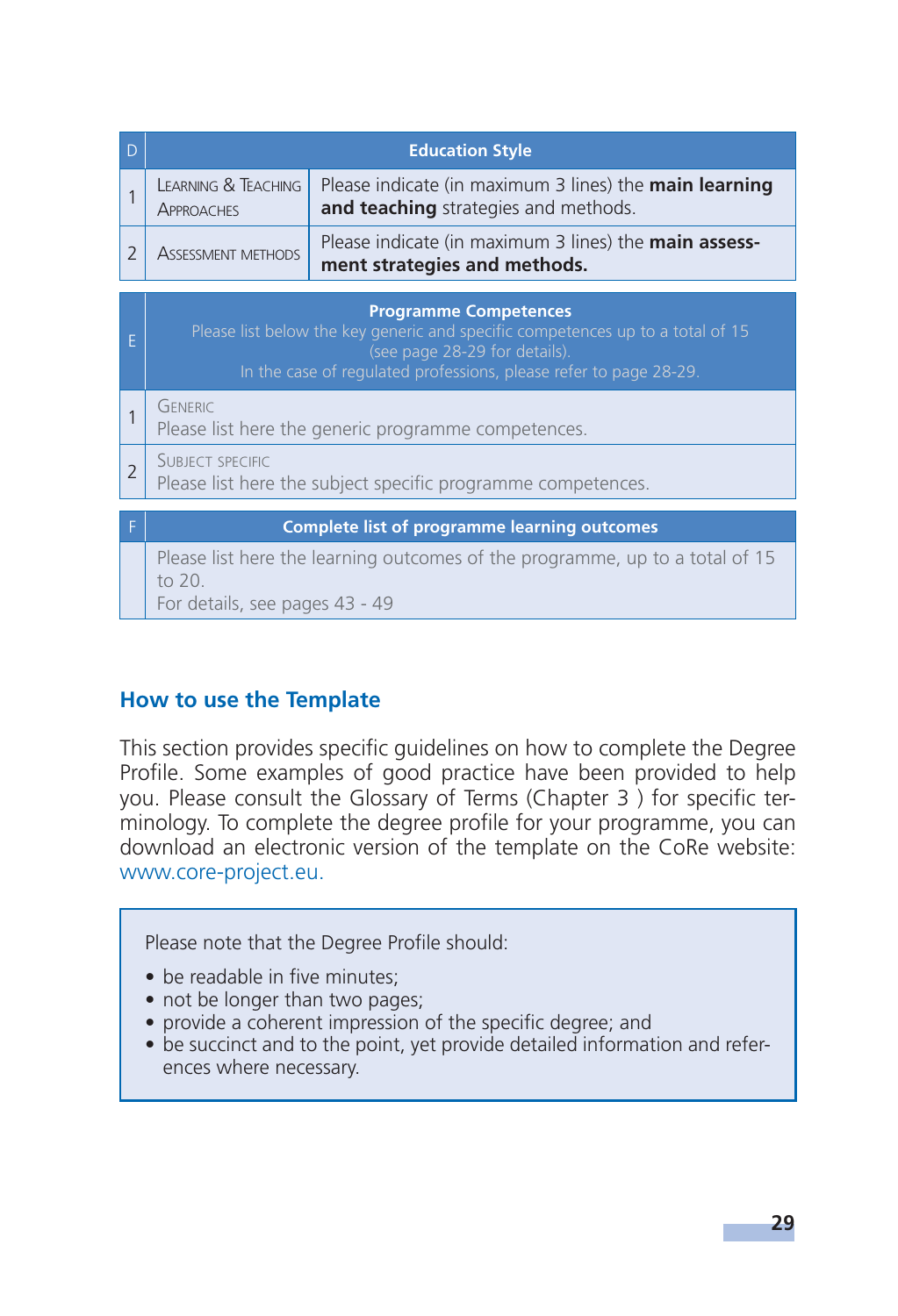#### **Title field of the Degree Profile**

The title field contains basic information about the Degree.

| <b>DEGREE PROFILE OF</b>                                                                                                                                                                                                                              |                                                                                                                                                                                                                                                                                                                                                                                                                     |  |
|-------------------------------------------------------------------------------------------------------------------------------------------------------------------------------------------------------------------------------------------------------|---------------------------------------------------------------------------------------------------------------------------------------------------------------------------------------------------------------------------------------------------------------------------------------------------------------------------------------------------------------------------------------------------------------------|--|
| Please provide (in bold):<br>The full name of the qualification as written in the original language. When this is<br>not English, please provide an official <i>English translation</i> as mentioned in the Diploma<br>Supplement in <i>italics</i> . |                                                                                                                                                                                                                                                                                                                                                                                                                     |  |
|                                                                                                                                                                                                                                                       | Please provide the <b>official name of the programme</b> offered by the institution, in the<br>original language.<br>Please provide also an official translation in English (if applicable) in <i>italics</i> .                                                                                                                                                                                                     |  |
| TYPE OF DEGREE &<br>LENGTH                                                                                                                                                                                                                            | Please identify the type of degree, e.g. whether the<br>degree is the result of a programme offered by a single<br>institution or whether the degree is the result of a joint<br>programme (joint degree or double / multiple degree).<br>Please indicate between brackets the length of the degree<br>programme in ECTS-credits, and/or - if applicable -<br>national/institutional credits and/or years of study. |  |
| INSTITUTION(S)                                                                                                                                                                                                                                        | Please give the official name of the awarding<br>institution(s), and the country where it is based (If the<br>name is not in Latin Alphabet, please provide a translit-<br>eration or transcription. In addition, please provide also<br>an official translation in English (if applicable) in italics                                                                                                              |  |
| <b>ACCREDITATION</b><br>ORGANISATION(S)                                                                                                                                                                                                               | Please identify the accreditation organisation(s) that pro-<br>vides the accreditation of the degree programme or the<br>degree awarding institution, and the country in which<br>the accreditation organisation operates.                                                                                                                                                                                          |  |
| PERIOD OF REFERENCE                                                                                                                                                                                                                                   | Please identify the year(s) for which the curriculum is<br>validated/approved.                                                                                                                                                                                                                                                                                                                                      |  |
| CYCLE/LEVEL                                                                                                                                                                                                                                           | Please indicate the cycle/level of the qualification in rela-<br>tion to the National Qualifications Framework (where<br>available), the EQF for LLL and the QF for EHEA.                                                                                                                                                                                                                                           |  |

#### Full name of the qualification in the original language

Please provide the full name of the qualification in its original language as stated/written on the original qualification, taking into consideration the following indications:

• state the full name of the qualification (i.e. no acronyms);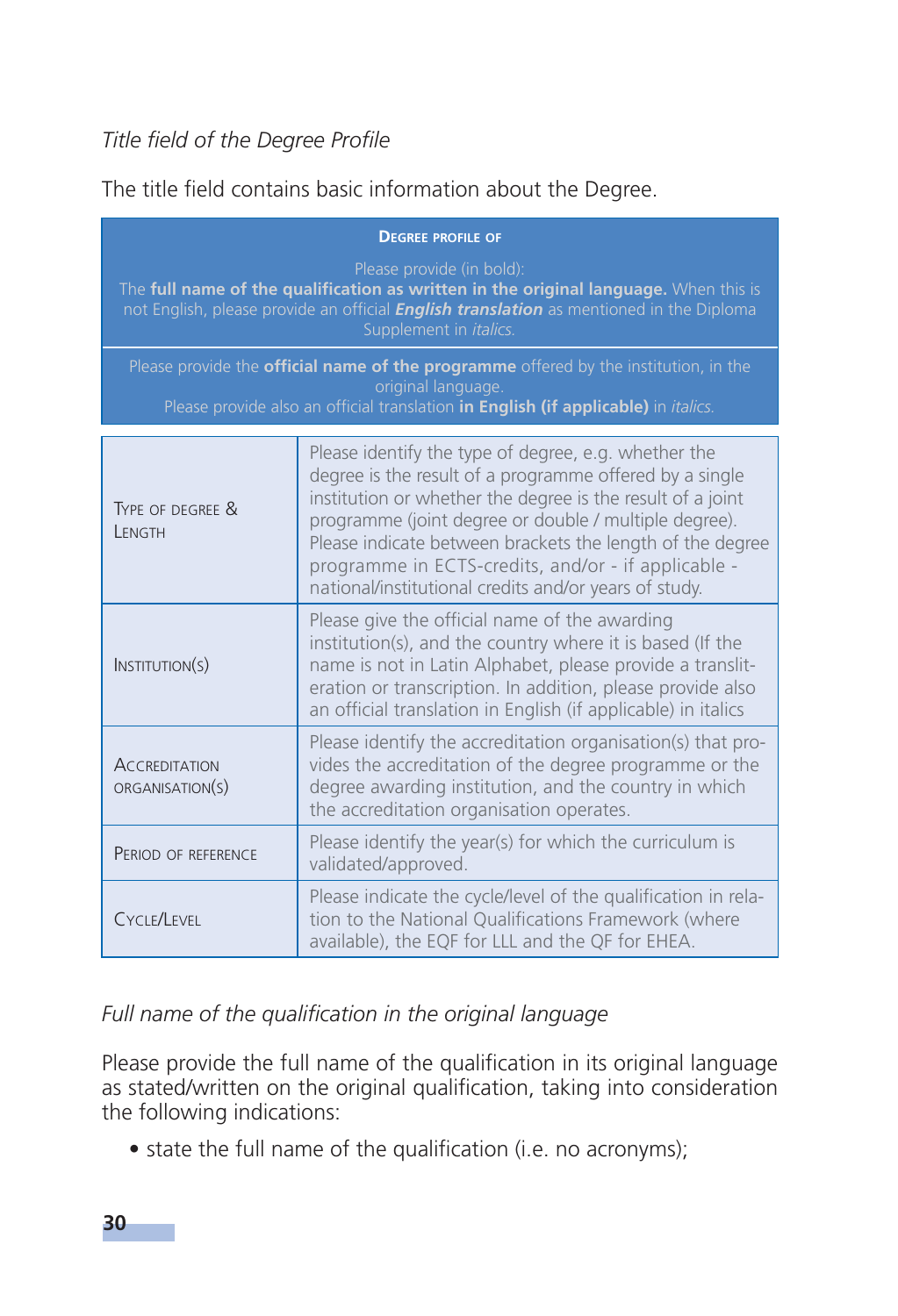- include an English translation where the original name of the programme is not in English. If there is an official English translation available, please use the official one; and,
- ensure that the stated name of the qualification is the same as that used on the qualification certificate, the Diploma Supplement and by any recognised national body responsible for the accreditation or recognition of national qualifications.

#### *Offi cial name of the programme*

Please provide the official name of the programme offered by the institution in the original language, taking into consideration the following points:

- use the full name of the programme (i.e. no acronyms);
- include an English translation where the original name of the programme is not in English. If there is an official English translation available, please use the official one:
- ensure that the stated name of the programme is the same as the name used on qualification certificates, the Diploma Supplement and any recognised national body responsible for the accreditation or recognition of national qualifications.

#### *Type of degree & Length*

This section provides the reader information whether the degree is the result of a 'single' programme offered by one institution or whether the degree is the result of a joint programme (offered by more than one institution and resulting in a joint degree or double degree).

Further this section indicates the length of the degree programme. Length is expressed in ECTS-credits and/or if applicable in national/institutional credits and/or years of instruction. Many doctoral programmes are – for example – still expressed in terms of academic years.

#### *Institution (s)*

The **'official name of the awarding institution(s)'** informs the reader about the institution(s) that has/have awarded the degree.

In cases of joint degree programmes, all institutions involved in the programme should be stated (if there are more than 10, please make refer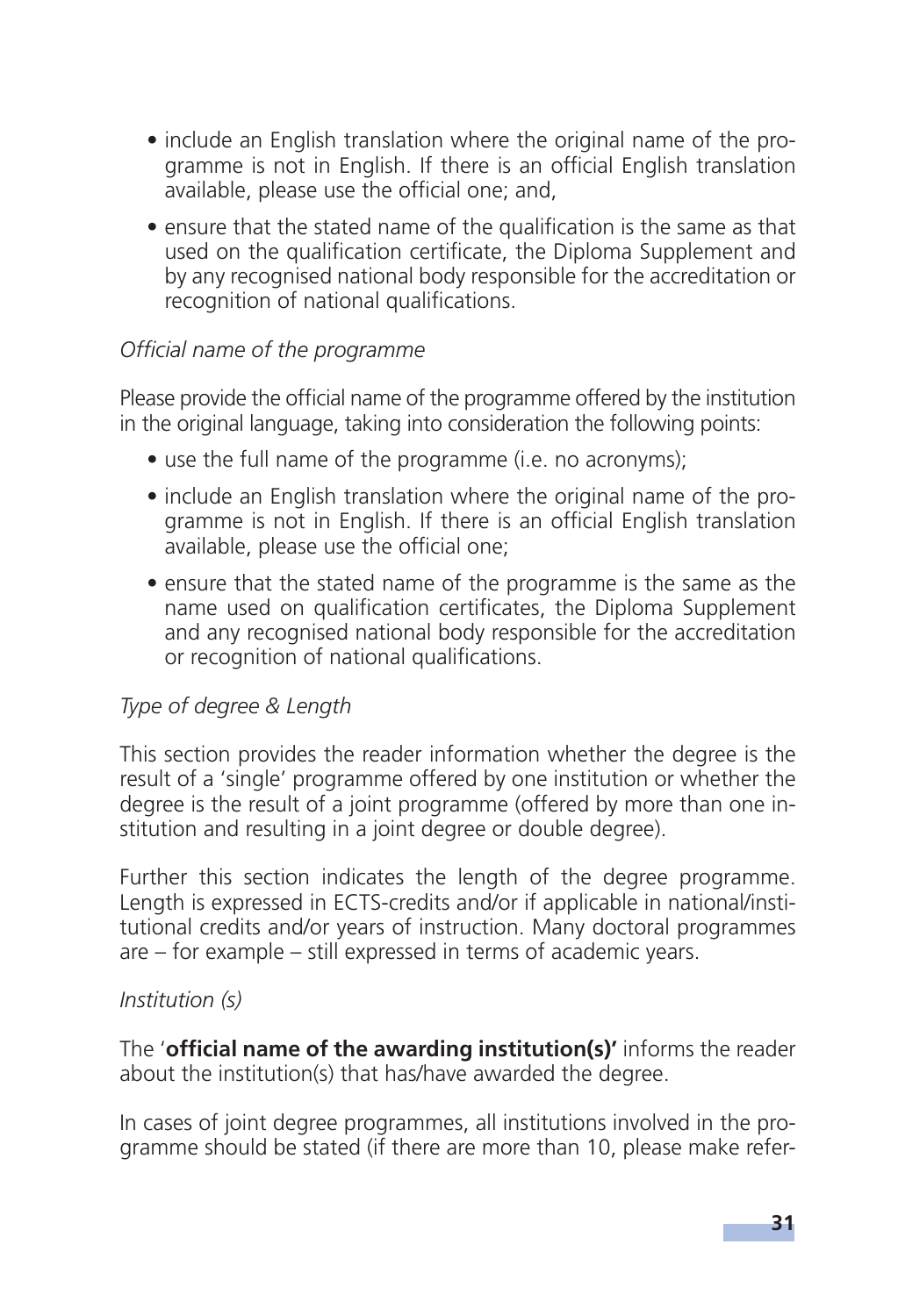ence to the programme website). In these instances, please include the official name of the institutions and the country in which the institutions operate, and also indicate which is the co-ordinating institution.

#### *Accreditation organisation(s)*

This section provides readers with information about the quality assurance of the degree programme or the degree awarding institution.

#### *Period of reference*

Since programmes, and their objectives, learning outcomes, competences et cetera, can change over time, it is valuable for the reader to be informed about the years in which the programme involved was offered.

Reference dates can be, for example:

- year(s) of accreditation if the accreditation was provided on programme level; and/or
- institutional validation of the programme.

#### *Cycle/Level*

To provide the reader information about the cycle/level of the qualification, this section gives:

- the level of the qualification as indicated in the national qualifications framework (if applicable)- e.g. 'Level 6 (Ireland)- Bachelors level' where a formalised qualification framework exists.
- a reference to a European framework (if applicable). If this is done, the level and the framework referred to should be indicated (i.e. EQF for Lifelong Learning or QF for the European Higher Education Area).

#### **Section A – Purpose**

Section A provides a brief statement of the aims of the programme.



'Purpose' refers to the aims of programme. Purpose can include personal development of the students and their value to society at large.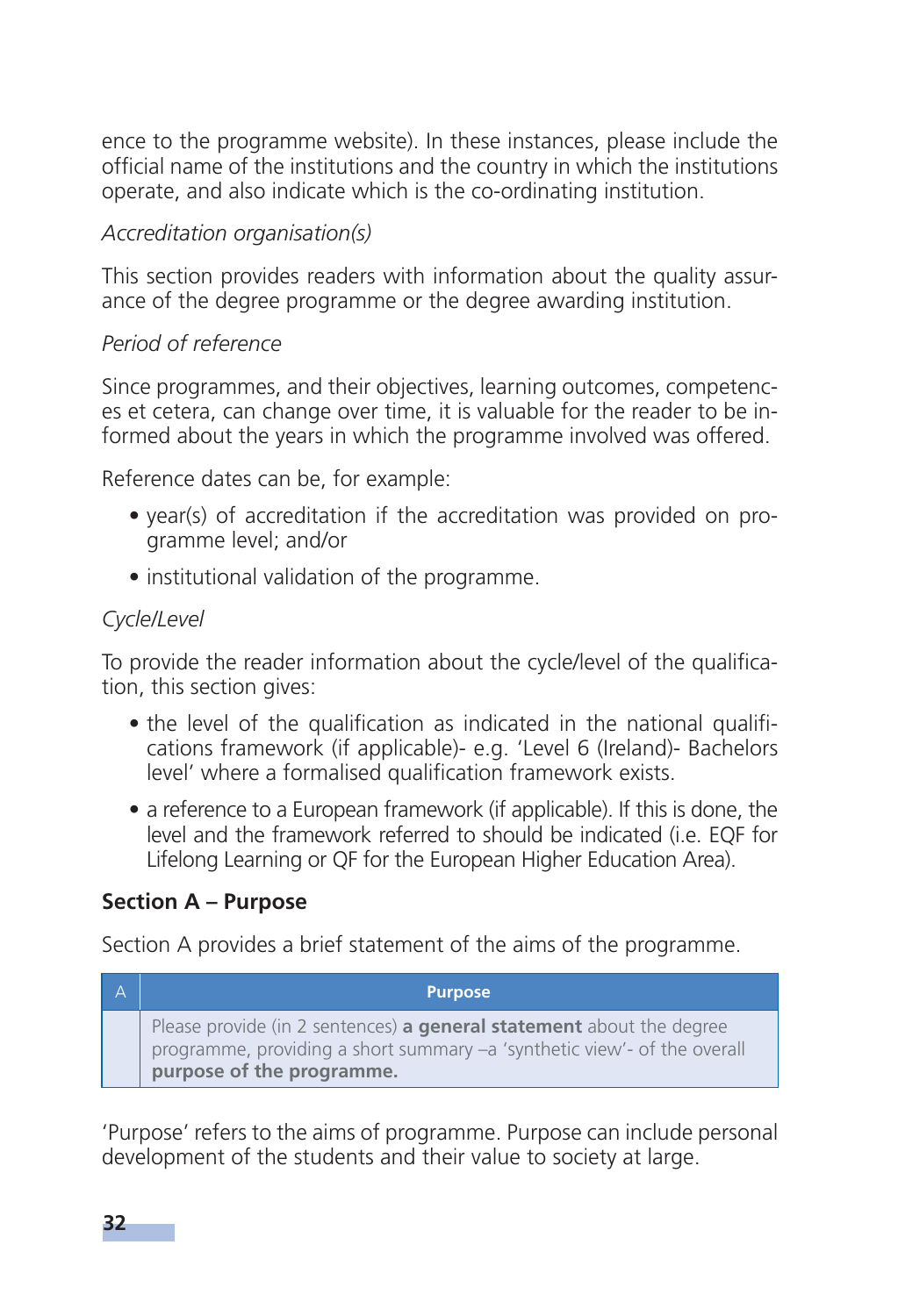#### **Section B – Characteristics**

Section B gives further detail on the specific focus, characteristic features and orientation of the programme.

| B |                                      | <b>Characteristics</b>                                                                                                                                                                                                                                                                         |
|---|--------------------------------------|------------------------------------------------------------------------------------------------------------------------------------------------------------------------------------------------------------------------------------------------------------------------------------------------|
|   | $DiscIPLINE(s)$ /<br>SUBJECT AREA(S) | Please indicate the main discipline(s) / subject area(s)<br>of the degree programme.<br>If the programme is multi- or interdisciplinary, please<br>indicate the relative weight of the major components, if<br>applicable (e.g. politics, law and economics (60:20:20).                        |
|   | GENERAL /<br><b>SPECIALIST FOCUS</b> | Please specify the general and/or specialist focus of<br>the degree programme.                                                                                                                                                                                                                 |
| 3 | ORIENTATION                          | Please outline the <b>orientation of the degree pro-</b><br>gramme.<br>For example whether the degree is primarily research,<br>practically based, professional, applied, related to desig-<br>nated employment, etc.                                                                          |
| 4 | <b>DISTINCTIVE FEATURES</b>          | Please indicate any additional features that distin-<br>guish this degree programme from other similar<br>degree programmes.<br>For example: if the programme includes a compulsory<br>international component, a work placement, a specific<br>environment or is taught in a second language. |

#### B1*. Discipline (s)/ Subject area(s):*

The purpose is to give the reader insight into the relative weight of major components within the programme. For instance, if the programme comprises 60% politics, 20% law and 20% economics this should be listed as follows: 'politics, law and economics' (60:20:20).

*Please note: sometimes the degree title may not represent the major subject areas explicitly. In this case, consider the substance of the degree, not its title.*

#### B2. *General / Specialist Focus*

This section aims to provide the reader with information on whether the degree is geared towards more general academic education or a specialism, or a combination of the two. A general degree programme focuses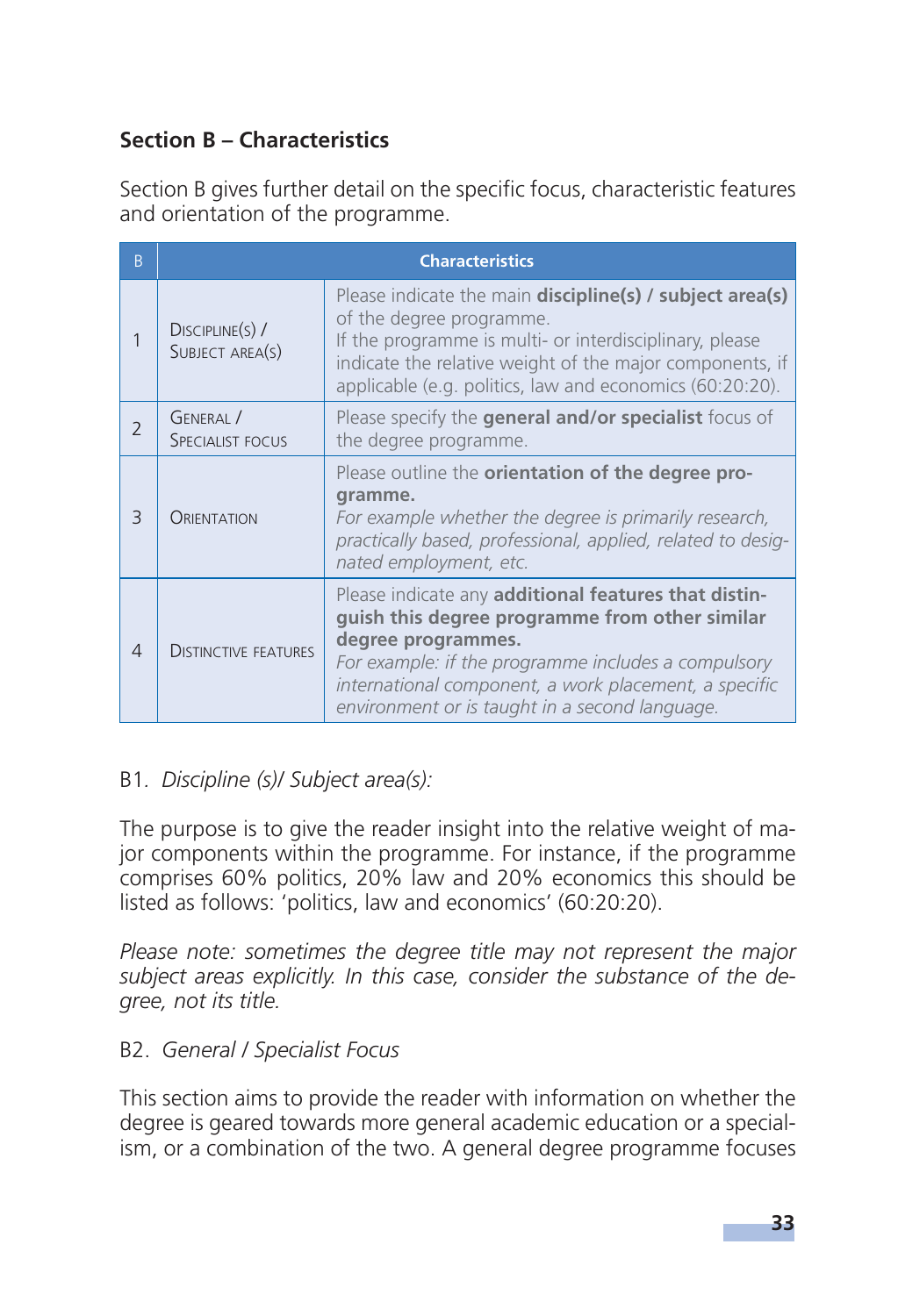on the breadth of the subject area(s). A specialist programme focuses in greater depth on a particular subject or subjects.

In many cases there will be a combination. For example: a programme in international relations might be broad but also be focussed, e.g. on a particular region or subject, or problem such as conflict resolution. Please specify what your case is.

Please provide a short description of the general focus of the programme. If the degree programme includes a specialism, please provide a succinct statement of the specialism(s).

The focus should be described in no more than 3 sentences.

#### B3. *Orientation*

The purpose of this entry is to provide the reader with information on the nature of the degree. If the programme is a combination of orientations, please briefly specify.

#### B4. *Distinctive features*

The purpose of this section is to provide the reader with information concerning the distinctive characteristics of the degree – *vis-à-vis* other degrees in the field  $-$  that cannot be listed in the other entries.

The distinctive features should be described in no more than 3 sentences.

#### **Section C – Employability & Further Studies**

This section provides information on employability and preparation for further studies.

|                        | <b>Employability &amp; further education</b>                                                                                                                                                   |
|------------------------|------------------------------------------------------------------------------------------------------------------------------------------------------------------------------------------------|
| EMPLOYABILITY          | Please indicate (in maximum 3 lines) the main areas in<br>which graduates will find employment, giving indica-<br>tions about the level of responsibility they will be quali-<br>fied to take. |
| <b>FURTHER STUDIES</b> | Please indicate (in maximum 3 lines) opportunities for<br>access to further studies, both, within and outside<br>the main and specific subject areas identified above<br>(B.1.).               |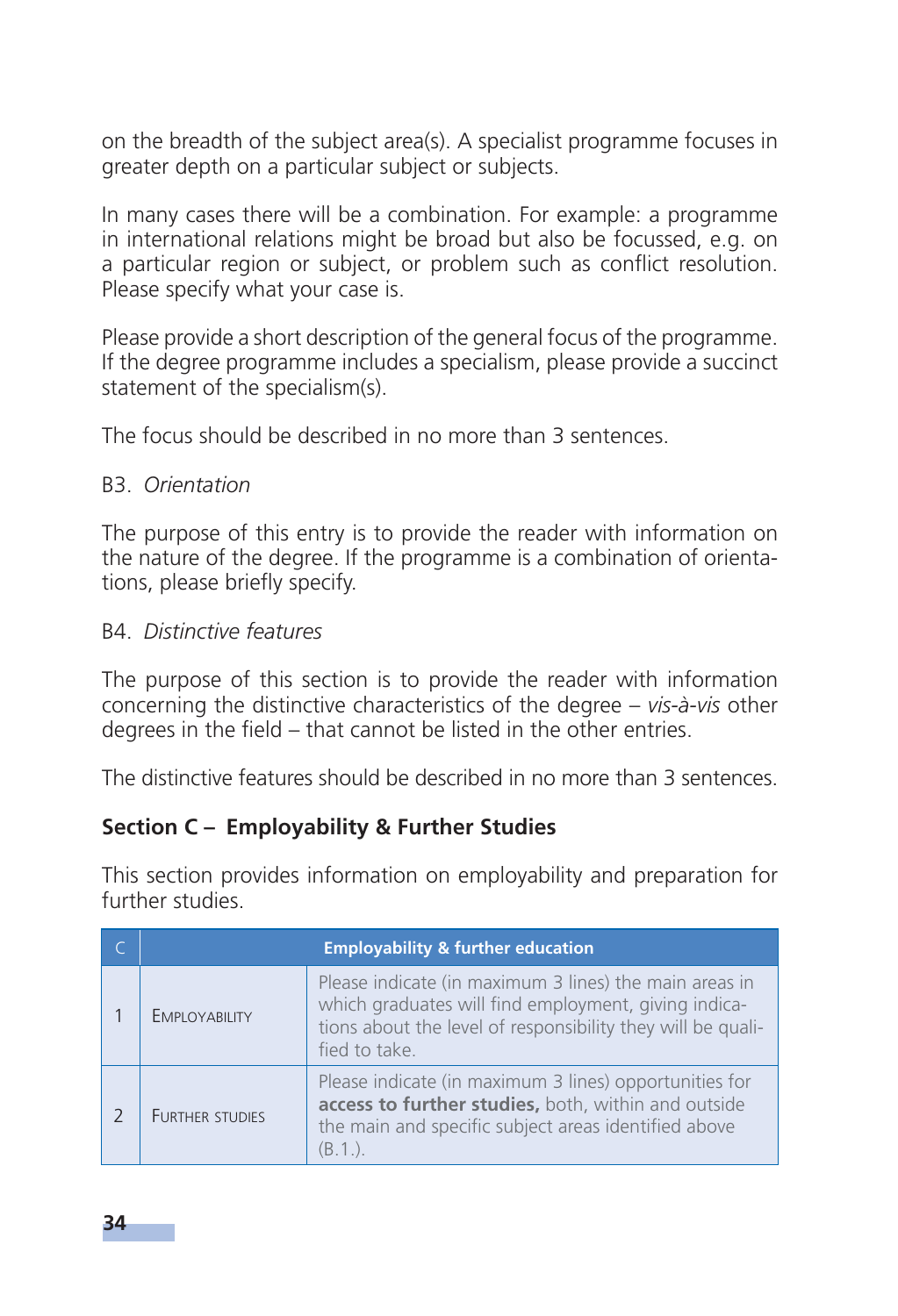#### C1. *Employability*

This section provides the reader with information on employment and professional opportunities open to graduates of the programme. The opportunities relate directly and/or indirectly to the competences obtained in the programme. These opportunities can refer to occupations, job level, access to professional or state licensing examinations, etcetera.

In the case of regulated professions please indicate what regulated/protected title the award programme confers on the holder upon completion and the rights attached to this title. Please name the relevant regulation/law.

#### C2. *Further Education*

The section aims to provide the reader with information about the opportunities for further studies. These opportunities may include legal access or eligibility for admission to further studies. If this is the case please specify.

#### **Section D – Education Style**

This section provides information on learning and teaching strategies, pedagogical philosophy, assessment methods, learning approaches etcetera.

| <b>Education style</b>                   |                                                                                                |
|------------------------------------------|------------------------------------------------------------------------------------------------|
| LEARNING & TEACHING<br><b>APPROACHES</b> | Please indicate (in maximum 3 lines) the main learning<br>and teaching strategies and methods. |
| <b>ASSESSMENT METHODS</b>                | Please indicate (in maximum 3 lines) the main assess-<br>ment strategies and methods.          |

#### D1. *Learning and Teaching Approaches*

The purpose is to provide the reader with information about the education style.

Examples include: student centred, teacher centred, teacher guided, self directed study, problem based learning, task based learning, research based learning, learning through laboratory practice, reflective learning, work placements, group work, individual study and autonomous learning.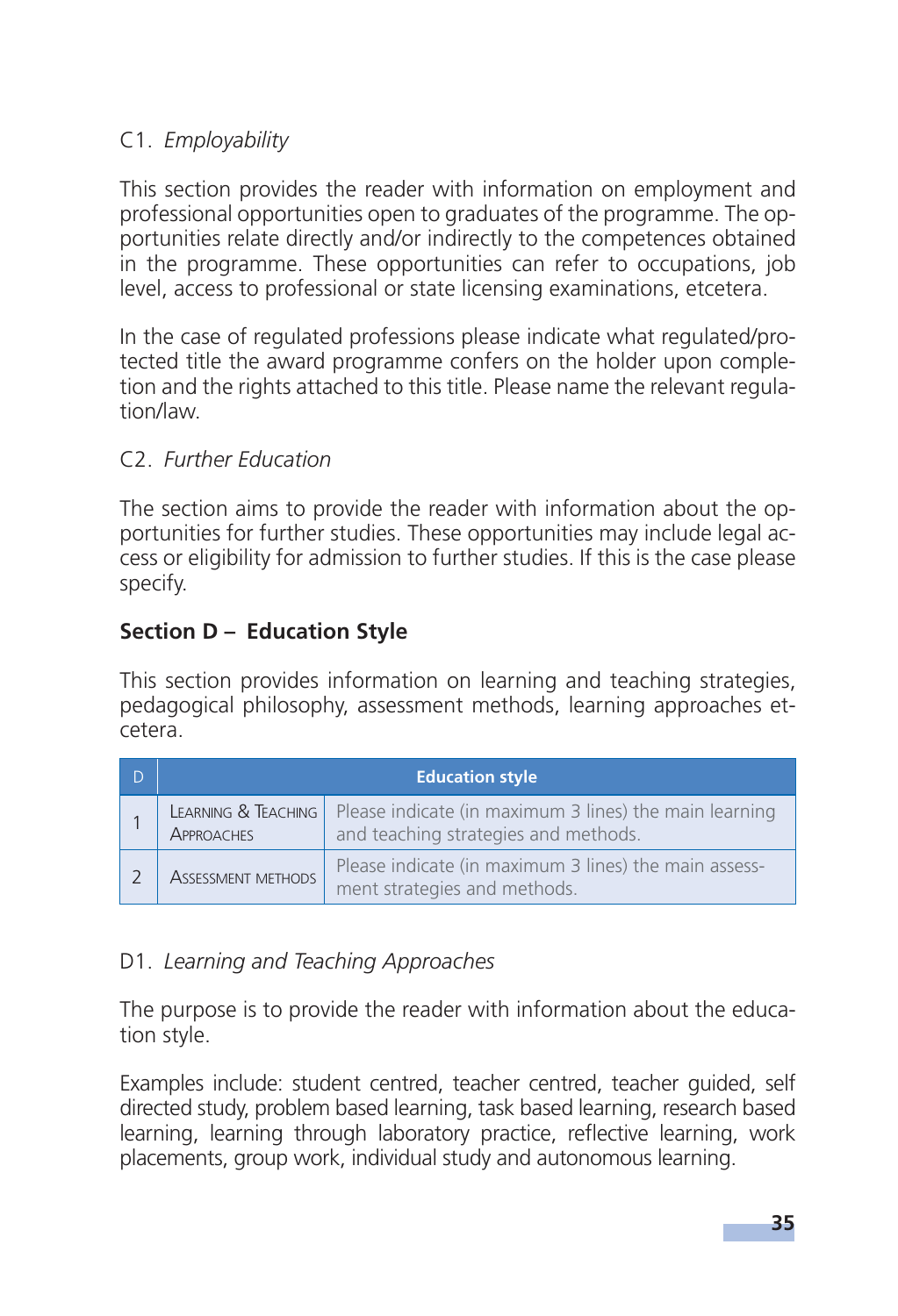#### D2. *Assessment methods*

The purpose of this section is to provide information about the main assessment methods in the programme. Take into account the assessment criteria defined for the degree programmes and its units.

Examples include: oral and written examinations, practice, critical incident analyses, case studies, essays, presentations, reports, continuing assessments, examinations and project work, portfolio and self- or peer reflection

#### **Section E – Key Competences Achieved on Programme Completion**

| E | <b>PROGRAMME COMPETENCES</b><br>Please list below the key generic and specific competences up to a total of 15<br>(see page 28-29 for details).<br>In the case of regulated professions, please refer to page 28-29. |
|---|----------------------------------------------------------------------------------------------------------------------------------------------------------------------------------------------------------------------|
|   | <b>GENERIC</b><br>Please list here the generic programme competences.                                                                                                                                                |
|   | <b>SUBJECT SPECIFIC</b><br>Please list here the subject specific programme competences.                                                                                                                              |

Section E lists the key competences obtained by the student in the programme. Before providing instructions on how to list the competences in this section, some necessary background information on competences is provided.

What is meant by **Key Competences**? Key competences are the main competences developed in a degree programme. As explained in chapter 1, competences are understood in this guide in an encompassing way: they cover demonstrated knowledge, understanding, (subject specific and generic) skills, abilities, attitudes and (ethical) values. They cover the whole spectrum of capabilities from pure theoretical and methodological knowledge to vocational knowledge and from research abilities to practical abilities.

We distinguish competences from learning outcomes. This distinction is made to highlight the different roles of the most important players in the teaching, learning and assessment process: academic staff and students. The learning outcomes of a process of learning are formulated by aca-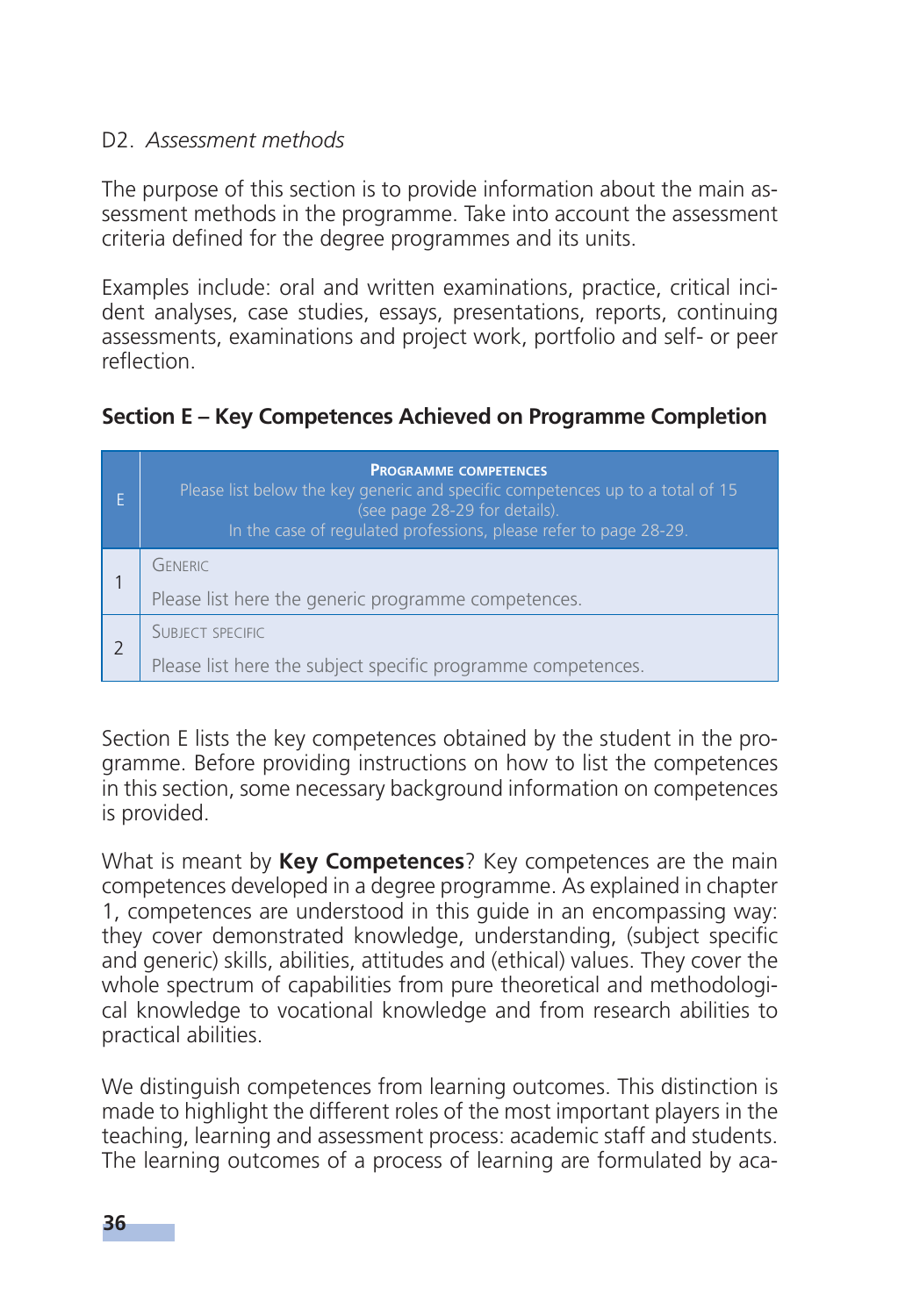demic staff, preferably involving student representatives in the process, on the basis of input of internal and external stakeholders. All learning outcomes are the measurable result of a learning experience which allows ascertaining to which extent / level / standard competences have been formed or enhanced. Competences are obtained or developed during the process of learning by the student and therefore belong to the student involved.

It is important to note competences are not always understood this way. In the context of the EQF for LLL, for example, competences are distinguished from knowledge and skills and are described in terms of responsibility and autonomy.

Here however we understand them as stated above. This is because, in an increasingly knowledge- based and technologically- driven world, it is less and less appropriate to make a sharp distinction between higher education and vocational training. As we can see around us in today's world, theoretical studies contain vocational elements (for example work placements), while vocational studies increasingly include theoretical and research components.

Each degree programme has its own mixture of theory, application and vocation. Its profile and the mix of competences covered, is decisive for its classification

#### **Competence statements**

Of course, competences too must be described. The statements used to describe competences are normally short: they indicate an area of capability, which might be connected to a field of knowledge, a skill or related to another competence.

In practice, competences are developed in the framework of a particular subject area. Therefore, it is very useful to link a particular competence to the context in which the competence will actually be applied. This will provide an indication of the level to which the competence is developed in the framework of a degree programme.

In each degree programme a number of key competences are developed in a progressive way. This implies that competences are built in different course units. This is visualized in the image below.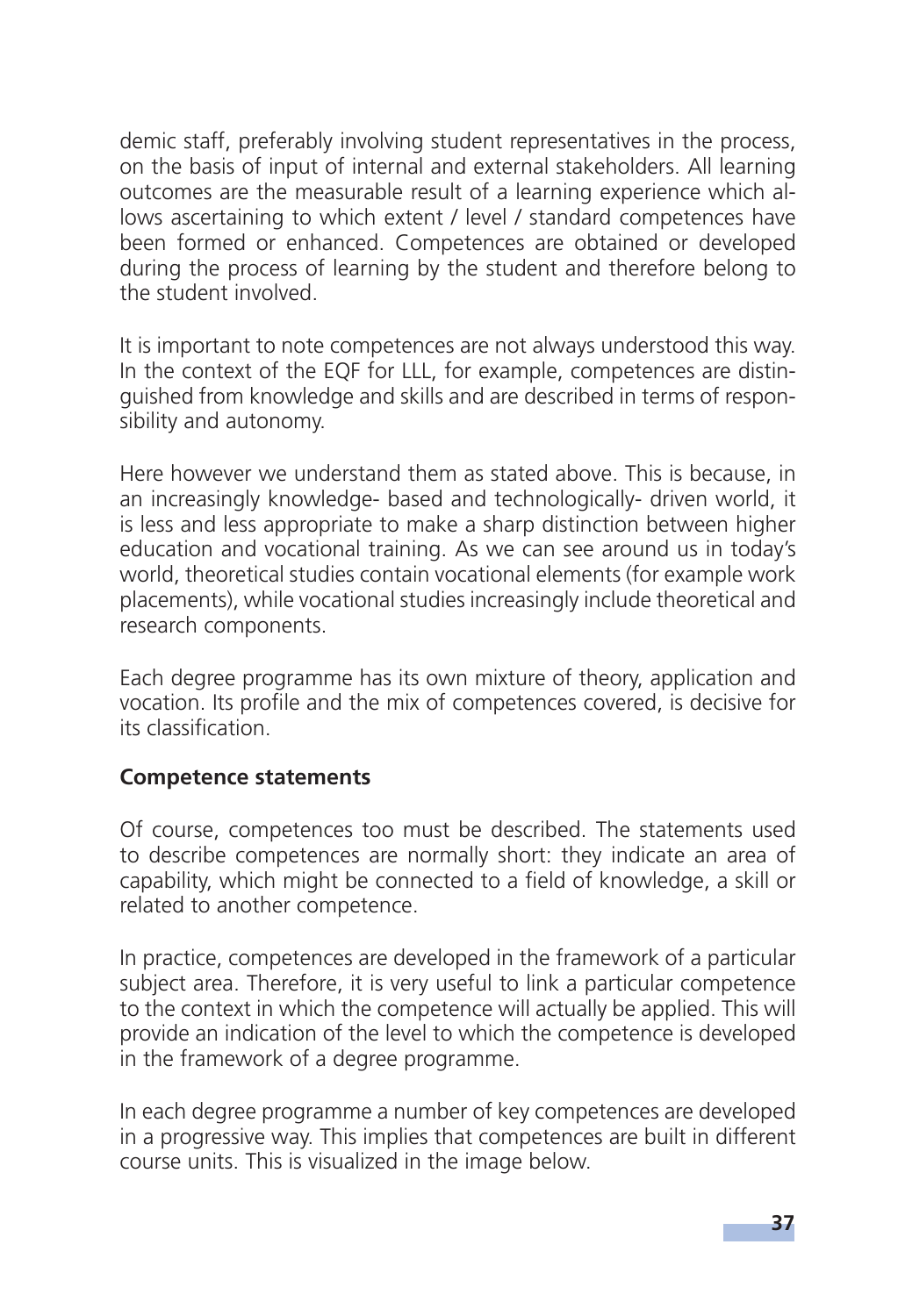| <b>Learning outcomes and</b><br>competences in study<br>programmes |                |              |              |              |          |            |   | Tuning<br>in Europe | ning<br><b>Educational Structures</b> |   |
|--------------------------------------------------------------------|----------------|--------------|--------------|--------------|----------|------------|---|---------------------|---------------------------------------|---|
| <b>Example</b><br>Course unit/                                     |                |              |              |              |          | Competence |   |                     |                                       |   |
| learning outcome                                                   | $\overline{A}$ | B            | $\mathsf{C}$ | $\mathsf{D}$ | E        | F          | G | н                   |                                       |   |
| Unit 1                                                             |                | $\mathsf{x}$ |              |              | $\times$ |            |   |                     | X                                     |   |
| Unit 2                                                             | $\mathsf{x}$   |              |              | X            |          | X          | X |                     | X                                     |   |
|                                                                    |                | X            |              |              |          | X          |   |                     | $\mathsf{x}$                          |   |
| Unit 3                                                             |                |              | X            |              |          |            |   |                     |                                       | X |

This type of grid or matrix is widely used in various countries to show which competences are developed in which course units and to what level.

Competence development can also take place in different cycles, as is shown below**:**

*Growth of Competence in Degree Programmes*



*Author:* Jeremy Cox, Polifonia Network, for TUNING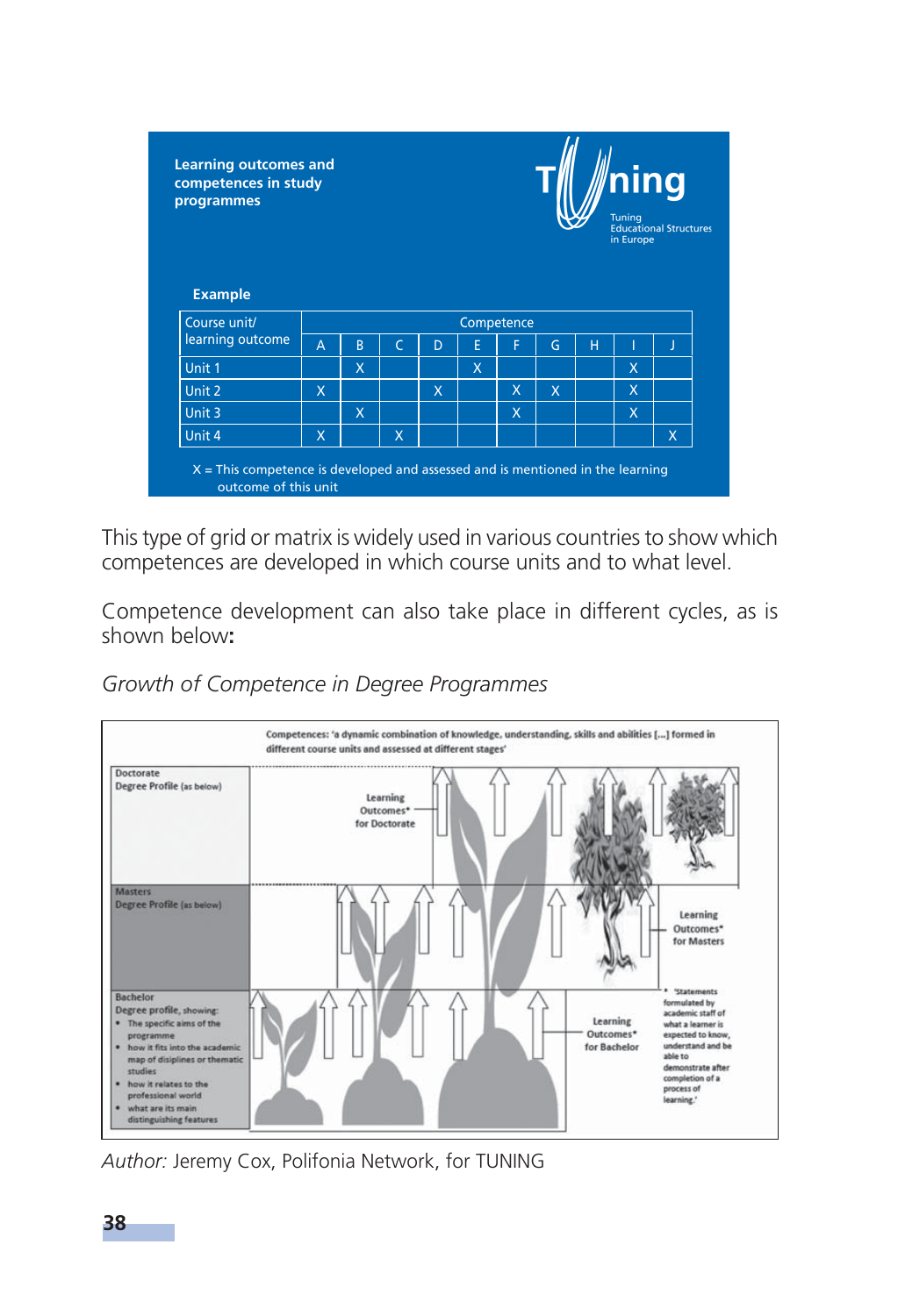Some competences can be developed progressively and sequentially during the three successive HE cycles, while work on others may be limited to one or two cycles. This is visualised in the image by using three types of 'trees': shoots and two more mature trees. When a competence is developed in the Master or Doctoral phase only, it is rooted, nonetheless, in the learning already achieved in the previous cycles, Bachelor and/or Master.

# 'Generic' and 'subject specific' competences

In section E of the Degree Profile template, first the 'generic' and then the 'subject specific' competences should be listed. The difference between the two is the following:

A **generic competence** is a competence which is transferable between subject areas. For example:

- **Research Ability**: capacity to apply oneself in a dedicated way to the achievement of major goals which contribute to the advancement of knowledge through research.
- **Teamwork**: capacity for working in a team and for assuming responsibility for tasks.
- **Management ability**: capacity to plan and manage projects taking into account budgetary and personnel constraints.
- **Problem solving**: capacity to handle stress and to deal effectively with practical problems.
- **Creativity**: capacity to be creative in developing ideas and in pursuing research goals.
- **Communication skills**: ability to communicate effectively by listening and thinking carefully,
- **Communication of information**: ability to present complex information in a concise manner orally and in writing,

A subject- specific competence is a competence that is performed in a specific subject area and typical of that subject area. For example:

- Ability to demonstrate knowledge of, and ability to use, research techniques and technology.
- Ability to use mathematics to describe the subatomic world and to develop theoretical concepts and models
- Ability to analyse particle interactions in terms of fundamental forces and particles.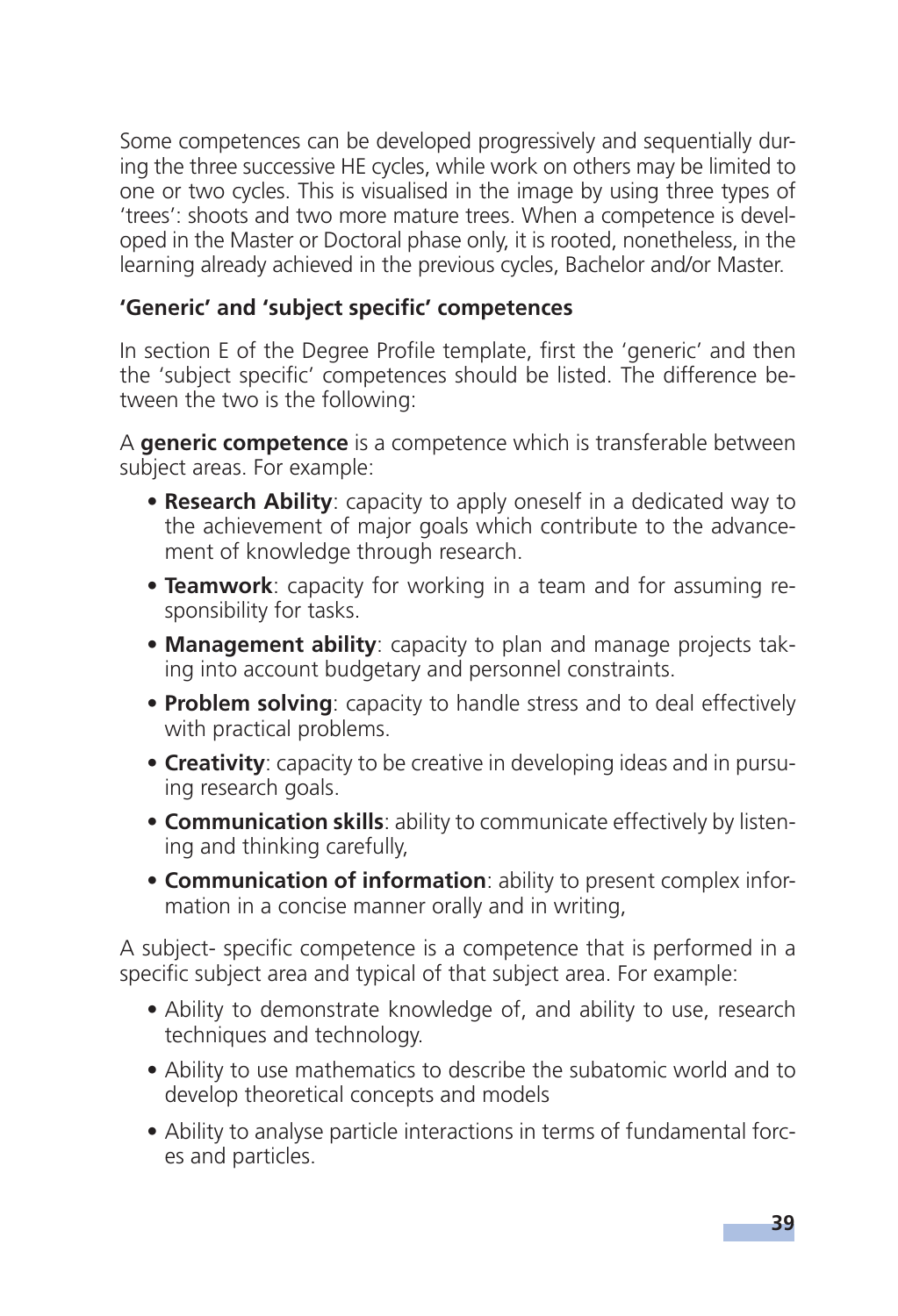**•** Capability to use Quantum Field Theory in theoretical physics research.

### **How to list and describe competences in the degree profi le**

The competences to be listed in Section E of the Degree Profile template are a selection of the 'generic' and 'specific' competences that will have been acquired by the time the programme is completed. A minimum of 8 and a maximum of 15 key competences should be listed under E.

To select the key competences, please single out the main competences of the programme that, listed together, provide a good insight into the character of the programme to a relatively uninformed reader. Please keep in mind that the Degree Profile aims to characterise the degree as a whole. This will be reflected especially in the sets of competences listed here and sets of the learning outcomes listed in section F.

**Please note:** there are subject areas (for example regulated professions) that might not make a distinction between subject specific and generic competences. If this is your case, please include a note of explanation in the Degree Profile

#### **Describe the competence**

As stated above, the set of competences to be developed or further developed in a degree programme represents a dynamic combination of skills, demonstrated knowledge and understanding, interpersonal, intellectual and practical skills and ethical values. Each competence pertains to one or sometimes more than one of these elements. Some will be (more) transversal or generic, others will be (more) subject related.

When describing the competence, remember that:

• the competence should reflect an area of capability in relation to an identified level (first cycle/Bachelor, second cycle/Master, third cycle/ Doctoral studies). The Dublin descriptors could be used as a reference point (see above and Chapter 1).

With regard to the generic competences:

**•** use the standard list of generic competences developed by Tuning. Do not copy it: rather, use it as a starting point to write a more detailed competence statement tailored to the programme. The most recent version is included in Annex 2.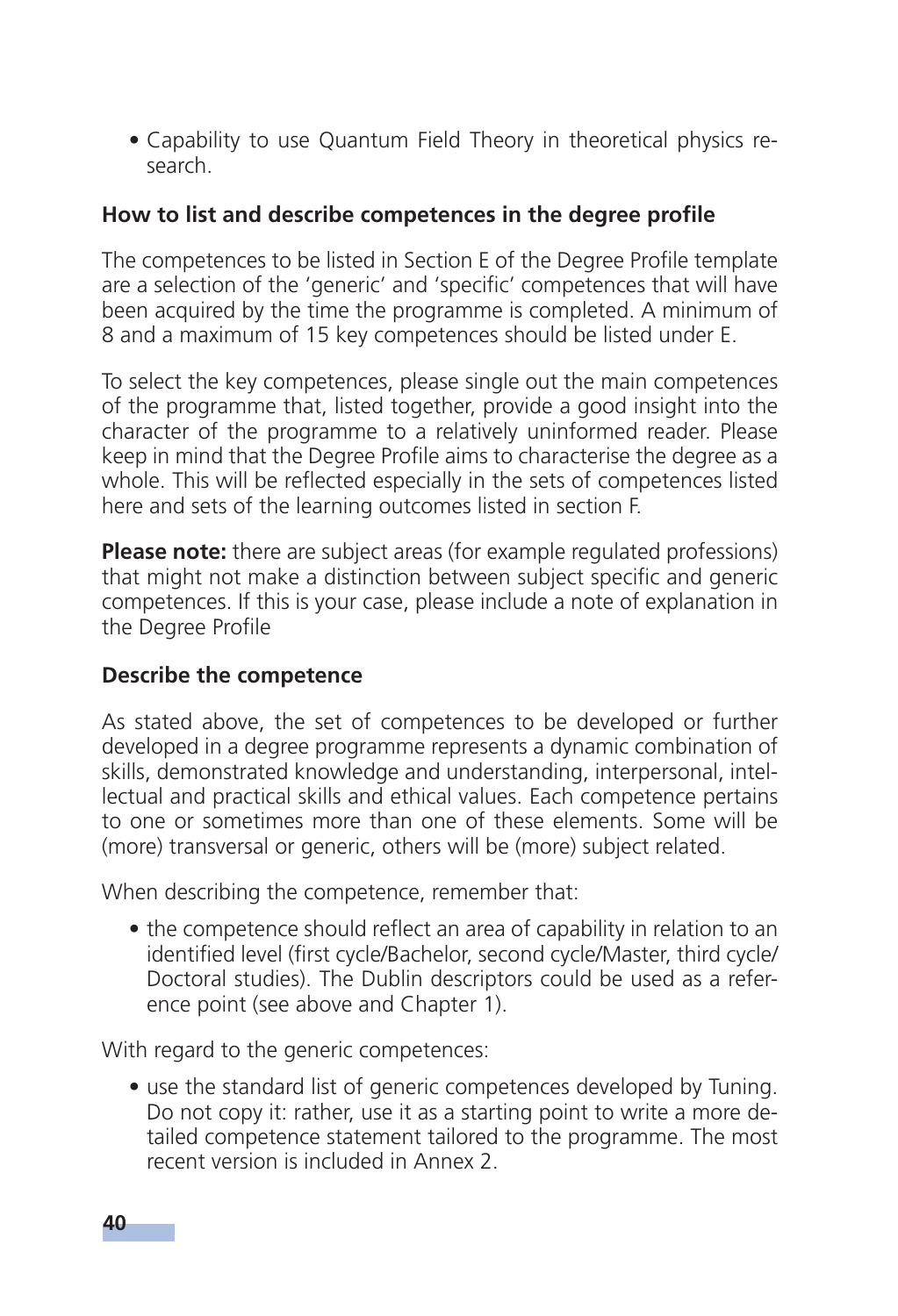For generic competences it is suggested to:

- begin with a short definition or the name of the competence (e.g. research, communication, interpersonal, teamwork, ethics) followed by a colon ':' (e.g. communication; and
- add to this short definition a qualifying/informative statement. For example: communication: ability to communicate effectively with a range of people from different backgrounds.

With regard to the subject specific competences:

• note that subject area specialists have designed and validated reference frameworks. For numerous subject areas, Tuning subject area guidelines and reference points and/or the guidelines and reference points developed as part of national and/or sectoral frameworks are available.

# **Examples**

We give some examples of generic competences to illustrate here what is meant. (For further examples, see Annex 3.)

EXAMPLE 1:

Tuning lists 'planning and time management' as a generic competence. This description is very general and does not show what the student is able to demonstrate. Therefore, it is necessary to give more detail and context to the competence so that the reader can understand exactly what the competence entails. An example of a competence statement might be: *capacity to plan and manage projects, taking into account time and personnel constraints*.

FXAMPLE 2.

Another example of a generic competence might be 'teamwork'. This again is a brief definition which provides no specific information about what a student is actually able to do. However, *capacity for working in a team and for assuming responsibility for certain tasks*, provides the reader with information that the student can work with others and can take responsibility for some of the tasks to be performed.

Both examples meet the requirement that the description of the competence should be as short as possible, while at the same time providing enough context and detail as to give the reader some insight into what the student is able to do.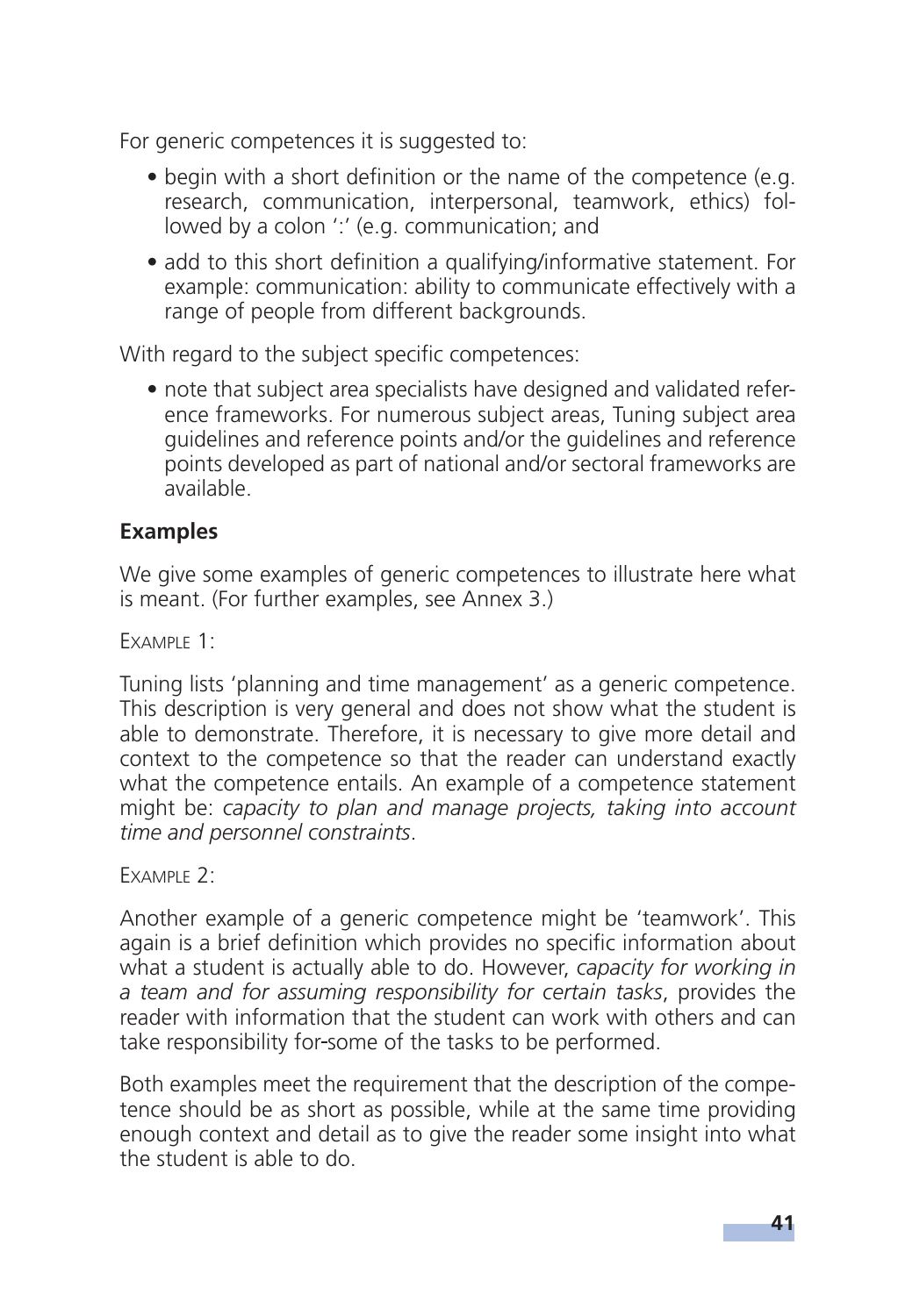# **Section F – List of degree programme learning outcomes**

The list of Degree programme competences is followed by a list of Degree Programme Learning Outcomes (PLOs).

F **Complete list of programme learning outcomes**  Please list here the **learning outcomes of the programme,** up to a total of 15 to 20 For details, see page 43-49.

*The Degree Programme Learning outcomes* are a set of statements about what a learner is expected to know, understand and be able to demonstrate by the time all examinations/assessments and required work have been passed successfully and the degree is awarded.

The set of PLOs is the same for all students who have completed the programme. If there are structured optional pathways or tracks within the programme, additional learning outcomes may be added to specify the results of those specific pathways or tracks. In cases where a regulator may require a long and exhaustive list of Programme Learning Outcomes, a reference to where this comprehensive list may be found should be included under F.

When preparing the learning outcomes for inclusion under F use brief yet precise formulations.

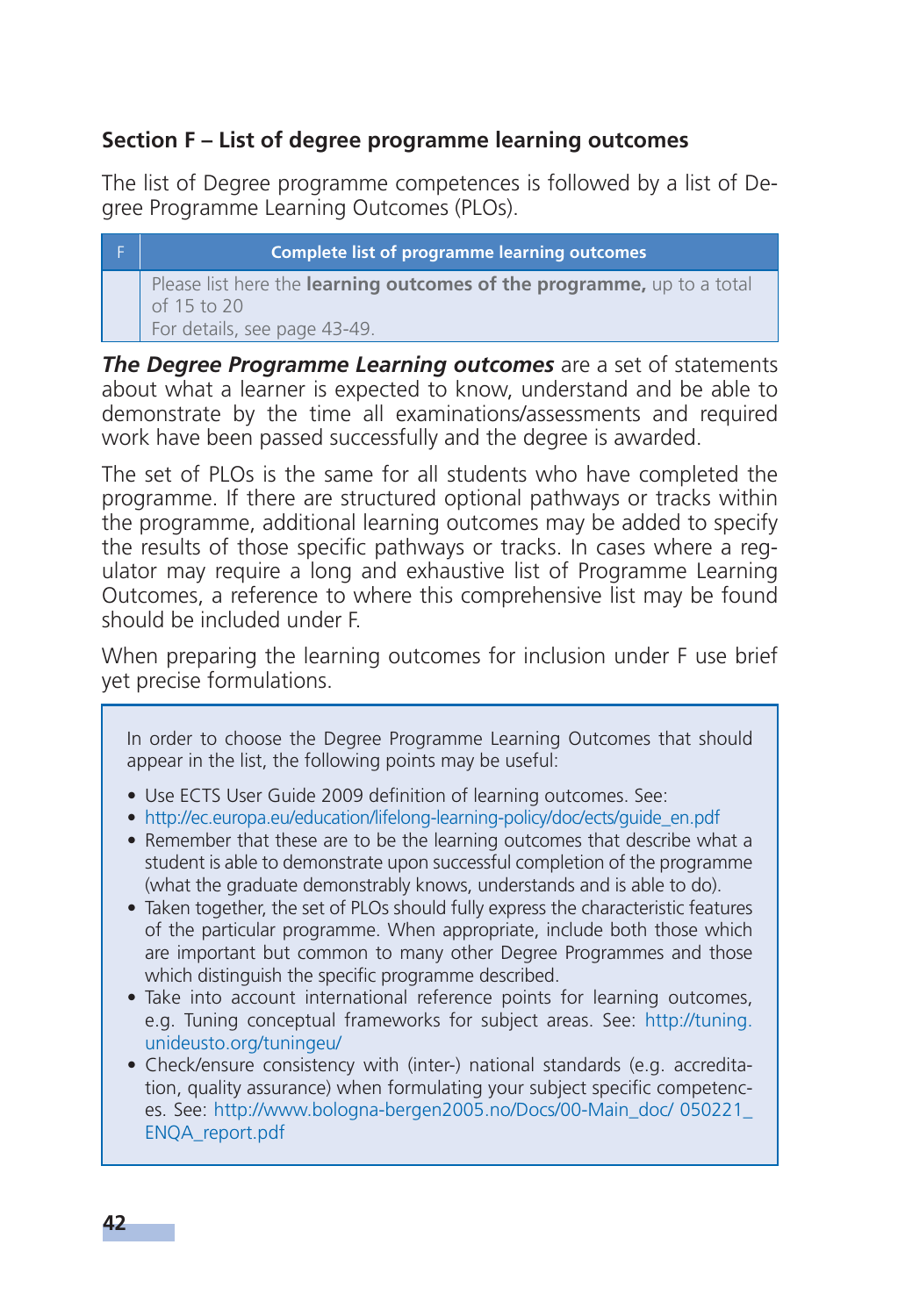After completing the list (which should contain no more than 15 to 20 PLOs), it is important to check whether the list of Programme Learning Outcomes accurately reflects the nature of the programme and is complete. The PLOs should align with the programme competences, not necessarily on a one to one basis, but overall.

# **How to Write Good Programme Learning Outcomes**

Learning Outcomes (LOs) are, as the words imply, a specification of the direct results and outcomes of a learning process. Degree Programme Learning Outcomes (PLOs) can be formulated for every cycle / formalized level. They are distinguished from module or course unit learning outcomes which refer to a smaller unit of learning.

So far, the relevance of Degree PLOs has been underestimated. The focus has been on writing learning outcomes for modules and course units. This is unfortunate because it is the Programme Learning Outcomes that:

- play a crucial role in the process of validation and recognition of a qualification;
- offer insight into what the student knows, understands and is able to demonstrate after successful completion of a period of assessed learning resulting in a qualification;
- Are related to the relevant cycle level descriptors;
- should be included in the Diploma Supplement.

PLOs are the intended learning outcomes for each student undertaking the programme. They become the student's achieved learning outcomes at the moment all examinations and required work have been passed or completed successfully to obtain the degree concerned. The learning outcomes to be included in the Profile have thus become the achieved learning outcomes.

It is sometimes argued that the achievements resulting from a degree programme might be more than the sum of the module and/or unit Los. We agree that this is the case. This does not imply, however, that PLOs should be phrased in very general or vague terms, nor that they should be as few as possible. Because PLOs indicate a standard/level of achievement that has been reached, it is crucial that they give a precise overview of what has been learned and has been demonstrated through assessment.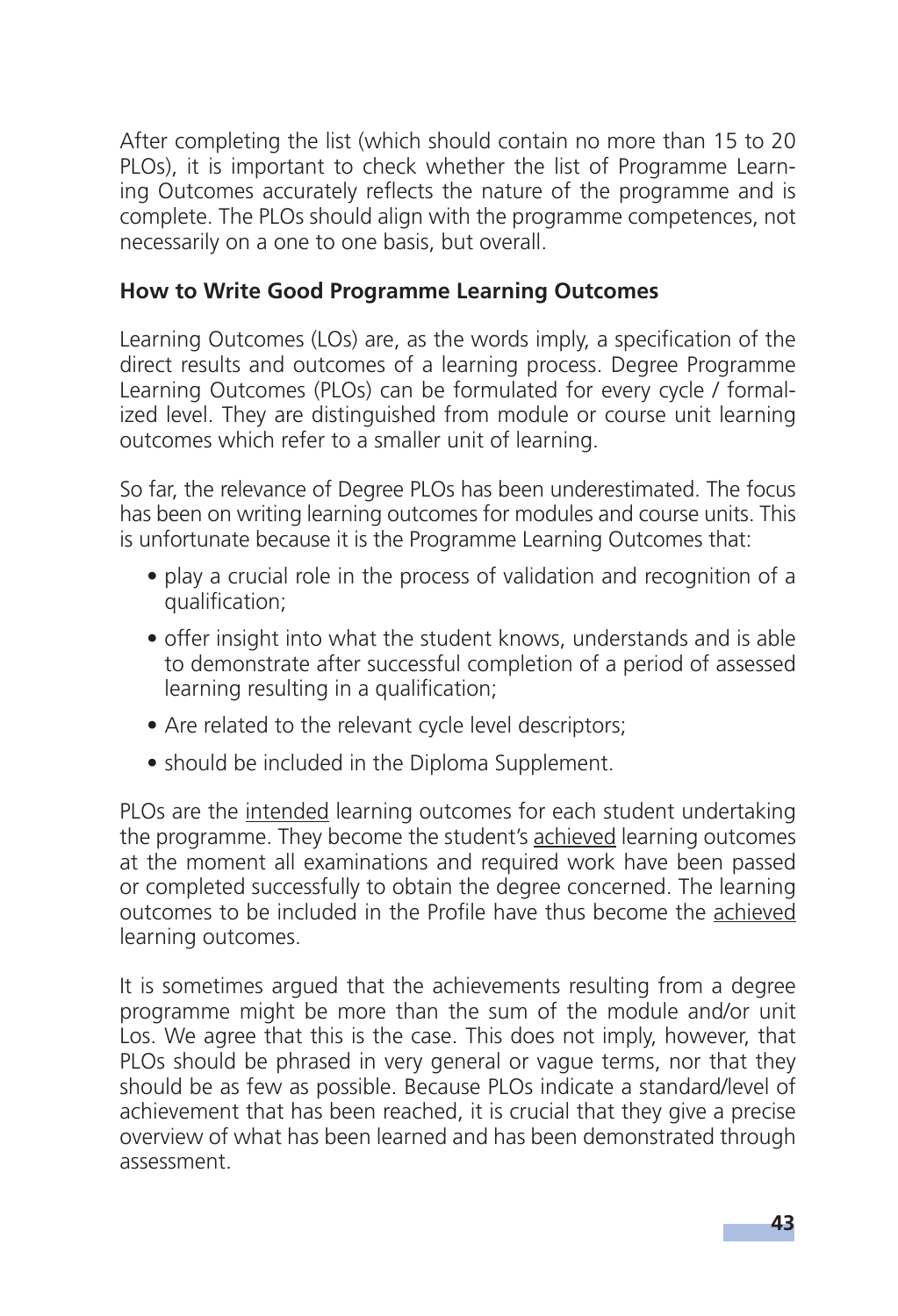PLOs are aligned with, and informed by, relevant international and national frameworks at both the general educational level and the specific subject level. General international frameworks for Europe are the Qualifications Framework for the European Higher Education Area (QF for the EHEA), and the European Qualifications Framework for Lifelong Learning (EQF for LLL), which is based on an eight level system (see chapter 1). For each cycle, or level, a set of descriptors has been designed to describe the attainments / attributes of all those holding that qualification. These descriptors are meant for programmes in general, in relation to the level/cycle involved, and by definition are not related to a particular subject, topic or area. They should be taken into account when phrasing and designing PLOs. When they are available, it is – in addition – strongly advised to consult subject specific frameworks, such as the relevant Tuning subject area reference frameworks and/or national conceptual frameworks of subject related descriptors. These frameworks contain subject specific descriptors for each of the cycles or levels and are used as a reference to decide whether the LOs of a particular programme meet minimum standards.

This subsection provides tools for designing and writing good PLOs. Phrasing PLOs is a skill in itself and it is a job that should be done by the team of academics teaching the programme. Writing PLOs requires a step by step approach and clear criteria against which they can be evaluated.

The following are characteristics of good verifiable, comprehensible and observable PLOs. They should be:

- **Specific** (giving sufficient detail, written in clear language)
- **Objective** (formulated in a neutral way, avoiding opinions and ambiguities)
- **Achievable** (feasible in the given timeframe and with the resources available)
- **Useful** (they should be perceived as relevant for higher education studies and civil society)
- **Relevant** (should contribute to the aim of the qualification involved)
- **Standard-setting** (indicate the standard to be achieved)

(These general characteristics also apply to module and unit LOs.)

The language used to describe the learning outcomes is of crucial importance. While there are a variety of different ways of outlining a learning outcome, each one normally contains five key components: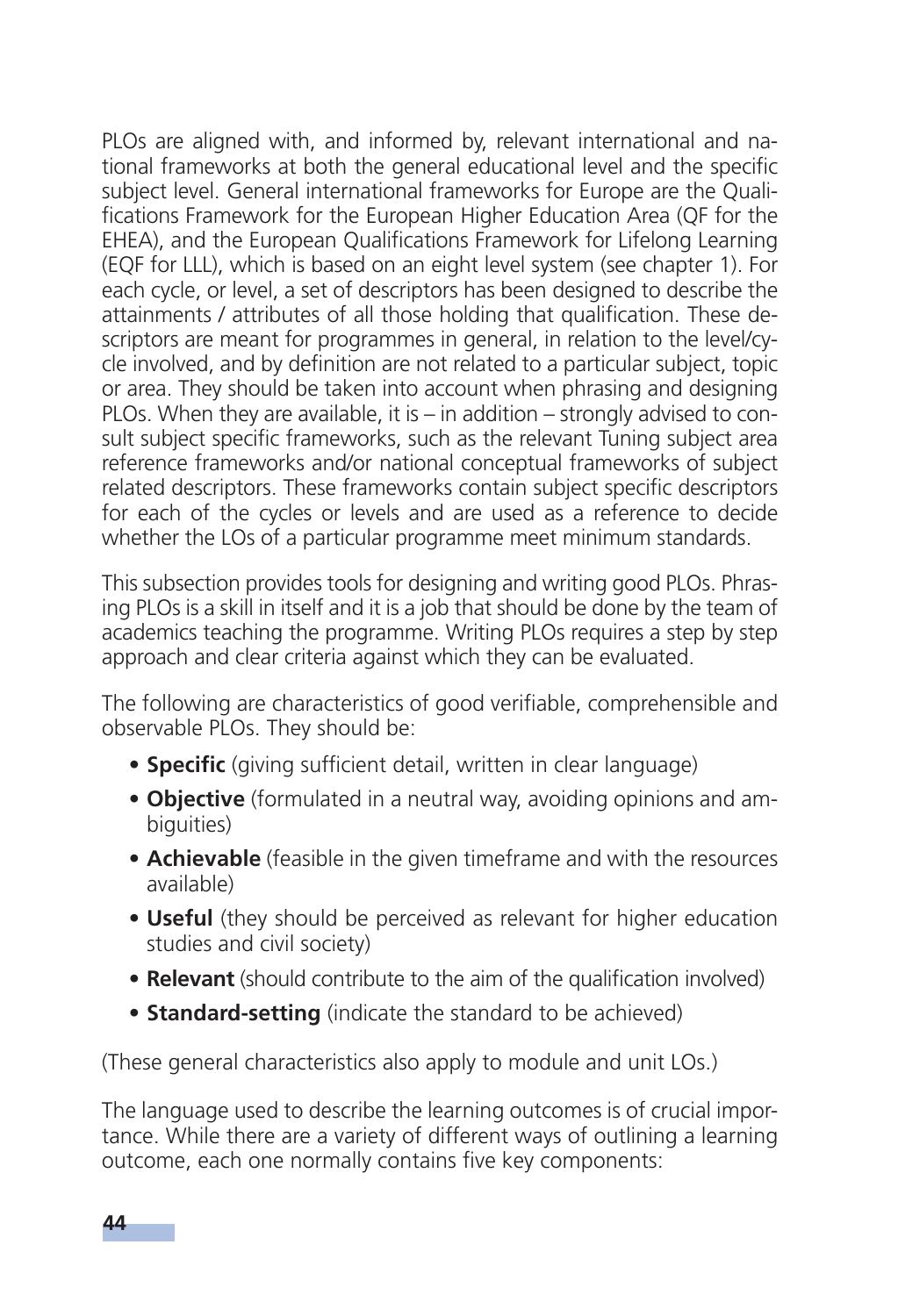#### 1. An **active verb form;**

- 2. An indication of the **type** of LO: knowledge, cognitive processes, skills, or other competences:
- 3. The **topic** area of the LO: this can be specific or general and refers to the subject matter, field of knowledge or a particular skill;
- 4. An indication of the **standard** or the **level** that is intended / achieved by the  $LO<sup>+</sup>$
- 5. The **scope** and/or **context** of the LO.

Different taxonomies or classification systems have been developed to explain how people learn and what features distinguish the beginner from the expert. The taxonomies have specific verbs and expressions associated with their classification system. While these systems can be helpful in writing LO statements, each of these taxonomies has its strengths and shortcomings. Each has been developed in a particular timeframe and for a particular purpose and might not always be applicable to present day learning<sup>3</sup>.

Nevertheless, let us first think about the choice of verb to be used. It can be argued that the grouping of verbs to a level of achievement is to a certain extent arbitrary, because a particular verb might have differences in connotation for different subject areas, cultures and languages. Verbs might not easily be translated from one language to another without a significant change in meaning.

<sup>3</sup> One of the most prominent taxonomies is the one developed by Benjamin Bloom in 1956 and further developed by others. Bloom focuses on levels of thinking behaviours in the cognitive domain. Bloom distinguishes six levels: knowledge, comprehension, application, analyses, synthesis and evaluation (ability to judge) and has linked applicable *verbs* to these levels. The word knowledge has here a technical meaning, quite different from what is usually meant. Bloom also drew attention to the affective domain or wider competences that is interpersonal skills, attitudes, values. He has ordered these in five ascending categories that is receiving (lowest), responding, valuing, organizing and characterizing (highest level) and again has related these to active verbs. Other authors have drawn attention to the psychomotor (e.g. Fitts and Posner) and experiential domains (e.g. Steinaker and Bell). The psychomotor domain focuses on the co-ordination of brain and muscular activity and distinguish different levels from observation or imitation to the highest level of creativity (for example in music, fine arts etc.). Experiential learning relates to the extent to which the individual participates or engages with the experience and the roles or tasks associated with it.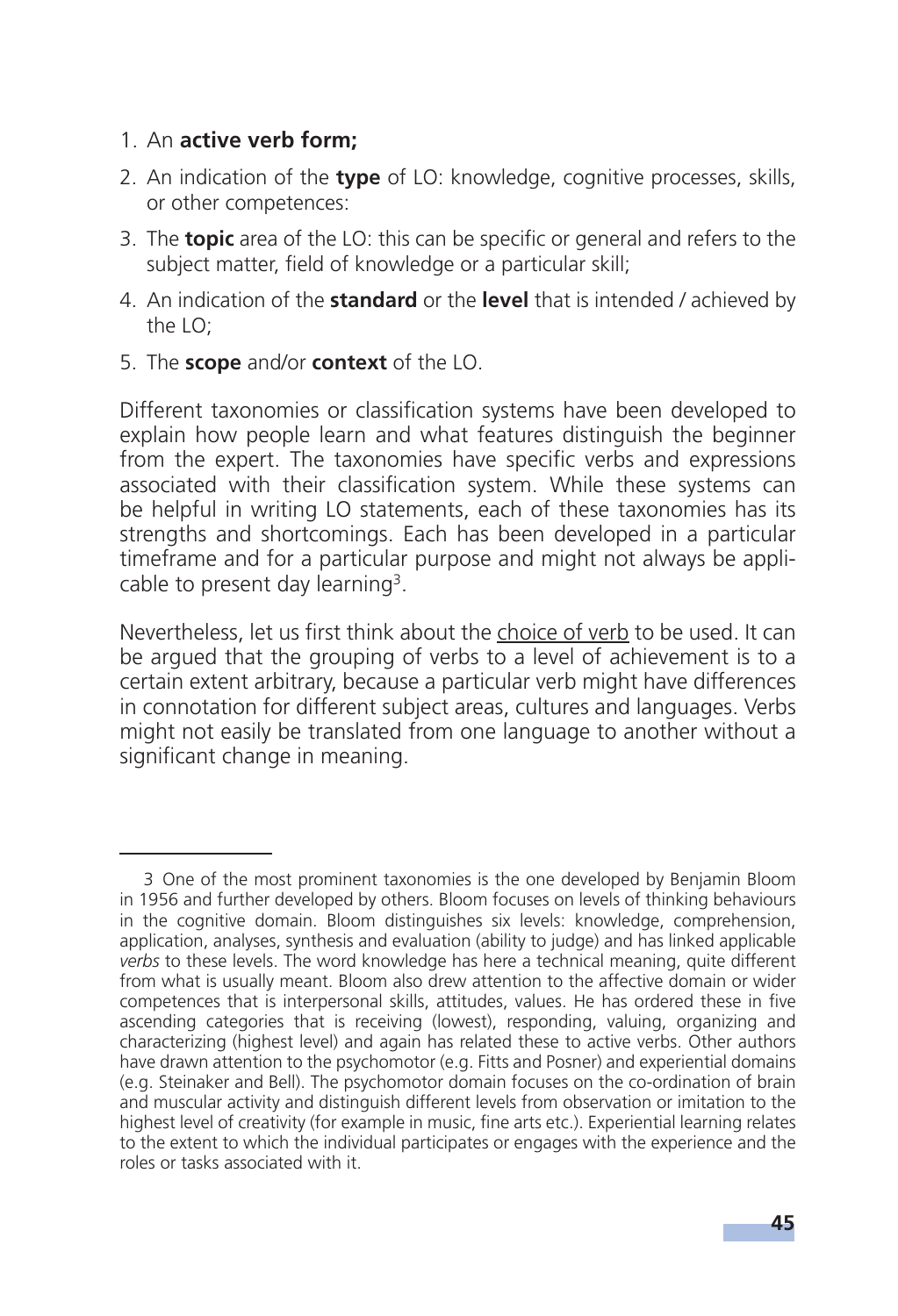Despite this warning, it may be useful, first, to give some examples of active verbs as a source of inspiration.

In ascending order, these might be:

• List, describe, explain, compare, argue, dispute, analyse, critique

or

• Observe, participate, lead, disseminate

or

• Listen, intervene, resolve

Second, the LO should clearly reflect the type of learning to be achieved. The language should indicate whether the LO is predominantly focused on one or more of the types of learning. This means making it explicit whether the LO is about acquiring knowledge, developing understanding and cognitive processing, learning a mechanical skill, a professional stance or the like.

All LOs should indicate clearly the topic or subject matter of the learning: a field of knowledge, a professional activity, an ability to perform, or a particular skill.

The LO needs to set the standard or level of learning to be achieved: this needs to reflect the breadth, depth, and complexity of the learning as well as the relevant qualification descriptor.

To illustrate the above, we analyse here below a few examples from the fields of History, and Physics.

Some examples of PLOs from the subject area of History:

- a) [The student has] demonstrated knowledge of European and world chronology, especially from 1500 on, and is able to describe in synthetic terms the main approaches to the study of European empires and to world and global history
- b) [The student has] demonstrated capability to address a research problem, retrieving the appropriate sources and bibliography, and giving critical, narrative form to his/her findings in a text of around 60 pages.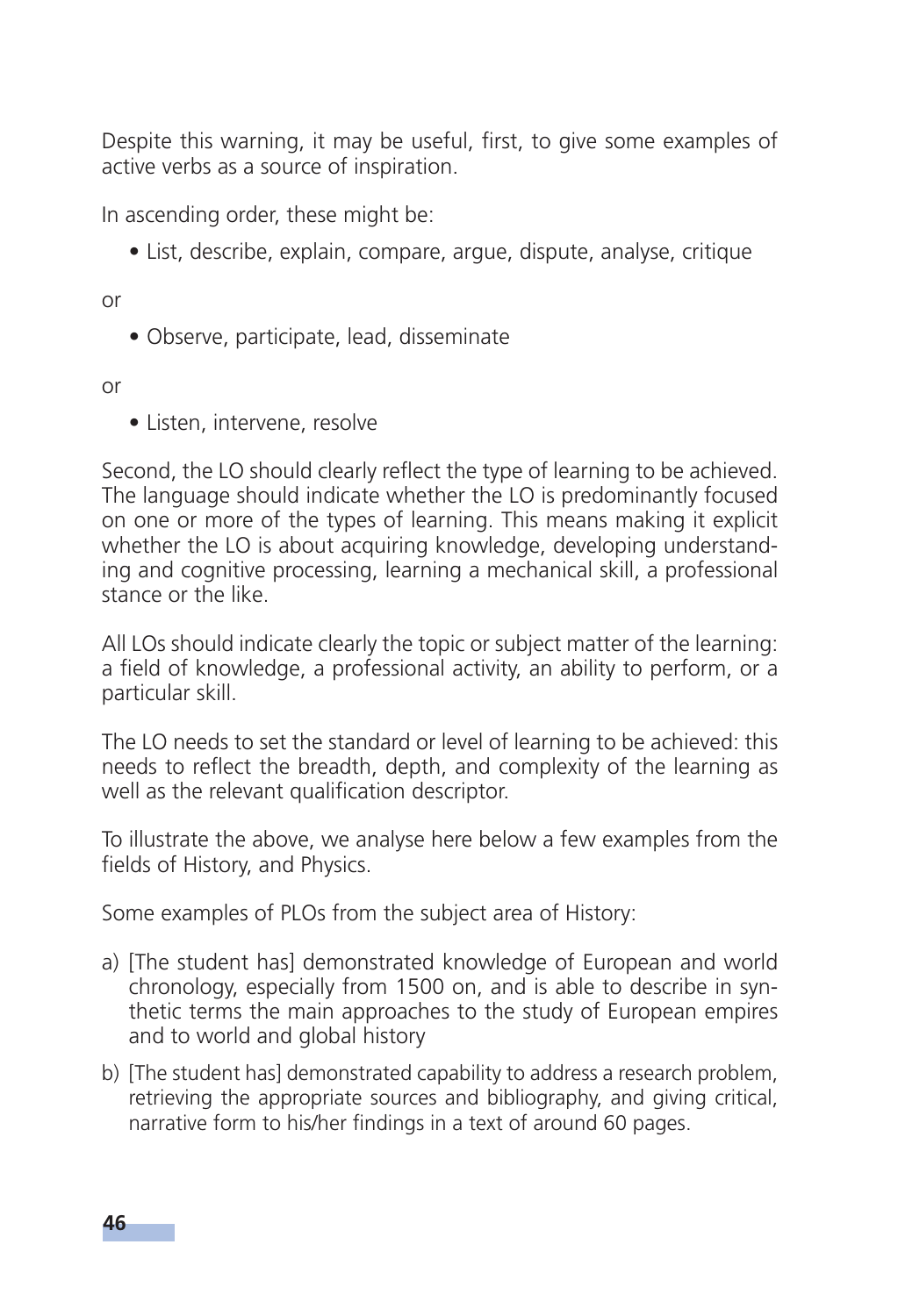Using our component table we can derive the following:

| a) to demonstrate<br>to describe | knowledge | European<br>and world<br>chronology,<br>especially<br>from 1500 on | in synthetic<br>terms | the main<br>approaches<br>to the study<br>of European<br>empires and<br>to world and<br>global history |
|----------------------------------|-----------|--------------------------------------------------------------------|-----------------------|--------------------------------------------------------------------------------------------------------|
| verb                             | type      | subject                                                            | standard              | scope/<br>context                                                                                      |

| b) to address | retrieving the<br>appropriate<br>sources and<br>bibliography<br>(skill) | a research<br>problem | critical,<br>narrative form | findings in a<br>text of around<br>60 pages. |  |
|---------------|-------------------------------------------------------------------------|-----------------------|-----------------------------|----------------------------------------------|--|
| verb          | type                                                                    | subject               | standard                    | scope/<br>context                            |  |

An example of a more complex PLO in the field of physics is the following:

• Ability to make measurements of physical quantities and to pursue an investigation by the design, execution and analysis of experiments, to compare results with existing knowledge and theories, and to draw conclusions (including degree of uncertainty).

Similarly, this LO can be broken down according to the five key components:

| Ability to<br>make | measurements<br>(knowledge) | physical<br>quantities | pursue an<br>investigation<br>by the design,<br>execution and<br>analysis of<br>experiments | compare<br>results with<br>existing<br>knowledge<br>and theories,<br>and to draw<br>conclusions<br>(including<br>degree of<br>uncertainty). |
|--------------------|-----------------------------|------------------------|---------------------------------------------------------------------------------------------|---------------------------------------------------------------------------------------------------------------------------------------------|
| verb               | type                        | subject                | standard                                                                                    | scope/<br>context                                                                                                                           |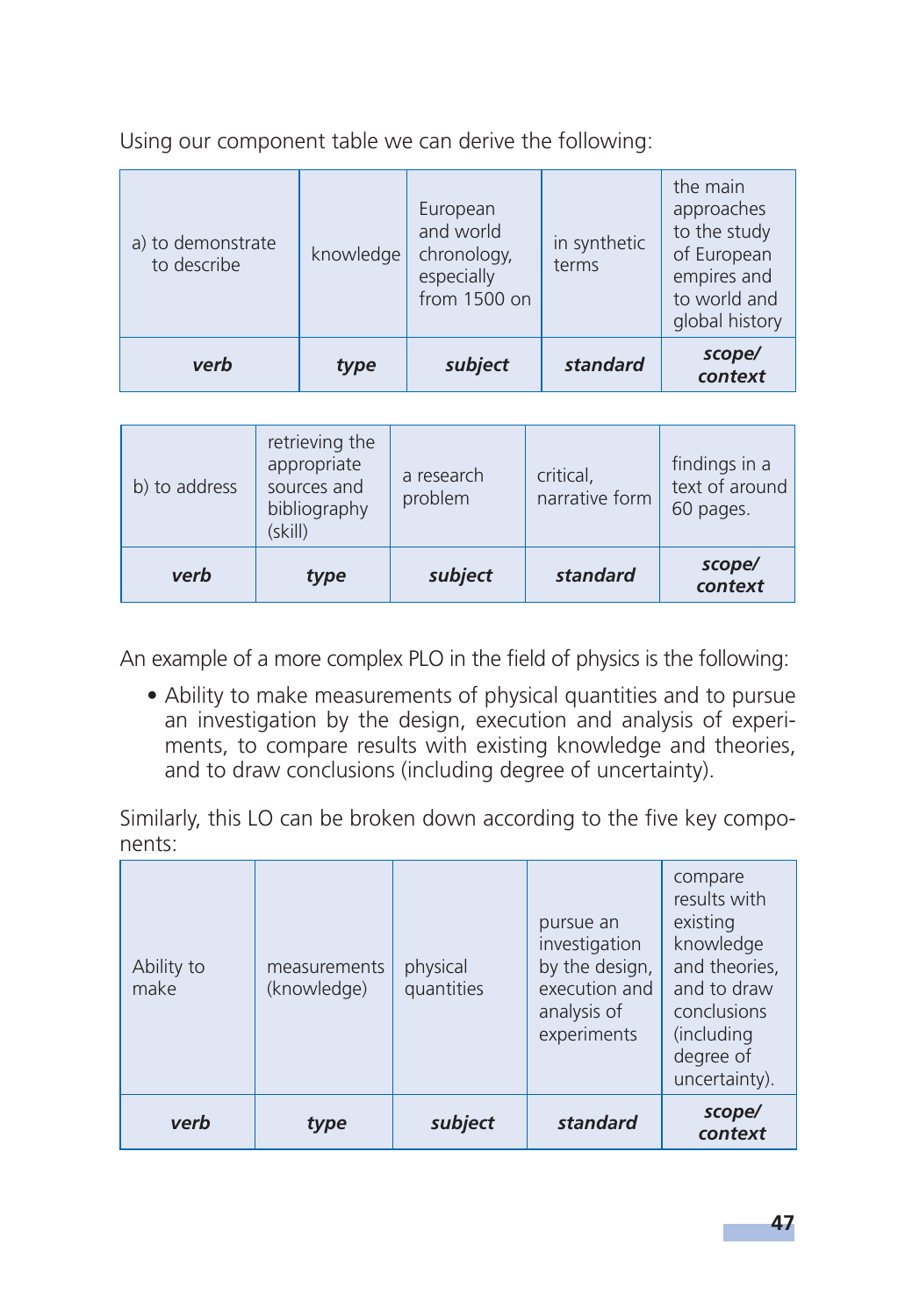Progression routes can be indicated by offering PLOs for three levels, for example first and second cycle and the doctorate. This can be done in general for all types of a LO. We give here examples for a transferable skill or generic competence as well as for a subject area related competence.

The first example here illustrates how to use the generic competence *Creativity:*

| l evel                           | Programme learning outcome                                                                                                                                       |
|----------------------------------|------------------------------------------------------------------------------------------------------------------------------------------------------------------|
| First cycle/<br><b>Bachelors</b> | Demonstrable ability to generate and convey new ideas or to<br>generate innovative solutions to known problems or situations                                     |
| Second cycle/<br><b>Masters</b>  | Demonstrable ability to generate original, quality ideas that can<br>be made explicit and defended in both known and unfamiliar<br>situations                    |
| Doctorate                        | Demonstrable ability to contribute original, practical, applicable<br>and complex ideas and solutions that affect self and own proc-<br>esses as well as others. |

To illustrate the subject specific competence an example has been chosen from the field of Nursing:

| Level                            | Programme learning outcome                                                                                                                                                                                                                                                                                                                                                                 |
|----------------------------------|--------------------------------------------------------------------------------------------------------------------------------------------------------------------------------------------------------------------------------------------------------------------------------------------------------------------------------------------------------------------------------------------|
| First cycle/<br><b>Bachelors</b> | The nurse can work closely with individuals, groups and carers,<br>using a range of skills to carry out comprehensive, systematic<br>and holistic assessments. The assessments must take into ac-<br>count current and previous physical, social, cultural, psychologi-<br>cal, spiritual, genetic and environmental factors that may be<br>relevant to the individual and their families. |
| Second cycle/<br><b>Masters</b>  | In his/her designated speciality, the nurse must demonstrate his/<br>her mastery of advanced nursing skills, (including diagnostic<br>and therapeutic techniques) to assess and manage patients with<br>complex health/illness states.                                                                                                                                                     |
| <b>Clinical Doctor-</b><br>ate   | The nurse can demonstrate leadership in his/her chosen clinical<br>area; able to influence and set strategic practice development<br>and research agendas.                                                                                                                                                                                                                                 |
| Doctorate/<br>PhD                | Can demonstrate a systematic acquisition and understanding of<br>a substantial body of knowledge which is at the forefront of the<br>discipline of nursing, or an area of professional nursing practice.                                                                                                                                                                                   |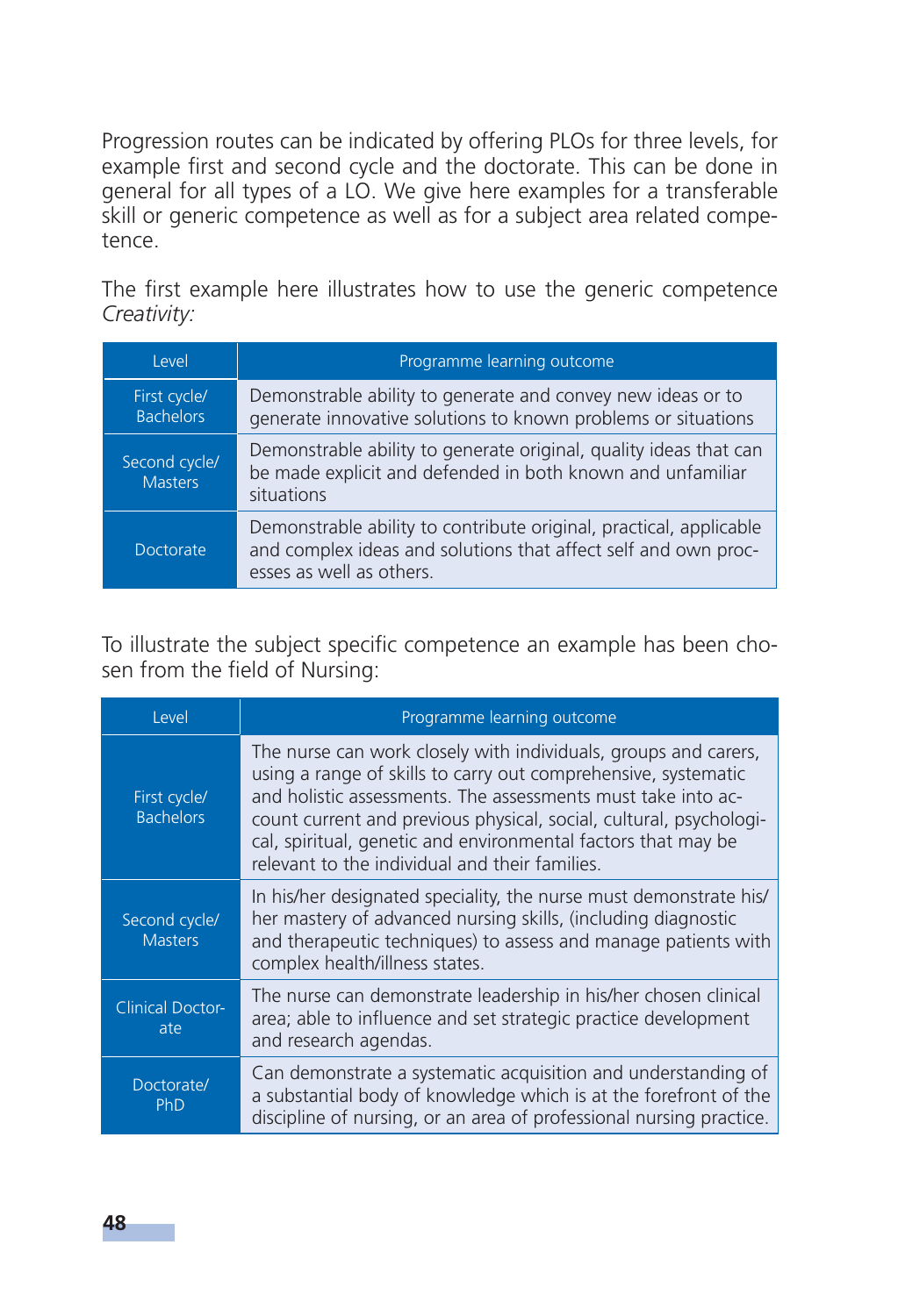#### **Further reading on Learning Outcomes**

Baum, David, *Writing and using good learning outcomes*. Leeds (Leeds Metropolitan University) 2009.

*ECTS Users' Guide 2009,* Brussels: Directorate-General for Education and Culture, Available online at: http://ec.europa.eu/education/lifelonglearning- policy/doc/ects/guide\_en.pdfhttp://ec.europa.eu/education/ lifelong-learning-policy/doc/ects/guide\_en.pdf

Gonzalez, Julia and Robert Wagenaar, eds., *Tuning Educational Structures in Europe. Universities' contribution to the Bologna Process. An introduction*. Bilbao and Groningen, 2nd. ed. 2008.

Gosling, David and Jenny Moon, *How to use learning outcomes and assessment criteria,* London (SEEC) 2001.

Kennedy D, Hyland A and Ryan N 2006: Writing and Using Learning Outcomes: A Practical Guide. Bologna Handbook C 3.4-1. Available from: http://www.bologna.msmt.cz/files/learning-outcomes.pdfhttp://www. bologna.msmt.cz/files/learning-outcomes.pdf

Kennedy, Declan, *Writing and Using Learning Outcomes. A Practical Guide.* Cork (University College Cork) 2007.

Moon, J., *The Module and Programme Development Handbook*. London (Kogan Page) 2002.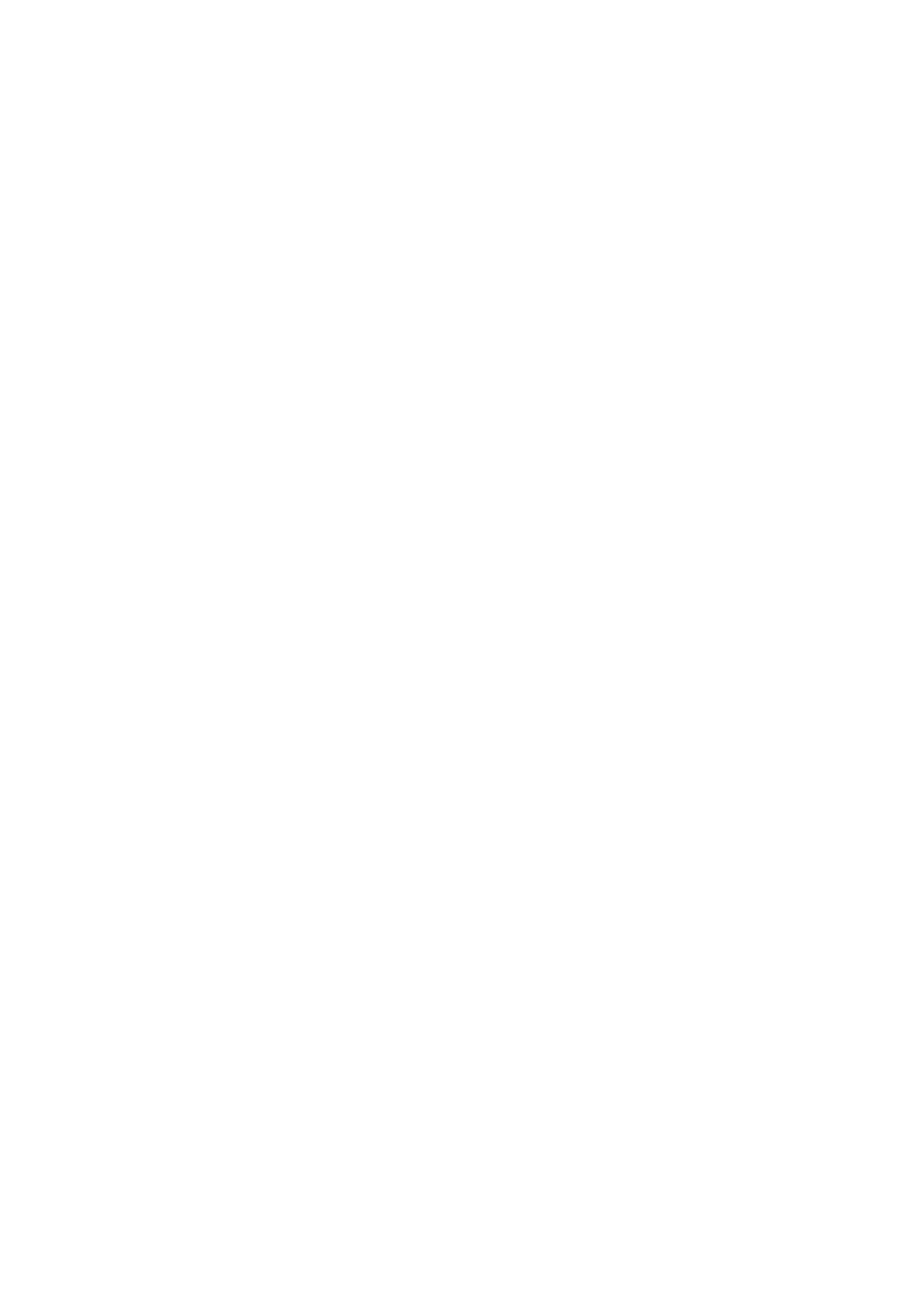# Chapter 3 **Glossary**

The following provides an overview of terms frequently used throughout the Guide. The aim of the glossary is to facilitate a similar use of terms in order to contribute to the transparency and comparability of Degree Profiles for recognition purposes.

| <b>TERMS</b>                                      | <b>Definitions</b>                                                                                                                                                                                                                                                                                                                                                                                                                                                                                                                                       |  |  |  |
|---------------------------------------------------|----------------------------------------------------------------------------------------------------------------------------------------------------------------------------------------------------------------------------------------------------------------------------------------------------------------------------------------------------------------------------------------------------------------------------------------------------------------------------------------------------------------------------------------------------------|--|--|--|
| <b>Ability</b>                                    | Acquired or natural capacity, competence, proficiency or talent<br>that enables an individual to perform a particular act, job or<br>task successfully.                                                                                                                                                                                                                                                                                                                                                                                                  |  |  |  |
| <b>Access</b>                                     | Certain qualifications convey the holder with the right to ac-<br>cess specific qualifications at a particular education level within<br>the education system in which the qualification was taken. For<br>instance a first cycle degree usually provides access to second<br>cycle studies.                                                                                                                                                                                                                                                             |  |  |  |
| <b>Accreditation</b>                              | Accreditation is the establishment of the status, legitimacy or<br>appropriateness of an institution, programme or module of<br>study by a designated competent authority.                                                                                                                                                                                                                                                                                                                                                                               |  |  |  |
| <b>Accreditation</b><br>organisation              | A designated competent authority which is legally entitled to<br>accredit an institution, programme or module of study within<br>the context of a national education system.                                                                                                                                                                                                                                                                                                                                                                             |  |  |  |
| <b>Assessment</b><br>methods                      | The total range of methods used to evaluate the learner's<br>achievement in a course unit or module. Typically, these meth-<br>ods include written, oral, laboratory, practical tests/examina-<br>tions, projects, performances and portfolios. The evaluations<br>may be used to enable the learners to evaluate their own<br>progress and improve on previous performance (formative as-<br>sessment) or by the institution to judge whether the learner has<br>achieved the learning outcomes of the course unit or module<br>(summative assessment). |  |  |  |
| <b>Attitude</b>                                   | Complex mental state involving beliefs, feelings, values and dis-<br>positions to act in certain ways.                                                                                                                                                                                                                                                                                                                                                                                                                                                   |  |  |  |
| <b>Academic</b><br><b>Awarding</b><br>institution | A university or other higher education institution which awards<br>degrees, diplomas, certificates or credits at tertiary level.                                                                                                                                                                                                                                                                                                                                                                                                                         |  |  |  |
| <b>Benchmark</b>                                  | A standard, used for comparison.<br>See also: Subject benchmark statements                                                                                                                                                                                                                                                                                                                                                                                                                                                                               |  |  |  |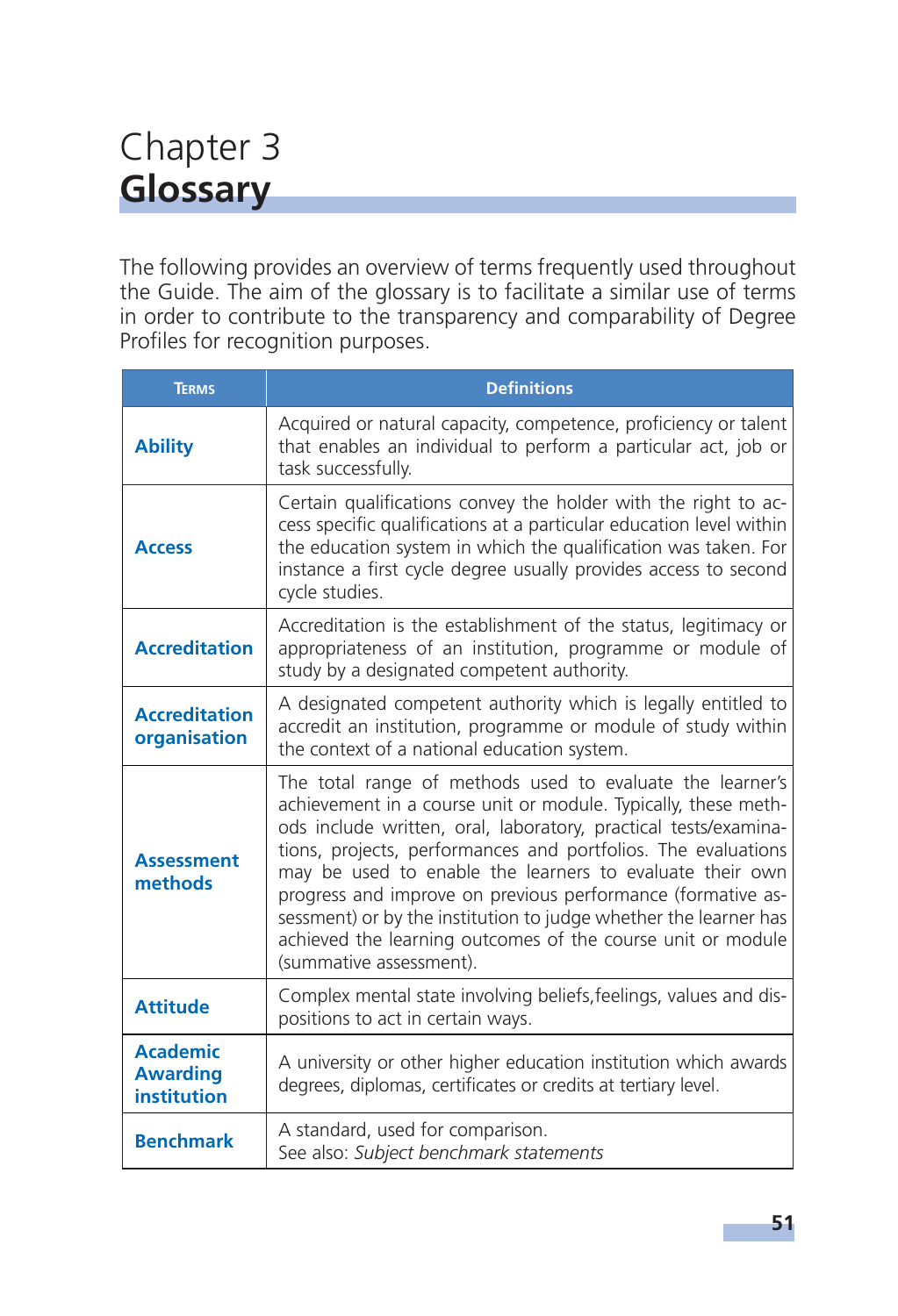| <b>Competences</b>              | Competences represent a dynamic combination of cognitive<br>and metacognitive skills, knowledge and understanding, in-<br>terpersonal, intellectual and practical skills, and ethical values.<br>Fostering these competences is the object of all educational<br>programmes. Competences are developed in all course units<br>and assessed at different stages of a programme. Some<br>competences are subject-area related (specific to a field of<br>study), others are generic (common to any degree course). It is<br>normally the case that competence development proceeds in<br>an integrated and cyclical manner throughout a programme.                                                                                                                                                                                                                                                               |
|---------------------------------|----------------------------------------------------------------------------------------------------------------------------------------------------------------------------------------------------------------------------------------------------------------------------------------------------------------------------------------------------------------------------------------------------------------------------------------------------------------------------------------------------------------------------------------------------------------------------------------------------------------------------------------------------------------------------------------------------------------------------------------------------------------------------------------------------------------------------------------------------------------------------------------------------------------|
| <b>Competent</b><br>authority   | Person or organization that has the legally delegated or<br>invested authority, capacity, or power to perform a designated<br>function                                                                                                                                                                                                                                                                                                                                                                                                                                                                                                                                                                                                                                                                                                                                                                         |
| <b>Course unit</b>              | A self-contained, formally structured learning experience. It<br>should have a coherent and explicit set of learning outcomes,<br>expressed in terms of competences to be obtained, and ap-<br>propriate assessment criteria. Course units can have different<br>numbers of credits.                                                                                                                                                                                                                                                                                                                                                                                                                                                                                                                                                                                                                           |
| <b>Credential</b><br>evaluation | Comparing and assessing foreign qualifications, facilitating the<br>integration of national education systems.                                                                                                                                                                                                                                                                                                                                                                                                                                                                                                                                                                                                                                                                                                                                                                                                 |
| <b>Credit</b>                   | The 'currency' used to measure student workload in terms of<br>the time required to achieve specified learning outcomes. It<br>enables staff and students to assess the volume and level of<br>learning, based on the achievement of learning outcomes and<br>the associated workload measured in time.<br>Credit can be awarded to a learner in recognition of the<br>verified achievement of designated outcomes at a specific<br>level through work based learning or prior learning as well<br>as through coursework. Credit cannot normally be lost once<br>achieved, although in particular circumstances an institution<br>can lay down that credits must have been awarded within a<br>certain timeframe to be recognized as part of the study pro-<br>gramme. This will be the case in subject areas where knowl-<br>edge and skills are subject to rapid change, e.g. Informatics,<br>Medicine, etc. |
| <b>Degree</b><br><b>Profile</b> | A Degree Profile describes the specific characteristics of an<br>educational programme or qualification in terms of learning<br>outcomes and competences, following an agreed format.                                                                                                                                                                                                                                                                                                                                                                                                                                                                                                                                                                                                                                                                                                                          |
| <b>Degree</b><br>programme      | A set of coherent educational components, based on learn-<br>ing outcomes, that are recognized for the award of a specific<br>qualification through the accumulation of a specified number<br>of credits and the development of specified competences                                                                                                                                                                                                                                                                                                                                                                                                                                                                                                                                                                                                                                                          |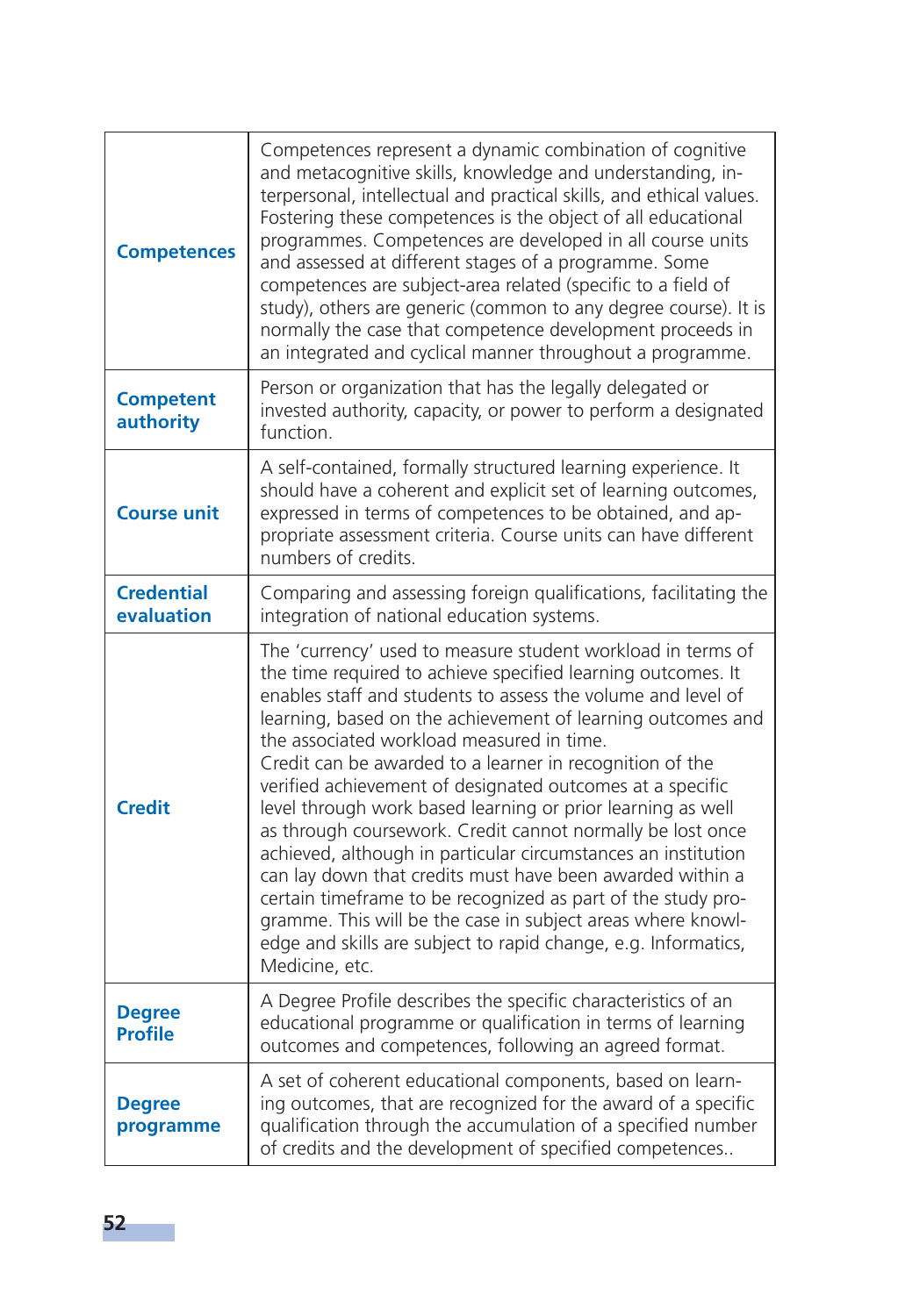| <b>Descriptors</b>                  | Generic statements of the outcomes of study for a qualifica-<br>tion. They provide clear points of reference that describe the<br>main outcomes of a qualification, as defined in the National<br>Frameworks, and make clear the nature of change between<br>levels.                                                                                                                                                                                                                                                                                                                                                                                                                                                                                                                                                                                                                                                                                                                                                                        |
|-------------------------------------|---------------------------------------------------------------------------------------------------------------------------------------------------------------------------------------------------------------------------------------------------------------------------------------------------------------------------------------------------------------------------------------------------------------------------------------------------------------------------------------------------------------------------------------------------------------------------------------------------------------------------------------------------------------------------------------------------------------------------------------------------------------------------------------------------------------------------------------------------------------------------------------------------------------------------------------------------------------------------------------------------------------------------------------------|
| <b>Diploma</b><br><b>Supplement</b> | The Diploma Supplement is an annex to the official degree/<br>qualification designed to provide a description of the nature,<br>level, context, content and status of the studies that were<br>pursued and successfully completed by the holder of the de-<br>gree/qualification. It is based on the model developed by the<br>European Commission, Council of Europe and UNESCO/CE-<br>PES. It facilitates international transparency and the academic/<br>professional recognition of qualifications.                                                                                                                                                                                                                                                                                                                                                                                                                                                                                                                                     |
| <b>Discipline</b>                   | See Subject Area                                                                                                                                                                                                                                                                                                                                                                                                                                                                                                                                                                                                                                                                                                                                                                                                                                                                                                                                                                                                                            |
| <b>Directive</b><br>EC/36/2005      | Directive EC/36/2005 on the recognition of professional<br>qualifications. European Directive 2005/36/EC aids mobility by<br>obliging Member States to consider the qualifications acquired<br>elsewhere in the Community to allow access to a regulated<br>profession in their territory.                                                                                                                                                                                                                                                                                                                                                                                                                                                                                                                                                                                                                                                                                                                                                  |
| <b>Dissertation</b>                 | A formally presented written report, based on independent<br>research/ enquiry/project work, which is required for the award<br>of a degree (generally a first or a second degree or a doctor-<br>ate). It may also be called a thesis.<br>See also: thesis                                                                                                                                                                                                                                                                                                                                                                                                                                                                                                                                                                                                                                                                                                                                                                                 |
| <b>Dublin</b><br><b>Descriptors</b> | The Dublin Descriptors provide very general statements of typi-<br>cal expectations of achievements and abilities associated with<br>awards that represent the end of a Bologna cycle. General<br>level descriptors have been developed for the 'short cycle<br>within the first cycle' and the first, second and third cycle.<br>The descriptors consist of a set of criteria, phrased in terms<br>of competence levels, which enables to distinguish in a broad<br>and general manner between the different cycles. The follow-<br>ing five sets of criteria are distinguished:<br>• Acquiring knowledge and understanding<br>• Applying knowledge and understanding<br>• Making informed judgments and choices<br>• Communicating knowledge and understanding<br>• Capacities to continue learning<br>The Dublin descriptors have been developed by an internation-<br>al group of experts, which has named itself the Joint Quality<br>Initiative (JQI). The work of the JQI and Tuning is considered<br>complementary by both parties. |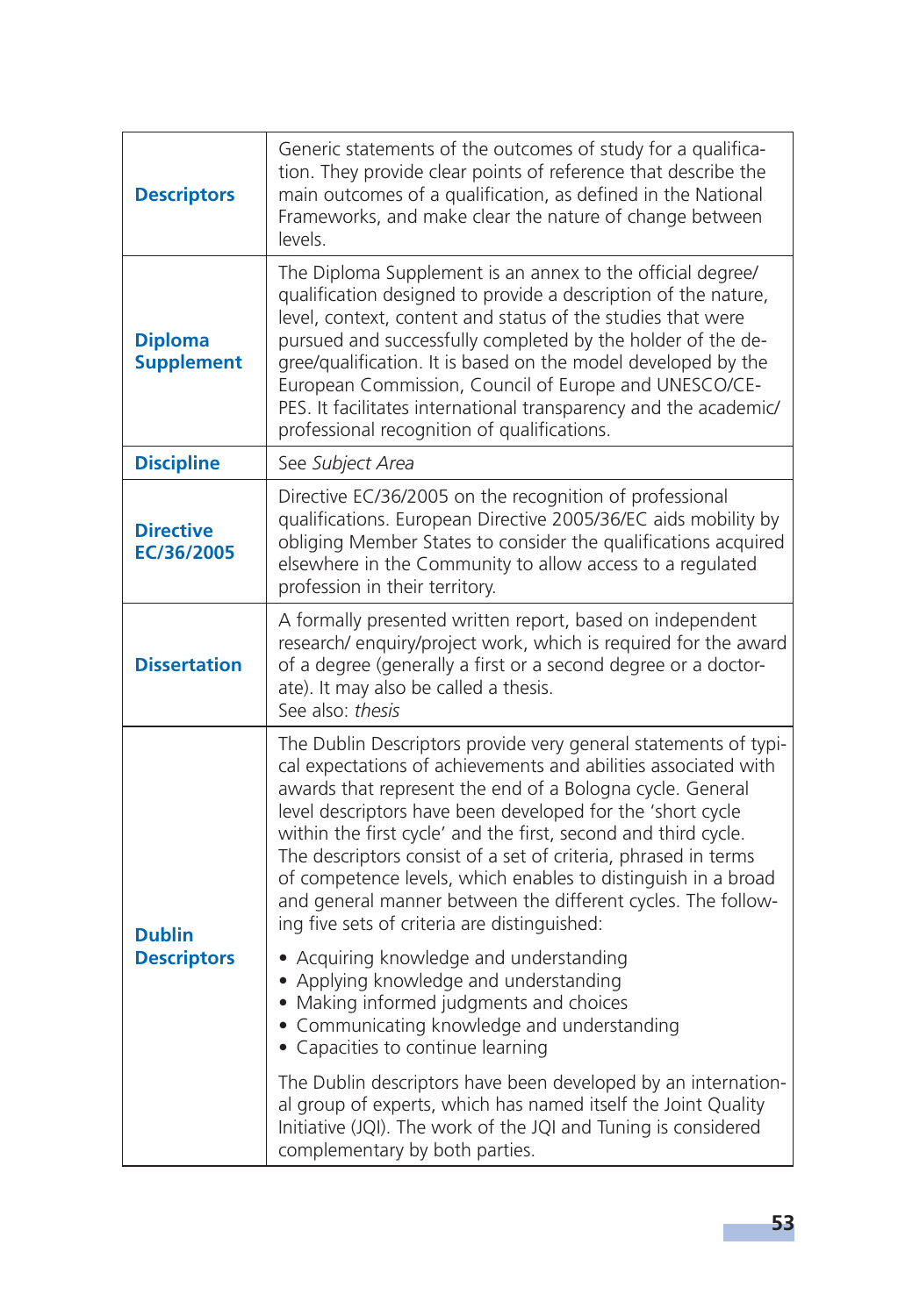| <b>ECTS</b>                                                                                           | ECTS is a learner-centred system for credit accumulation and<br>transfer based on the transparency of learning outcomes<br>and learning processes. It aims to facilitate planning, delivery,<br>evaluation, recognition and validation of qualifications and<br>units of learning as well as student mobility. ECTS is widely<br>used in formal higher education and can be applied to other<br>lifelong learning activities.                                                                                                                                                                                                                                                                                                                                                                                                                                                                                                                                                                                                                                                                                                                                                                                                                                                                                                                                                                                                                                                                                                                                                                                                                                                                                                           |
|-------------------------------------------------------------------------------------------------------|-----------------------------------------------------------------------------------------------------------------------------------------------------------------------------------------------------------------------------------------------------------------------------------------------------------------------------------------------------------------------------------------------------------------------------------------------------------------------------------------------------------------------------------------------------------------------------------------------------------------------------------------------------------------------------------------------------------------------------------------------------------------------------------------------------------------------------------------------------------------------------------------------------------------------------------------------------------------------------------------------------------------------------------------------------------------------------------------------------------------------------------------------------------------------------------------------------------------------------------------------------------------------------------------------------------------------------------------------------------------------------------------------------------------------------------------------------------------------------------------------------------------------------------------------------------------------------------------------------------------------------------------------------------------------------------------------------------------------------------------|
| <b>Elective</b>                                                                                       | A course unit that may be taken as part of a study programme<br>but is not compulsory for all students.                                                                                                                                                                                                                                                                                                                                                                                                                                                                                                                                                                                                                                                                                                                                                                                                                                                                                                                                                                                                                                                                                                                                                                                                                                                                                                                                                                                                                                                                                                                                                                                                                                 |
| <b>European</b><br><b>Qualifications</b><br><b>Framework</b><br>for Lifelong<br>learning<br>(EQF-LLL) | A European Qualifications Framework (EQF) is an overarching<br>framework that makes transparent the relationship between<br>European national (and/or sectoral) educational frameworks<br>of qualifications and the qualifications they contain. It is an<br>articulation mechanism between national frameworks.<br>At present two European Qualifications Frameworks exist. One<br>focuses only on Higher Education and has been initiated as<br>part of the Bologna Process, the other focuses on the whole<br>span of education and has been initiated by the European<br>Commission. The first framework is named a Framework for<br>Qualifications of the European Higher Education Area, abbrevi-<br>ated as QF - EHEA (see below). The second extends across all<br>areas including that of higher education and is called Euro-<br>pean Qualifications Framework for Lifelong Learning, abbrevi-<br>ated as EQF - LLL.<br>The EQF - LLL, adopted by the 47 countries participating in the<br>Bologna Process, is a system that aims to:<br>Enable learners (citizens, employers, etc.) across Europe to<br>understand the full range and relationship between the vari-<br>ous national, local and regional European higher education<br>qualifications<br>Promote access, flexibility, mobility, collaboration, transpar-<br>ency, recognition and integration (links) within, and between,<br>European higher education systems.<br>Defend diversity, in the content and delivery of educational<br>programmes and therefore national, local, regional and institu-<br>tional academic autonomy.<br>Improve the competitiveness and efficiency of European higher<br>education<br>See also: National Qualifications Framework |
| Generic<br>competences                                                                                | Generic Competences are also known as transferable skills or<br>general academic skills. They are general to any degree pro-<br>gramme and can be transferred from one context to another.                                                                                                                                                                                                                                                                                                                                                                                                                                                                                                                                                                                                                                                                                                                                                                                                                                                                                                                                                                                                                                                                                                                                                                                                                                                                                                                                                                                                                                                                                                                                              |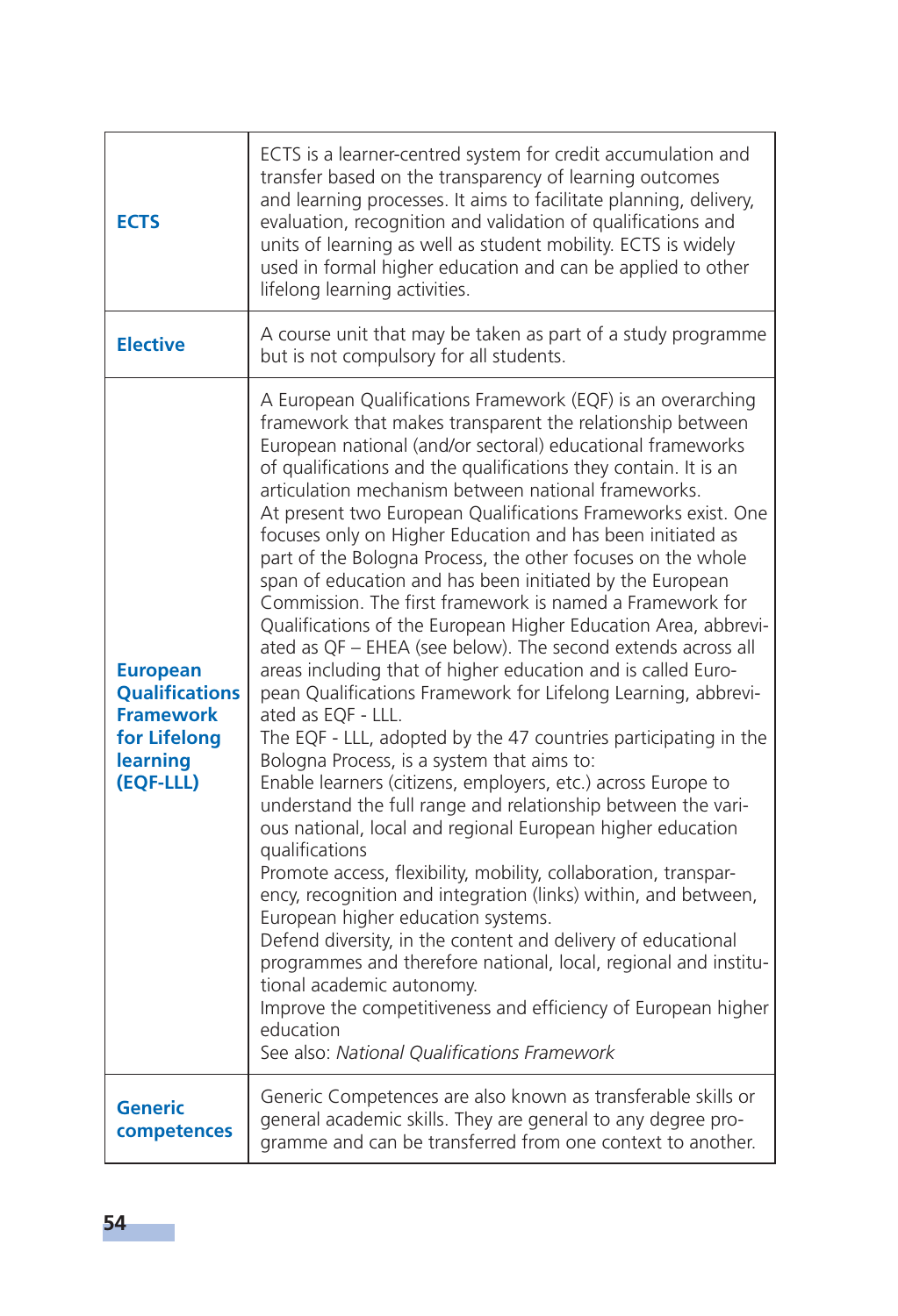| <b>International</b><br>recognition                          | 1. Methodologies and procedures to understand foreign quali-<br>fications and establish their comparability in view of further<br>studies or employment.<br>2. A formal acknowledgement by a competent authority of<br>the standing of a foreign educational qualification with a<br>view to access to educational and/or employment activities.                                                                                            |
|--------------------------------------------------------------|---------------------------------------------------------------------------------------------------------------------------------------------------------------------------------------------------------------------------------------------------------------------------------------------------------------------------------------------------------------------------------------------------------------------------------------------|
| <b>Key</b><br>competences                                    | Key Competences are the most important competences that<br>the graduate will have obtained as a result of completing a<br>specific degree programme.                                                                                                                                                                                                                                                                                        |
| <b>Learner</b>                                               | Anyone who acquires new knowledge, behaviours, skills,<br>values, or understanding, which may involve synthesizing dif-<br>ferent types of information.                                                                                                                                                                                                                                                                                     |
| <b>Learning</b><br>outcomes                                  | A Learning Outcome may be described as a statement of what<br>a learner is expected to know, understand and be able to dem-<br>onstrate after completion of a process of learning. Learning<br>outcomes are expressed in terms of the level of competence to<br>be obtained by the learner. They relate to level descriptors in<br>national and European qualifications frameworks.<br>See also: Programme learning outcome                 |
| Level (cycle)<br>descriptors                                 | Generic statements describing the characteristics and context<br>of learning expected at each level against which learning out-<br>comes and assessment criteria can be reviewed.                                                                                                                                                                                                                                                           |
| <b>Levels</b>                                                | Levels are understood to be a series of sequential steps to be<br>taken by the learner (within a development continuum) ex-<br>pressed in terms of a range of generic outcomes, within a giv-<br>en programme. They can also reflect the expected outcomes<br>of degree programme in terms of cycle level descriptors                                                                                                                       |
| <b>Module</b>                                                | The term module has different meanings in different coun-<br>tries. In some it means a course unit; in others a module is a<br>group of course units. In others again course units are made<br>up of a number of modules. In Tuning a module is defined as<br>a course unit or a combination of course units in a system in<br>which each course unit carries the same number of credits or a<br>multiple thereof.<br>See also: course unit |
| <b>National</b><br>register                                  | Official national listing of state recognized programmes/ insti-<br>tutions/ qualifications/ professions                                                                                                                                                                                                                                                                                                                                    |
| <b>National</b><br><b>Qualifications</b><br><b>Framework</b> | A national framework of qualifications is a single description,<br>at national level or level of an educational system, which is<br>internationally understood. The framework describes all qualifi-<br>cations awarded in the system considered and relates them to<br>each other in a coherent way. One very clear example is that of<br>the Republic of Ireland http://www.ngai.ie/en/<br>See also: Qualifications Descriptors.          |

Т.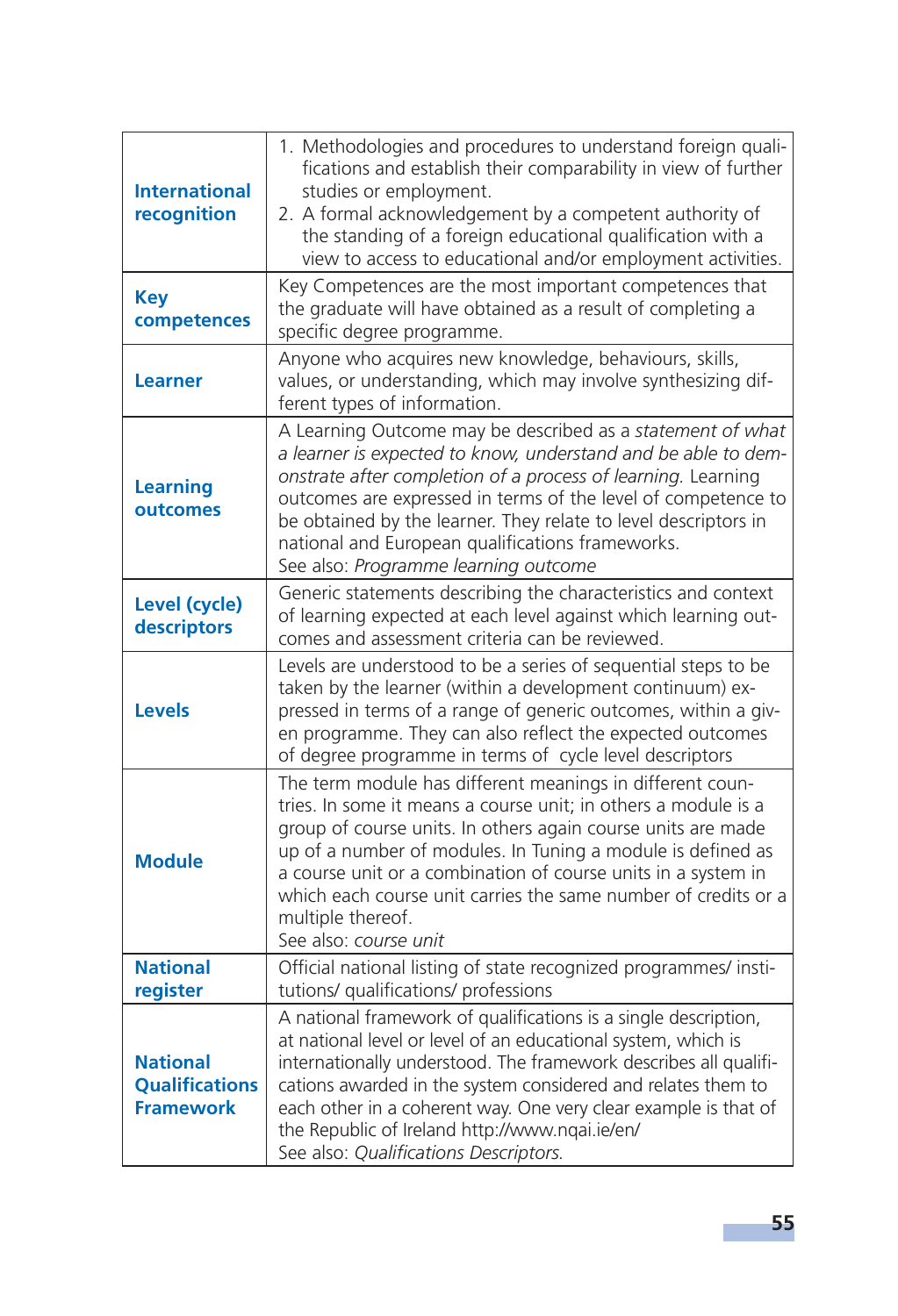| <b>Optional</b><br>subject/<br>course                                                                                    | A course unit that may be taken as part of a study programme<br>but is not compulsory for all students.                                                                                                                                                                                                                                                                                                                     |
|--------------------------------------------------------------------------------------------------------------------------|-----------------------------------------------------------------------------------------------------------------------------------------------------------------------------------------------------------------------------------------------------------------------------------------------------------------------------------------------------------------------------------------------------------------------------|
| <b>Programme</b><br>Learning<br><b>Outcomes</b>                                                                          | A coherent set of 15 to 20 statements expressing what a<br>learner is expected to know, understand and be able to do<br>after successful completion of a degree programme.                                                                                                                                                                                                                                                  |
| <b>Progression</b><br>(paths)                                                                                            | The process which enables learners to pass from one level of<br>competence acquisition to the next.                                                                                                                                                                                                                                                                                                                         |
| <b>Protected</b><br>titles                                                                                               | Certain professional titles are legally protected and may only<br>be used by people who have undergone specific training as<br>outlined by the relevant professional body.                                                                                                                                                                                                                                                  |
| <b>Qualification</b>                                                                                                     | Any degree, diploma or other certificate issued by a compe-<br>tent authority attesting the successful completion of a recog-<br>nized programme of study                                                                                                                                                                                                                                                                   |
| <b>Oualification</b><br>descriptors                                                                                      | Generic statements of the outcomes of study. They provide<br>clear points of reference that describe the main outcomes of a<br>qualification often with reference to national levels.                                                                                                                                                                                                                                       |
| <b>Qualifications</b><br><b>Framework for</b><br>the European<br><b>Higher</b><br><b>Education</b><br>Area (QF-<br>EHEA) | An overarching framework that makes transparent the rela-<br>tionship between European national higher education frame-<br>works of qualifications and the qualifications they contain. It is<br>an articulation mechanism between national frameworks. See<br>also the explanation above under EQF for LLL).                                                                                                               |
| Quality<br>assurance                                                                                                     | The process or set of processes adopted nationally and institu-<br>tionally to ensure the quality of educational programmes and<br>qualifications awarded.                                                                                                                                                                                                                                                                  |
| <b>Recognition</b><br>networks                                                                                           | ENIC: European Network of Information Centres in the Euro-<br>pean Region.<br>NARIC: National Academic Recognition Information Centres in<br>the European Union.<br>Network of national centres providing information, advice and<br>assessment of foreign qualifications. Created to help improve<br>the academic recognition of international awards and facilitat-<br>ing the integration of national education systems. |
| <b>Reference</b><br>point                                                                                                | Non-prescriptive indicators that support the articulation of<br>qualifications, learning outcomes or related concepts<br>Source: Bologna Working Group on Qualifications Frame-<br>works, 2005                                                                                                                                                                                                                              |
| <b>Regulated</b><br>professions                                                                                          | Professions to which access or practise in the host EU Mem-<br>ber State is, by law or regulation or administrative provision,<br>conditional upon the possession of certain fixed professional<br>qualifications.                                                                                                                                                                                                          |
| <b>Skills</b>                                                                                                            | A skill is the learned capacity to achieve pre-determined results<br>often with the minimum outlay of time, energy, or both. Skills<br>are often divided into general/generic and subject specific skills.                                                                                                                                                                                                                  |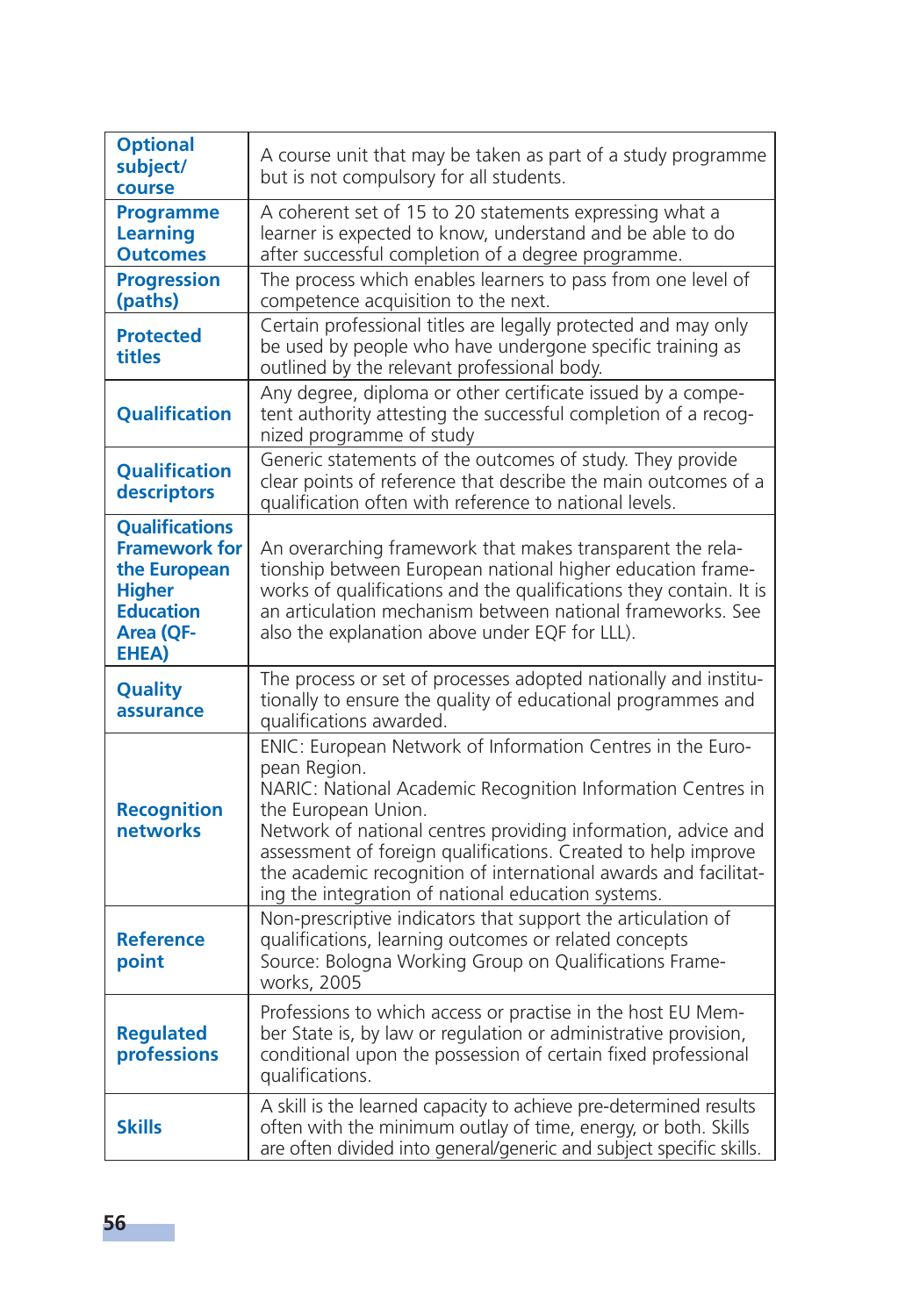| <b>Student</b><br>centred<br>learning            | An approach or system that supports the design of learning<br>programmes which focus on learners' achievements, accom-<br>modate different learners' priorities and are consistent with<br>reasonable students' workload (i.e. workload that is feasible<br>within the duration of the learning programme). It accom-<br>modates for learners' greater involvement in the choice of<br>content, mode, pace and place of learning.                                                                                                                                                                                                                          |
|--------------------------------------------------|------------------------------------------------------------------------------------------------------------------------------------------------------------------------------------------------------------------------------------------------------------------------------------------------------------------------------------------------------------------------------------------------------------------------------------------------------------------------------------------------------------------------------------------------------------------------------------------------------------------------------------------------------------|
| <b>Subject</b><br>benchmark<br><b>statements</b> | Subject benchmark statements set out expectations about stand-<br>ards of degrees in a range of subject areas. They describe what<br>gives a discipline its coherence and identity, and define what<br>can be expected of a graduate in terms of the abilities and skills<br>needed to develop understanding or competence in the subject.                                                                                                                                                                                                                                                                                                                 |
| <b>Subject</b><br>specific<br>competences        | Competences related to a specific subject area.                                                                                                                                                                                                                                                                                                                                                                                                                                                                                                                                                                                                            |
| <b>Teacher</b><br>centred<br>learning            | The transmission of information from a knowledge expert<br>(teacher) to a relatively passive recipient (student/learner) or<br>consumer.                                                                                                                                                                                                                                                                                                                                                                                                                                                                                                                   |
| <b>Thematic</b><br><b>studies</b>                | A degree programme focusing on a particular subject or topic<br>of interest. Thematic studies in higher education are of multi-<br>or interdisciplinary character.                                                                                                                                                                                                                                                                                                                                                                                                                                                                                         |
| <b>Thesis</b>                                    | A formally presented written report, based on independent<br>research/enquiry/ project work, which is required for the award<br>of a degree (generally a first or a second degree or a doctor-<br>ate). It may also be called a dissertation.                                                                                                                                                                                                                                                                                                                                                                                                              |
| <b>Transcript</b>                                | An official (e.g. certified) document which provides a complete<br>summary of the student's academic record at that institution(s)<br>leading to a qualification.                                                                                                                                                                                                                                                                                                                                                                                                                                                                                          |
| <b>Tuning</b>                                    | Tuning Educational Structures in Europe is a university driven<br>project which aims to offer an approach to implement the<br>Bologna Process at higher education institutional and subject<br>area level. The Tuning approach contains a methodology to<br>(re-)design, develop, implement and evaluate study pro-<br>grammes for each of the Bologna cycles.<br>The term "Tuning" emphasizes the notion that universities are<br>not aiming to unify or harmonize their degree programs into a<br>prescribed set of European curricula, but rather are looking for<br>points of convergence and common understanding based on<br>diversity and autonomy. |

# **Sources**

Bologna Working Group on Qualifications Frameworks, 2005 ECTS Users' Guide, 2009 Tuning Educational Structures Projects QAA-UK. The Quality Assurance Agency for Higher Education (QAA)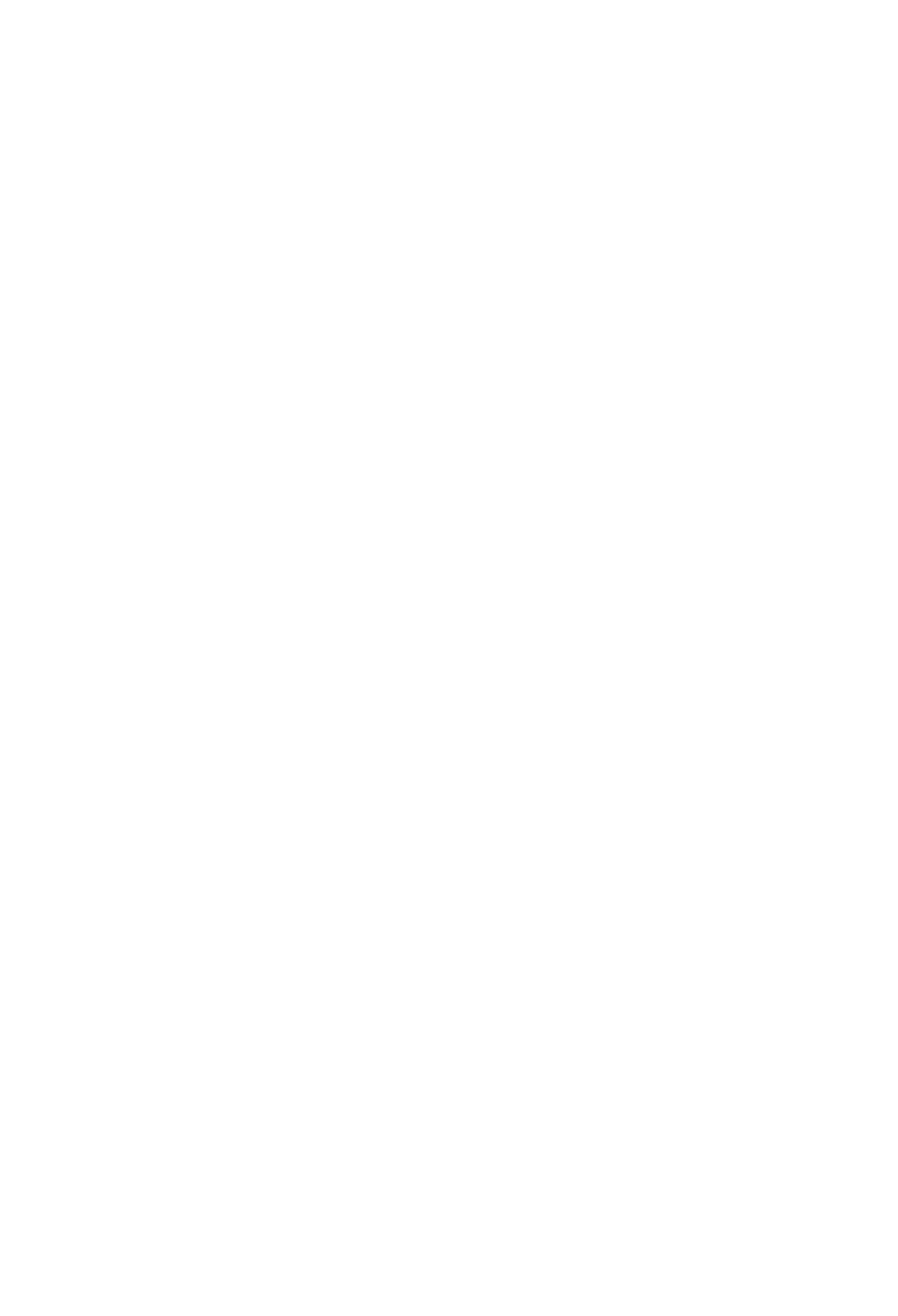# Annex 1 **Designing a study programme**

#### **Designing a study programme and defining its programme competences and learning outcomes**

This Guide is primarily designed for those who wish to describe an existing programme. However formulating a Degree Profile is also one of the first steps in creating a new degree programme, or attempting to improve an existing one.

In either case, the first step is to determine whether the programme is needed by students and society, rather than whether there are academics eager to teach in it.

Determining this will require a careful and objective consideration of such factors as the labour market, the development of the subject area, emerging technologies and the like.

Once the general area of the programme has been identified or decided, it will be helpful to consult the general reference points and the subject area specific references points that have been established for the academic or professional area.

This will help in designing the degree programme, that is defining the profile, identifying the related set of competences to be developed and formulating the learning outcomes to be achieved.

Designing study programmes and defining programme competences and learning outcomes require careful planning and teamwork by the responsible staff. In student centred or output oriented programmes all faculty staff who are involved in offering parts of the degree programme have a shared responsibility for its outcomes and for conducting the units or modules of which the programme is constructed.

The learning outcomes of the individual units should, together, result in the level of competences to be obtained by the learner, to be verified by the overall learning outcomes. According to the Tuning methodology all units are – in one way or another – related to each other. This not only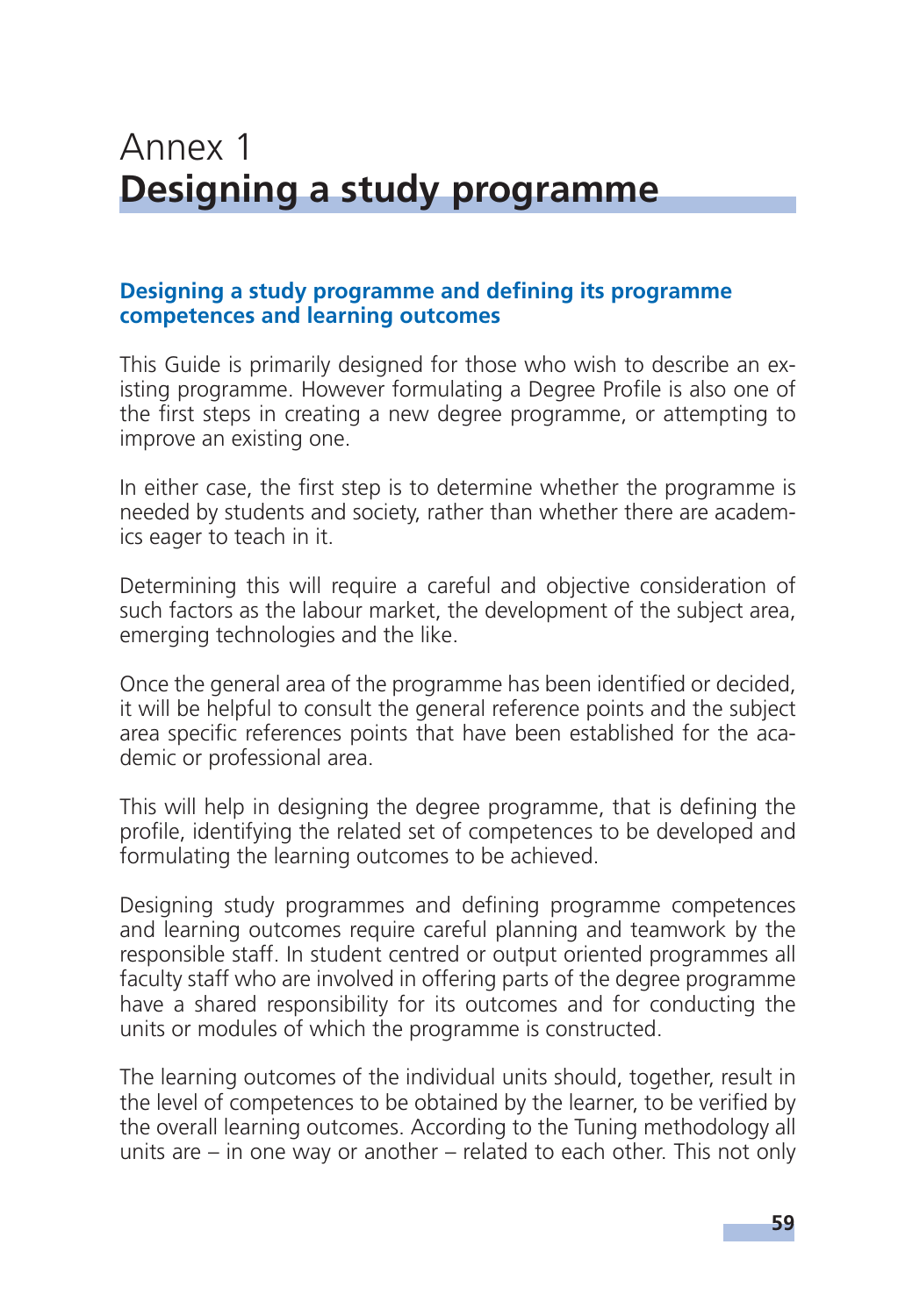applies to the units or modules which are part of the major or core part of the programme, but also to minor course units and electives. In a well designed programme, minors and electives should strengthen the profile of the programme while giving learners the ability to 'custom fit' the programme to their needs.

Programmes normally presume progression regarding the level of competences to be obtained and hence the learning outcomes to be achieved. As a consequence, the learning outcomes of units/modules which develop the competences at the highest level should precisely match the Programme Learning Outcomes.

In defining new degree programmes and improving existing ones the following '10 step' process may be helpful.

#### **Ten steps for designing/improving new programmes (or improving existing ones)**

- 1. **Determine need and potential**
	- Consult stakeholders (potential students, academics, potential employers) to verify that the degree is needed.
	- Decide whether the programme proposed satisfies established or new professional and/or social demands.

# 2. Define the profile and the key competences

- Identify the main discipline(s) / subject area(s) which form the basis of the degree programme
- Specify whether the focus of the degree programme is to be general and/or specialist.
- Decide on the orientation of the degree programme.
- Identify and describe the potential fields / sectors where its graduates may find employment.
- Identify and describe its contribution to developing citizenship and personal culture.
- Identify the Key Programme Competences, making if possible a distinction between generic and subject specific competences, most relevant for the degree programme proposed (up to 15).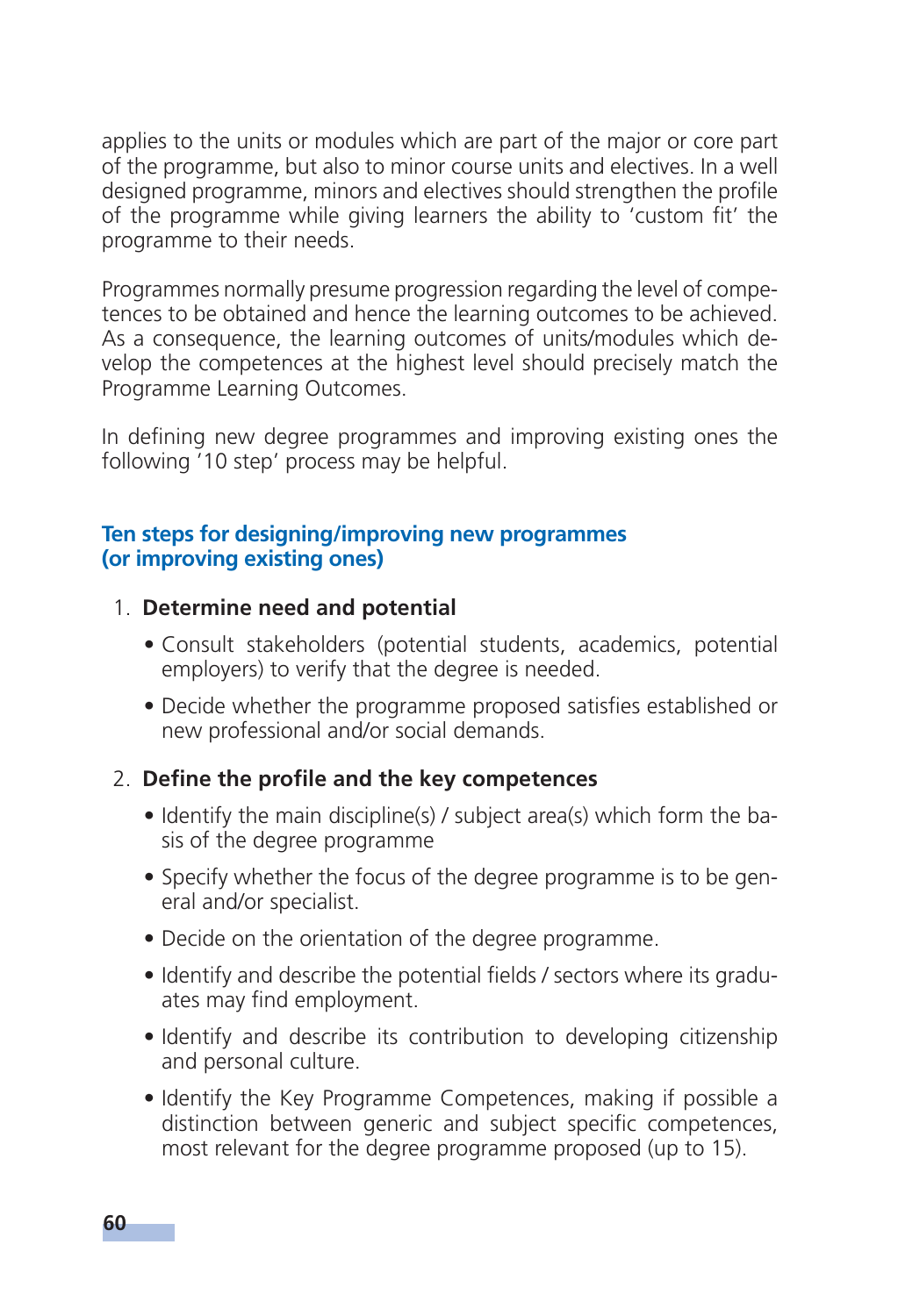• Formulate these key generic and subject specific competence in greater detail by making use of the instructions included in this guide (under section E).

# 3. **Formulate the Programme Learning Outcomes**

• Formulate the Programme Learning Outcomes related to the Key Programme Competences identified (up to 15 to 20) by making use of the guidelines in this guide (under section F).

# 4. **Decide whether to 'modularise' or not**

- Decide whether each course unit should carry a set number (e.g. 5) or its multiples) or carry a random number based on the workload foreseen.
- Allocate ECTS credits to each course unit, based on the convention that a semester carries 30 ECTS credits and a normal academic year 60 ECTS credits and the recommendation that one ECTS credit corresponds to 25-30 hours of student workload.

#### 5. **Identify competences and formulate learning outcomes for each module**

- Select the generic and subject specific competences to be formed or enhanced in each module on the basis of the Key Programme Competences identified under step 3.
- Formulate the learning outcomes for each competence to be developed in the course unit.

#### 6. **Determine the approaches to teaching, learning and assessment**

- Decide how the competences can best be (further) developed and assessed, to achieve the intended learning outcomes.
- Foresee a variety of approaches to learning, teaching and assessment.

#### 7. Check whether the key generic and subject specific **competences are covered**

- Check progression paths of the key generic and subject specific competences identified.
- Check whether all programme key generic and subject specific competences are covered by the modules/course units.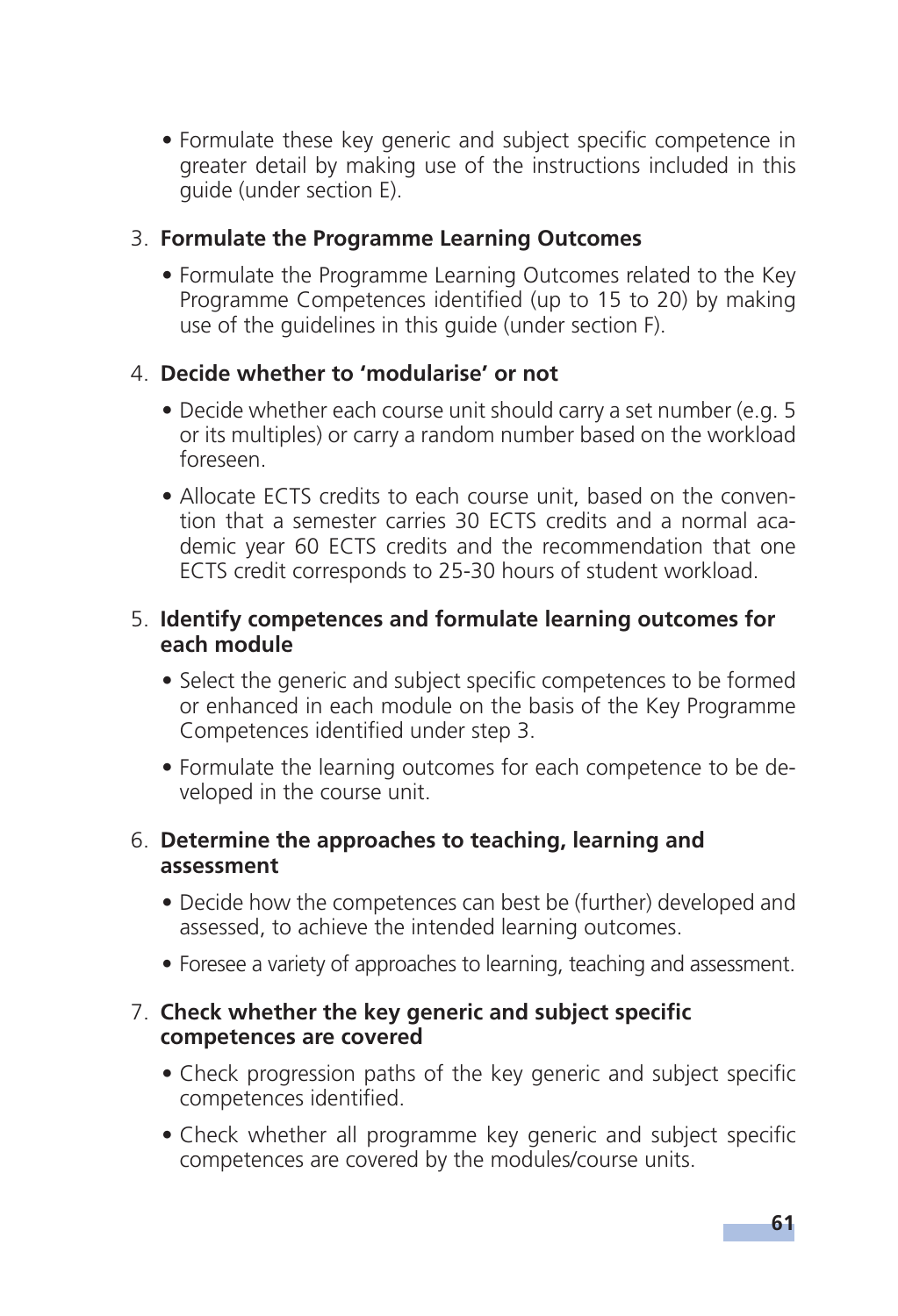#### 8. **Describe the programme and the course units**

• Prepare a programme description and course unit descriptions on the basis of the profile, key Programme Competences, Programme Learning Outcomes, allocation of credits and the teaching, learning and assessment approaches identified.

#### 9. **Check balance and feasibility**

- Check whether the completed programme is balanced in terms of the effort it requires and the competences to be achieved.
- Check whether the credits have be allocated on sound principles and that the students can complete the individual units and the whole programme within the allotted time,

#### 10. **Implement, monitor and improve**

- Implement the degree programme and its components according to a clear structure and transparent implementation plan.
- Monitor the degree programme and its components by making use of both student and staff questionnaires to evaluate teaching, learning and assessment, as well as output information in terms of success rates. It is also advised to make use of the Tuning Checklist for Curriculum Evaluation included in annex 2 of the publication, Julia Gonzalez and Robert Wagenaar, eds., *Tuning Educational Structures in Europe. Universities' Contribution to the Bologna Process. An Introduction* (2nd. Ed. Bilbao, Groningen, 2008) also available on the Tuning website

(http://tuning.unideusto.org/tuningeu).

- Use a feed back and feed forward system to analyse the outcomes of the evaluations and expected developments in the field with respect to society as well as to academia.
- Use the information collected to enhance the degree programme and its components.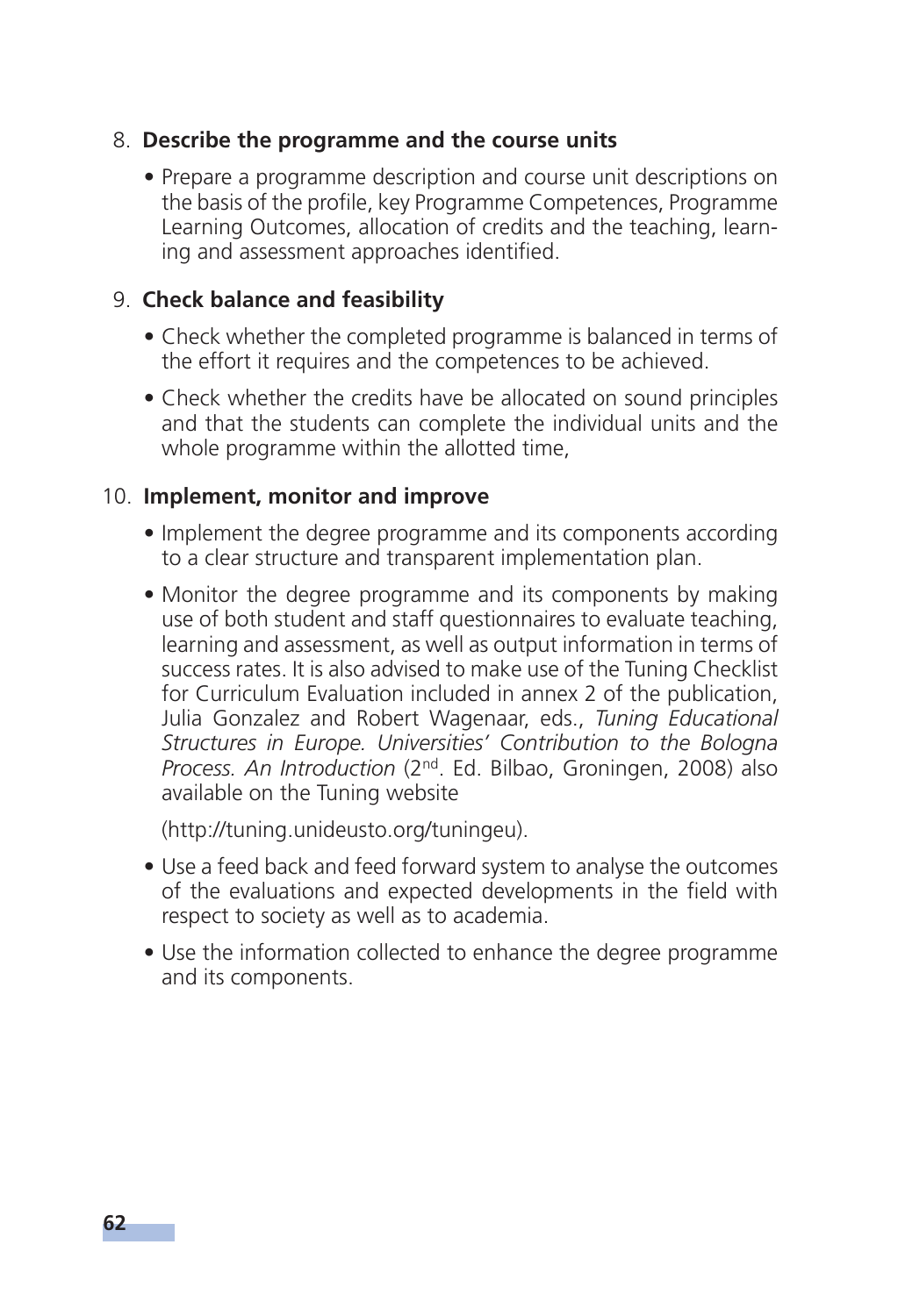# Annex 2 **List of Generic Competences**

# **TUNING List of Generic Competences**

- 1. Ability to communicate in a second (foreign) language
- 2. Capacity to learn and stay up-to-date with learning
- 3. Ability to communicate both orally and through the written word in first language
- 4. Ability to be critical and self-critical
- 5. Ability to plan and manage time
- 6. Ability to act on the basis of ethical reasoning
- 7. Capacity to generate new ideas (creativity)
- 8. Ability to search for, process and analyse information from a variety of sources
- 9. Ability to work autonomously
- 10. Ability to identify, pose and resolve problems
- 11. Ability to apply knowledge in practical situations
- 12. Ability to make reasoned decisions
- 13. Ability to undertake research at an appropriate level
- 14. Ability to work in a team
- 15. Knowledge and understanding of the subject area and understanding of the profession
- 16. Ability to motivate people and move toward common goals
- 17. Commitment to conservation of the environment
- 18. Ability to communicate key information from one's discipline or field to non-experts
- 19. Ability for abstract and analytical thinking, and synthesis of ideas
- 20. Ability to interact constructively with others regardless of background and culture and respecting diversity
- 21. Ability to design and manage projects
- 22. Ability to interact with others in a constructive manner, even when dealing with difficult issues
- 23. Ability to show awareness of equal opportunities and gender issues
- 24. Commitment to health, well-being and safety
- 25. Ability to take the initiative and to foster the spirit of entrepreneurship and intellectual curiosity
- 26. Ability to evaluate and maintain the quality of work produced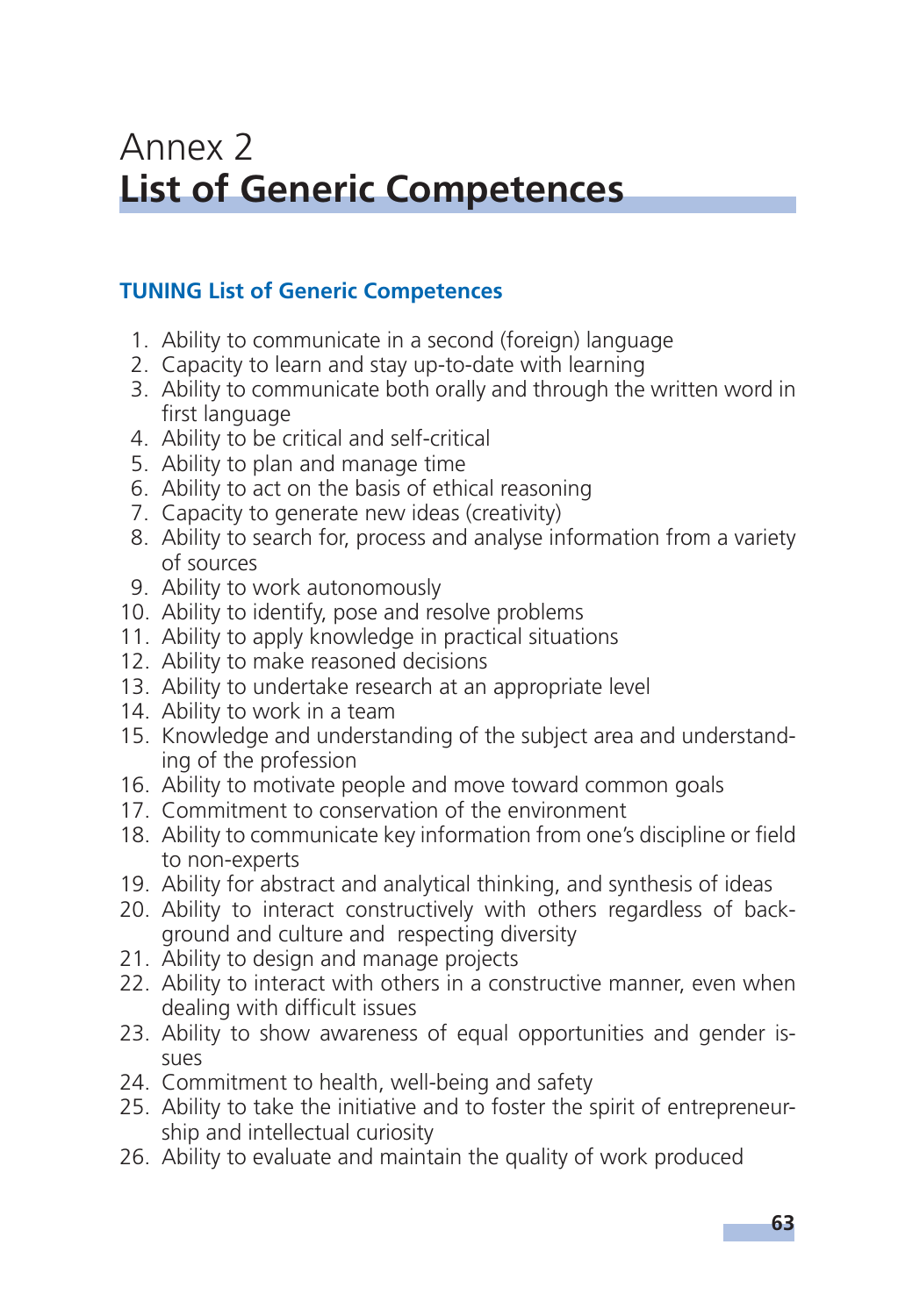- 27. Ability to use information and communications technologies
- 28. Commitment to tasks and responsibilities
- 29. Ability to adapt to and act in new situations and cope under pressure
- 30. Ability to act with social responsibility and civic awareness
- 31. Ability to work in an international context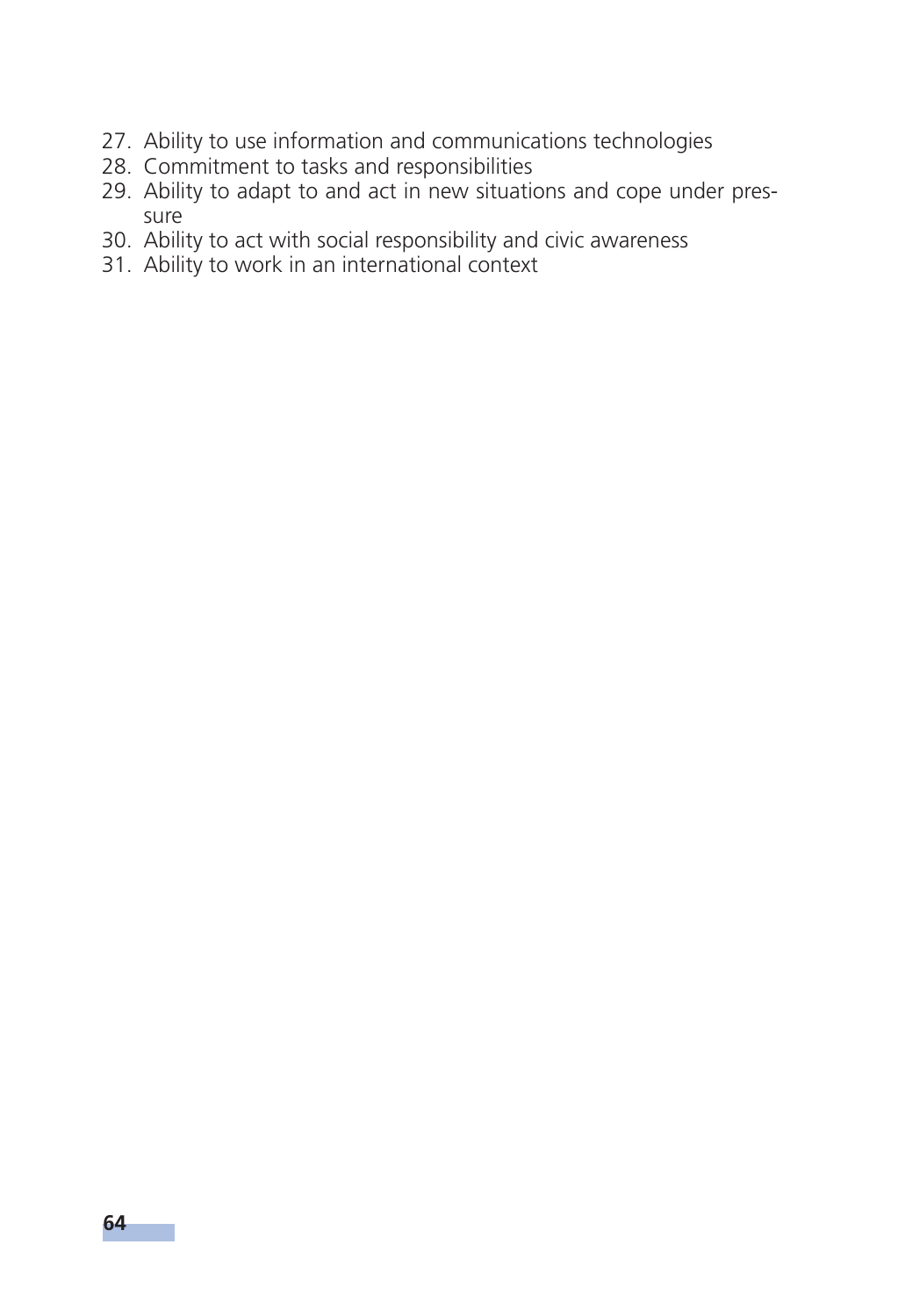# Annex 3 **Examples Degree Profiles History, Nursing, Physics**

On the following pages full degree profiles for the subject areas used as examples in this Guide are given in order to provide a general overview how of what such Degree Profiles look like and how the different sections interact with each other. The examples are fictional, although a variety of real life examples (provided by the test partners of the CoRe 2 project) have been used for inspiration.

Please note that the Degree Profile should not be longer than 2 pages in format A4.

# **History**

#### **History example 1**

| Degree profile of History<br>Baccalaureus Artium [Bachelor in Arts]<br><b>Degree Programme in Modern History</b> |                                                                   |  |
|------------------------------------------------------------------------------------------------------------------|-------------------------------------------------------------------|--|
| TYPE OF DEGREE & LENGTH                                                                                          | Single degree (180 ECTS-credits)                                  |  |
| <b>INSTITUTION</b>                                                                                               | Universitas Utopiensis (University of Utopia), Arcadia            |  |
| <b>ACCREDITATION</b><br><b>ORGANISATIONS</b>                                                                     | Quality assurance agency Utopia in Arcadia                        |  |
| PERIOD OF REFERENCE                                                                                              | Degree programme implemented in 2008, accredited for<br>5 years   |  |
| EVFL                                                                                                             | QF for EHEA: 1st Cycle; EQF level 6; NQF of Arcadia:<br>1st Cycle |  |

To provide students with the foundations of a historical approach to understanding modern society and culture, with particular emphasis on the development of Europe from 1500, and its relations with the wider world. Specialist areas are local (national) history, EU History and broad developments in other continents.

Purpose

#### Characteristics

| DISCIPLINES(S) /<br>SUBJECT AREA(S) | History, multi-disciplinary; major in history, associated<br>minors in political science, anthropology, international<br>relations, communications; a foreign language is com-<br>pulsory; electives in humanities, social sciences, econom-<br>ics and education. History 60%; minor 25%; language<br>5%; electives 10%. |
|-------------------------------------|---------------------------------------------------------------------------------------------------------------------------------------------------------------------------------------------------------------------------------------------------------------------------------------------------------------------------|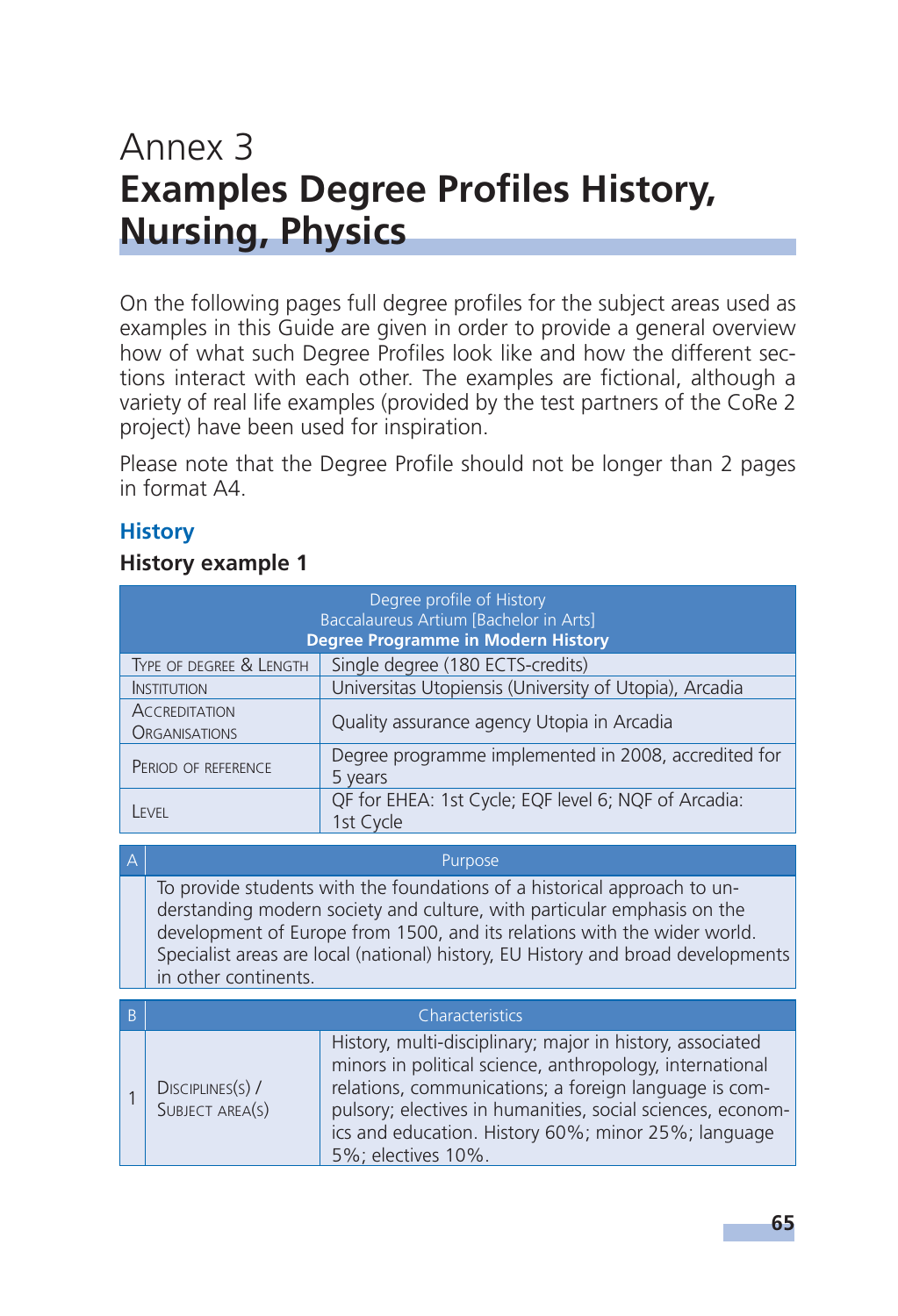| $\overline{2}$ | GENERAL /<br><b>SPECIALIST FOCUS</b>     | General with emphasis on identifying and using primary<br>and secondary sources and historiography critically.                                                                                                                                                                                                                                                                                                                                        |
|----------------|------------------------------------------|-------------------------------------------------------------------------------------------------------------------------------------------------------------------------------------------------------------------------------------------------------------------------------------------------------------------------------------------------------------------------------------------------------------------------------------------------------|
| 3              | <b>ORIENTATION</b>                       | Research orientation, with a strong component of<br>communications and interpersonal skills in the own<br>language and the second language. Special tracks are<br>provided for future teachers and archivists.                                                                                                                                                                                                                                        |
| 4              | <b>DISTINCTIVE FEATURES</b>              | Students may emphasise either EU history and history of<br>international relations or EU history and the history of a<br>non-European macro area. An Erasmus mobility experience<br>is recommended but not compulsory; all students partici-<br>pate in special seminars with incoming Erasmus students.                                                                                                                                              |
| C              |                                          | Employability & further education                                                                                                                                                                                                                                                                                                                                                                                                                     |
| 1              | <b>EMPLOYABILITY</b>                     | Positions at Bachelor level in the public/private adminis-<br>tration, archives (archive track), media and communica-<br>tions, journalism.                                                                                                                                                                                                                                                                                                           |
| $\overline{2}$ | <b>FURTHER STUDIES</b>                   | Access to related second-cycle degree programmes, and<br>- with some further work - to un-related second cycle<br>degree programmes. Access to teacher training (educa-<br>tion track); to specialised archival studies (archival track).                                                                                                                                                                                                             |
| D              |                                          | <b>Education style</b>                                                                                                                                                                                                                                                                                                                                                                                                                                |
|                |                                          |                                                                                                                                                                                                                                                                                                                                                                                                                                                       |
| $\mathbf{1}$   | LEARNING & TEACHING<br><b>APPROACHES</b> | The general learning style is task-based learning. There<br>are some lecture courses, accompanied by workshops<br>and seminars. Most learning is in small groups (up to<br>20 persons) and emphasizes discussion, preparation of<br>presentations autonomously and in small groups. In the<br>final year about half time is dedicated to the final thesis,<br>which is also presented and discussed with a discussion<br>group of teachers and peers. |
| $\overline{2}$ | ASSESSMENT METHODS                       | Presentations: oral (power point) and written; examina-<br>tions: oral for the conceptual parts; written for the basic<br>historiographical knowledge; students keep a portfolio.                                                                                                                                                                                                                                                                     |
| F              |                                          | Programme competences                                                                                                                                                                                                                                                                                                                                                                                                                                 |

— **Ability to work autonomously, taking initiatives and managing time:** ability to organise complex efforts over a period of time, producing the required result on schedule.

Ability to work with others in a multidisciplinary multi-national setting.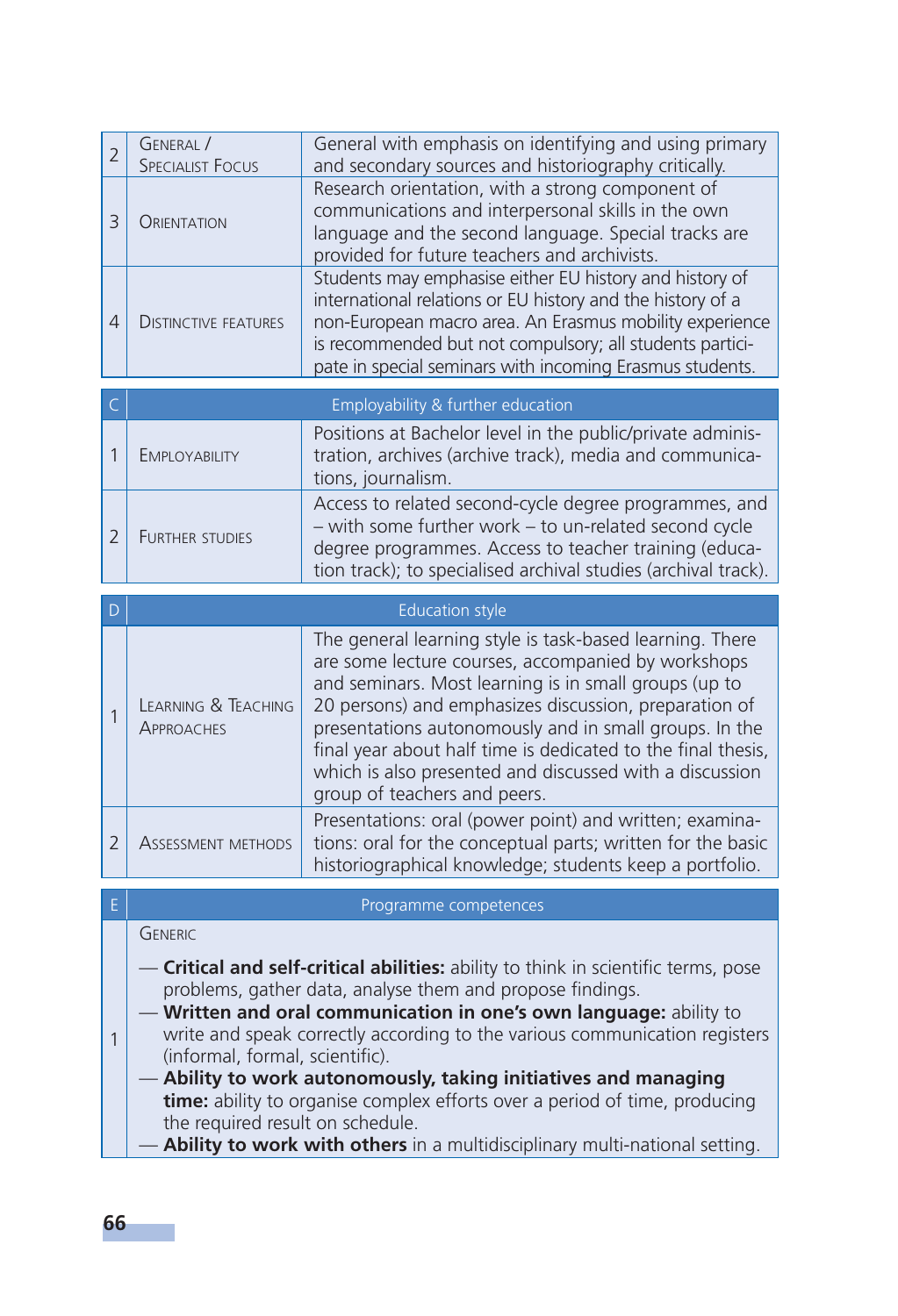#### SUBJECT SPECIFIC

- **Basic general knowledge:** orientation in the major themes of present historical debate and knowledge of world chronology.
- **Applying knowledge in practice:** ability to use background information and information retrieval skills to formulate a coherent discussion of a historical problem.
- Awareness of the **on-going nature** of historical research and debate
- Awareness of the **connections** between present-day issues and the past
- Knowledge of the **general diachronic framework** of the past
- $\overline{2}$  $-$  **Specific knowledge** of the chronologies and historiographical interpretations of colonisation, decolonisation, modernity, post-modernity and globalisation.
	- Knowledge of at least one specific **thematic area** (international relations, economic history, history of ideas, gender history, history of science and technology, etc.).
		- Ability to retrieve and handle information from a variety of sources (electronic, written, archival, oral) as appropriate to the problem, integrating it critically into a grounded narrative
		- Ability to use the **appropriate terminology and modes of expression** of the discipline in oral and written form in one's own language and in the second language.

#### F Programme learning outcomes

The graduate can demonstrate:

- knowledge of European and world chronology, especially from 1500, and ability to describe in synthetic terms the main approaches to the study of European empires and to world and global history
- that he/she is able to formulate texts and briefs based on up-to-date historical information such as can be of use in e.g. journalism, for local bodies and museums.
- ability to speak and write simple texts and presentations as well as the more complex and scholarly text required in the final year, using the appropriate communication registers
- ability to organise his/her work programme in the final year autonomously, as shown in preparing for colloquia on his/her thesis, volunteering for participation in working groups, keeping track of these activities in his/her portfolio.
- ability to identify and describe the political and culture context in which major debates about colonisation and decolonisation have developed and can identify the main historians involved in those debates.
- knowledge of the major world events and processes over the last, roughly, two millennia, although specialising in modern and early modern history.
- ability to describe historiographical tendencies of the last twenty years and to identify the major actors in the debates about modernity, post-modernity and globalisation and the related understandings of the relationships between the world's peoples;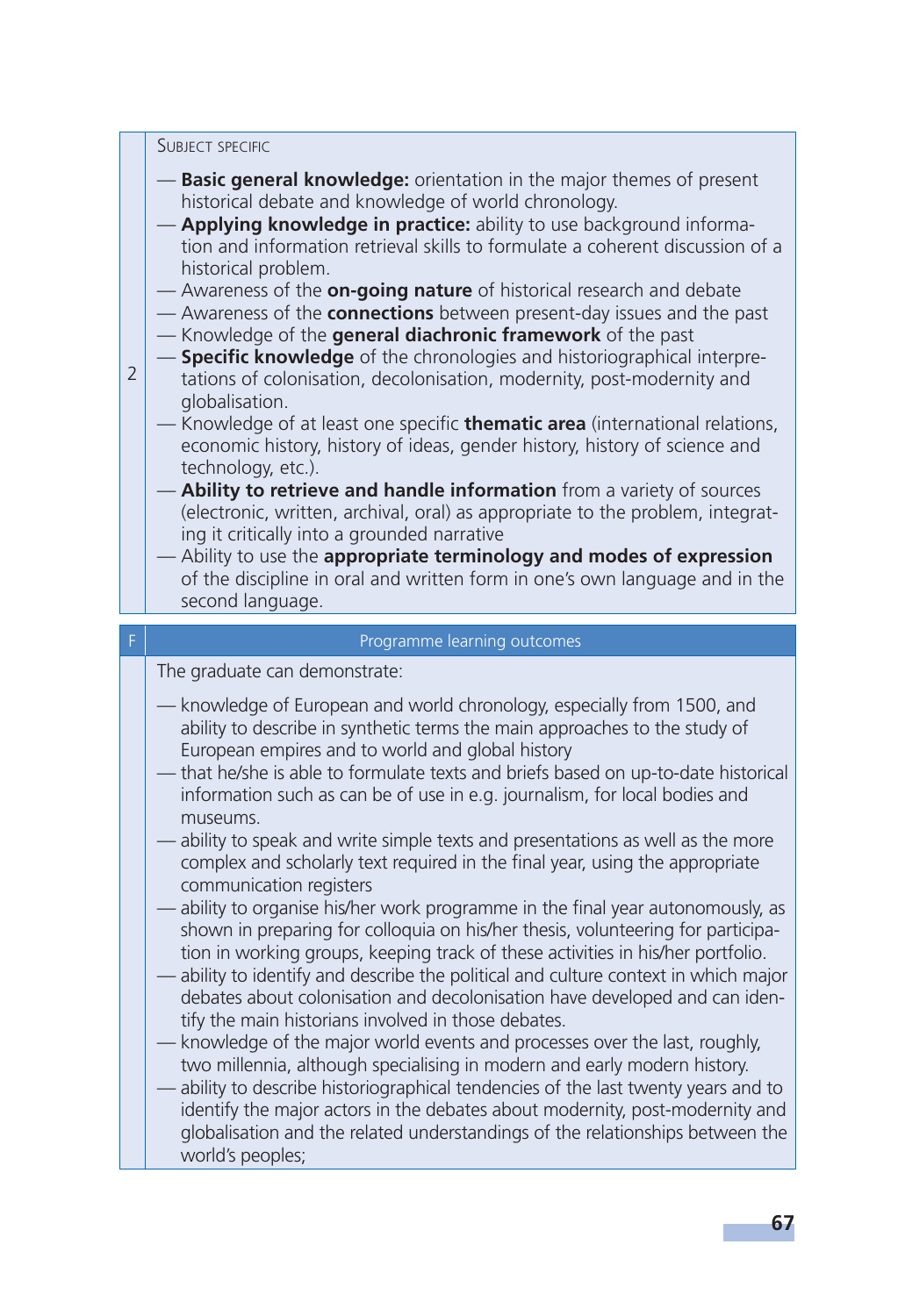- detailed knowledge of a specific chosen field: (international relations, economic history, history of ideas, gender history, history of science and technology), as shown by reading, studying and reporting on a minimum of 5 significant works pertaining to it.
- capability to address a research problem, retrieving the appropriate sources and bibliography, analysing it, and giving critical, narrative form to his/her findings in a text of around 20.000 words.
- ability to work productively in a team with persons from other countries, taking into account the diversities of background and understanding of his/her co-workers to address specified tasks;
- as shown in presentations, essays and final thesis, ability to use appropriate terminology and to narrate and discuss facts and interpretations in clear and precise language.
- ability to make oral presentations and write texts of up to 10 pages in his/ her second language.

#### **Archival Track:**

- ability to illustrate the historical bases and the legal framework for the archival system in Arcadia.
- ability to access repertories and inventories of private and public archives
- ability to illustrate and apply in practice the principles of cataloguing historical documents relating to the modern and early modern period as regards local history and history of country Arcadia.

#### **Education Track:**

- ability to illustrate the main pedagogic methods used in primary and secondary schools
- ability to design and guide a learning/teaching experience for school children related to EU and global history.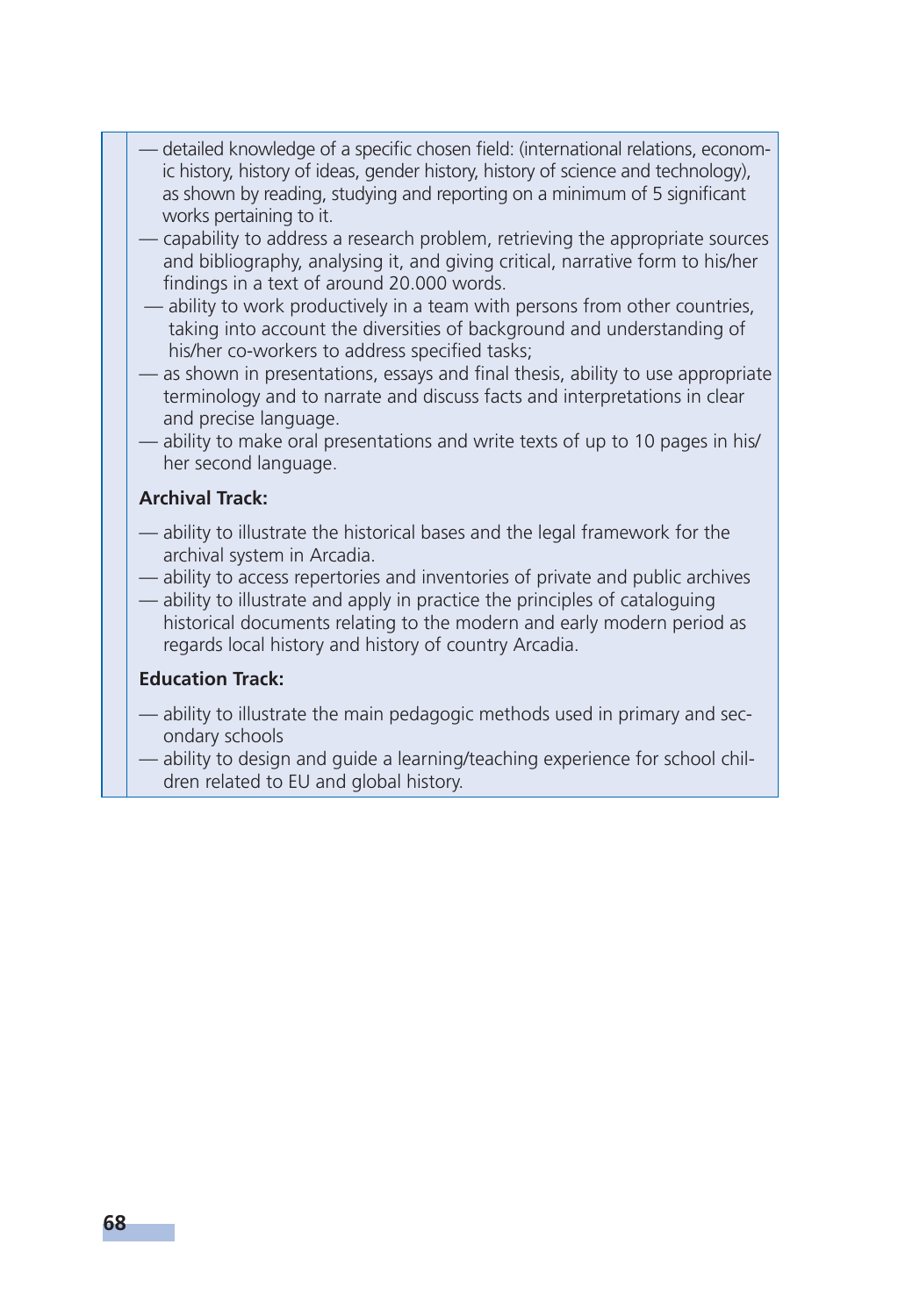# **History example 2**

| Degree profile: History<br><b>Magister Artium (Master of Arts)</b><br><b>Degree Programme in Modern History</b> |                                                                   |  |
|-----------------------------------------------------------------------------------------------------------------|-------------------------------------------------------------------|--|
| TYPE OF DEGREE &<br>LENGTH                                                                                      | Single degree (120 ECTS-credits)                                  |  |
| <b>INSTITUTION</b>                                                                                              | Universitas Utopiensis (University of Utopia), Arcadia            |  |
| <b>ACCREDITATION</b><br>ORGANISATION(S)                                                                         | Accreditation organisation of Arcadia                             |  |
| PERIOD OF REFERENCE                                                                                             | Degree programme accredited for 5 years in 2007                   |  |
| <b>FVFI</b>                                                                                                     | QF for EHEA: 2nd cycle; EQF level 7; NQF of Arcadia:<br>2nd cycle |  |

 $\mathsf{A}\big\vert$  . The purpose of the purpose of the purpose  $\mathsf{P}$ urpose of the purpose of the purpose of the purpose of the purpose of the purpose of the purpose of the purpose of the purpose of the purpose of the purpose

To provide students with a broad critical formation in the area of History, in which both critical thinking and practical research skills are emphasised, and supported by the development of the competences necessary for communication, collaboration, dissemination and management of projects.

| B. | Characteristics |
|----|-----------------|
|    |                 |

| 1              | DISCIPLINES(S) / SUB-<br>JECT AREA(S) | <b>History:</b> the major emphasis is on history, but some work<br>in one or more related areas is obligatory. The student<br>chooses the area(s) with reference to his/her specific<br>interest and area of specialisation (such as sociology,<br>anthropology, archaeology, art history, area studies, com-<br>munications studies, economics, international relations or<br>a language). History; minor; electives (70:20:10).     |
|----------------|---------------------------------------|---------------------------------------------------------------------------------------------------------------------------------------------------------------------------------------------------------------------------------------------------------------------------------------------------------------------------------------------------------------------------------------------------------------------------------------|
| $\overline{2}$ | <b>GENERAL / SPECIALIST</b>           | General: with emphasis on developing a broad over-<br>view as well a deep knowledge of the relationship of the<br>human past and present and an ability to understand<br>critically the transformations that the practice of histori-<br>ography is undergoing today.                                                                                                                                                                 |
| $\mathcal{R}$  | ORIENTATION                           | <b>Research orientation:</b> emphasizing both individual and<br>group research competences; strong emphasis also on writ-<br>ing and other forms of communication in own language and<br>fluent use of a European and a non-European language.                                                                                                                                                                                        |
| 4              | <b>DISTINCTIVE FEATURES</b>           | The programme develops European and world history<br>perspectives as deep knowledge and a critical approach to<br>national and regional historiographies. Spatial as well as<br>diachronic and thematic aspects of History from the Middle<br>Ages to the present are cultivated. Students are encour-<br>aged to take advantage of possibilities for study outside<br>Europe for their thesis work, although this is not obligatory. |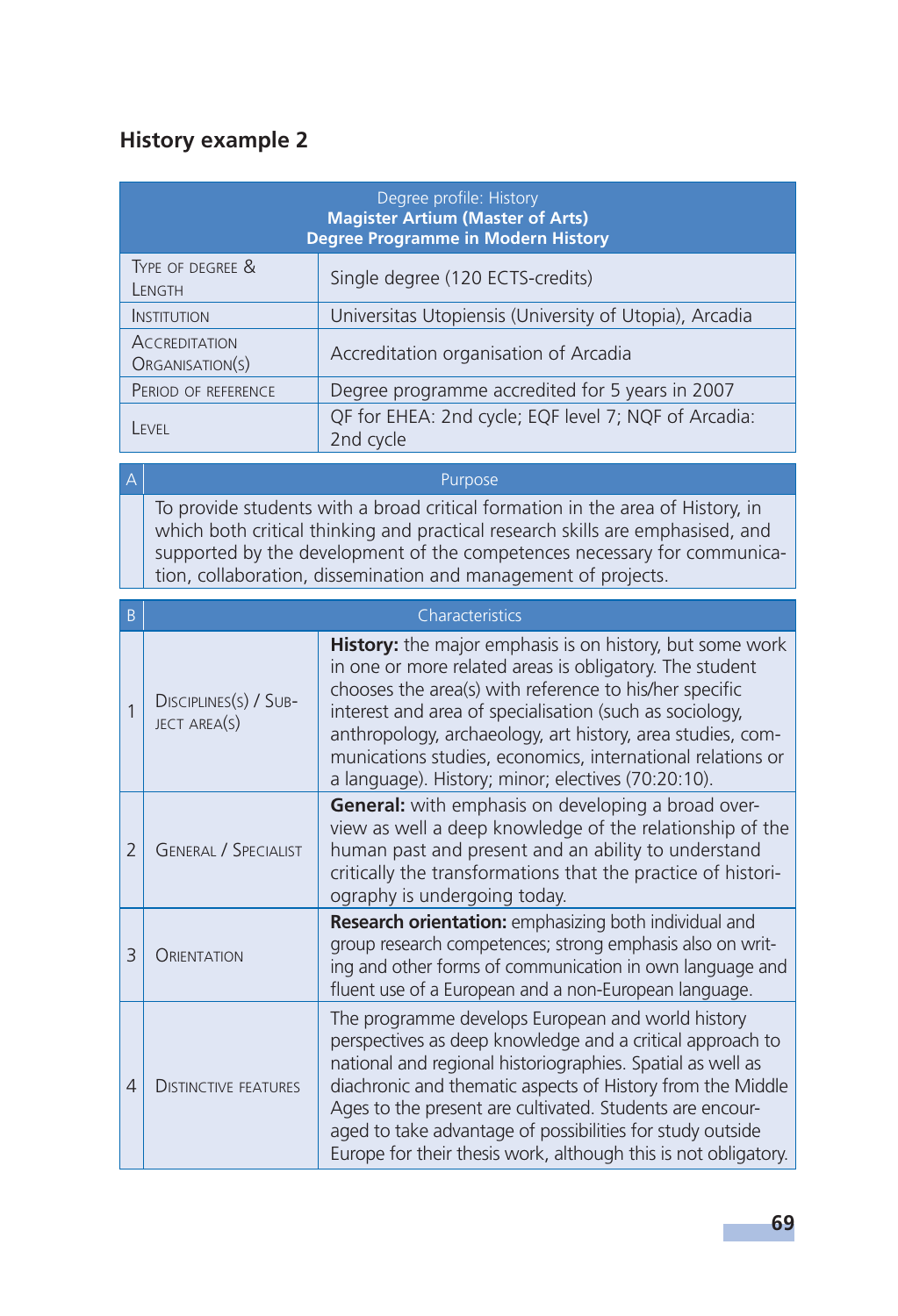|                | Employability & further education        |                                                                                                                                                                                                                                                                                                                                                                                                                                                                                                                                                                                                      |
|----------------|------------------------------------------|------------------------------------------------------------------------------------------------------------------------------------------------------------------------------------------------------------------------------------------------------------------------------------------------------------------------------------------------------------------------------------------------------------------------------------------------------------------------------------------------------------------------------------------------------------------------------------------------------|
| 1              | EMPLOYABILITY                            | Positions at Postgraduate (MA) level in the public/private<br>administrations, museums, archives (with minor and<br>electives in archival studies), communications, journal-<br>ism, and, with additional qualification, secondary school<br>teaching, and historical research                                                                                                                                                                                                                                                                                                                       |
| $\overline{2}$ | <b>FURTHER STUDIES</b>                   | Access to related third cycle (doctoral) programmes; ac-<br>cess to further qualification for secondary school teach-<br>ing (on a numerus clausus basis in Arcadia).                                                                                                                                                                                                                                                                                                                                                                                                                                |
|                | <b>Education style</b>                   |                                                                                                                                                                                                                                                                                                                                                                                                                                                                                                                                                                                                      |
| 1              | LEARNING & TEACHING<br><b>APPROACHES</b> | The learning style is based on active learning, giving<br>relevant responsibility to the student, both for choice of<br>subject and organisation of time. Courses are in seminar<br>form, with methodological workshops for students<br>working on the same period or diachronic theme. In the<br>first year the student chooses a research orientation,<br>including the courses in related disciplines to be taken,<br>and discusses his/her choices in a colloquium. In the final<br>year about half time is dedicated to the thesis, presented<br>and defended before a commission of academics. |
| $\overline{2}$ | <b>ASSESSMENT METHODS</b>                | Assessment is on: 1) Presentations: oral (power point)<br>and written; 2) Examinations: oral for the conceptual<br>parts; written for the historiographical knowledge; 3) in<br>the first year there is a colloquium; 4) in the final year<br>discussion and defence of the thesis.                                                                                                                                                                                                                                                                                                                  |
|                |                                          |                                                                                                                                                                                                                                                                                                                                                                                                                                                                                                                                                                                                      |

#### E Programme competences

#### GENERIC

- **Critical and self-critical skills:** ability to formulate a problem, address it with appropriate information and methodology, to arrive at a valid conclusion.
- **Concern for quality and ethical commitment:** awareness of the standards required for scientific research and publication including critical awareness and intellectual honesty.
- 1 — **Interpersonal skills and teamwork:** ability to participate in group work, taking the lead as appropriate, in an international or multicultural group.
	- **Written and oral communication in one's own language and another language:** ability to write and speak correctly according to the various communication registers (informal, formal, scientific).

#### — **Working autonomously, designing strategies and managing time:** ability to organise complex efforts, integrating the results of diverse studies and analyses and producing the required product according to the established deadlines.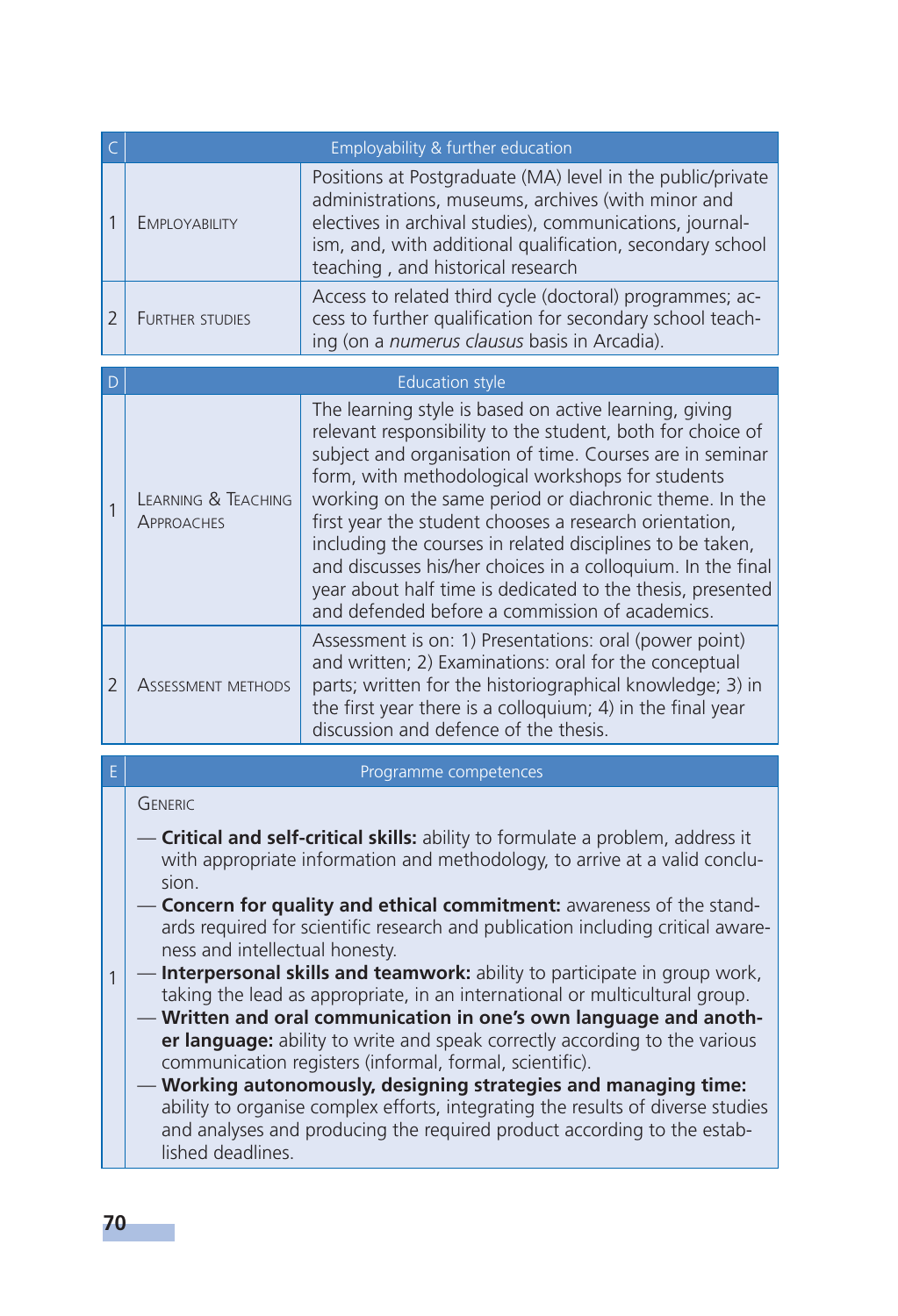#### SUBJECT SPECIFIC

- **World history: knowledge and understanding of:** main historical processes and events in all continents since the early middle ages and their interrelation and of current debates and research orientations regarding them.
- **Analysis of documents:** retrieving, understanding and placing archival material, historiographical contributions and debates regarding the past in their political and cultural context.
- **Historical period / theme:** Detailed knowledge and understanding of a particular period/thematic domain and the methodologies and historiographical debates regarding it.
- 2 **Knowledge of the resources** available for historical research including those based on ICT and ability to use them appropriately.
	- **Use of appropriate terminology and modes of expression** of the discipline in oral and written form in one's own language and in a second language.
	- Awareness of and ability to use **tools of other human sciences** as necessary with regard to a research project.
	- **Cooperation** to complete specific tasks relating to the discipline (gathering and treating data, developing analyses, presenting results).
	- **Planning and delivering an individual research-based contribution**  to historiographical knowledge bearing on a significant problem.

#### Programme learning outcomes

The graduate has demonstrated:

- ability to formulate and refine a significant research problem, gathered the necessary information to address it and formulated a conclusion which can be defended in a scholarly context.
- awareness of and commitment to scientific standards in accuracy and breadth of the documentation located, utilised and cited in assignments and in the final dissertation.
- ability to participate in group work productively and taking the lead on occasion, presiding over debates and discussions in an international or multicultural group.
- ability to present written texts and to give oral presentations of different length and complexity in his/her own and another language useful for the area of specialisation.
- ability to choose a sector of specialisation, planning and completing appropriate course work, and utilising the resulting competences in preparing and carrying out a research plan within the established time frame.
- ability to illustrate in parallel, highlighting analogies, diversities and connections between major events and processes in various parts of Eurasia, Africa and the Americas, both before and since the epoch of European 'discoveries'.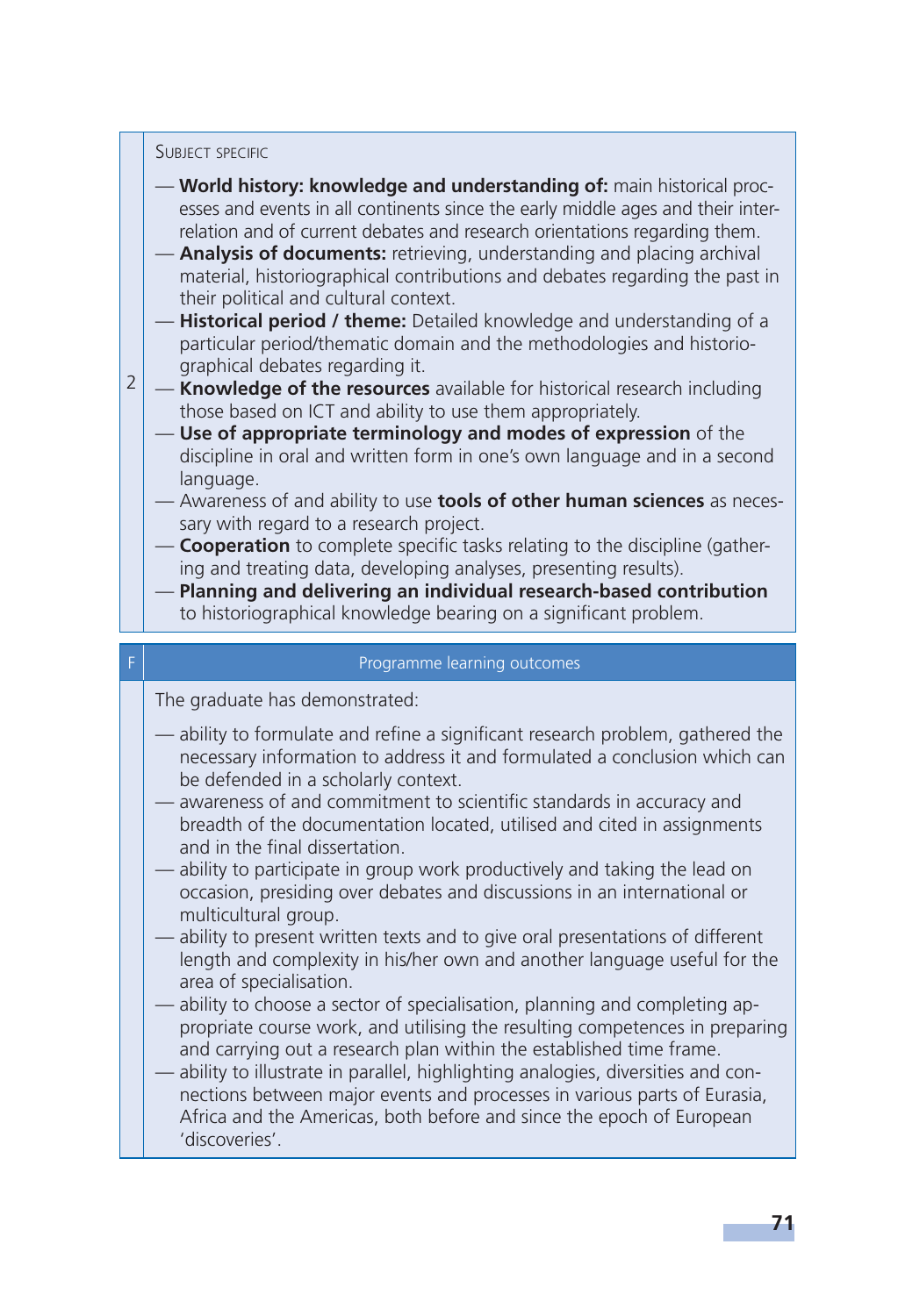- capability of analysing historical documents and historiographical texts from various periods, interpreting and contextualising them correctly in course work, written reports and the final dissertation.
- detailed and critically founded knowledge of the chosen period or thematic domain of specialisation in course work and written tests as well as in the final dissertation.
- ability to use of ICT resources in a scholarly way, applying high standards of textual analysis to electronic as well as to traditional archival, narrative and oral sources.
- ability to distinguish different registers of scholarly expression and to apply them appropriately in summaries, reviews and written and oral assignments as well as in his/her final dissertation.
- ability to use tools of other human, natural or exact sciences when necessary to tackle a research problem.
- ability to work productively in groups organised to locate, retrieve and process data to address a research task and to take responsibility for organising some phases of the work.
- ability to conduct and complete a medium length research project, incorporating tools from related disciplines, and addressing a significant problem regarding a European or non-European area in post medieval times, elaborating his/her findings in the form of a narrative text provided with critical apparatus (e.g. notes, references, annexes, documents) as appropriate to the subject, of about 50.000 words and defended it before a commission of academics.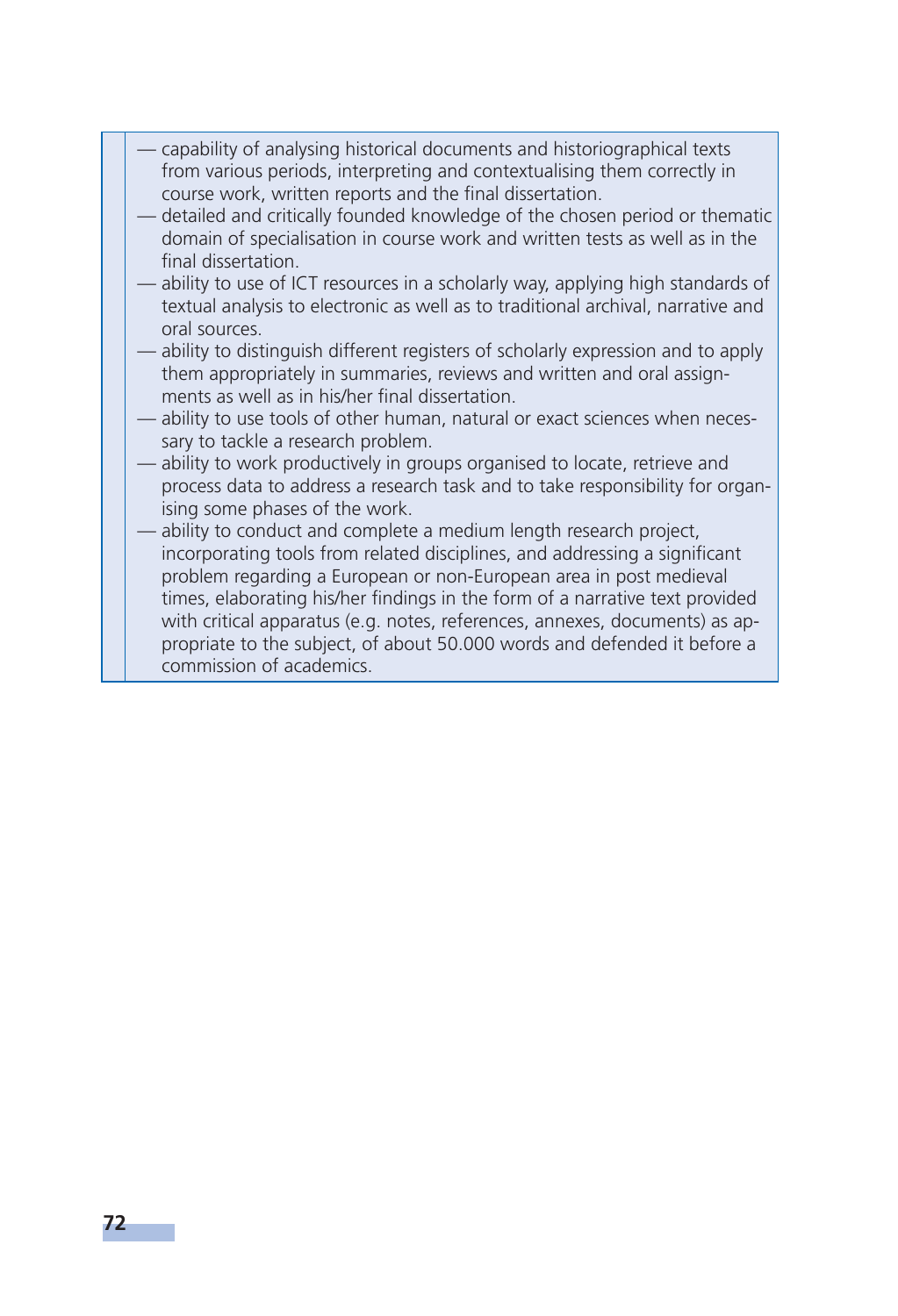# **History example 3**

| Degree profile: History<br><b>Philosophiae Doctor (Doctor of Philosophy)</b><br><b>Degree Programme in Modern History</b> |                                         |                                                                                                                                                                                                                                                                                                                                                                                                                                                                       |
|---------------------------------------------------------------------------------------------------------------------------|-----------------------------------------|-----------------------------------------------------------------------------------------------------------------------------------------------------------------------------------------------------------------------------------------------------------------------------------------------------------------------------------------------------------------------------------------------------------------------------------------------------------------------|
| TYPE OF DEGREE & LENGTH                                                                                                   |                                         | Single degree (240 ECTS-credits / 4 academic years)                                                                                                                                                                                                                                                                                                                                                                                                                   |
|                                                                                                                           | <b>INSTITUTION</b>                      | Universitas Utopiensis (University of Utopia) in Arcadia                                                                                                                                                                                                                                                                                                                                                                                                              |
|                                                                                                                           | <b>ACCREDITATION</b><br>ORGANISATION(S) | Accreditation organisation of Arcadia                                                                                                                                                                                                                                                                                                                                                                                                                                 |
|                                                                                                                           | PERIOD OF REFERENCE                     | Degree programme accredited for 5 years in 2007                                                                                                                                                                                                                                                                                                                                                                                                                       |
| LEVEL                                                                                                                     |                                         | QF for EHEA: 3rd cycle; EQF level 8; NQF of Arcadia:<br>3rd cycle                                                                                                                                                                                                                                                                                                                                                                                                     |
| $\overline{A}$                                                                                                            |                                         | Purpose                                                                                                                                                                                                                                                                                                                                                                                                                                                               |
|                                                                                                                           | have in addressing these.               | The overall aim is to provide postgraduate students with advanced research<br>skills in the disciplinary area, whilst broadening their understanding of more<br>general debates on societal developments and the role that history can                                                                                                                                                                                                                                |
| B                                                                                                                         |                                         | Characteristics                                                                                                                                                                                                                                                                                                                                                                                                                                                       |
| 1                                                                                                                         | DISCIPLINES(S) /<br>SUBJECT AREA(S)     | History: Modern and Contemporary. The main part of<br>the degree work, corresponding to 120 credits, is de-<br>voted to the doctoral research and thesis and comprises<br>research, analysis of documentation and elaboration of<br>the written text according to international standards of<br>excellence. Other course work or workshops and semi-<br>nars are chosen by the learner/early stage researcher in<br>history or related areas. History: other (80:20). |
| $\overline{\phantom{0}}$                                                                                                  | GENERAL /<br><b>SPECIALIST FOCUS</b>    | General: The early stage researcher is given full sup-<br>port in elaborating a research theme and preparing a<br>practical and theoretical/methodological strategy for<br>dealing with it: all themes pertaining to world and Eu-<br>ropean history from 1500 (history of science, gender,<br>politics, imperialism, decolonisation, nationalism, glo-<br>balisation, etc.) can be accepted, if they are consonant<br>with the capabilities of the doctoral staff.   |
| $\overline{3}$                                                                                                            | ORIENTATION                             | Research orientation: with a practical component<br>consisting in training in international project design<br>and management.                                                                                                                                                                                                                                                                                                                                         |
| $\overline{4}$                                                                                                            | <b>DISTINCTIVE FEATURES</b>             | Whilst most efforts are dedicated to the dissertation, for<br>the remaining time the early stage researcher may choose<br>amongst a variety of scientific or theoretical courses and<br>work oriented activities: e.g. training in editing, commu-<br>nications, project design and funding search.                                                                                                                                                                   |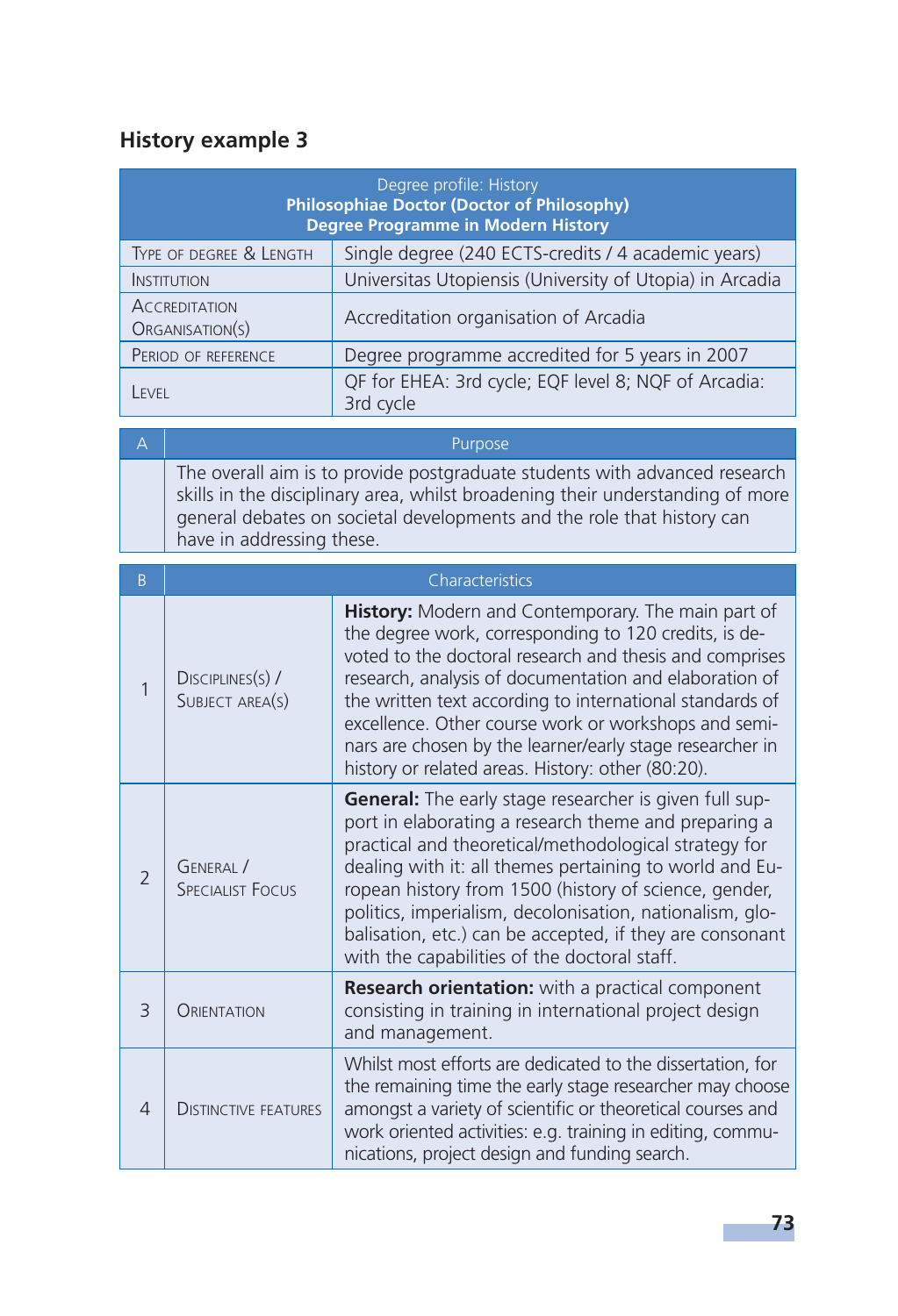| Employability & further education |                                                                                                                                                                                                                                         |
|-----------------------------------|-----------------------------------------------------------------------------------------------------------------------------------------------------------------------------------------------------------------------------------------|
| <b>EMPLOYABILITY</b>              | Positions requiring advanced research training and high-<br>level expertise in public and private administration, media<br>and communication, publishing, research and teaching in<br>higher education institutions or research bodies. |
| FURTHER STUDIES                   | Some post doctoral fellowships are available and may<br>contain a further education component.                                                                                                                                          |

| D | <b>Education style</b>                   |                                                                                                                                                                                                                                                                                                                                                                                                                                                                                                                                             |
|---|------------------------------------------|---------------------------------------------------------------------------------------------------------------------------------------------------------------------------------------------------------------------------------------------------------------------------------------------------------------------------------------------------------------------------------------------------------------------------------------------------------------------------------------------------------------------------------------------|
|   | LEARNING & TEACHING<br><b>APPROACHES</b> | The learning style is based on active learning, espe-<br>cially on an individual large-scale research project,<br>carefully monitored, but giving relevant responsibility<br>to the early stage researcher for choice of method,<br>subject, organisation of time. Although normally a full-<br>time degree programme, it is possible to arrange for<br>part-time study compatible with employment.                                                                                                                                         |
|   | ASSESSMENT METHODS                       | Assessment of course work and seminars is according to<br>the practices in those activities. The overall assessment is<br>'in itinere', at regular intervals three times per year (first<br>year colloquia on research and study plan; second year<br>colloquia on other studies and on research results; third<br>year on analysis and written elaboration of the results).<br>Final assessment and Degree award takes the form of a<br>public defence of the dissertation: original, of publish-<br>able quality, of about 100,000 words. |

| E | Programme competences                                                                                                                                                                                                                                                                                                                                                                                                                                                                                                                                                                                                                                                                                                                                                                                                                                                                                                                                                                                                                                                                                                                                                                                                                                                                                                                                                                                              |
|---|--------------------------------------------------------------------------------------------------------------------------------------------------------------------------------------------------------------------------------------------------------------------------------------------------------------------------------------------------------------------------------------------------------------------------------------------------------------------------------------------------------------------------------------------------------------------------------------------------------------------------------------------------------------------------------------------------------------------------------------------------------------------------------------------------------------------------------------------------------------------------------------------------------------------------------------------------------------------------------------------------------------------------------------------------------------------------------------------------------------------------------------------------------------------------------------------------------------------------------------------------------------------------------------------------------------------------------------------------------------------------------------------------------------------|
|   | <b>GENERIC</b>                                                                                                                                                                                                                                                                                                                                                                                                                                                                                                                                                                                                                                                                                                                                                                                                                                                                                                                                                                                                                                                                                                                                                                                                                                                                                                                                                                                                     |
|   | - <b>Critical and self-critical skills:</b> ability to offer a critique on publications,<br>presentations and theses present in international scientific debate, identi-<br>fying and defending one's own position in regard to them.<br>- Abstract reasoning, problem modelling: ability to identify relevant<br>problems and delineate them in way useful to the advancement and<br>transfer of scientific knowledge and understanding.<br>- Concern for quality and ethical commitment: awareness of the<br>standards and the mindset required for scientific inquiry and publication<br>- including critical awareness and intellectual honesty.<br>- <b>Communication:</b> ability to write, speak, and listen according to various<br>registers in one's own language and another language, presenting com-<br>plex problems to specialists and non-specialists; awareness of the uses<br>and modalities of media.<br>Working autonomously; time management: ability to organise<br>acquisition of theoretical and practical tools, addressing complex efforts,<br>integrating the results of diverse studies and analyses and producing a<br>final product by a set deadline.<br>Interpersonal abilities: cooperation in a local or international milieu to<br>complete specific tasks relating to the discipline (gathering and treating<br>data, developing analyses, presenting and discussing results). |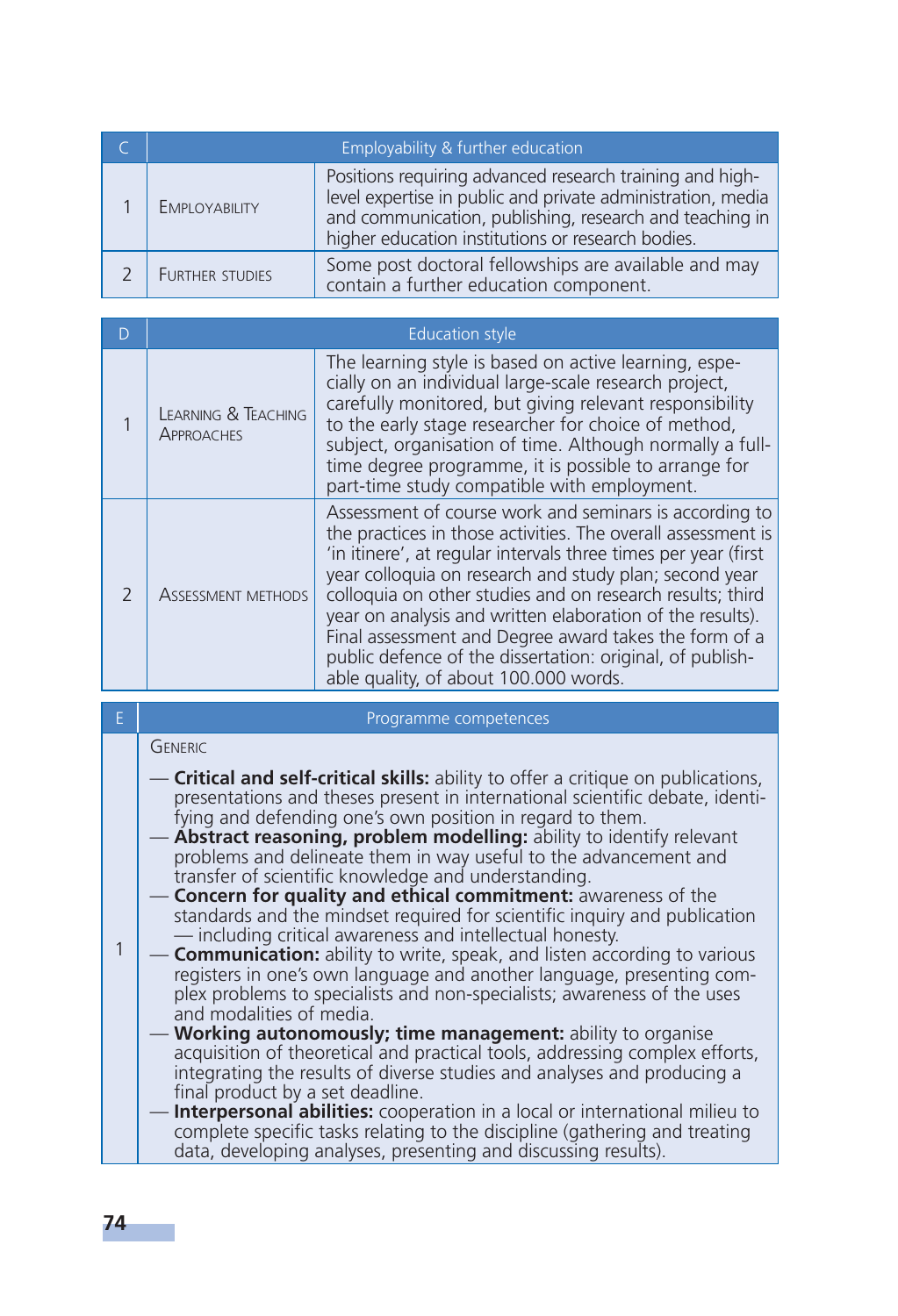#### SUBJECT SPECIFIC

- **Knowledge base:** broad well-grounded knowledge of major events and processes worldwide over the last half millennium; detailed or very detailed knowledge of the specific research field accompanied by knowledge of the general scholarly debate and specific contributions to the individual historical research area.
- **Information management:** ability to identify, access, analyse and integrate information from various sources, documents and texts to deal with relevant historical problems.
- **Knowledge of resources** (including those based on ICT), available for research in one's specific field of history and in related fields.
	- Analysis of historical documents: ability to find, retrieve, contextualise and interpret substantial quantities of archival or documentary material.
	- **Individual research:** ability to plan and deliver an original researchbased contribution to historiographical knowledge, bearing on a significant problem, of publishable quality.
	- Programme design and management: understanding of and ability to apply in practice principles of cooperative research to history and the social and human sciences.

| F | Programme learning outcomes                                                                                                                                                                                                                                                                                                                                                                                                                                                                                                                                                                                                                                                                                                                                                                                                                                                                                                                                                                                                                                                                                                                                                                                                                                                                                                                                                                                                                                        |
|---|--------------------------------------------------------------------------------------------------------------------------------------------------------------------------------------------------------------------------------------------------------------------------------------------------------------------------------------------------------------------------------------------------------------------------------------------------------------------------------------------------------------------------------------------------------------------------------------------------------------------------------------------------------------------------------------------------------------------------------------------------------------------------------------------------------------------------------------------------------------------------------------------------------------------------------------------------------------------------------------------------------------------------------------------------------------------------------------------------------------------------------------------------------------------------------------------------------------------------------------------------------------------------------------------------------------------------------------------------------------------------------------------------------------------------------------------------------------------|
|   | The recipient of the doctoral degree has demonstrated:                                                                                                                                                                                                                                                                                                                                                                                                                                                                                                                                                                                                                                                                                                                                                                                                                                                                                                                                                                                                                                                                                                                                                                                                                                                                                                                                                                                                             |
|   | - ability to synthesize and discuss recent publications, in and outside the im-<br>mediate research area.<br>- ability, as witnessed by publication of at least one published review article<br>and one published book review, to use critical knowledge in the public<br>sphere; tautology.<br>— ability to elaborate and present convincingly to a group of qualified research-<br>ers a relevant and well-argued research plan for dealing with a significant<br>problem.<br>- capability to carry out an extended original research product based on critical<br>examination of sources and provided with the necessary scientific apparatus<br>in terms of notes, bibliographies and publication of relevant documents.<br>- ability to present research results and discuss them in both academic and<br>non-academic contexts, orally and in written form, in the context of doctoral<br>seminars, scientific meetings and public initiatives (outreach workshops).<br>- ability to present his or her own research results orally in another language.<br>- ability to prepare press kits/effective synthetic information on faculty initia-<br>tives publishing them in the press, on the web or through major mailing lists.<br>- ability, verified through thrice-yearly colloquia and final defence, to plan time<br>effectively obtaining the necessary results.<br>- in writings, oral interventions and presentations as well as in course work and |
|   | dissertation, knowledge of debates and trends, ability to analyse and to refer<br>appropriately to major historiographical works of the last half century.<br>- In the above contexts, awareness of and ability to interact intellectually with<br>the most recent historiographical production in the specific research field.                                                                                                                                                                                                                                                                                                                                                                                                                                                                                                                                                                                                                                                                                                                                                                                                                                                                                                                                                                                                                                                                                                                                    |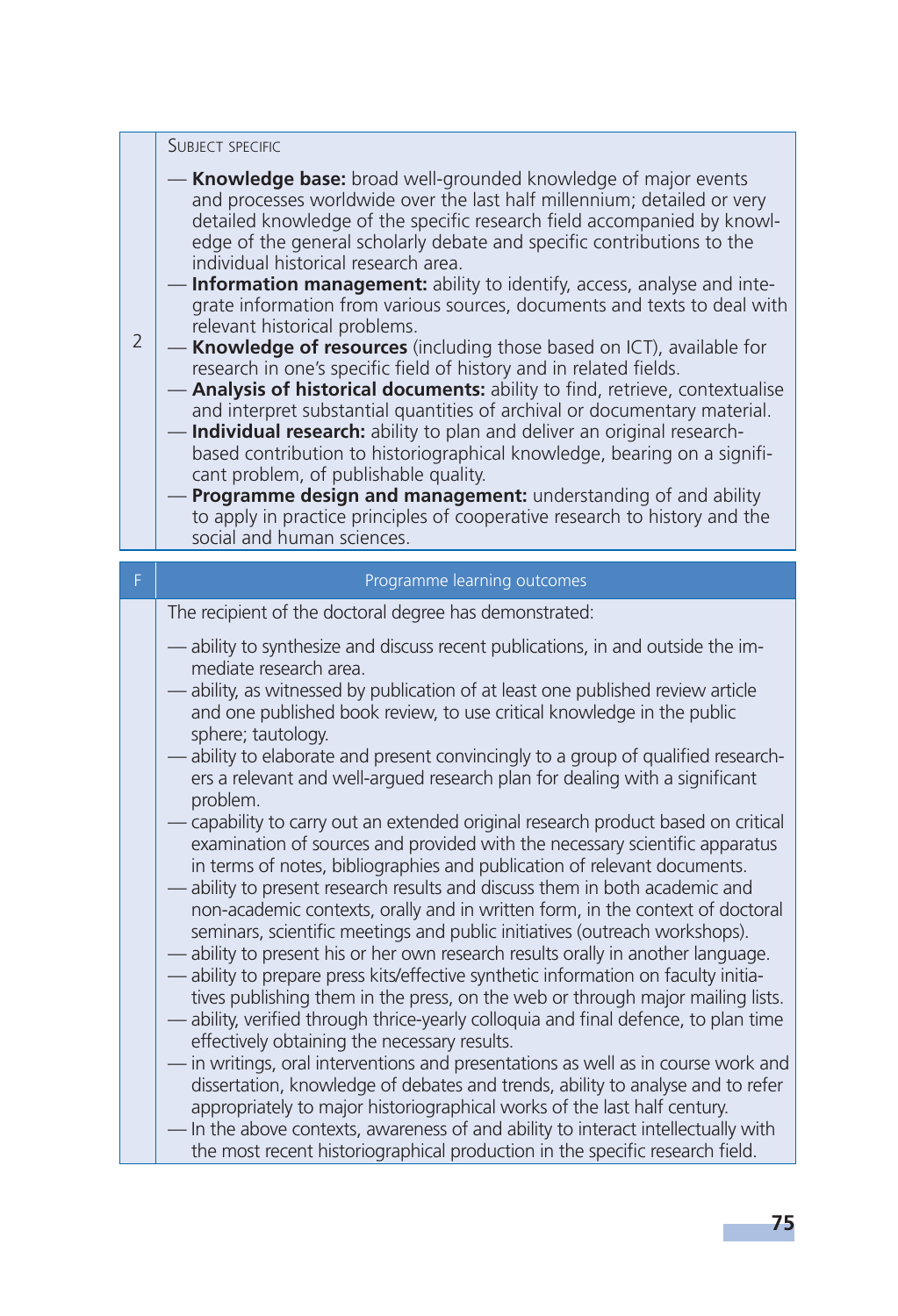|  | — ability to use archival inventories, library catalogues and up-to-date ICT<br>resources to locate sources and documentary material useful for his or her<br>own research.<br>— ability to discover, analyse and integrate a large corpus of documents from                                                                                                                                                                                                                                    |
|--|-------------------------------------------------------------------------------------------------------------------------------------------------------------------------------------------------------------------------------------------------------------------------------------------------------------------------------------------------------------------------------------------------------------------------------------------------------------------------------------------------|
|  | various archives and sources In the final dissertation and the research leading<br>up to it.<br>- ability to plan an original research-based contribution to historiographical<br>knowledge, bearing on a significant problem, of publishable quality.<br>- knowledge of major cooperative research possibilities for social sciences and<br>humanities, presenting a critical report on at least one major programme,<br>identifying positive/ negative aspects for his/her own research area. |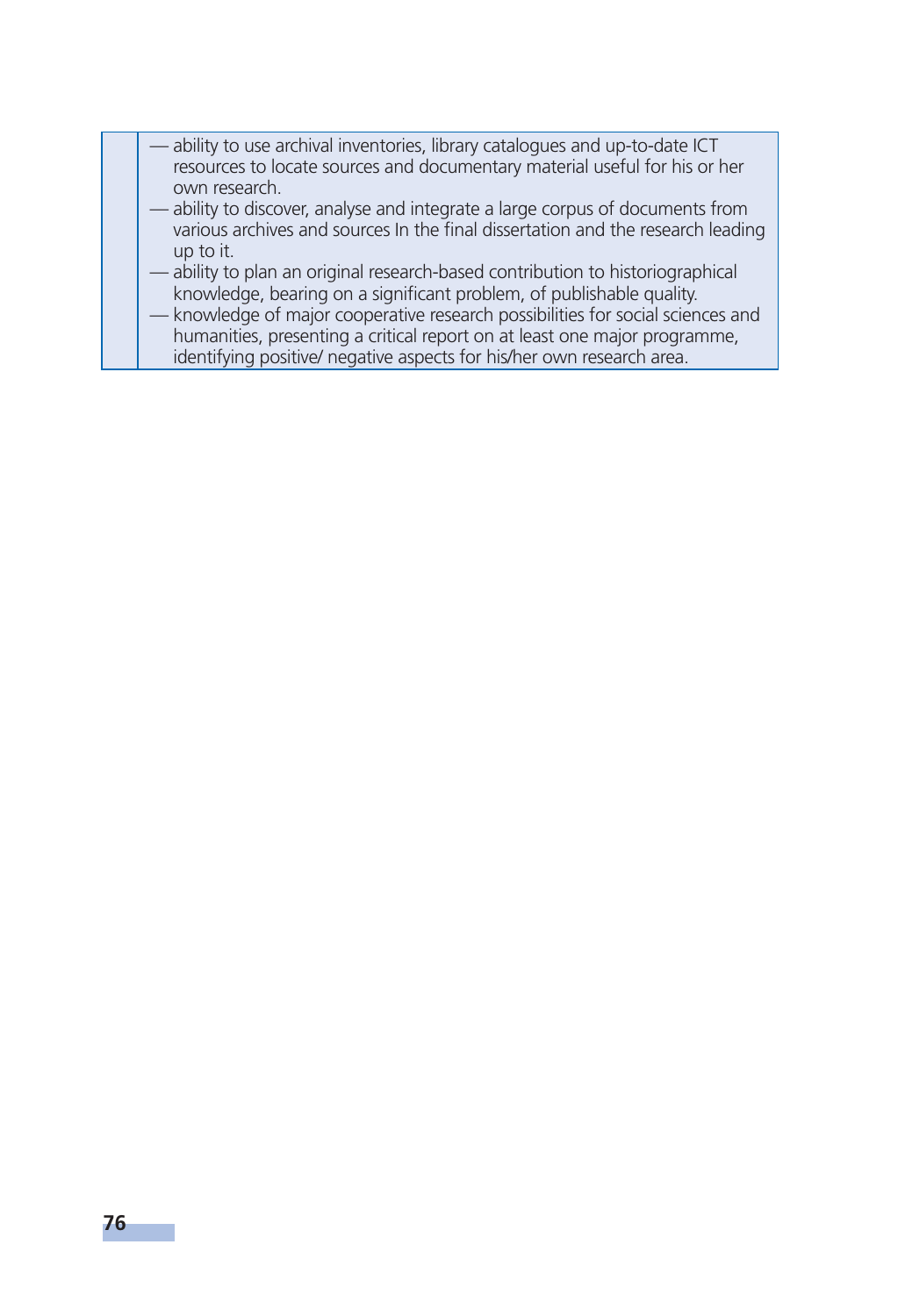# **Nursing**

# **Nursing Example 1**

| Degree profile of<br>First cycle degree in Nursing with Nurse Registration<br>(Bachelor of Science in Nursing) |                                                                                   |
|----------------------------------------------------------------------------------------------------------------|-----------------------------------------------------------------------------------|
| TYPE OF DEGREE & LENGTH                                                                                        | Single degree (180 ECTS-credits)                                                  |
| <b>INSTITUTION</b>                                                                                             | National University of Atlantis, Atlantis                                         |
| <b>ACCREDITATION</b><br>ORGANISATION(S)                                                                        | Accreditation organisation of Atlantis.<br>Nursing and Midwifery Council Atlantis |
| PERIOD OF REFERENCE                                                                                            | Programme validated for 5 years for cohorts com-<br>mencing October 2008          |
| <b>EVFL</b>                                                                                                    | QF for EHEA: 1st cycle; EQF level 6; NQF level 6 of Atlantis                      |

A Purpose The aim of this degree programme is to prepare graduate registered nurses who are safe, caring and competent decision makers who accept personal and professional accountability for their actions. Their programme is research and evidence based, actively promoting critical thinking, independent and ethical practice. The programme meets the academic and professional requirements of the National Competent Authority (Nursing and Midwifery Council Atlantis) and the requirements of Professional Services Directive 2005/26/EC, for the 'nurse responsible for general care'.

| B                        | Characteristics                      |                                                                                                                                                                                                                                                                                                            |
|--------------------------|--------------------------------------|------------------------------------------------------------------------------------------------------------------------------------------------------------------------------------------------------------------------------------------------------------------------------------------------------------|
| 1                        | DISCIPLINES(S) /<br>SUBJECT AREA(S)  | The main subject is nursing theory and nursing prac-<br>tice (50:50).                                                                                                                                                                                                                                      |
| $\overline{\phantom{0}}$ | GENERAL /<br><b>SPECIALIST FOCUS</b> | General nursing.                                                                                                                                                                                                                                                                                           |
| $\overline{\mathcal{E}}$ | ORIENTATION                          | This is an academic degree with a professional orienta-<br>tion applied to the theory and practice of nursing.                                                                                                                                                                                             |
| 4                        | <b>DISTINCTIVE FEATURES</b>          | The degree has a substantive component of interdis-<br>ciplinary learning with other health and social care<br>professionals. Students have one elective period of<br>three months. The degree is undertaken in an active<br>research environment.                                                         |
| ۲                        |                                      | Employability & further education                                                                                                                                                                                                                                                                          |
|                          |                                      |                                                                                                                                                                                                                                                                                                            |
| 1                        | <b>EMPLOYABILITY</b>                 | Upon successful completion of the programme,<br>graduates are eligible to register with the national<br>competent authority (Nursing and Midwifery Council<br>Atlantis) to be registered nurses who have fulfilled the<br>requirements of Article 31 of the Professional Services<br>Directive 2005/36/EC. |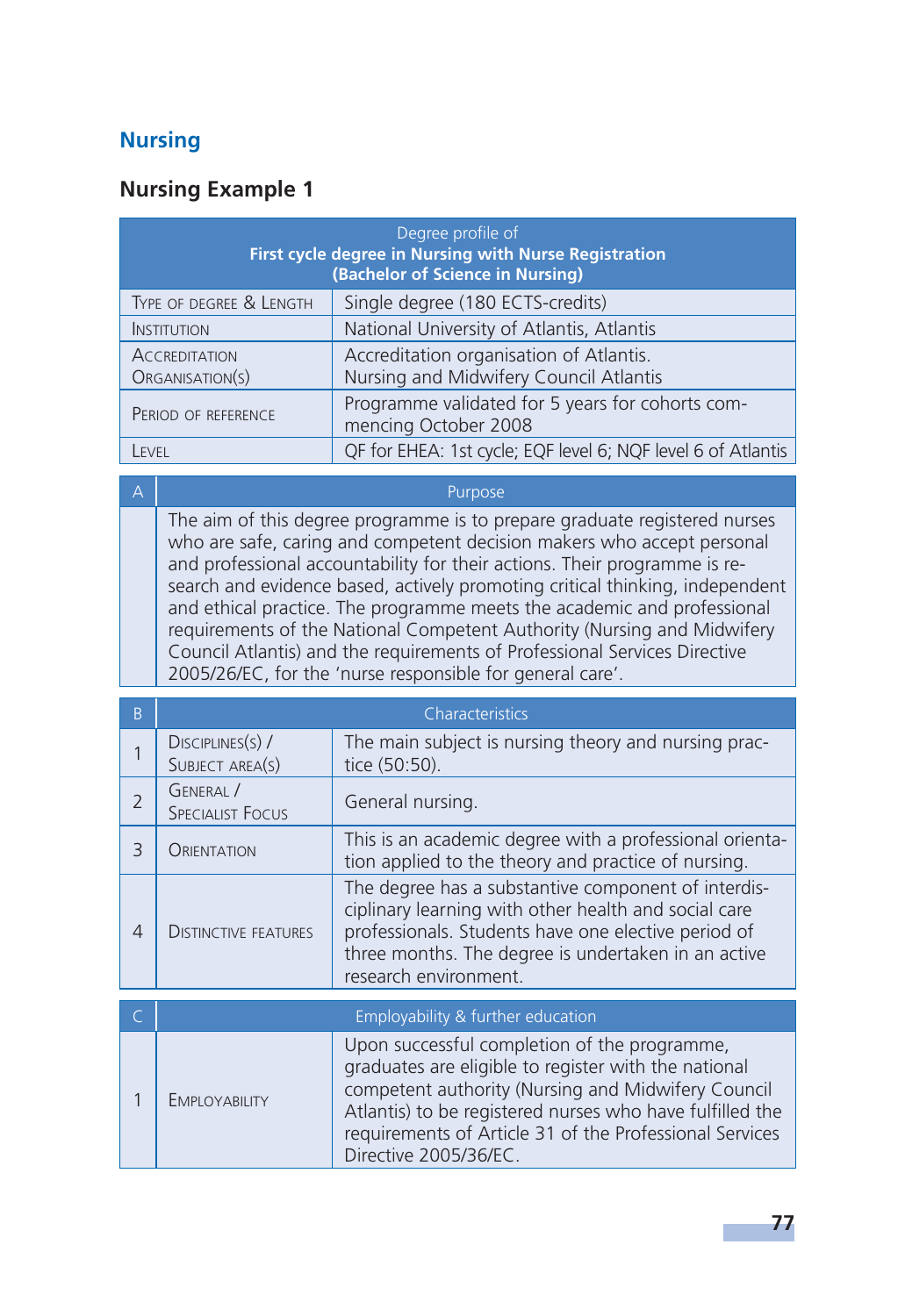| <b>FURTHER STUDIES</b> | Successful graduates are well suited to further aca-<br>demic and/or professional education at post graduate<br>level in the fields of nursing, specialist practice, health-<br>care, nursing and health sciences research, leadership<br>and management. |
|------------------------|-----------------------------------------------------------------------------------------------------------------------------------------------------------------------------------------------------------------------------------------------------------|
|                        |                                                                                                                                                                                                                                                           |

| <b>Education style</b>                   |                                                                                                                                                                                                                                                                                                                                    |
|------------------------------------------|------------------------------------------------------------------------------------------------------------------------------------------------------------------------------------------------------------------------------------------------------------------------------------------------------------------------------------|
| LEARNING & TEACHING<br><b>APPROACHES</b> | An enquiry based, blended learning approach is taken.<br>Face to face lectures accompany podcasts, e-learning,<br>group work, interprofessional learning and peer as-<br>sessment, self directed study, research based learning,<br>reflective learning, work placements, group work,<br>individual study and autonomous learning. |
| <b>ASSESSMENT METHODS</b>                | Dissertation project, seen and unseen written exami-<br>nations, practice competence based assessments,<br>teamwork, critical reflections on practice, essays, pres-<br>entations, reports, multiple choice and short answer<br>examinations.                                                                                      |

#### E Programme competences

#### GENERIC

As a regulated profession, the degree programme meets the competences and quality assurance procedures required by the national competent authority (Nursing and Midwifery Council Atlantis (see their website www.nursingmidwiferycouncil.atlantis.org ). In addition, the programme complies with the Atlantis Higher Education Quality Assurance Agency requirements for academic programmes at first cycle level. This includes the generic competences (also known as key skills) expected of first cycle graduates (see their web site www.qualityassuranceagency.atlantis.org ).In collaboration with the nursing stakeholders, the Quality Assurance Agency has also produced a set of benchmark statements for the nursing profession and the programme meets these standards (see www.qualityassuranceagency/nursing.atlantis .org). The competences listed below represent the synoptic and most characteristic competences of this programme.

- **Interprofessional teamwork:** can work effectively in an inter professional team;
- **Communication:** can communicate effectively and sensitively with lay and vulnerable people;
- **Critical appraisal skills:** ability to critically appraise evidence related to practice;
- **Life long learning:** ability to take responsibility for their personal learning and practise.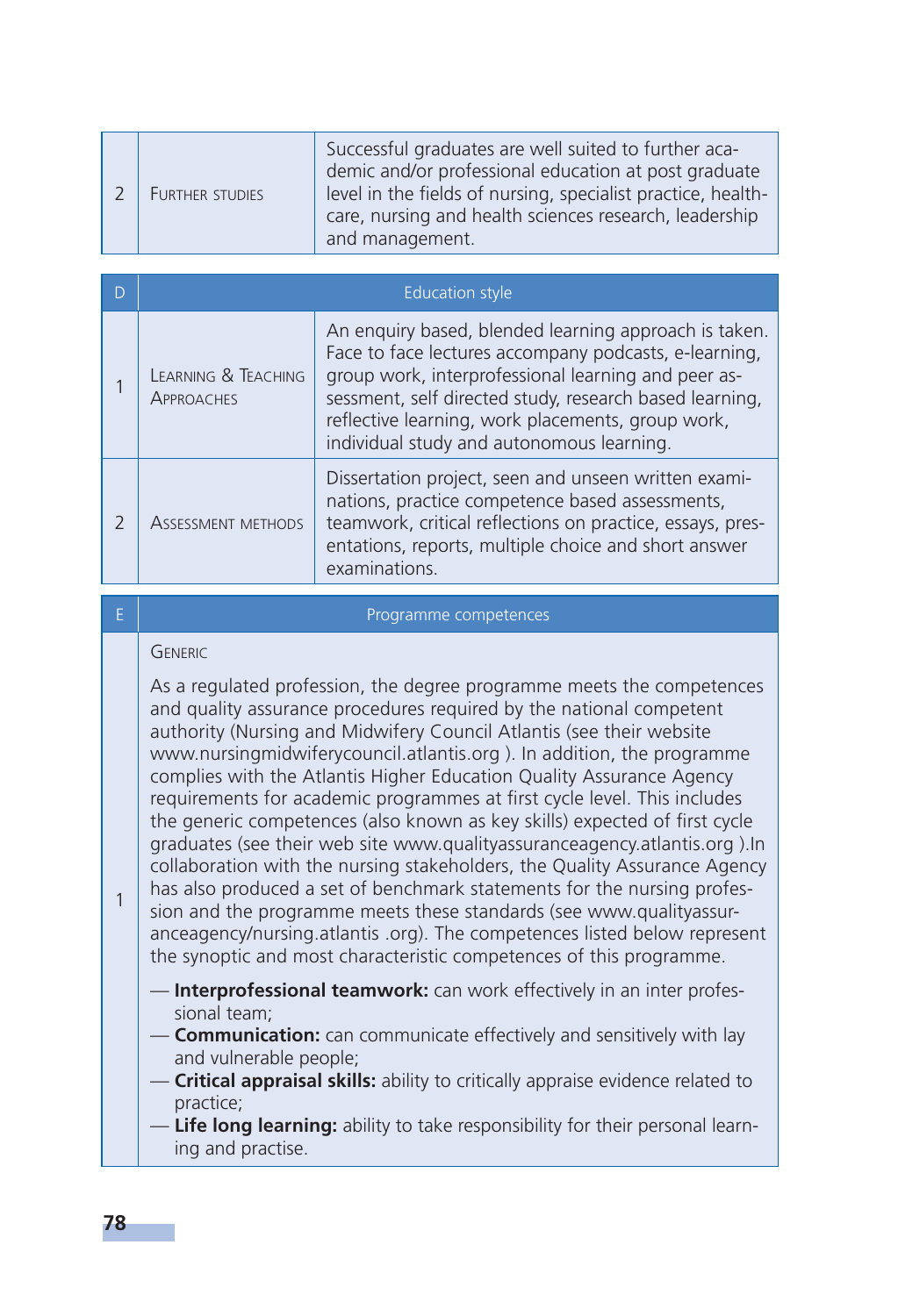#### SUBJECT SPECIFIC

2

The competent authority has an extensive list of required specific competences that are listed on their website (www.nursingandmidwiferycouncil. atlantis.org). This programme meets all these competences which are clustered within five key overarching competence domains summarised below. As mentioned above, the programme graduates will also have demonstrated their achievement of the Quality Assurance National benchmark statements for Registered Nurses at first cycle level.

- **Professional values:** practise according to the competent authority Code of Conduct and legal and ethical codes related to professional practice;
- **Communication and interpersonal skills:** able to build therapeutic relationships and partnerships with individuals, family and community members, without prejudice to their individual needs and preferences;
	- **Nursing practice and decision- making skills:** use evidence, experience and cognitive skills to articulate and make sound reasoned clinical and managerial decisions;
	- **Leadership, management and team working:** able to work with individuals and teams to promote and deliver high quality person-centred care;
	- **Theoretical knowledge that underpins professional practice and nursing research:** knows how to appraise clinical, professional and disciplinary knowledge to explain practise and participate in the research process.

| F | Complete list of programme learning outcomes                                                                                                                                                                                                                                                                                                                                                                                                                                                                                                                                                                                                                                                                              |
|---|---------------------------------------------------------------------------------------------------------------------------------------------------------------------------------------------------------------------------------------------------------------------------------------------------------------------------------------------------------------------------------------------------------------------------------------------------------------------------------------------------------------------------------------------------------------------------------------------------------------------------------------------------------------------------------------------------------------------------|
|   | In addition to the competences and learning outcomes required by the com-<br>petent authority, the graduates of this programme can demonstrate:                                                                                                                                                                                                                                                                                                                                                                                                                                                                                                                                                                           |
|   | — A detailed and comprehensive knowledge of the theories and evidence<br>that underpin nursing assessment, planning, practice and audit so as to<br>deliver safe, effective evidence based practice;<br>- The ability to safeguard, protect and advocate for vulnerable persons and<br>those unable to articulate their needs and wishes for care;<br>— High standards of nursing skills and practice appropriate to the needs of<br>clients and communities and commensurate with best practice recom-<br>mendations;<br>— The ability to communicate effectively with lay people, patients, carers<br>and professionals;<br>— The ability to teach, supervise and assess junior colleagues in professional<br>practice. |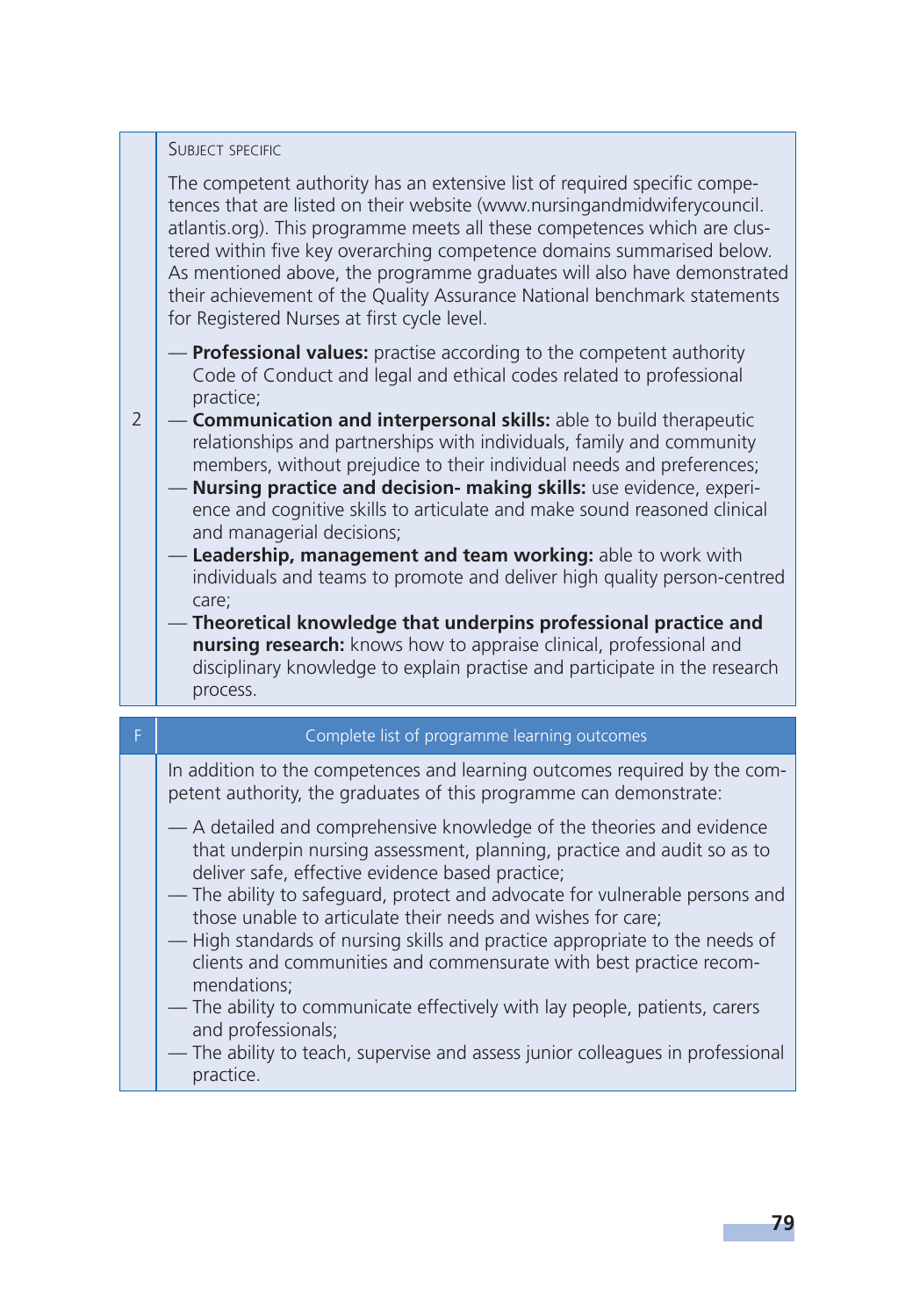# **Nursing Example 2**

| Degree profile of<br><b>Masters of Science (MSc)</b><br>'Leadership and management in health/social care services' |                                                                                                |
|--------------------------------------------------------------------------------------------------------------------|------------------------------------------------------------------------------------------------|
| TYPE OF DEGREE & LENGTH                                                                                            | Single degree (90 ECTS-credits)                                                                |
| <b>INSTITUTION</b>                                                                                                 | National University of Atlantis, Atlantis                                                      |
| <b>ACCREDITATION</b><br>ORGANISATION(S)                                                                            | Accreditation organisation of Atlantis                                                         |
| PERIOD OF REFERENCE                                                                                                | This programme was validated by the University for 5<br>years for cohorts commencing from 2009 |
| <b>FVFI</b>                                                                                                        | OF for EHEA: 2nd cycle; EQF level 7; NQF of Atlantis:<br>level 7                               |

#### A Purpose

The purpose of this Masters programme is to enable registered health/social care practitioners to assume a clinical/ professional leadership role in the health/social care sector. The successful graduates should demonstrate a robust, evidence-based, scientific and personal knowledge of the effectiveness of leadership and management strategies in improving health/social care services in their field of practice.

| <sub>B</sub>   | Characteristics                       |                                                                                                                                                                                      |
|----------------|---------------------------------------|--------------------------------------------------------------------------------------------------------------------------------------------------------------------------------------|
|                | DISCIPLINES(S) / SUB-<br>JECT AREA(S) | The main disciplines are health/social care leadership<br>and professional development. Leadership and man-<br>agement, professional development, applied research<br>$(40:20:40)$ . |
| $\overline{2}$ | <b>GENERAL / SPECIALIST</b><br>Focus  | Specialist: health/social care leadership and manage-<br>ment.                                                                                                                       |
| 3              | ORIENTATION                           | Applied.                                                                                                                                                                             |
| 4              | <b>DISTINCTIVE FEATURES</b>           | This interdisciplinary degree has a requirement for the<br>production of a service improvement project.                                                                              |
|                |                                       |                                                                                                                                                                                      |
|                |                                       | Employability & further education                                                                                                                                                    |
|                | <b>EMPLOYABILITY</b>                  | Graduates are well prepared for clinical/professional<br>leadership roles of large teams/clinical units.                                                                             |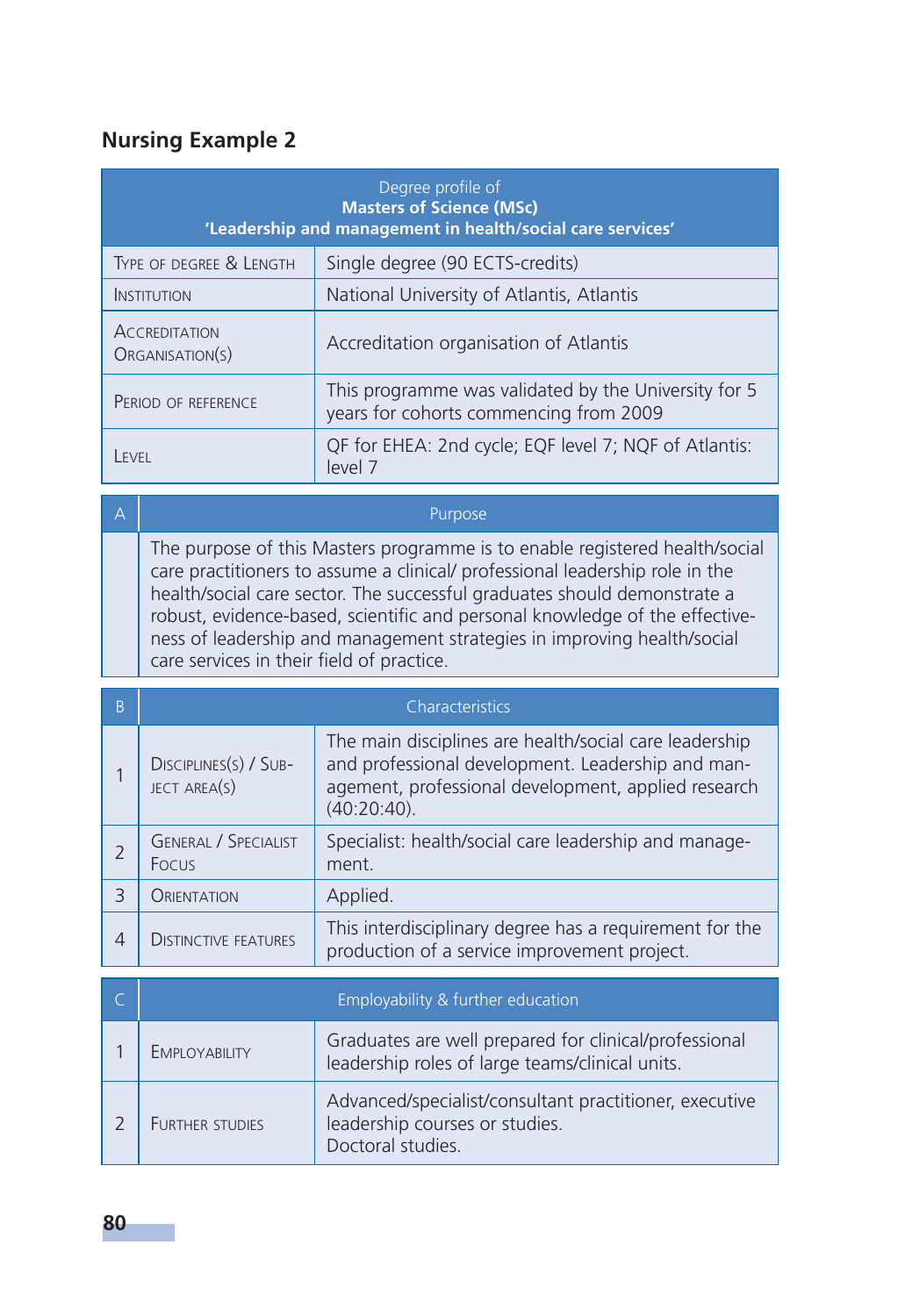| D              |                                                                                                                                                                                                                                                                                                                                                                                                                                                                                                                                                                                                                                                                                                                                                                            | <b>Education style</b>                                                                                                                                                                                                                                                                                                                                                                                                                                                                                                                                                                                                                                                                                                                                                                                                                                                                                             |
|----------------|----------------------------------------------------------------------------------------------------------------------------------------------------------------------------------------------------------------------------------------------------------------------------------------------------------------------------------------------------------------------------------------------------------------------------------------------------------------------------------------------------------------------------------------------------------------------------------------------------------------------------------------------------------------------------------------------------------------------------------------------------------------------------|--------------------------------------------------------------------------------------------------------------------------------------------------------------------------------------------------------------------------------------------------------------------------------------------------------------------------------------------------------------------------------------------------------------------------------------------------------------------------------------------------------------------------------------------------------------------------------------------------------------------------------------------------------------------------------------------------------------------------------------------------------------------------------------------------------------------------------------------------------------------------------------------------------------------|
| $\mathbf{1}$   | LEARNING & TEACHING<br><b>APPROACHES</b>                                                                                                                                                                                                                                                                                                                                                                                                                                                                                                                                                                                                                                                                                                                                   | There is a focus on personal self awareness-develop-<br>ment, group and project work, seminars and design,<br>implementation and evaluation of a substantive service<br>improvement.                                                                                                                                                                                                                                                                                                                                                                                                                                                                                                                                                                                                                                                                                                                               |
| $\overline{2}$ | <b>ASSESSMENT METHODS</b>                                                                                                                                                                                                                                                                                                                                                                                                                                                                                                                                                                                                                                                                                                                                                  | Critical self and peer reflection, project reports, evi-<br>dence appraisals, critical incident analysis, seminars.<br>Essays and presentations.                                                                                                                                                                                                                                                                                                                                                                                                                                                                                                                                                                                                                                                                                                                                                                   |
| E              |                                                                                                                                                                                                                                                                                                                                                                                                                                                                                                                                                                                                                                                                                                                                                                            | Programme competences                                                                                                                                                                                                                                                                                                                                                                                                                                                                                                                                                                                                                                                                                                                                                                                                                                                                                              |
|                | <b>GENERIC</b>                                                                                                                                                                                                                                                                                                                                                                                                                                                                                                                                                                                                                                                                                                                                                             |                                                                                                                                                                                                                                                                                                                                                                                                                                                                                                                                                                                                                                                                                                                                                                                                                                                                                                                    |
| 1              | The programme complies with the Atlantis Higher Education Quality Assur-<br>ance Agency requirements for academic programmes at second cycle level.<br>This includes the generic competences (also known as key skills) expected<br>of second cycle graduates (see their web site www.qualityassuranceagency.<br>atlantis.org). The competences listed below represent the synoptic and most<br>characteristic competences of this programme.                                                                                                                                                                                                                                                                                                                              |                                                                                                                                                                                                                                                                                                                                                                                                                                                                                                                                                                                                                                                                                                                                                                                                                                                                                                                    |
|                | <b>Communicate confidently:</b> using a variety of means such as project<br>reports, information technology and verbal discussions with peers, sub-<br>ordinates and super-ordinates within the inter-professional team.<br>- Team work: work effectively as part of a student group and a multi-<br>agency team, using problem solving skills to explore scenarios.<br>- Self and peer reflection: Demonstrate self and peer reflection skills for<br>personal and professional development.<br>- Project and resource management: Effectively lead and manage a<br>project with due attention to ethics, justice, time and resources.<br>- <b>Culture and diversity:</b> demonstrate respect for culture and diversity<br>through personal leadership /management style. |                                                                                                                                                                                                                                                                                                                                                                                                                                                                                                                                                                                                                                                                                                                                                                                                                                                                                                                    |
|                | <b>SUBJECT SPECIFIC</b>                                                                                                                                                                                                                                                                                                                                                                                                                                                                                                                                                                                                                                                                                                                                                    |                                                                                                                                                                                                                                                                                                                                                                                                                                                                                                                                                                                                                                                                                                                                                                                                                                                                                                                    |
|                |                                                                                                                                                                                                                                                                                                                                                                                                                                                                                                                                                                                                                                                                                                                                                                            | Within the context of the student's field of professional practice and client<br>population(s) the graduate is able to demonstrate capability in:                                                                                                                                                                                                                                                                                                                                                                                                                                                                                                                                                                                                                                                                                                                                                                  |
| $\overline{2}$ | or national level.                                                                                                                                                                                                                                                                                                                                                                                                                                                                                                                                                                                                                                                                                                                                                         | - Effective leadership and management skills: development of a sig-<br>nificant service improvement project.<br>- Critical appraisal and application: can appraise models of leadership,<br>management and service improvement for their relevance to practise.<br>- Effectively using research skills and knowledge: can design and<br>evaluate an improvement project based on appropriate evidence.<br>- Creativity and innovation: designs services sensitive to the health/social<br>care needs of a designated client population.<br>- Analysis and likely impact of current and future policy trends: can<br>plan strategically taking account of predicted and likely trends in the sector.<br>Judging future workforce needs: can use a range of information<br>sources to predict future training and employment requirements.<br>Influencing strategic debates: can present reasoned arguments at local |

T.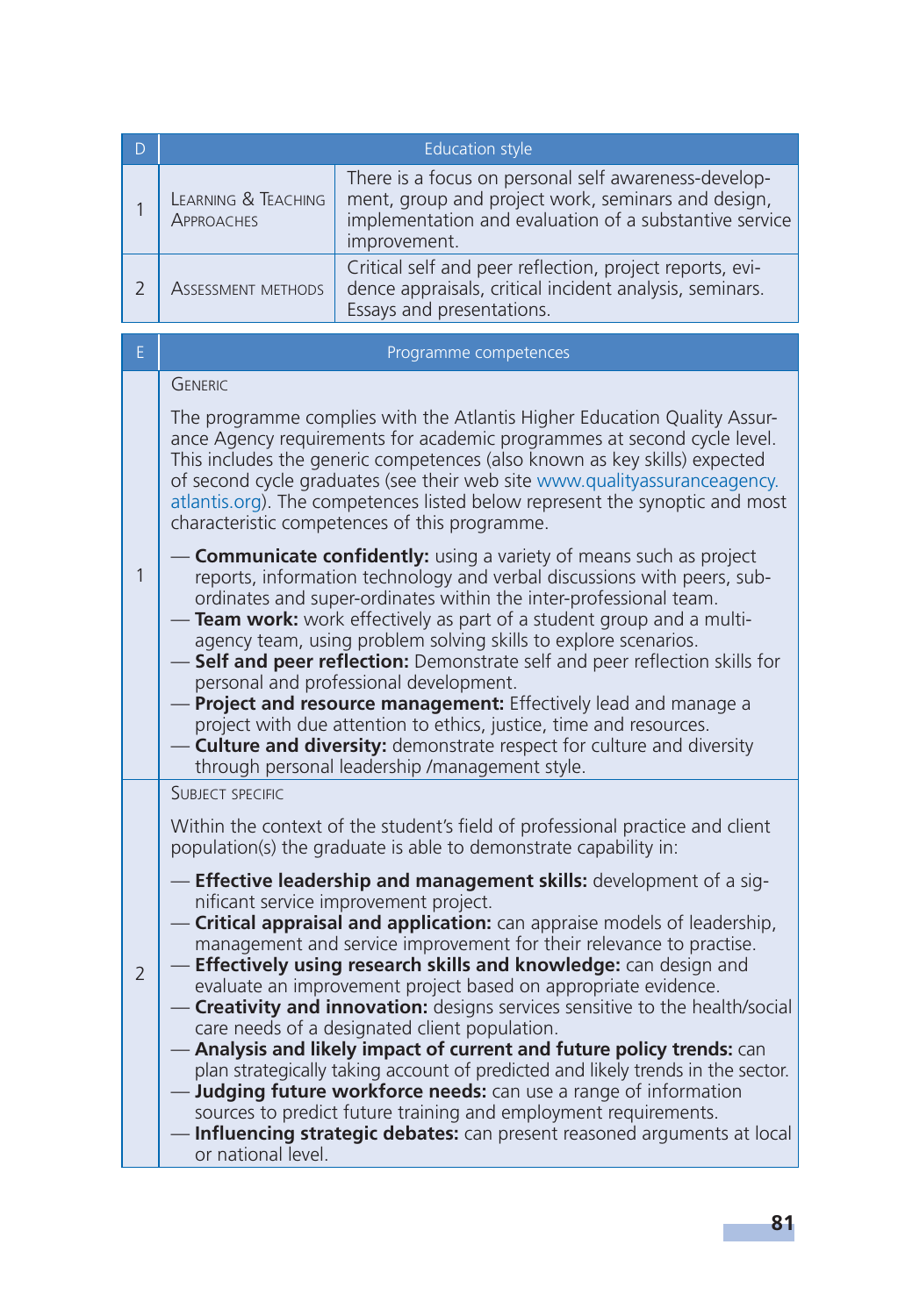| F. | Complete list of programme learning outcomes                                                                                                                                                                        |
|----|---------------------------------------------------------------------------------------------------------------------------------------------------------------------------------------------------------------------|
|    | Within the context of the student's field of professional practice, organisa-<br>tion and client population(s), the graduates can demonstrate the ability to:                                                       |
|    | - Critically review their personal leadership and management skills so as<br>to develop a personal action plan for achievement by the end of the<br>programme.                                                      |
|    | - Analyse their organisational culture(s) and critically debate the impact of<br>this culture on staff performance, client experience and health outcomes.                                                          |
|    | - Draw on a range of evidence to justify and defend change/improve-<br>ments that should lead to positive outcomes for the organisation/people<br>concerned.                                                        |
|    | - Plan, execute and critically evaluate their leadership and management of<br>effective, appropriate and sustainable change in their work environment.                                                              |
|    | Show a critical knowledge of the factors that promote working environ-<br>ments conducive to the generation of creative and innovative solutions to<br>organisational or client based problems.                     |
|    | Anticipate future workforce needs taking account of ethical human<br>resource management and public health drivers.                                                                                                 |
|    | - Critically debate the current and future roles of clinical leaders and man-<br>agers in the light of current policy developments, global trends and public<br>health targets (international, national and local). |
|    | - Produce management reports or presentations suitable for executive level<br>appraisal.                                                                                                                            |
|    | - Use a range of interpersonal skills to lead and influence others, including<br>the management of conflict situations.                                                                                             |
|    | - Critically debate how patient safety is enhanced or compromised by lead-<br>ership, management, strategic and corporate governance practises.                                                                     |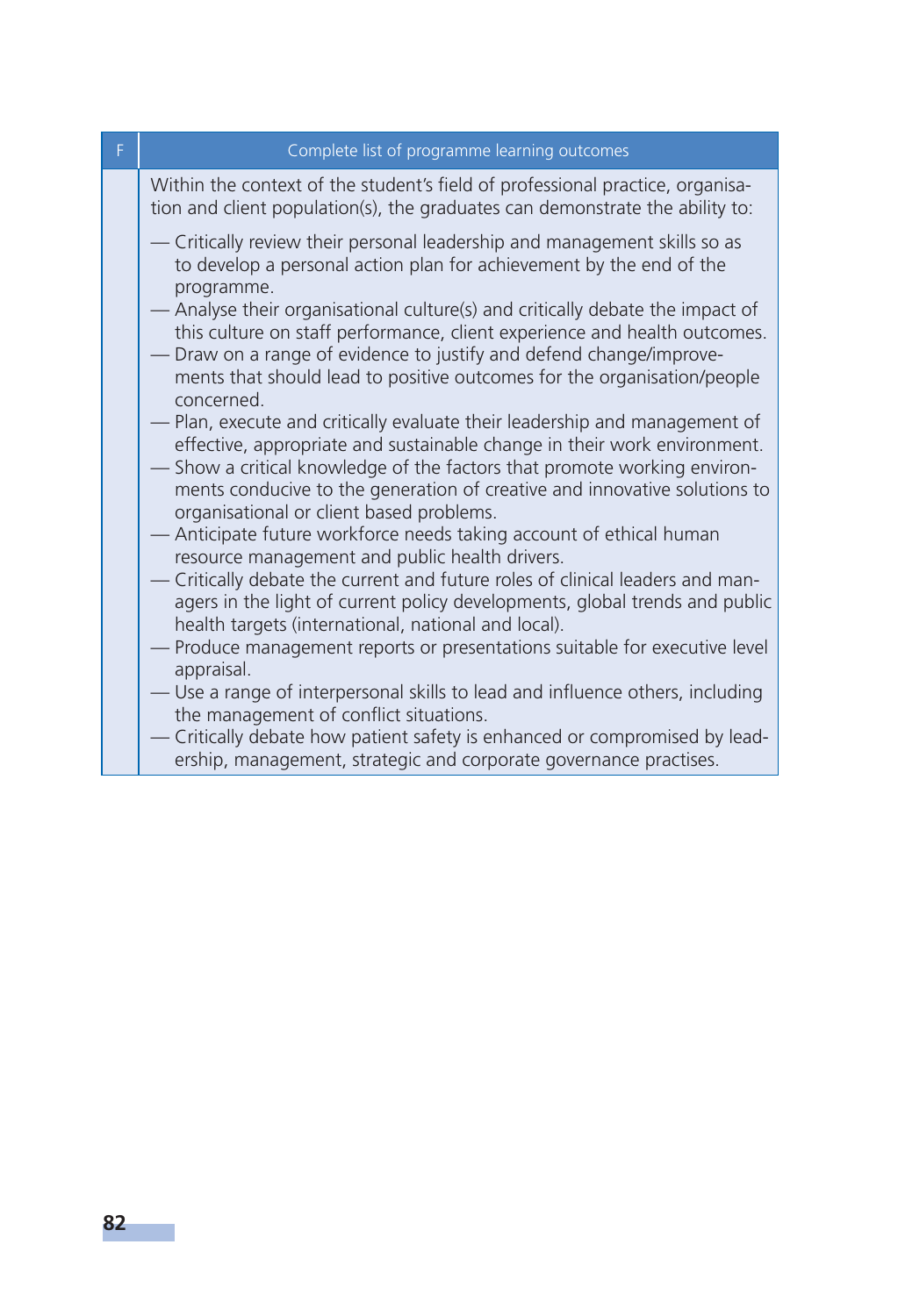# **Nursing example 3**

| Degree profile of<br><b>PhD in Nursing</b> |                                                                                                |
|--------------------------------------------|------------------------------------------------------------------------------------------------|
| TYPE OF DEGREE & LENGTH                    | Single degree (180 ECTS-credits / 3 academic years)                                            |
| <b>INSTITUTION</b>                         | National University of Atlantis, Atlantis                                                      |
| <b>ACCREDITATION</b><br>ORGANISATION(S)    | Accreditation organisation of Atlantis                                                         |
| PERIOD OF REFERENCE                        | This programme was validated by the University for 5<br>years for cohorts commencing from 2009 |
| <b>FVFI</b>                                | QF for EHEA: 3rd cycle; EQF level 8; NQF of Atlantis:<br>3rd cycle                             |

| $\Delta$ | Purpose                                                                                                                                                                                                                                                                                                                                          |
|----------|--------------------------------------------------------------------------------------------------------------------------------------------------------------------------------------------------------------------------------------------------------------------------------------------------------------------------------------------------|
|          | The purpose of this doctoral programme is to develop highly skilled re-<br>searchers in the field of health sciences and health care practice. Successful<br>graduates will have completed a rigorous and peer reviewed independent<br>empirical project underpinned by high quality research training in an inter-<br>disciplinary environment. |
|          |                                                                                                                                                                                                                                                                                                                                                  |

| B | Characteristics                     |                                                                               |
|---|-------------------------------------|-------------------------------------------------------------------------------|
|   | DISCIPLINES(S) /<br>SUBJECT AREA(S) | Health sciences and health care research                                      |
|   | <b>GENERAL / SPECIALIST</b>         | Specialist: research in health sciences and practice.                         |
|   | <b>ORIENTATION</b>                  | Research.                                                                     |
|   | <b>DISTINCTIVE FEATURES</b>         | Compulsory research training programme and personal<br>development portfolio. |

|                        | Employability & further education                                                                                                                          |
|------------------------|------------------------------------------------------------------------------------------------------------------------------------------------------------|
| <b>EMPLOYABILITY</b>   | Research; senior management and leadership in health<br>and social care; higher education; charities; clinical<br>work, policy and governmental positions. |
| <b>FURTHER STUDIES</b> | Learned societies (professional organisations) and other<br>organisations.                                                                                 |

|                                          | Education style                                                                                                                                                                                                                                                                                                                                                                                                                                       |
|------------------------------------------|-------------------------------------------------------------------------------------------------------------------------------------------------------------------------------------------------------------------------------------------------------------------------------------------------------------------------------------------------------------------------------------------------------------------------------------------------------|
| LEARNING & TEACHING<br><b>APPROACHES</b> | The main approach is through supervision - face to<br>face with 2 supervisors, presentations, training needs<br>analysis with action plan according to individual needs.<br>Research training seminars and skills training to meet<br>generic competences. Production of research portfolio.<br>The students receive research training governed by<br>the Code of Practice recommended by the National<br>Research Council (see www.nrcatlantis.org). |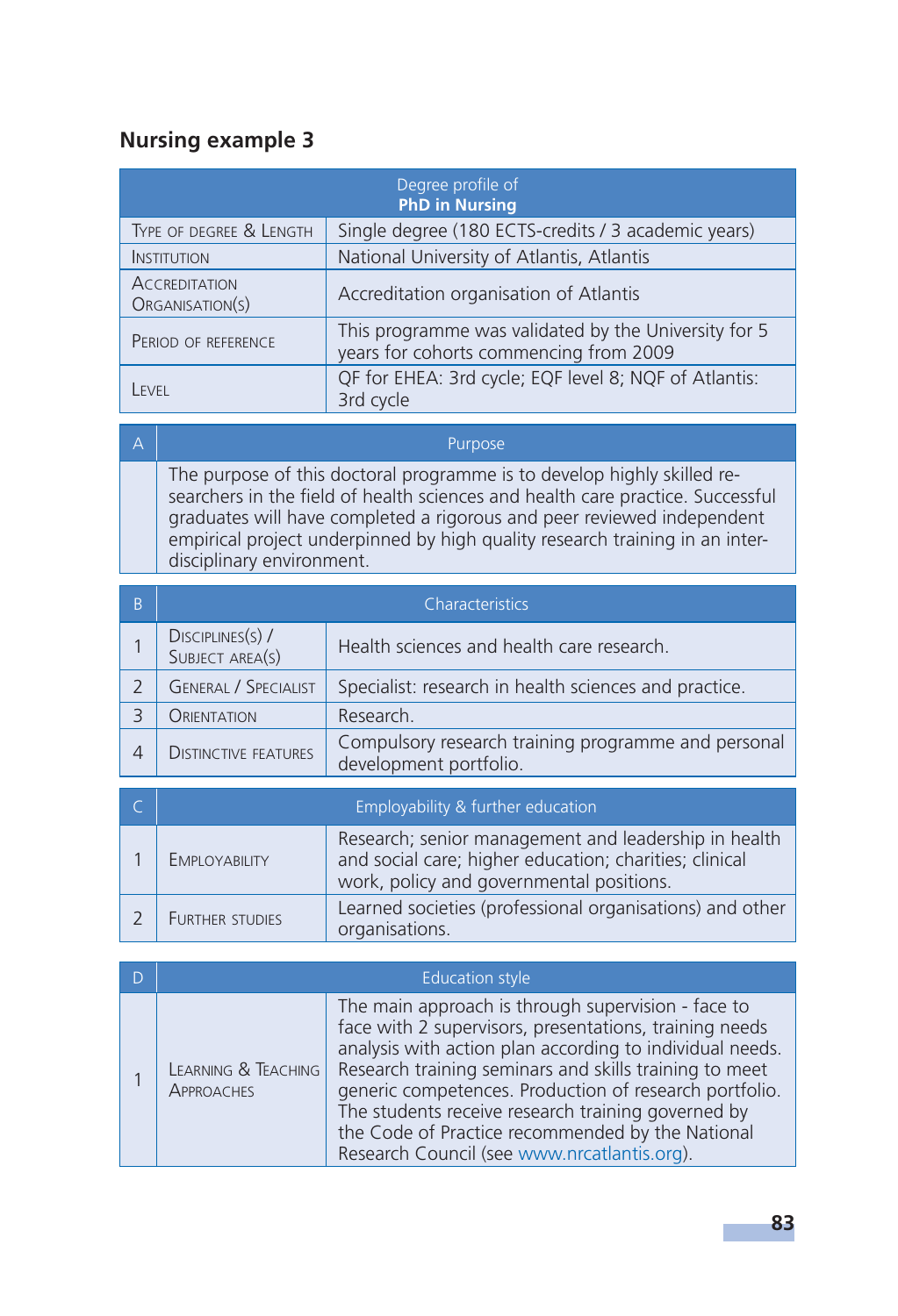| $\overline{2}$ | <b>ASSESSMENT METHODS</b>                                                                                                                                                                                                                                                                                                                                                                                                                                                                                                                                                                                                                                                                                                                                                                                                                                                                                                                                                                                                                                                                                                                                                                                                                                                             | Interim assessments of self review, development of<br>research and generic skills and mid-term assessment by<br>viva and written thesis. Final oral defence to independ-<br>ent peers and written thesis. |
|----------------|---------------------------------------------------------------------------------------------------------------------------------------------------------------------------------------------------------------------------------------------------------------------------------------------------------------------------------------------------------------------------------------------------------------------------------------------------------------------------------------------------------------------------------------------------------------------------------------------------------------------------------------------------------------------------------------------------------------------------------------------------------------------------------------------------------------------------------------------------------------------------------------------------------------------------------------------------------------------------------------------------------------------------------------------------------------------------------------------------------------------------------------------------------------------------------------------------------------------------------------------------------------------------------------|-----------------------------------------------------------------------------------------------------------------------------------------------------------------------------------------------------------|
| Ė              |                                                                                                                                                                                                                                                                                                                                                                                                                                                                                                                                                                                                                                                                                                                                                                                                                                                                                                                                                                                                                                                                                                                                                                                                                                                                                       | Programme competences                                                                                                                                                                                     |
| 1              | <b>GENERIC</b><br>The programme complies with the Atlantis Higher Education Quality Assur-<br>ance Agency requirements for academic programmes at third cycle level.<br>This includes the generic competences (also known as key skills) expected<br>of third cycle graduates (see their web site www.qualityassuranceagency.<br>atlantis.org). The competences listed below represent the synoptic and most<br>characteristic competences of this programme.<br>- Critical self -reflection: able to identify and address personal and aca-<br>demic development needs;<br>- Communicate research: can communicate effectively in oral and writ-<br>ten forms to lay and professional audiences;<br>- Information technology: able to use IT in the context of implementing<br>research projects;<br>- Project management skills: can demonstrate a timely and well planned<br>research study:<br>- Supports others: to give help through teaching, mentoring or demon-<br>strating activities;<br>- Works ethically: identifies, respects and manages ethical, cultural and<br>diversity issues;<br>- <b>Entrepreneurship:</b> identifies opportunities for entrepreneurship or pub-<br>lic impact activity;<br>Team working: knows enablers and barriers to effective team working |                                                                                                                                                                                                           |
| $\overline{2}$ | <b>SUBJECT SPECIFIC</b><br>Within the context of their specialist area of health science professional/re-<br>search activity PhD graduates will have demonstrated the capability to:<br>- Create and interpret new knowledge;<br>- Demonstrate a substantive and current knowledge base;<br>- Conceptualize, design, implement and evaluate a substantive research<br>project;<br>- Demonstrate a detailed understanding of a range of contemporary re-<br>search techniques;<br>- Manage effectively relevant health and safety issues;<br>- Manage effectively research and governance requirements;<br>- Conduct ethical research;<br>- Argue and defend a theoretical position based on empirical work.                                                                                                                                                                                                                                                                                                                                                                                                                                                                                                                                                                           |                                                                                                                                                                                                           |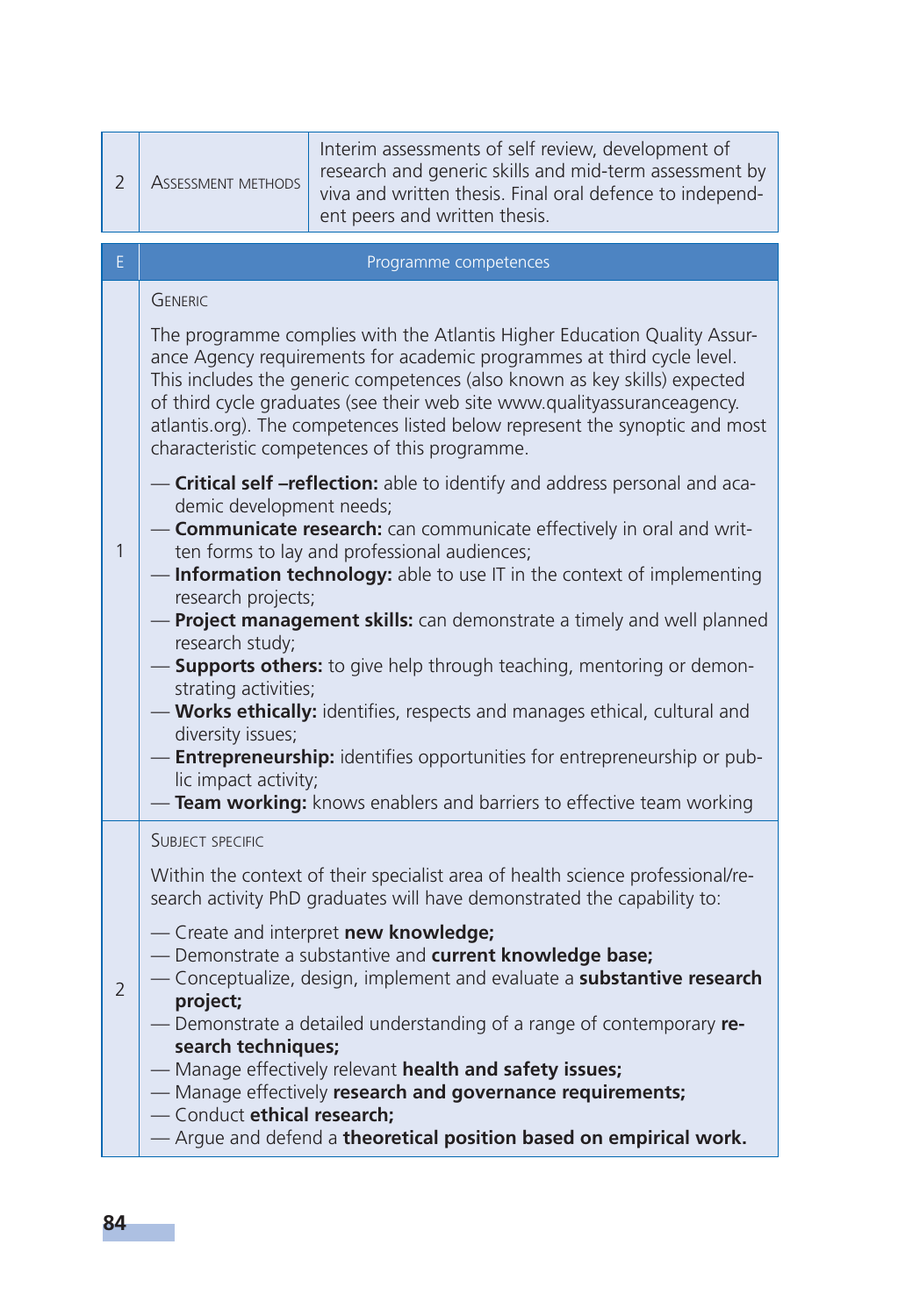| F. | Complete list of programme learning outcomes                                                                                                                                                                                                                                                                                                                                                                                                                                                                                                                                                                                                                                                                                                                                                                                                                                                                                                                                                                                                   |
|----|------------------------------------------------------------------------------------------------------------------------------------------------------------------------------------------------------------------------------------------------------------------------------------------------------------------------------------------------------------------------------------------------------------------------------------------------------------------------------------------------------------------------------------------------------------------------------------------------------------------------------------------------------------------------------------------------------------------------------------------------------------------------------------------------------------------------------------------------------------------------------------------------------------------------------------------------------------------------------------------------------------------------------------------------|
|    | Within the context of their specialist area of health science professional/re-<br>search activity PhD graduates will have demonstrated the capability to:                                                                                                                                                                                                                                                                                                                                                                                                                                                                                                                                                                                                                                                                                                                                                                                                                                                                                      |
|    | - Communicate and present research ideas effectively in both oral and<br>written forms to a range of professional and lay audiences;<br>- Use information technology appropriately for database management,<br>recording and presenting material;<br>- Provide effective support to others when involved in teaching, mentoring<br>or demonstrating activities;<br>- Identify and manage ethical issues in the conduct of research and respect<br>issues of culture and diversity<br>- Identify opportunities for entrepreneurial or public impact activity;<br>- Create and interpret new knowledge through original research or other<br>advanced scholarship, of a quality to satisfy a peer review, extend the<br>forefront of the discipline and merit publication;<br>Demonstrate a systematic acquisition and understanding of a substantial<br>body of knowledge which is at the forefront of an academic discipline or<br>an area of professional practice;<br>Conceptualize, design and implement a research project for the genera- |
|    | tion of new knowledge, applications or understanding at the forefront of<br>the discipline, and to adjust the project design in the light of unforeseen<br>problems;                                                                                                                                                                                                                                                                                                                                                                                                                                                                                                                                                                                                                                                                                                                                                                                                                                                                           |
|    | -Demonstrate a detailed understanding of applicable techniques for re-<br>search and advanced academic enquiry;                                                                                                                                                                                                                                                                                                                                                                                                                                                                                                                                                                                                                                                                                                                                                                                                                                                                                                                                |
|    | Analyse, with assistance from one or more members of the supervisory<br>team, any initial or on-going training needs with respect to research and<br>generic/transferable skills, and participate in appropriate training activities<br>as advised by one or more members of the supervisory team in order to<br>meet these needs;                                                                                                                                                                                                                                                                                                                                                                                                                                                                                                                                                                                                                                                                                                             |
|    | Anticipate and manage effectively health and safety issues that arise from<br>the effective use of resources in the research environment:<br>- Anticipate and manage effectively research and governance requirements<br>related to conducting research in health care environments with people.                                                                                                                                                                                                                                                                                                                                                                                                                                                                                                                                                                                                                                                                                                                                               |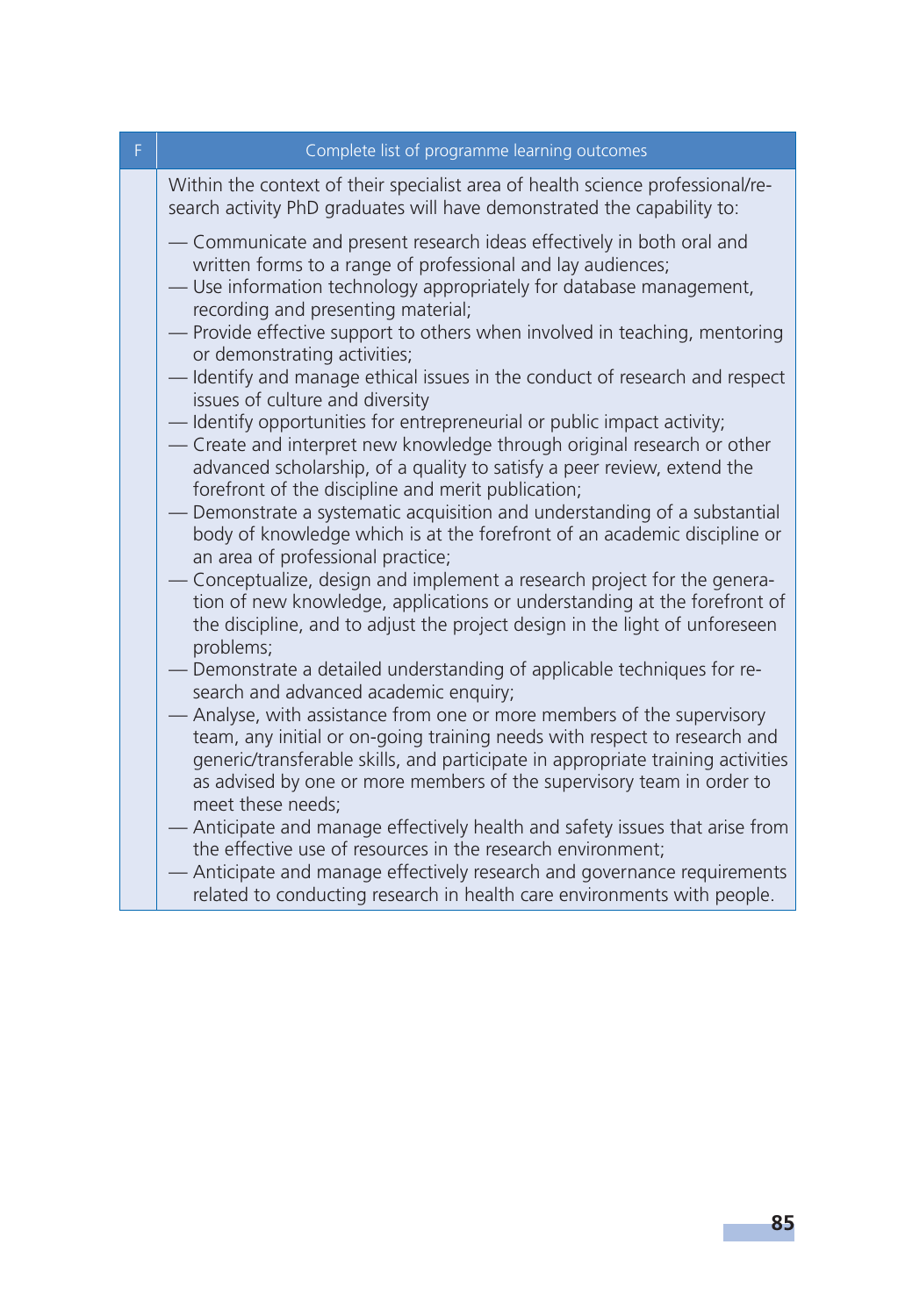# **Physics**

# **Physics example 1**

| Degree profile of<br><b>Bachelor of Science in Physics</b> |                                                                   |
|------------------------------------------------------------|-------------------------------------------------------------------|
| TYPE OF DEGREE & LENGTH                                    | Single degree (180 ECTS-credits)                                  |
| <b>INSTITUTION</b>                                         | University of Galaxy, Solaris                                     |
| <b>ACCREDITATION</b><br>ORGANISATION(S)                    | Accreditation organisation of Solaris                             |
| PERIOD OF REFERENCE                                        | Accreditation by National Agency of Solaris: 2008                 |
| EVFL                                                       | QF for EHEA: 1st cycle; EQF level 6; NQF of Solaris: 1st<br>cycle |

A Purpose

To provide education in Physics, envisaging various employment capabilities and careers. To prepare students with particular interest in specialized areas of Physics for further studies.

| B                        |                                             | Characteristics                                                                                                                                                                                                                                                                  |
|--------------------------|---------------------------------------------|----------------------------------------------------------------------------------------------------------------------------------------------------------------------------------------------------------------------------------------------------------------------------------|
| 1                        | DISCIPLINES(S) /<br>SUBJECT AREA(S)         | General physics: Physics; Mathematics; Informatics;<br>Others (50: 30: 5: 15).                                                                                                                                                                                                   |
| $\overline{\phantom{0}}$ | <b>GENERAL / SPECIALIST</b><br><b>FOCUS</b> | General education in experimental and theoretical<br>physics.                                                                                                                                                                                                                    |
| 3                        | ORIENTATION                                 | Based on previous research and exposed to current<br>research but introducing specializations envisaging spe-<br>cific employment/career opportunities: Physics (topics<br>in Theoretical and Applied Physics), Biophysics, Medical<br>Physics, Informatics.                     |
| $\overline{4}$           | <b>DISTINCTIVE FEATURES</b>                 | The course is taught also in English.                                                                                                                                                                                                                                            |
| $\subset$                |                                             | Employability & further education                                                                                                                                                                                                                                                |
| 1                        | EMPLOYABILITY                               | Positions in companies/small enterprises and institu-<br>tions (research, quality assurance, commerce) from<br>technological and informatics sector, bio-medical and<br>pharmaceutical sector, environmental sector. Positions<br>in financial institutions. Teaching positions. |
| $\overline{2}$           | <b>FURTHER STUDIES</b>                      | Master programs in Physics (theoretical, applied<br>physics), interdisciplinary programs related to Phys-<br>ics (Biophysics, Medical Physics, Geophysics), Master<br>programmes in engineering / technological physics or                                                       |

Informatics.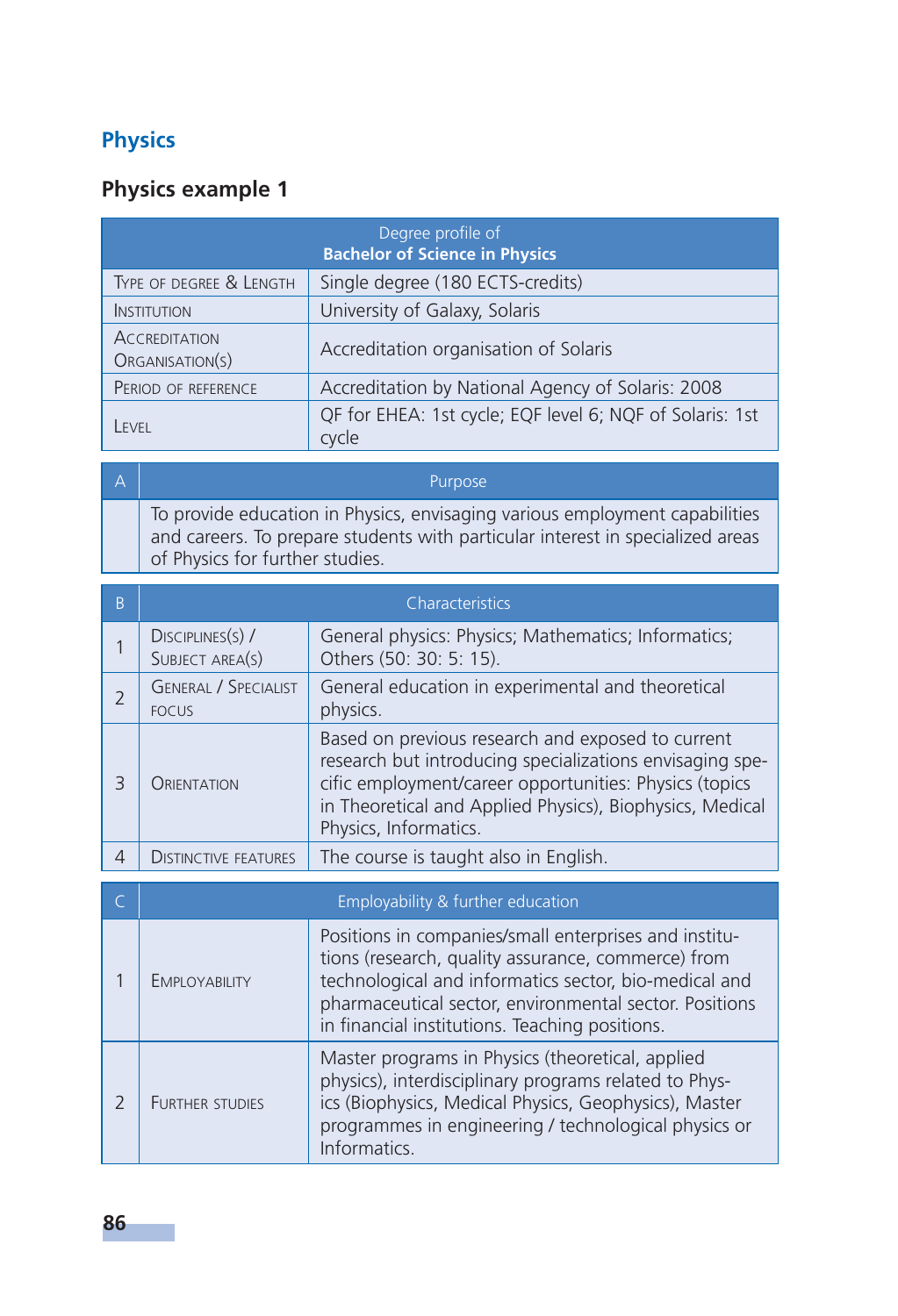| D              | <b>Education style</b>                                                                                                                                                                                                                                                                                                                                                                                                                                                                                                                                                                                                                                                                                                                                                                                                                                                                                                                                                                                                                                                                                                            |                                                                                                                                                                                                          |
|----------------|-----------------------------------------------------------------------------------------------------------------------------------------------------------------------------------------------------------------------------------------------------------------------------------------------------------------------------------------------------------------------------------------------------------------------------------------------------------------------------------------------------------------------------------------------------------------------------------------------------------------------------------------------------------------------------------------------------------------------------------------------------------------------------------------------------------------------------------------------------------------------------------------------------------------------------------------------------------------------------------------------------------------------------------------------------------------------------------------------------------------------------------|----------------------------------------------------------------------------------------------------------------------------------------------------------------------------------------------------------|
| 1              | <b>LEARNING &amp; TEACHING</b><br><b>APPROACHES</b>                                                                                                                                                                                                                                                                                                                                                                                                                                                                                                                                                                                                                                                                                                                                                                                                                                                                                                                                                                                                                                                                               | Lectures, laboratory classes, seminars, small group<br>work, individual study based on text books and lecture<br>notes, individual consultations with academic staff,<br>preparing Diploma dissertation. |
| $\overline{2}$ | <b>ASSESSMENT METHODS</b>                                                                                                                                                                                                                                                                                                                                                                                                                                                                                                                                                                                                                                                                                                                                                                                                                                                                                                                                                                                                                                                                                                         | Written exams, oral exams, laboratory reports, oral<br>presentations, continuing assessments, final compre-<br>hensive exam, assessment of Diploma dissertation.                                         |
| E              |                                                                                                                                                                                                                                                                                                                                                                                                                                                                                                                                                                                                                                                                                                                                                                                                                                                                                                                                                                                                                                                                                                                                   | Programme competences                                                                                                                                                                                    |
| $\mathbf{1}$   | <b>GENERIC</b><br>- Analysis and synthesis: Capacity for analysis and synthesis using logical<br>arguments and proven facts.<br>- Flexible mind: acquisition of a flexible mind, open to apply basic physi-<br>cal knowledge and competences in a wide range of job opportunities<br>and in everyday life.<br>Team-work: capability to perform guided teamwork in a lab setting and<br>related special skills demonstrating capacity for handling the rigor of the<br>discipline and for time management (including meeting deadlines).<br>- Communication skills: Ability to communicate effectively and to present<br>complex information in a concise manner orally and in writing and using<br>ICT and appropriate technical language.<br>- Popularization skills: Ability to communicate with non-experts, includ-<br>ing some teaching skills.<br>Ethical commitment: Ethical commitment from the point of view of both<br>professional integrity and awareness of possible physics social impact.                                                                                                                          |                                                                                                                                                                                                          |
| $\overline{2}$ | <b>SUBJECT SPECIFIC</b><br>Deep knowledge and understanding: Ability to analyze physical phenom-<br>ena (both natural and technological) in terms of fundamental physics princi-<br>ples and knowledge and by means of appropriate mathematical methods.<br>Estimation skills: ability to make order-of-magnitude estimates and find<br>approximate solutions with explicit statements of assumptions and the<br>use of special and limiting cases.<br>- Mathematical skills: Ability to understand and master the use of the<br>mathematical and numerical methods most commonly used in physics.<br>- Experimental skills: Ability to perform experiments independently, as<br>well as to describe, analyze and critically evaluate experimental data.<br>Problem solving: Ability to solve a wide range of problems by identify-<br>ing their fundamental aspects and using both theoretical and experimen-<br>tal methods as derived from physics curriculum.<br><b>Computational skills:</b> Ability to use appropriate software such as program-<br>ming languages and packages in physics and mathematical investigations. |                                                                                                                                                                                                          |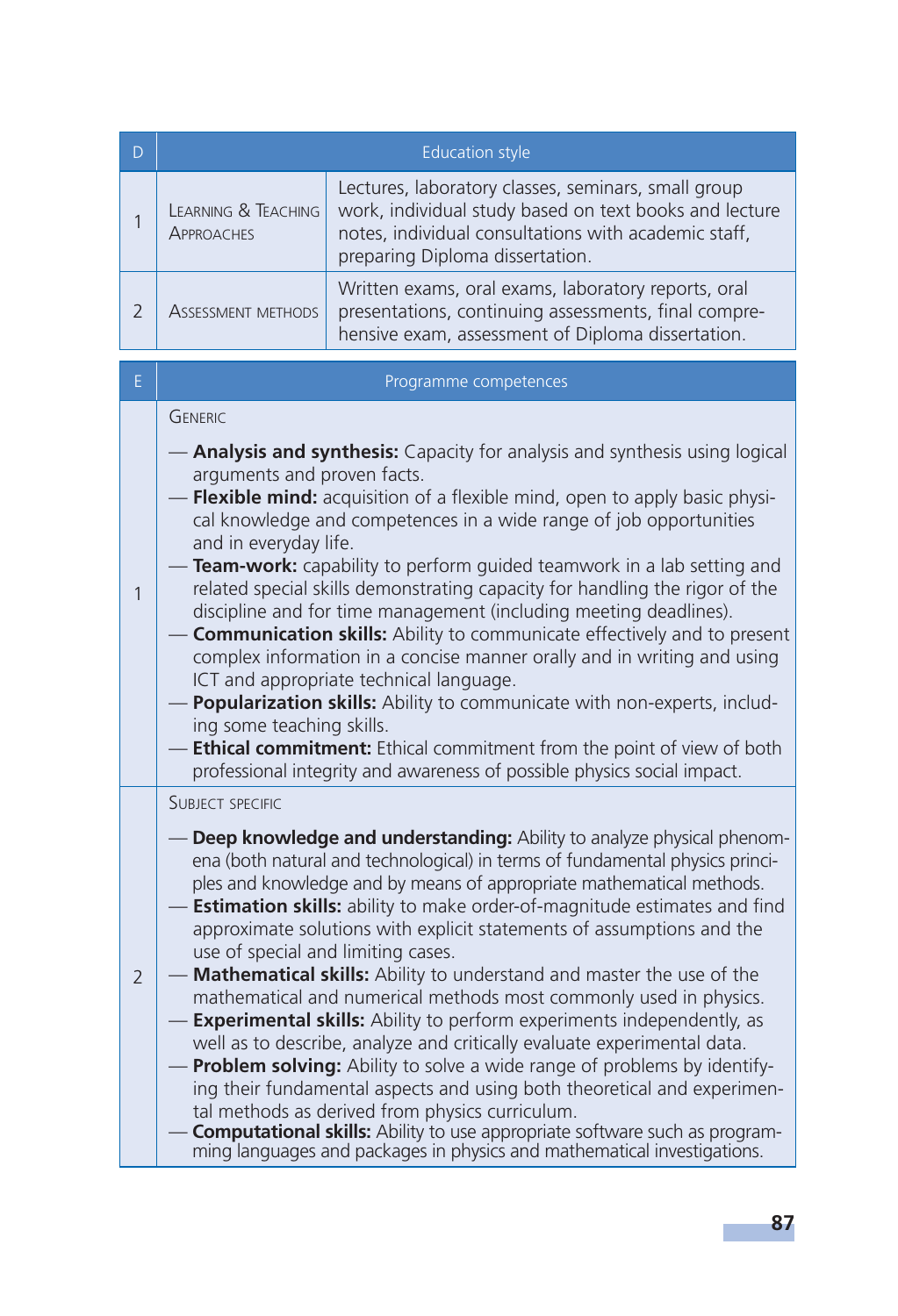|   | Physics culture: Ability to provide explanations of a wide range of natural<br>processes and objects (both natural and technological) ranging in scale from<br>the universe as a whole (including its evolution from its origins to the present)<br>to subatomic particles and processes; this ability to be grounded in a deep<br>knowledge and understanding of a wide range of physics topics and theories.<br>Learning ability: ability, through independent study, to enter new fields<br>by using mathematics and physics knowledge.                                                                                                                                                                                                                                                                                                                                                                                                                                                                                                                                                                                                                                                                                                                                                                                                                                                                                                                                                                                                                                                                                                                                                                                                                                                                                                                                                                                                                                                                                                                                                                                                                                                                                                                                                                                                                                                                                                                                                                                                                                                                                                                                                                                                                                                                                                                                                                                                                                                                                                                                                                               |
|---|--------------------------------------------------------------------------------------------------------------------------------------------------------------------------------------------------------------------------------------------------------------------------------------------------------------------------------------------------------------------------------------------------------------------------------------------------------------------------------------------------------------------------------------------------------------------------------------------------------------------------------------------------------------------------------------------------------------------------------------------------------------------------------------------------------------------------------------------------------------------------------------------------------------------------------------------------------------------------------------------------------------------------------------------------------------------------------------------------------------------------------------------------------------------------------------------------------------------------------------------------------------------------------------------------------------------------------------------------------------------------------------------------------------------------------------------------------------------------------------------------------------------------------------------------------------------------------------------------------------------------------------------------------------------------------------------------------------------------------------------------------------------------------------------------------------------------------------------------------------------------------------------------------------------------------------------------------------------------------------------------------------------------------------------------------------------------------------------------------------------------------------------------------------------------------------------------------------------------------------------------------------------------------------------------------------------------------------------------------------------------------------------------------------------------------------------------------------------------------------------------------------------------------------------------------------------------------------------------------------------------------------------------------------------------------------------------------------------------------------------------------------------------------------------------------------------------------------------------------------------------------------------------------------------------------------------------------------------------------------------------------------------------------------------------------------------------------------------------------------------------|
| F | Complete list of programme learning outcomes                                                                                                                                                                                                                                                                                                                                                                                                                                                                                                                                                                                                                                                                                                                                                                                                                                                                                                                                                                                                                                                                                                                                                                                                                                                                                                                                                                                                                                                                                                                                                                                                                                                                                                                                                                                                                                                                                                                                                                                                                                                                                                                                                                                                                                                                                                                                                                                                                                                                                                                                                                                                                                                                                                                                                                                                                                                                                                                                                                                                                                                                             |
|   | Ability to demonstrate knowledge and understanding of physics funda-<br>mentals in: classical mechanics, vibrations and waves, optics and spec-<br>troscopy, thermodynamics, electromagnetism, quantum physics. The level<br>of this knowledge of core physics is a basic one, i.e. the level needed<br>for working with established areas of applications but not as high as is<br>needed for research at the frontiers of knowledge.<br>Ability to demonstrate knowledge and understanding of mathematics rele-<br>vant for physics at a basic level, i.e. differential and integral calculus, algebra,<br>analytic functions of real and complex variables, vectors and matrices, vector<br>calculus, ordinary and partial differential equations, statistics, Fourier meth-<br>ods and – furthermore – capability of using such tools in physics applications.<br>Ability to demonstrate experimental skills in physics (i.e. knowledge of<br>experimental methods and how to perform physics experiments) under<br>supervision, in order to test hypotheses and to investigate phenomena<br>and their physical laws (i.e. being able to ask for the right questions;<br>familiar with most common instrumentations; designing, assembling,<br>conducting experiments; collecting and analyzing data, including careful<br>error analysis and critical evaluation of experimental results).<br>Ability to demonstrate knowledge and understanding at a basic level<br>of elements of theoretical physics (analytical mechanics, classical elec-<br>tromagnetism, relativity, etc.; quantum theory; statistical mechanics) to<br>appreciate the role of models and theories in the development of physics<br>and to shape a flexible mind.<br>Ability to demonstrate knowledge and understanding at a basic level of<br>modern physics (atomic and molecular, nuclear and sub-nuclear, solid<br>state, astrophysics) with some exposure to research frontiers.<br>Ability to apply knowledge and understanding at an operational level of<br>elements of applied physics and related subjects (chemistry, electronics et<br>related) to foster awareness of interrelations among hard sciences.<br>Basic knowledge and understanding of special fields chosen by the stu-<br>dent: theoretical physics, photonics, polymers, condensed matter physics,<br>biophysics, medical physics, informatics in order to prepare for future<br>specialization and/or interdisciplinary approaches.<br>Ability to perform computer calculations related to physics problems by<br>using appropriate software and at least one programming language,<br>learning how to analyse and display results.<br>Acquisition of good working habits concerning both working alone (e.g.<br>diploma thesis) and in teams (e.g. lab reports, including team-leading),<br>achieving results within a specified time-frame, with an emphasis on<br>awareness about professional integrity and on how to avoid plagiarism.<br>Demonstrated proficiency in using English language, including subject<br>area terminology, for literature search. |
|   |                                                                                                                                                                                                                                                                                                                                                                                                                                                                                                                                                                                                                                                                                                                                                                                                                                                                                                                                                                                                                                                                                                                                                                                                                                                                                                                                                                                                                                                                                                                                                                                                                                                                                                                                                                                                                                                                                                                                                                                                                                                                                                                                                                                                                                                                                                                                                                                                                                                                                                                                                                                                                                                                                                                                                                                                                                                                                                                                                                                                                                                                                                                          |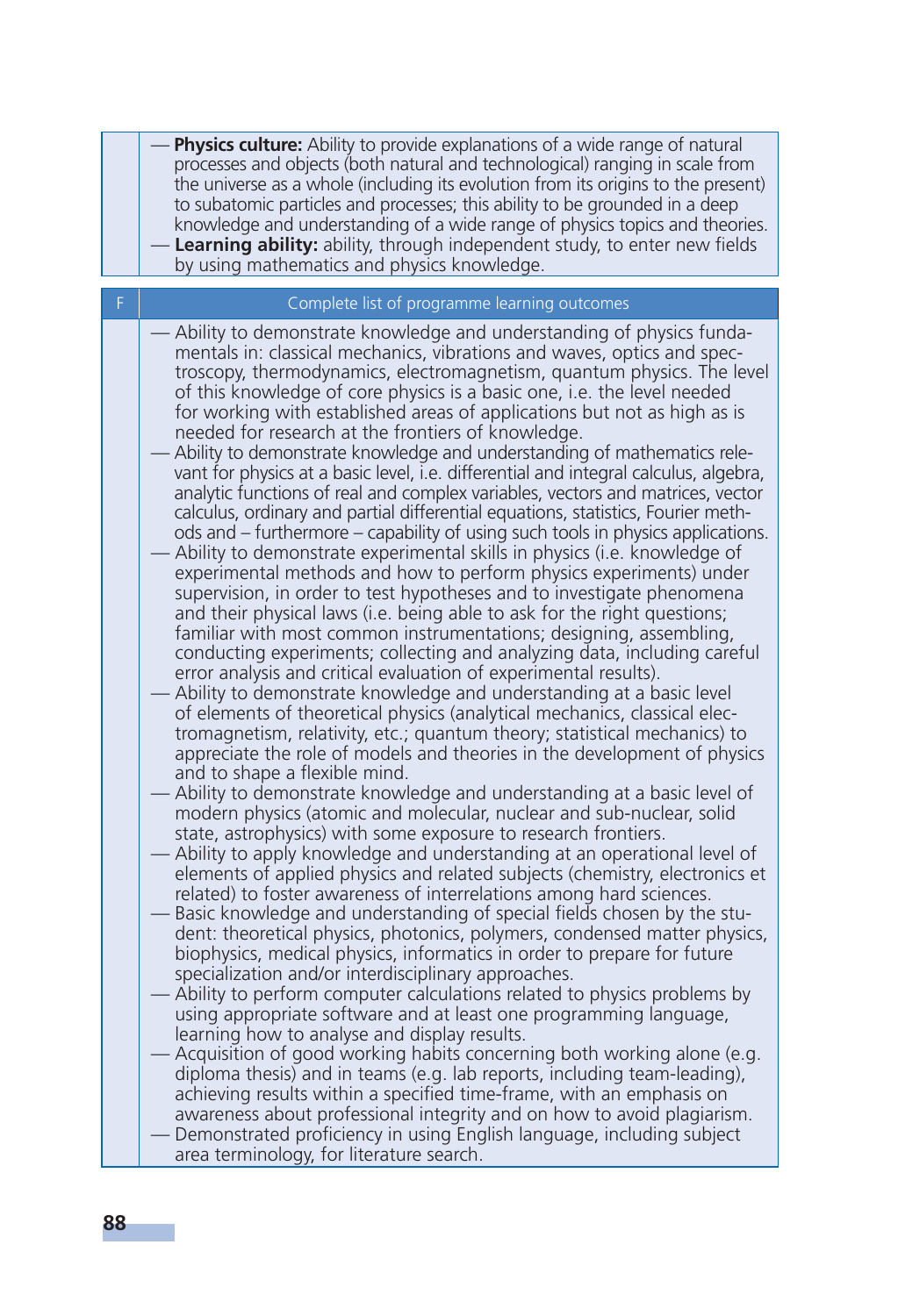# **Physics example 2**

| Degree profile of<br><b>Master of Science (MSc) in Physics and Astronomy</b> |                                                                   |  |
|------------------------------------------------------------------------------|-------------------------------------------------------------------|--|
| TYPE OF DEGREE & LENGTH                                                      | Single degree (120 ECTS-credits)                                  |  |
| <b>INSTITUTION</b>                                                           | University of Galaxy, Solaris                                     |  |
| <b>ACCREDITATION</b><br>ORGANISATION(S)                                      | Accreditation organisation of Solaris                             |  |
| PERIOD OF REFERENCE                                                          | Accreditation by National Agency of Solaris: 2008                 |  |
| FVFL                                                                         | QF for EHEA: 2nd cycle; EQF level 7; NQF of Solaris:<br>2nd cycle |  |

A Purpose and the contract of the contract of the Purpose

To provide students with the knowledge, skills and insights pertaining to the fields of physics and astronomy that will enable them to practise their future professions independently.

To become eligible for the advanced programmes for scientific researchers or designers (O-track), communication experts (C- track), teachers (E- track) or research managers in business organizations (MT- track).

| B             |                                      | Characteristics                                                                                                                                                                                                                                                                 |
|---------------|--------------------------------------|---------------------------------------------------------------------------------------------------------------------------------------------------------------------------------------------------------------------------------------------------------------------------------|
|               | DISCIPLINES(S) /<br>SUBJECT AREA(S)  | Physics and Astronomy: Physics, Astronomy, others<br>$(40:40:20)$ .                                                                                                                                                                                                             |
| $\mathcal{P}$ | GENERAL /<br><b>SPECIALIST FOCUS</b> | The Research track of the degree programme has 4<br>specializations: Biophysics and Neuroscience, High<br>Energy Physics, Astrophysics, Molecules and Functional<br>Materials.                                                                                                  |
| 3             | ORIENTATION                          | The research track is research oriented; the teaching<br>track is professionally oriented and the other tracks are<br>applied ones.                                                                                                                                             |
| 4             | <b>DISTINCTIVE FEATURES</b>          | There are 4 tracks: 1 research, 1 professional and 2<br>applied tracks.                                                                                                                                                                                                         |
|               |                                      |                                                                                                                                                                                                                                                                                 |
|               |                                      | Employability & further education                                                                                                                                                                                                                                               |
|               | EMPLOYABILITY                        | Research positions in University or Research Organisa-<br>tions. Positions in (Science) communication, manage-<br>ment or research: financial companies/ insurance<br>companies/ governmental departments/ informatics<br>companies, in consultancy. Secondary school teaching. |
| $\mathcal{P}$ | <b>FURTHER STUDIES</b>               | Doctoral studies in physics or astronomy.                                                                                                                                                                                                                                       |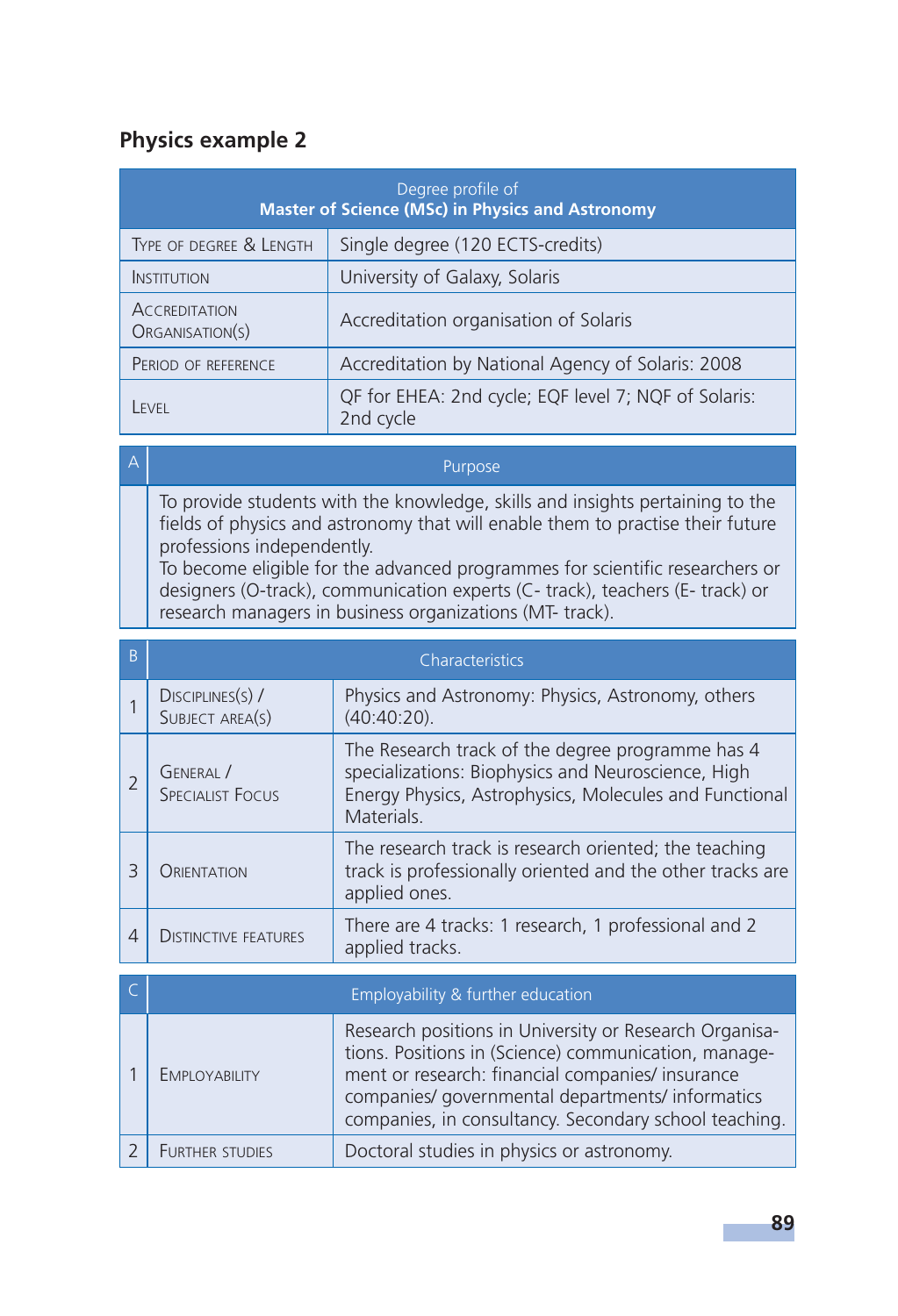| D              |                                                                                                                                                                                                                                                                                                                                                                                                                                                                                                                                                                                                                                                                 | <b>Education style</b>                                                                                                                                                                                                                                                                                                                                                                                                                                                                                                                                                                                                                                                                                                                                                                                                                                                                                                                                                                                                                                                                                                                                                                                                                                                                                                                                                                                                                                                                                                                                                                                                               |
|----------------|-----------------------------------------------------------------------------------------------------------------------------------------------------------------------------------------------------------------------------------------------------------------------------------------------------------------------------------------------------------------------------------------------------------------------------------------------------------------------------------------------------------------------------------------------------------------------------------------------------------------------------------------------------------------|--------------------------------------------------------------------------------------------------------------------------------------------------------------------------------------------------------------------------------------------------------------------------------------------------------------------------------------------------------------------------------------------------------------------------------------------------------------------------------------------------------------------------------------------------------------------------------------------------------------------------------------------------------------------------------------------------------------------------------------------------------------------------------------------------------------------------------------------------------------------------------------------------------------------------------------------------------------------------------------------------------------------------------------------------------------------------------------------------------------------------------------------------------------------------------------------------------------------------------------------------------------------------------------------------------------------------------------------------------------------------------------------------------------------------------------------------------------------------------------------------------------------------------------------------------------------------------------------------------------------------------------|
| 1              | <b>LEARNING &amp; TEACHING</b><br><b>APPROACHES</b>                                                                                                                                                                                                                                                                                                                                                                                                                                                                                                                                                                                                             | A combination of lectures, problem solving classes, project<br>work, research lab work, preparation of final thesis.                                                                                                                                                                                                                                                                                                                                                                                                                                                                                                                                                                                                                                                                                                                                                                                                                                                                                                                                                                                                                                                                                                                                                                                                                                                                                                                                                                                                                                                                                                                 |
| 2              | ASSESSMENT METHODS                                                                                                                                                                                                                                                                                                                                                                                                                                                                                                                                                                                                                                              | Written exams, oral exams, essays, presentations, final<br>thesis.                                                                                                                                                                                                                                                                                                                                                                                                                                                                                                                                                                                                                                                                                                                                                                                                                                                                                                                                                                                                                                                                                                                                                                                                                                                                                                                                                                                                                                                                                                                                                                   |
| E.             |                                                                                                                                                                                                                                                                                                                                                                                                                                                                                                                                                                                                                                                                 | Programme competences                                                                                                                                                                                                                                                                                                                                                                                                                                                                                                                                                                                                                                                                                                                                                                                                                                                                                                                                                                                                                                                                                                                                                                                                                                                                                                                                                                                                                                                                                                                                                                                                                |
| 1              | <b>GENERIC</b><br>Flexible mind: acquisition of a way of thinking that will enable them to<br>penetrate and solve problems, while maintaining a critical stance towards<br>established scientific insights.<br>Popularization skills: ability to hold an oral presentation and to write a<br>lucid article on the research conducted and on modern concepts in physics<br>and astronomy for a general, non-specialist public.<br>- Ethical commitment: achieving a sufficient knowledge of and insights<br>into the role of physics and astronomy in society in order to function ad-<br>equately in their future professions and reflect on societal problems. |                                                                                                                                                                                                                                                                                                                                                                                                                                                                                                                                                                                                                                                                                                                                                                                                                                                                                                                                                                                                                                                                                                                                                                                                                                                                                                                                                                                                                                                                                                                                                                                                                                      |
| $\overline{2}$ | SURIECT SPECIFIC<br>For all tracks<br><b>Moreover for the Research track</b>                                                                                                                                                                                                                                                                                                                                                                                                                                                                                                                                                                                    | Deep knowledge and understanding: ability to use principles and laws<br>of physics and astronomy in conjunction with the needed advanced math-<br>ematics in order to describe the natural phenomena.<br>Problem solving: ability to formulate, analyse and synthesize solutions to<br>scientific problems at an abstract level by dividing them into testable sub-<br>problems, differentiating between major and minor aspects.<br>Modelling: ability to set up appropriate models of natural phenomena,<br>deriving consequences and deepening understanding of the natural world.<br><b>Computing skills:</b> ability to design and implement computer programs<br>and to use current application programs.<br><b>Communication skills:</b> ability to communicate with colleagues in the<br>same discipline about scientific knowledge, both at basic and specialist lev-<br>els; ability to report orally and in writing, and to discuss a scientific topic,<br>in the home language as well as in English.<br>Research skills: ability to formulate new questions and hypotheses in the<br>fields of physics and astronomy, and to select the appropriate pathways and<br>research methods for solving these questions, taking into account the avail-<br>able resources, on the occasion of presentations and/or reports' submission.<br>Learning to learn: ability to assimilate newly acquired knowledge of<br>physics and astronomy and to integrate this knowledge. In addition, ability<br>to orient oneself at specialist level in a sub-area of physics and astronomy<br>that lies outside the chosen specialization. |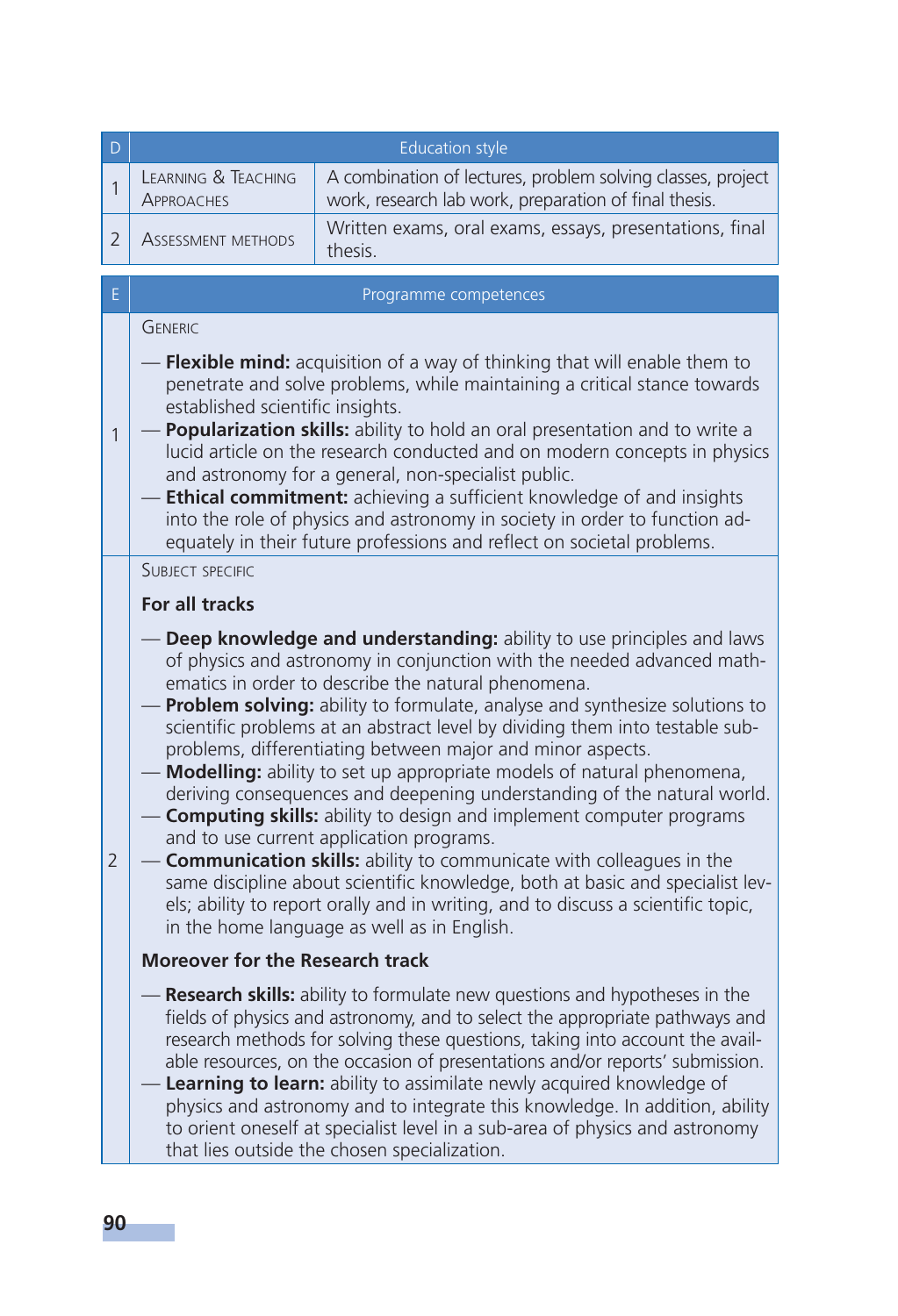#### **For the Communication track**

- **Applying specialised knowledge:** ability to put effectively into practice a number of theories in the field of communication.
- **Advanced communication skills:** ability to reflect on the ways in which communication skills are put into practice, efficiently applying communicative concepts.
- **Self-critical skills:** insight into factors that have a positive or negative effect on communication and ability to identify and influence these factors in concrete communicative situations.

#### **For the Education track**

- **Applying specialized knowledge:** ability to put effectively into practice a number of theories in the field of education.
- **Teaching skills:** ability to reflect on the ways in which teaching skills are put into practice, efficiently applying educational concepts.
- **Peer advising & leadership skills:** ability to guide early stage/other colleagues in mastering and practising the teaching profession.

#### **For the Management track**

- **Analysis and synthesis skills:** Ability to analyse and make diagnosis for various types of complex management questions in science-related, knowledge-intensive organizations.
- **Applying specialized knowledge:** ability to put effectively into practice a number of theories in the fields of management science and business administration.
- **Updating skills:** ability to make literature search related to these theories and ability to reflect critically on them, with a focus on papers devoted to counselling in the above fields.

#### Complete list of programme learning outcomes

#### **For all tracks in general**

— Graduates will be able to make measurements of physical quantities and to pursue an investigation by the design, execution and analysis of experiments, to compare results with existing knowledge and theories, and to draw conclusions (including degree of uncertainty).

#### **For the Research track**

- Graduates will have gained adequate knowledge and insights pertaining to the basic sub-areas of physics and astronomy. The scope of this basic knowledge will be sufficient to allow them to do practical training in one of the research groups.
- Graduates will possess sufficient research skills in at least one sub-area of physics and astronomy to conduct scientific research under supervision.
- Graduates will be able to understand scientific articles on the chosen specialization. Furthermore, they will be able to follow the developments in the chosen specialization (level: Physical Review) thus profitably learning /interacting with other researchers.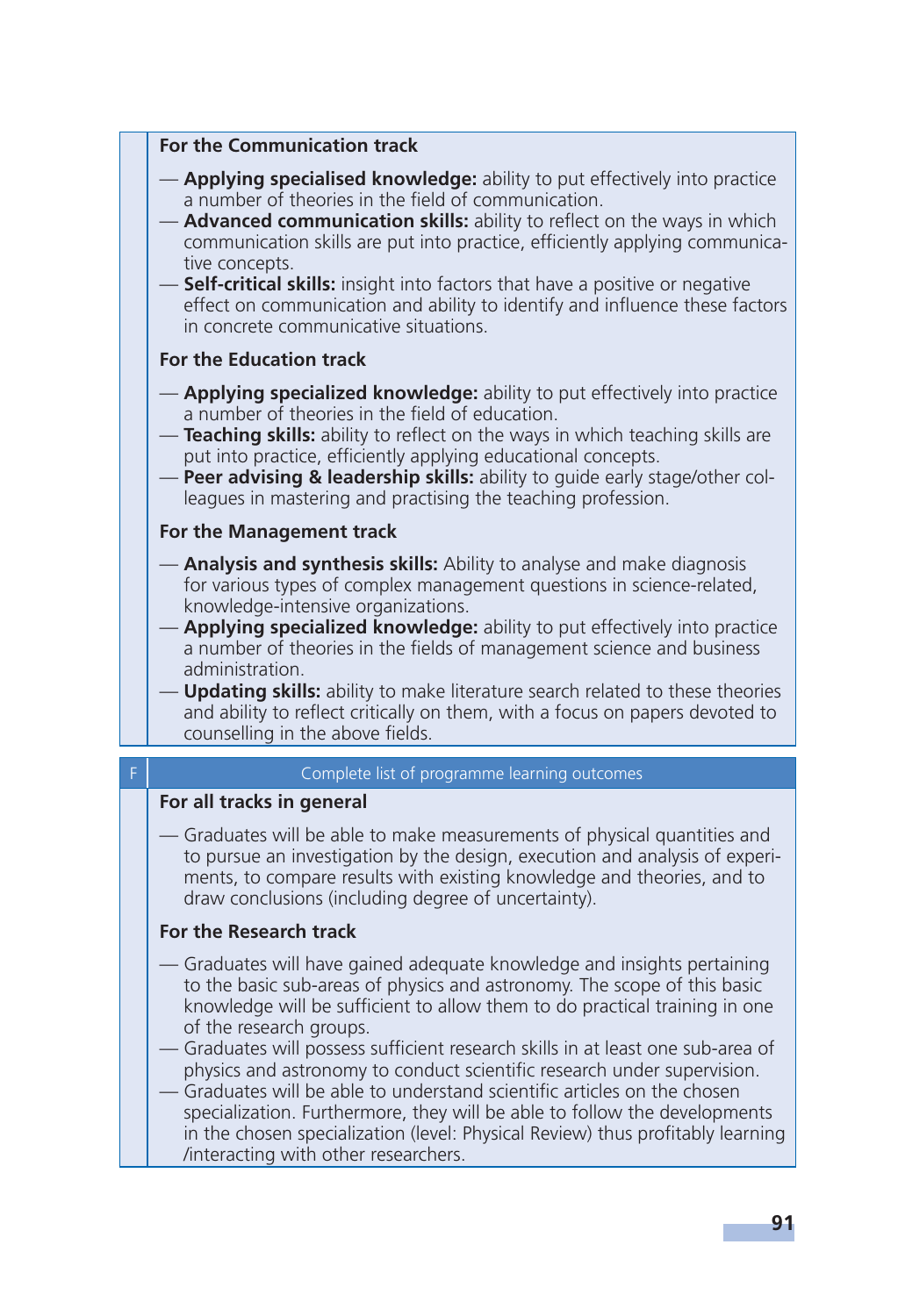- Graduates will be able to find relevant scientific sources relating to physical or astronomical problems that need to be solved.

#### **For the Communication track**

- Graduates will have sufficient knowledge of various theories of communication that will enable them to reflect critically on the literature in the field of communication.
- Graduates will possess skills in the fields of scientific journalism and technical communication and knowledge of recent developments in these fields.

#### **For the Education track**

- Graduates will have sufficient knowledge of various theories of education that will enable them to reflect critically on the literature in the field of educational counselling.
- Graduates will achieve an adequately comprehensive overview about how scientific analyses and solutions to questions should be applied in concrete curricular and extra-curricular settings.

#### **For the Management track**

- Graduates will have gained an overview of and insight into the various theories in the fields of management science and business administration, at a level which allows them to reflect critically on the literature dealing with counselling in those fields.
- Graduates will have gained insight into the several tools and strategies relating to the diagnosis and analysis of various types of complex management questions at a level which allows them employment in sciencerelated, knowledge-intensive organizations, effectively applying theoretical concepts from management science and business administration.
- Graduates will be able to use these tools and strategies in practice and to report on them orally and in writing.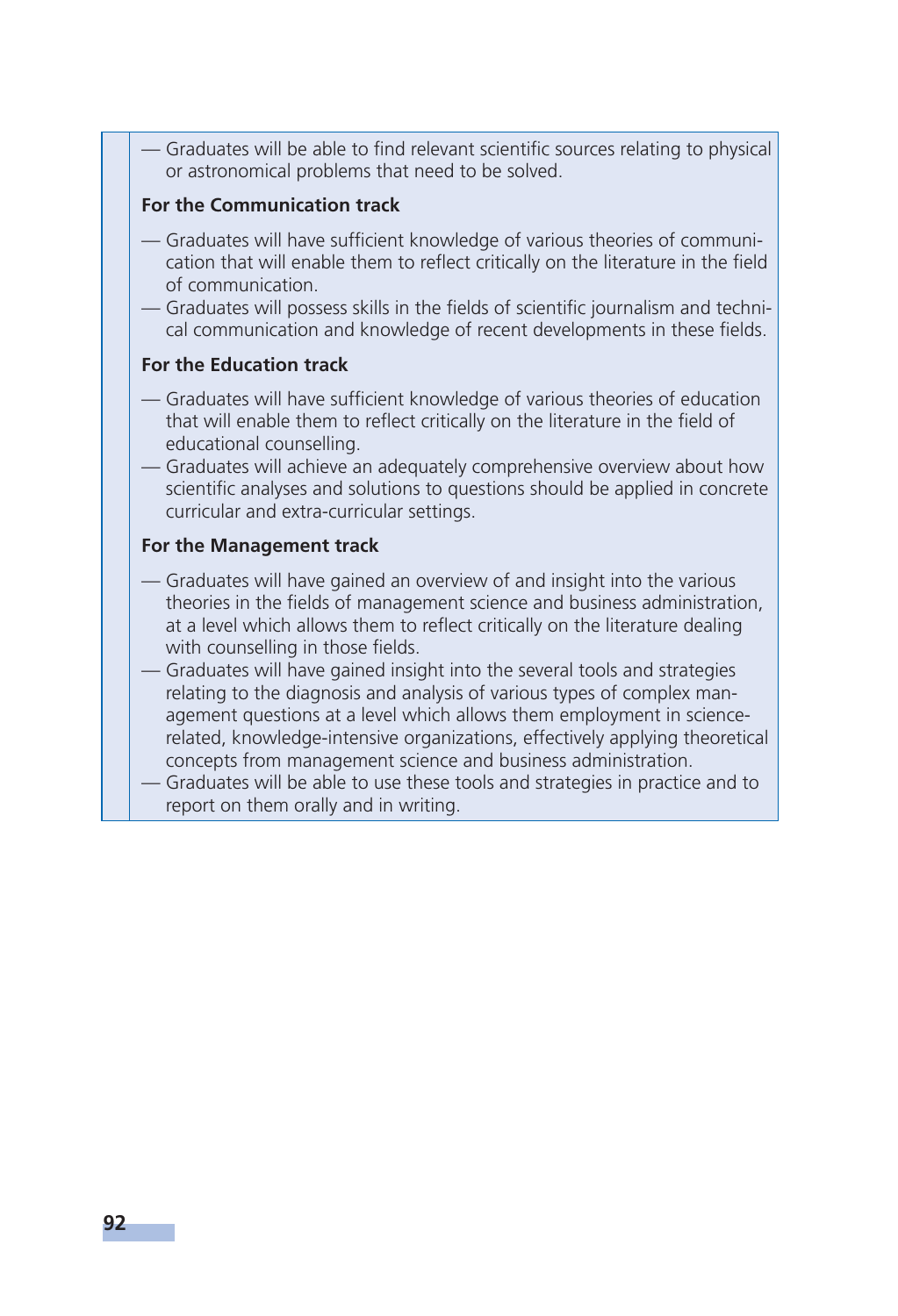# **Physics example 3**

| Degree profile of<br><b>Doctorate in High Energy Physics</b> |                                                                   |  |
|--------------------------------------------------------------|-------------------------------------------------------------------|--|
| TYPE OF DEGREE &<br>LENGTH                                   | Single degree (4 academic years)                                  |  |
| <b>INSTITUTION</b>                                           | University of Galaxy, Solaris                                     |  |
| <b>ACCREDITATION</b><br>ORGANISATION(S)                      | Accreditation organisation of Solaris                             |  |
| PERIOD OF REFERENCE                                          | Accreditation by National Agency of Solaris: 2008                 |  |
| <b>FVFI</b>                                                  | QF for EHEA: 3rd cycle; EQF level 8; NQF of Solaris: 3rd<br>cycle |  |

A Purpose To provide training in research in experimental high energy physics and to support students in carrying out original research leading to the creation of new scientific knowledge and the production and defence of a thesis.

| B              | Characteristics                               |                                                                                                                                                                                                                                                        |
|----------------|-----------------------------------------------|--------------------------------------------------------------------------------------------------------------------------------------------------------------------------------------------------------------------------------------------------------|
|                | DISCIPLINES(S) /<br>SUBJECT AREA(S)           | Experimental Particle Physics.                                                                                                                                                                                                                         |
| $\overline{2}$ | <b>GENERAL / SPE-</b><br><b>CIALIST FOCUS</b> | Research in experimental high energy particle physics.                                                                                                                                                                                                 |
| $\mathcal{R}$  | <b>ORIENTATION</b>                            | Fundamental research but including development of<br>new technology and/or analysis methods which may<br>have wide applicability.                                                                                                                      |
|                | <b>DISTINCTIVE FEA-</b><br><b>TURES</b>       | Conducted in a large research group active in a wide<br>range of particle physics experiments at accelerator<br>laboratories around the world and also in non-accel-<br>erator experiments. Extensive set of advanced lecture<br>courses and seminars. |

| Employability & further education |                                                                                                                                                                                                                                                        |
|-----------------------------------|--------------------------------------------------------------------------------------------------------------------------------------------------------------------------------------------------------------------------------------------------------|
| <b>EMPLOYABILITY</b>              | Post-doctoral positions in research groups in universities<br>or research laboratories.<br>Positions in financial institutions, in research or man-<br>agement, in industry and commerce. Self employment.                                             |
| <b>FURTHER STUDIES</b>            | Lifelong learning activities in researcher's or other<br>careers (e.g. in highly specialised technological fields).<br>Moreover further doctoral training in fields related to<br>physics, applied physics and computer science is easily<br>possible. |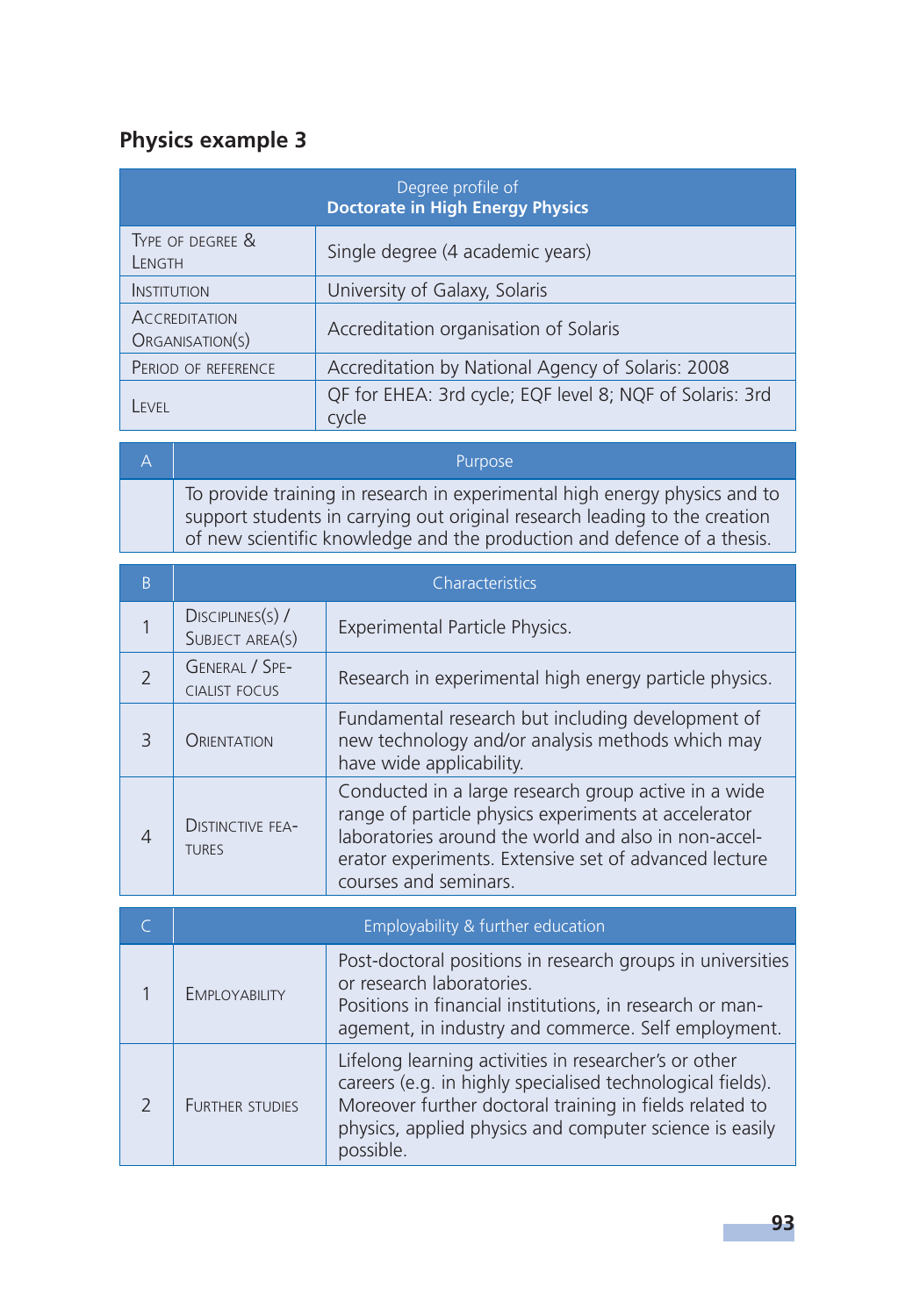| D                        | <b>Education style</b>                                |                                                                                                                                                                                                                                                                                                                                                                                                                                                                                                   |
|--------------------------|-------------------------------------------------------|---------------------------------------------------------------------------------------------------------------------------------------------------------------------------------------------------------------------------------------------------------------------------------------------------------------------------------------------------------------------------------------------------------------------------------------------------------------------------------------------------|
|                          | <b>FARNING &amp;</b><br>TEACHING<br><b>APPROACHES</b> | Primarily close guidance, support and feedback from a<br>research supervisor. Guidance and support from other<br>group members including post-docs, more experi-<br>enced research students and technical staff. Training in<br>research methodology from specific interactive courses<br>provided by the Graduate School. Lecture courses,<br>tutorials, seminars, private study based on library and<br>internet resources, project work and individual consul-<br>tations with academic staff. |
| $\overline{\phantom{0}}$ | ASSESSMENT<br><b>METHODS</b>                          | Written examinations (questions and problems), as-<br>sessed seminars and progress reports. Monitoring and<br>reporting on progress in achieving tasks and meeting<br>deadlines.<br>Examination of final thesis by experienced research<br>physicists from other universities and oral examinations.                                                                                                                                                                                              |

# E **Programme competences**

### GENERIC

|   | - Research Ability: Competence to initiate and carry out (individu-<br>ally and/or as part of a team) investigations which contribute to the<br>advancement of knowledge and understanding of the physical universe<br>and to produce results.         |
|---|--------------------------------------------------------------------------------------------------------------------------------------------------------------------------------------------------------------------------------------------------------|
|   | — <b>Teamwork:</b> Capacity for working in a complex research team and for<br>assuming responsibility for tasks including taking into account budget-<br>ary and personnel constraints.                                                                |
|   | - Creativity: Capacity to be creative in developing ideas and in pursuing<br>research goals.                                                                                                                                                           |
| 1 | - <b>Communication skills:</b> Ability to communicate effectively to special-<br>ist and non-specialist audiences and to present complex information<br>in a concise manner orally and in writing using appropriate technical<br>language and methods. |
|   | - International Outlook: Ability to work in large international groups<br>appreciating different national and cultural traditions and ways of<br>working.                                                                                              |
|   | - Management ability: Ability to work to a specific time scale and<br>budget and to manage and motivate the work of others to attain<br>goals.                                                                                                         |
|   | -Teaching Ability: Competence to teach undergraduate students in<br>tutorials and laboratory classes.                                                                                                                                                  |
|   | - Ethical Commitment: To demonstrate ethical commitment and an ap-<br>preciation of the ethos of scientific research.                                                                                                                                  |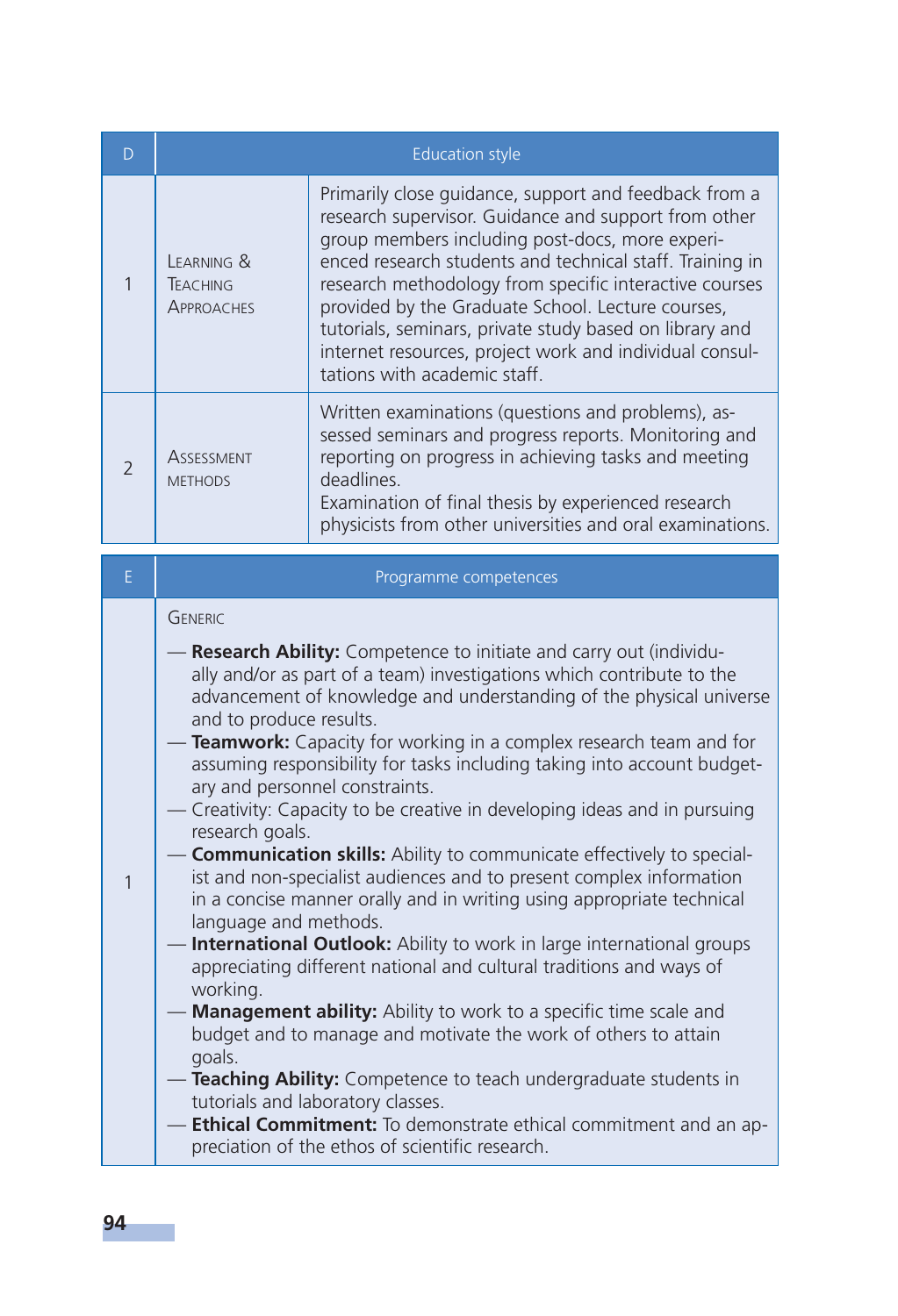#### SUBJECT SPECIFIC

 $\overline{2}$ 

- **Particle Physics Research Ability:** Competence to carry out original research in experimental high energy physics and to achieve research results which constitute an advancement of knowledge of the field coupled with an appreciation of the most important questions to be addressed and the research methods to be employed.
- **Technological Ability:** Competence in the use of research techniques and technology related to high energy physics.
- **Design Ability:** Competence to design (or to contribute to the design of) particle detectors and complete experimental set-ups.
- **Data Analysis Ability:** Competence in the analysis of data from particle physics experiments which may be on a very large scale and which may require the use of powerful computing resources, e.g. grid computing.
- **Critical and Evaluative Ability:** Competence to interpret results from experiments and to take part in discussions with experienced research physicists concerning the scientific implications of new results.

| F. | Complete list of programme learning outcomes                                                                                                                                                                                                                                                                                                                                                                                                                                                                                                                                                                                                                                                                                                                                                                                                                                                                                                                                                                                                                                                                                                                                                                                                                                                                                                                                                                                                                                                                                                                                                                                                                                                                                                                                                                                                             |
|----|----------------------------------------------------------------------------------------------------------------------------------------------------------------------------------------------------------------------------------------------------------------------------------------------------------------------------------------------------------------------------------------------------------------------------------------------------------------------------------------------------------------------------------------------------------------------------------------------------------------------------------------------------------------------------------------------------------------------------------------------------------------------------------------------------------------------------------------------------------------------------------------------------------------------------------------------------------------------------------------------------------------------------------------------------------------------------------------------------------------------------------------------------------------------------------------------------------------------------------------------------------------------------------------------------------------------------------------------------------------------------------------------------------------------------------------------------------------------------------------------------------------------------------------------------------------------------------------------------------------------------------------------------------------------------------------------------------------------------------------------------------------------------------------------------------------------------------------------------------|
|    | — Acquisition of knowledge and understanding of advanced high energy and<br>particle physics and related fields including experimental techniques and<br>detector technology; the level of this knowledge is that needed for research<br>at the frontiers of knowledge and directed to extending those frontiers.<br>- Ability to write clearly and effectively an extensive, deep and detailed<br>account of research work.<br>- Ability to give subject-specialised research seminars and to produce<br>research publications for major research journals.<br>- Ability to conduct surveys and searches for information in subject-relat-<br>ed literature using a variety of resources including journals, data-bases<br>and on-line resources.<br>— Ability to write and defend a major thesis in the subject based on<br>actual individual research and to incorporate (and acknowledge) the<br>contributions of other team members.<br>- Achievement of appropriate knowledge, understanding and ability to<br>use data analysis and statistical techniques at the most advanced level.<br>- Ability to create large computer codes in a variety of computer lan-<br>guages according to the needs of the doctoral thesis and to adapt,<br>develop and incorporate software initially produced by others.<br>Ability to monitor and control detectors of various kinds in advanced<br>experimental research settings, including specialised electronics, data<br>collection systems and other specialised equipments, which may involve<br>areas of physics such as optics, mechanics and nano-fabrication.<br>NB. It must be understood that the most important and essential outcomes<br>in this doctoral programme are not 'learning outcomes' but rather "research<br>outcomes" in which new knowledge is created and/or applied (through the- |
|    | sis report, journal papers, spin-offs and patents, etc.).                                                                                                                                                                                                                                                                                                                                                                                                                                                                                                                                                                                                                                                                                                                                                                                                                                                                                                                                                                                                                                                                                                                                                                                                                                                                                                                                                                                                                                                                                                                                                                                                                                                                                                                                                                                                |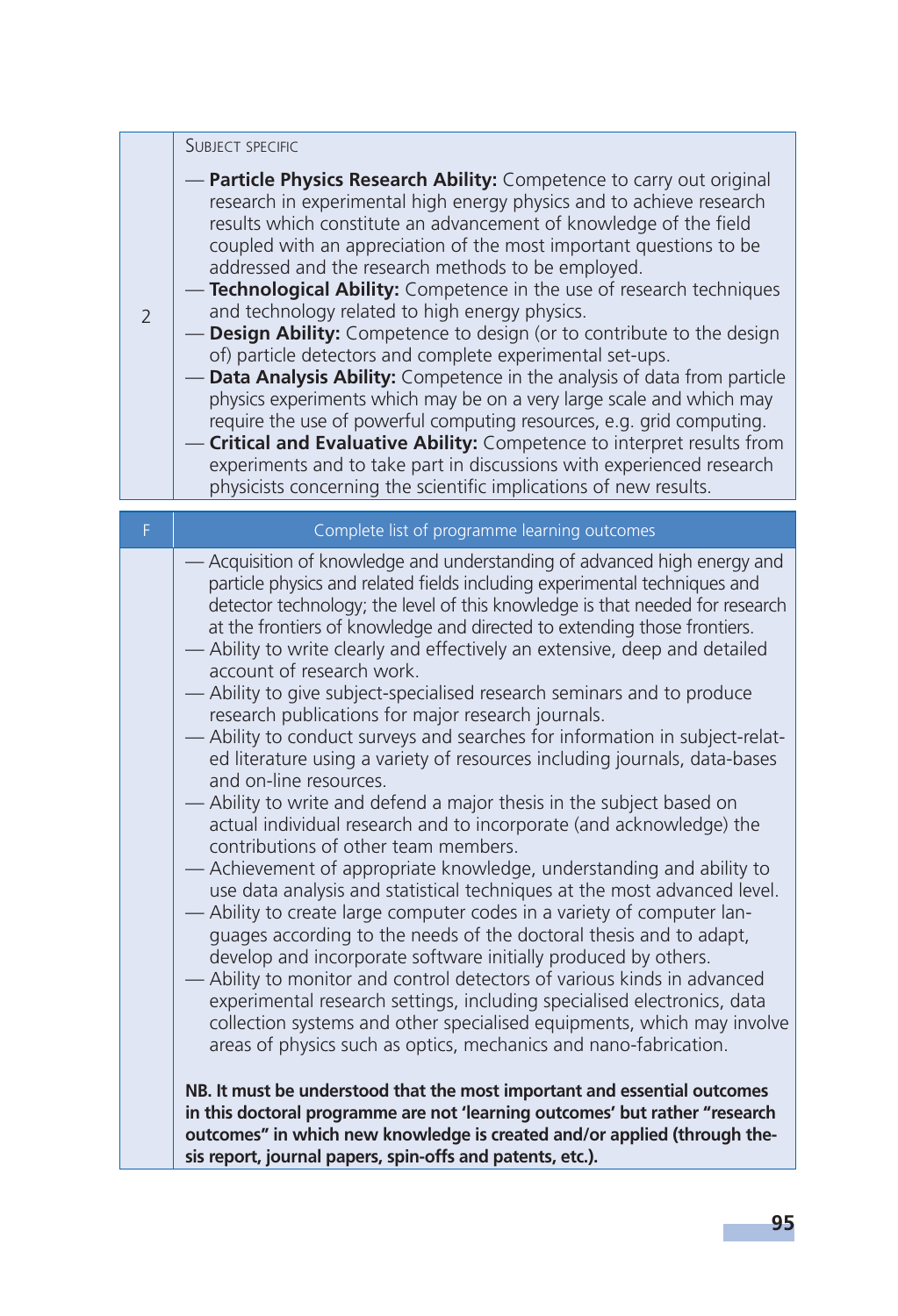# **Contact us**

The CoRe Project is coordinated by Nuffic - Dutch ENIC/NARIC.

# **Project coordinator**

### **Ms Lucie de Bruin**

Head, International Recognition Department P.O. BOX 29777 2502 LT The Hague The Netherlands lbruin@nuffic.nl

# **Policy Officers**

Mr Bas Wegewijs: wegewijs@nuffic.nl Ms Jenneke Lokhoff: jlokhoff@nuffic.nl

The Tuning Project is co-ordinated by the University of Deusto, Spain and the University of Groningen, The Netherlands.

# **General Co-ordinators**

# **Julia González**

University of Deusto Spain relint@relint.es

# **Project assistants**

### **Ingrid van der Meer**

Faculty of Arts, *Tuning* Project University of Groningen P.O. Box 716 9700 AS Groningen The Netherlands Tel.: + 31 35 542 5038 / + 31 50 363 5263 Fax: + 31 50 363 5704 y.van.der.meer@rug.nl

### **Robert Wagenaar**

University of Groningen The Netherlands r.wagenaar@rug.nl

### **Pablo Beneitone**

International Relations Office University of Deusto Av. De las Universidades 24 48007 Bilbao Spain Tel. :+ 34 944 139 068 Fax: + 34 944 139 069 pablo.beneitone@deusto.es

Visit the Tuning website for more information at **http://tuning.unideusto.org/tuningeu** and

# **www.rug.nl/let/tuningeu**